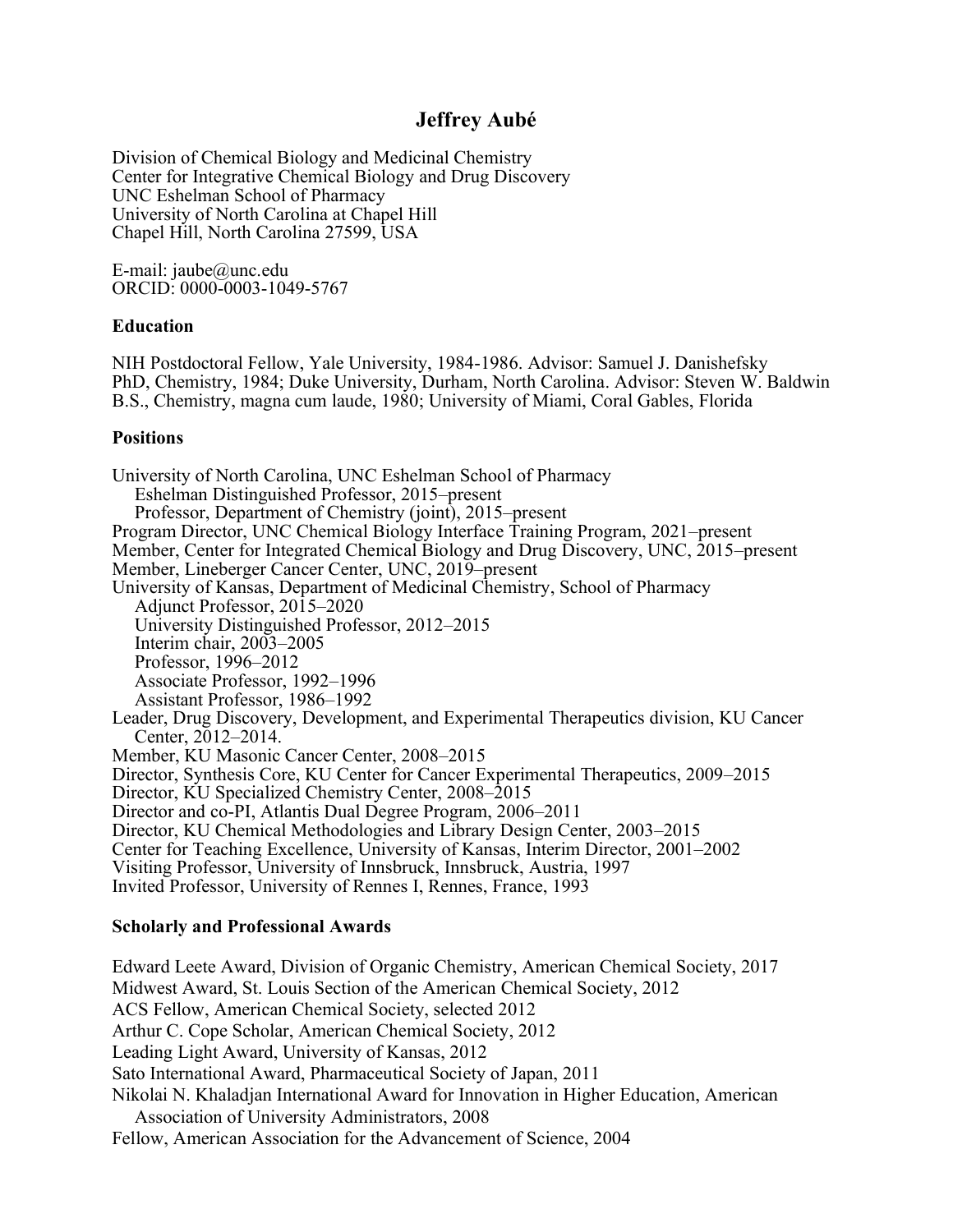Olin Petefish Award for Research in the Basic Sciences, Higuchi/Endowment Research Achievement Award, University of Kansas, 2001 Fellow, Japanese Society for the Promotion of Science, 1996 Phi Beta Kappa, honorary member, 1996 American Cyanamid Faculty Award in Organic Chemistry, 1993 Alfred P. Sloan Research Fellow, 1993-1995 Eli Lilly Grantee, 1989-1991

## **Teaching Awards**

W. T. Kemper Fellowship for Teaching Excellence, University of Kansas, 1997 (university-wide teaching award; 20 awarded annually)

Outstanding Graduate Mentor Award, Graduate and Professional Organization, University of Kansas, 1996

Honors for Outstanding Progressive Educator award (HOPE Award), University of Kansas, 1994 (university-wide teaching award; 1 awarded annually)

•HOPE Award Finalist, 1993

•HOPE Award Finalist, 1990

Rho Chi Award for Teaching Excellence, School of Pharmacy, University of Kansas, 1990, 1999

## **Scholarships and Fellowships**

National Institutes of Health Postdoctoral Fellow, 1984–1986 American Cancer Society Postdoctoral Fellow (declined) C.R. Hauser Fellow, Duke University, 1983–1984 James B. Duke Fellow, Duke University, 1980–1983 University Scholar, University of Miami, 1976–1980

## **Professional Service and Affiliations**

American Chemical Society Member, Divisions of Organic and Medicinal Chemistry Medicinal Chemistry Division Award Committee, 1995-1997 (Chair, 1997) Medicinal Chemistry Division, Academic Councilor, 2001-2004, 2004-2008 Division of Organic Chemistry, Alternate Councilor, 2014–2016, 2017–2019 Division of Organic Chemistry, Chair-Elect/Chair/Past Chair, 2017–2020 International Society of Heterocyclic Chemistry President-elect, 2006; President, 2008–2009; Past President 2010–2012 American Association for the Advancement of Science Secretary, Chemistry Section, 1995–2003 Editorial positions Guest Editor, Symposium-in-Print on Peptides and Peptidomimetics, *Tetrahedron,* **2000**, *56(50)*, pp 9725-9841 Managing Editor, *Chemtracts–Organic Chemistry*, 1987–2001 Associate Editor, *Beilstein Journal of Organic Chemistry*, 2009–2020 Board of Editors, *Organic Reactions*, 2013–2019 Associate Editor, *ACS Medicinal Chemistry Letters*, 2021–present Editorial Advisory Boards *Current Topics in Medicinal Chemistry*, 2001–2005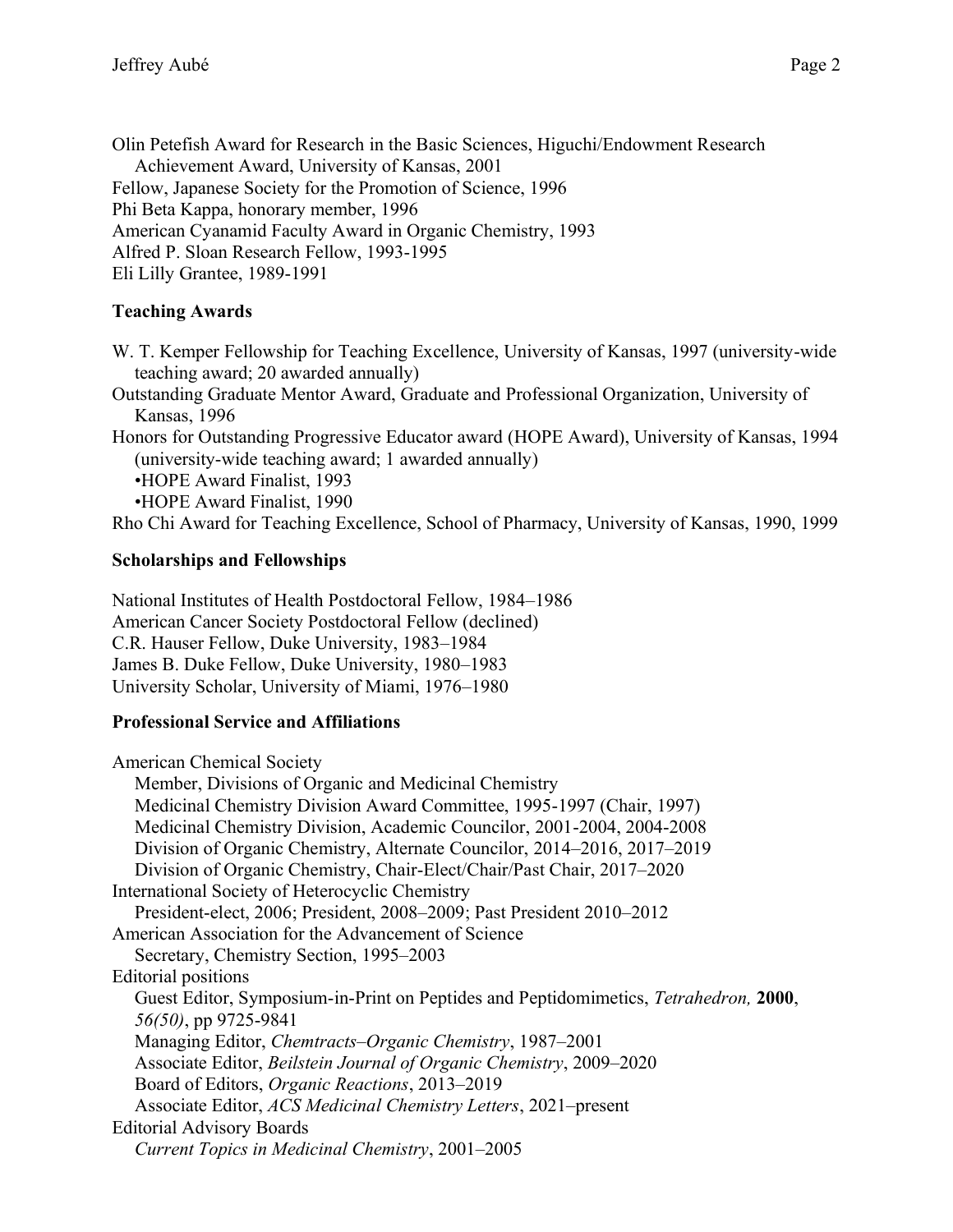*Chemical Biology & Drug Design*, 2006–2011 *ACS Medicinal Chemistry Letters*, 2010–present International Advisory Board, *European Journal of Organic Chemistry,* 2010–present *ACS Combinatorial Science*, 2011–2020 *ACS Sustainable Chemistry & Engineering*, 2013–2020 *Cancer Research*, 2013–2016 Scientific Consultant Oread Laboratories, 1988–1997 Emisphere Technologies, Organic/Medicinal Chemistry Advisory Board, 1999–2001 Newbiotics, 2001 Ensemble Discovery, 2004–2006 Amgen, 2005–2007 Various expert witness consultancies and depositions, 2003–present Gordon Research Conference on Heterocyclic Compounds, Chair, 1995; Vice-Chair, 1994

#### **University/School Service (selected)**

University of North Carolina UNC Eshelman School of Pharmacy, Dean Search Committee, 2018 Center for Integrated Drug Discovery and Chemical Biology, Director Search committee (chair), 2019–2020 Assigned Junior Faculty/Trainee Mentoring Lindsay James (Campbell), 2019–present Abigail Knight (Chemistry), 2018–present Juliane Nguyen (Campbell), 2019–present Sidney Wilkerson-Hill (Chemistry), 2018–present Charles K. Vorkas (Memorial Sloan Kettering Cancer Center, K08 NIH trainee), 2018– present (CKV moved to SUNY Stony Brook as an assistant professor in 2021) School of Pharmacy Accreditation Self-Study, co-chair, 2001 Review of General Assessment at University of Kansas (Process Committee), chair, 2000-2001 Initiative 2001 Task Force, University of Kansas, 1998-2000 Pew Roundtable member, University of Kansas, 1997 Faculty co-advisor, Academy of Students of Pharmacy, 1996-2002 University of Kansas (selected promotion and search committees, out of  $>50$ ) University Promotion and Tenure committee, 2002 Chair, School of Pharmacy Dean Search Committee, 2003–2004 Chair, Provost Search Committee, 2005–2006 Member, Chancellor Search Committee, 2009

## **Scientific Reviewing Activities**

National Institutes of Health, reviewer (ad hoc except where noted) NCI site-visit team, 1994 Study section, minority predoctoral fellowships, 1994 Study section, small business initiative grants, 1994, 1998–2005 Study section, minority bioscience research grants, 1995, 1998, 2001, 2004, 2006 Study section, bioorganic and natural products, 1998 Study section, medicinal chemistry A, 2002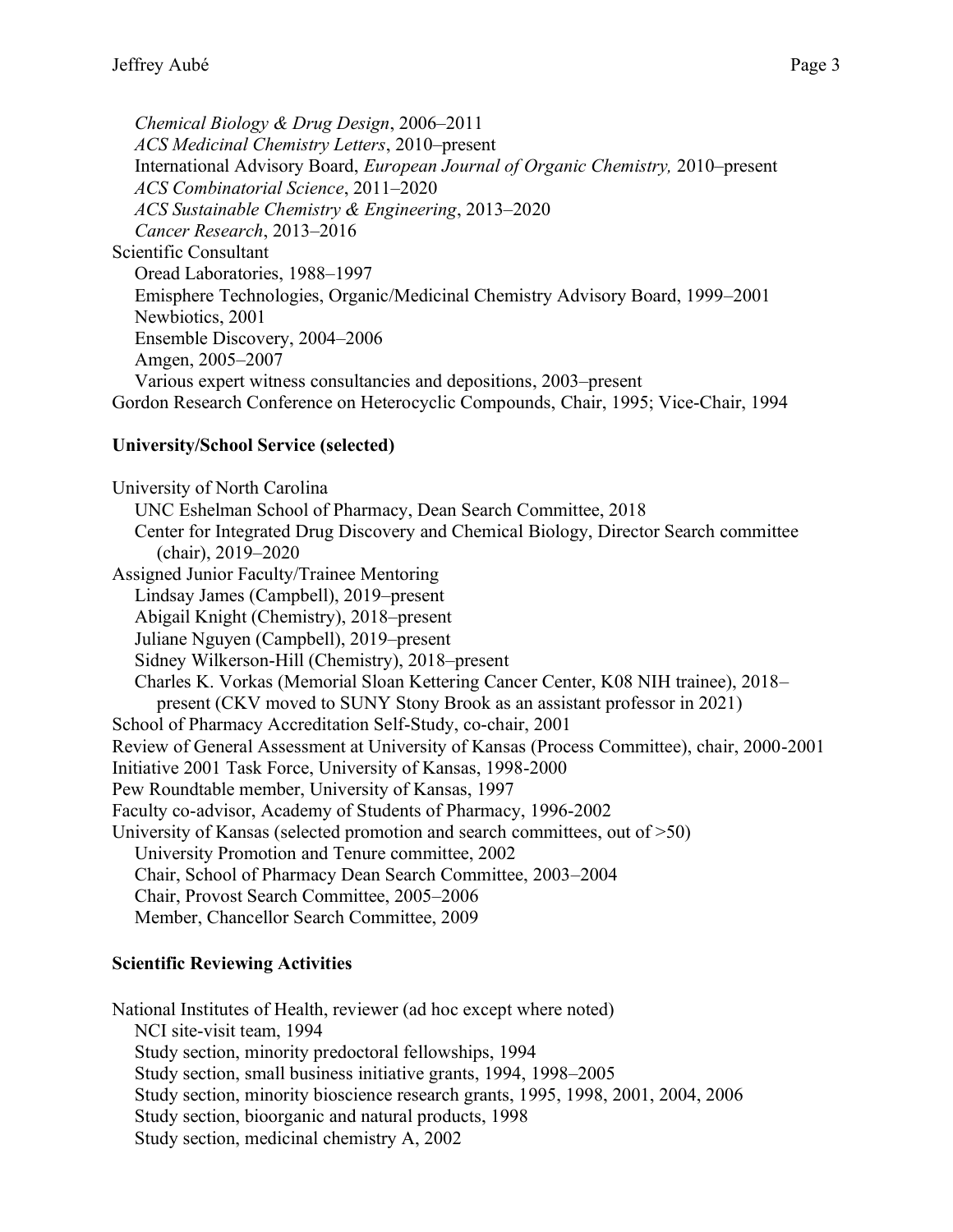Special study section B, 2000 Study section, SBCA, 2006 Regular member, SBCA study section, 2007–2010 Chair, SBCA study section, 2010–2012 Study section (special emphasis panel), Technology Centers for Networks and Pathways, 2009 Study section, pre- and postdoctoral fellowships, 2015 Study section (special emphasis panel), MIRA awards, 2016, 2018, 2020 (chair), 2021 (chair), 2022 (chair) Study section, High-throughput Discovery and Validation of Novel Signal Transducers or Small Molecules that Modulate Opioid or other Substance Use Disorder Relevant Pathways, 2022 (chair) National Science Foundation Research grants, review panels, 2014, 2015 Research grants, mail reviews, 2016 U.S. Army Breast Cancer Research Program Reviewer, 1998, 1999, 2000, 2001, 2006, 2007 U. S. Army Prostate Cancer Research Program Reviewer, 2000 American Heart Association Reviewer, 2001 American Cancer Society Ad hoc reviewer, 2003 Study section member, 2004-2007 U.S. Civilian Research and Development Foundation, reviewer, 2003 National Cancer Institute, NExT Program External program review, panel member, 2015 SMARTT program, Research Triangle Institute Reviewer, 2016 German Research Foundation Reviewer, 2016 Research Council of Norway Reviewer, 2016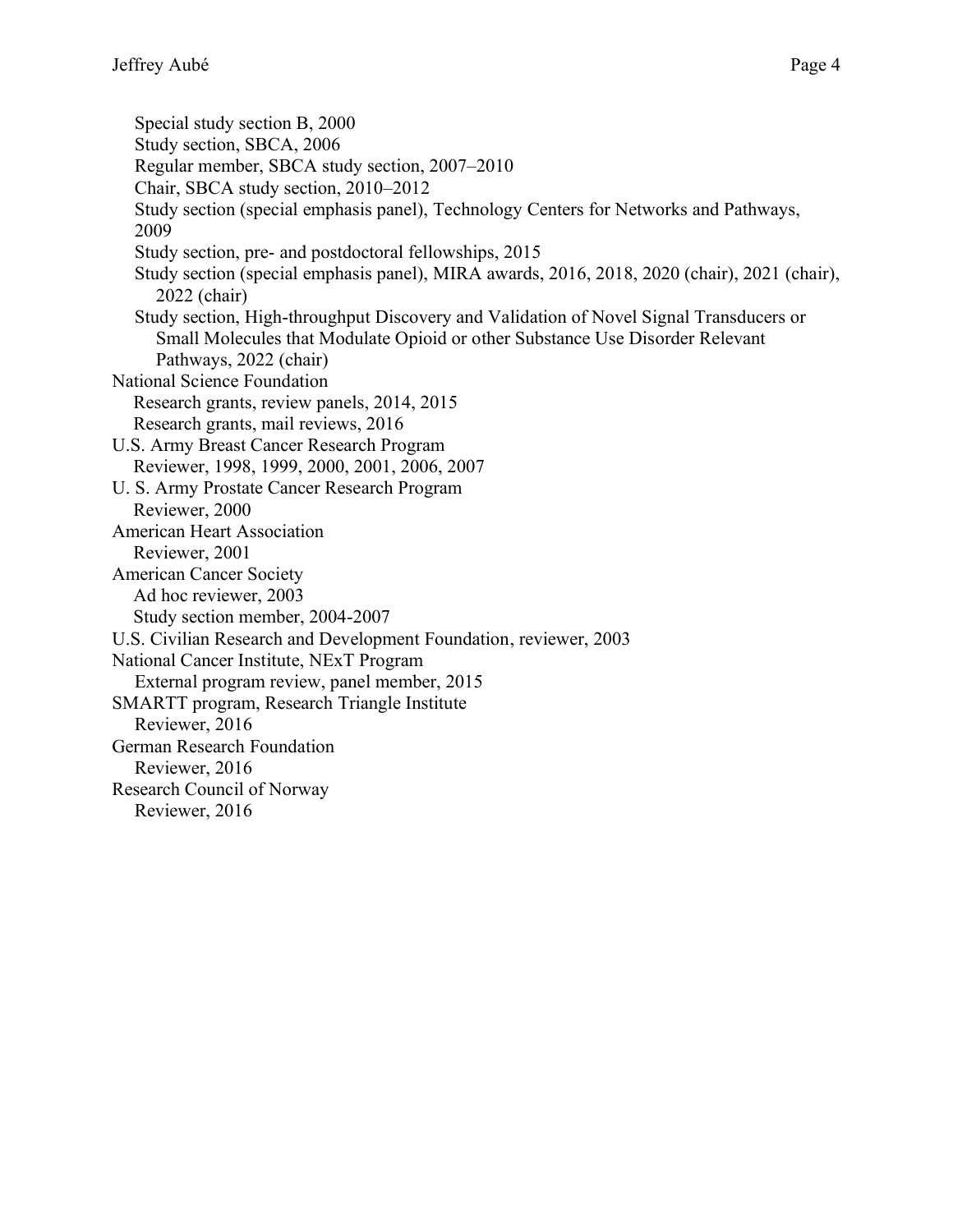#### **Publications**

*Peer-reviewed research publications (training period)*

- 1. "Deprotonations, Conjugate Additions, and Enolate Trapping of Oxime Ethers and Dimethylhydrazones Using KDA. The Effect of Diisopropylamine on Enolate Trapping." R.E. Gawley, E.J. Termine, and J. Aubé, *Tetrahedron Letters*, **1980**, 3115–3119.
- 2. "Regiochemistry in the Intramolecular Cycloadditions of Substituted 5–Alkenyl and 6– Alkenyl Nitrones." S.W. Baldwin, J.D. Wilson, and J. Aubé, *Journal of Organic Chemistry*, **1985**, *50*, 4432–4439.
- 3. "Stereospecific Synthesis and Ring Closure of a Racemic Actinospectose Equivalent: A Concise Route to the Spectinomycin Series." Samuel Danishefsky, Jeffrey Aubé, and Mark Bednarski, *Journal of the American Chemical Society*, **1986**, *108*, 4145–4149.
- 4. "Asymmetric Synthesis With Chiral Hydroxylamines. Synthesis of Optically Pure 4– Substituted Azetidinones." S.W. Baldwin and J. Aubé, *Tetrahedron Letters*, **1987**, *28*, 179–182.

*Peer-reviewed research publications (University of Kansas)*

- 5. "Selectivity in an Asymmetric Nitrogen Insertion Process." Jeffrey Aubé, Paul M. Burgett, and Yuguang Wang, *Tetrahedron Letters*, **1988**, *29*, 151–154.
- 6. "An Enantioselective Synthesis of (–)-Alloyohimbane." Jeffrey Aubé, *Tetrahedron Letters*, **1988**, *29*, 4509–4512.
- 7. "Diastereotopic Group Selectivity in the Deprotonation of  $(\eta$ -Arene)Cr(CO)<sub>3</sub> Complexes." Joseph A. Heppert, M. Elizabeth Thomas–Miller, Michael L. Milligan, David Vander Velde, and Jeffrey Aubé, *Organometallics*, **1988,** *7*, 2581–2584.
- 8. "Unusual Spectroscopic and Conformational Properties of Some Spirocyclic Oxaziridines." Jeffrey Aubé and Yuguang Wang, *Tetrahedron Letters*, **1988**, *29*, 6407–6408.
- 9. "A Convenient Preparation of  $2-[15N]$ -Amino-4,6-dimethoxypyrimidine." Thomas K. Spencer, Gunda I. Georg, and Jeffrey Aubé, *Journal of Radiolabelled Compounds and Radiopharmaceuticals,* **1990**, *28*, 433–436.
- 10. "Diastereotopic Group Selective Reactions at  $\pi$ -Arene Chromium Derivatives: Deprotonation and Nucleophilic Addition Reactions of Substrates Bearing Benzylic Chiral Centers." Joseph A. Heppert, Jeffrey Aubé, M. Elizabeth Thomas–Miller, Michael L. Milligan, and Fusao Takusagawa, *Organometallics,* **1990**, *9*, 727–739.
- 11. "Synthetic Aspects of an Asymmetric Nitrogen Insertion Process: Preparation of Chiral, Non–Racemic Caprolactams and Valerolactams. Total Synthesis of (–)–Alloyohimbane." Jeffrey Aubé, Yuguang Wang, Marlys Hammond, Mehmet Tanol, Fusao Takusagawa, and David Vander Velde, *Journal of the American Chemical Society*, **1990**, *112*, 4879–4891.
- 12. "Directed Regiochemical Control in the Ring Expansion Reactions of a Substituted *trans* Decalone." Jeffrey Aubé and Marlys Hammond, *Tetrahedron Letters,* **1990**, *31*, 2963– 2966. Correction: *Ibid*. **1992**, *33*, 1246.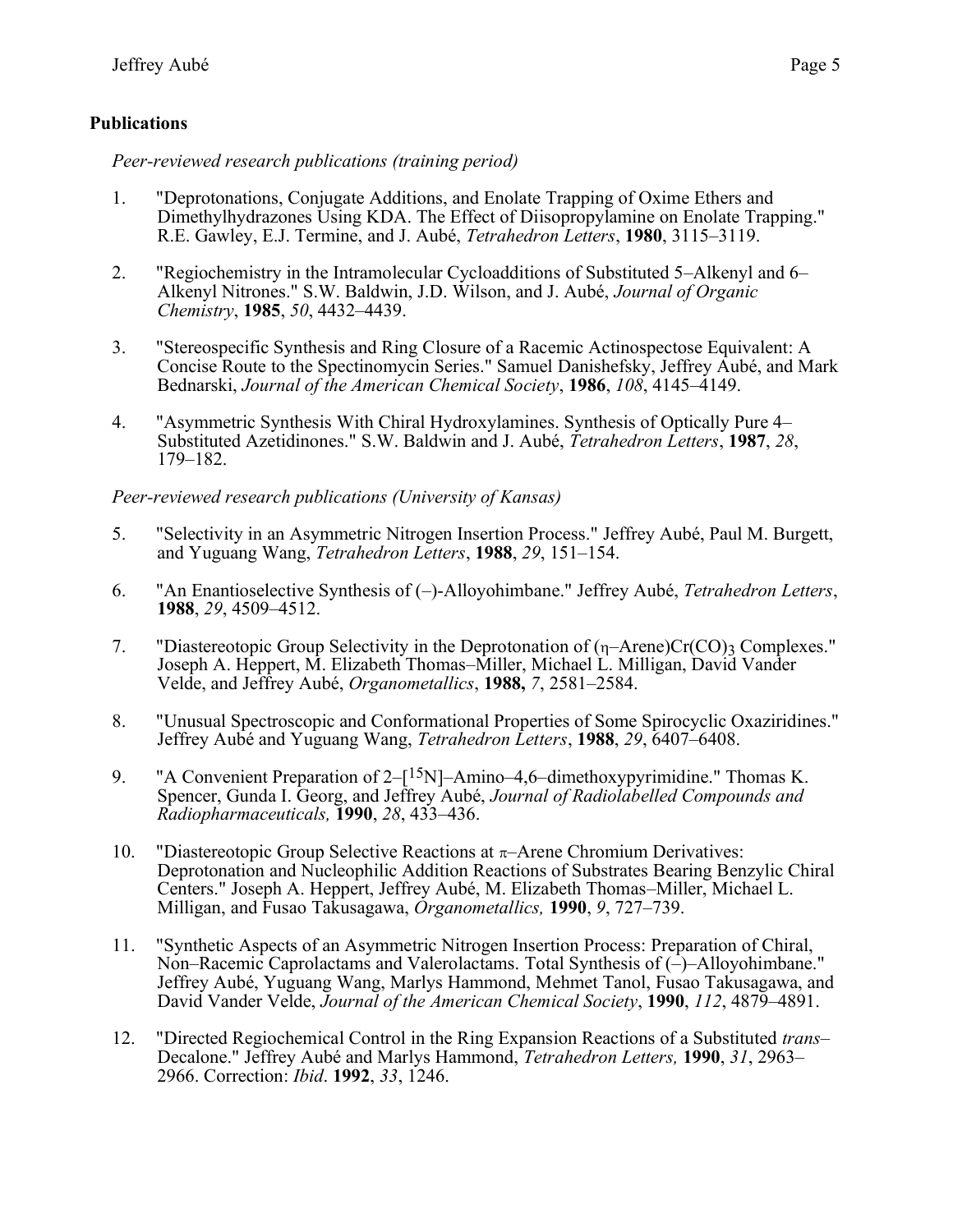- 13. "Syntheses and Reactions of Spirocyclic Oxaziridines Derived from Unsymmetrical Ketones." Jeffrey Aubé, Marlys Hammond, Elyse Gherardini, and Fusao Takusagawa, *Journal of Organic Chemistry*, **1991**, *56*, 499–508. Correction**:** *J. Org. Chem.* **1991**, *56*, 4086.
- 14. "Oxaziridine–Mediated Ring Expansions of Substituted Cyclobutanones: Synthesis of (–)– –Amino––(*R*)–hydroxybutyric Acid (GABOB)." Jeffrey Aubé, Yuguang Wang, Shomir Ghosh and Kendra L. Langhans, *Synthetic Communications,* **1991**, *21*, 693–701.
- 15. "Diastereoselectivity in the Intramolecular Cycloaddition Reactions of Nitrones Derived from 5–Alkenals and Chiral Hydroxylamines." S.W. Baldwin, R.B. McFadyen, J. Aubé and J.D. Wilson, *Tetrahedron Letters,* **1991**, *32*, 4431–4434.
- 16. "Studies Directed at the Synthesis of Optically Active Pretazettine via Intramolecular Nitrone/Alkene Cycloaddition Reactions." S.W. Baldwin, J. Aubé, and A.T. McPhail, *Journal of Organic Chemistry,* **1991**, *56*, 6546–6550.
- 17. "Intramolecular Schmidt Reaction of Alkyl Azides." Jeffrey Aubé and Gregory L. Milligan, *Journal of the American Chemical Society,* **1991**, *113*, 8965–8966.
- 18. "TiCl<sub>4</sub>–Mediated Reactions of Alkyl Azides and Cyclic Ketones." Jeffrey Aubé, Gregory L. Milligan, and Craig J. Mossman, *Journal of Organic Chemistry,* **1992**, *57*, 1635–1637.
- 19. "Asymmetric Deprotonation and Complexation Reactions Mediated by Chiral Ketals as a Route to Substituted  $(n^6$ –Arene)Cr(CO)<sub>3</sub> Complexes." Jeffrey Aubé, Joseph A. Heppert, Michael L. Milligan, Mary Jane Smith, and Paul Zenk, *Journal of Organic Chemistry,*  **1992**, *57*, 3563–3570.
- 20. "New Copper(I)–Catalyzed Reactions of Oxaziridines: Stereochemical Control of Product Distribution." Jeffrey Aubé, Xin Peng, Yuguang Wang, and Fusao Takusagawa, *Journal of the American Chemical Society*, **1992**, *114*, 5466–5467.
- 21. "A Divergent Route to Lactam–Based Dipeptidyl Building Blocks." Jeffrey Aubé and Michael S. Wolfe, *Bioorganic and Medicinal Chemistry Letters,* **1992**, *2*, 925–928.
- 22. "Synthesis of Enantiopure *N*–*tert*–Butoxycarbonyl–2–aminocycloalkanones." Jeffrey Aubé, Michael S. Wolfe, Rhonda K. Yantiss, Scott M. Cook, and Fusao Takusagawa, *Synthetic Communications,* **1992**, *22*, 3003–3012.
- 23. "(2*S*, 3*S*, 5*S*)– and (2*S*, 3*S*, 5*R* )–5–Carboxaldehyde–2,3–diphenyl–1,4–dioxane as Surrogates for Optically Pure 2,3–*O*–Isopropylideneglyceraldehyde in Asymmetric Synthesis." Jeffrey Aubé, Craig J. Mossman, and Susan Dickey, *Tetrahedron*, **1992**, *48*, 9819–9826.
- 24. "The Internal Quaternary Ammonium Receptor Site of *Shaker* Potassium Channels." Kathleen L. Choi, Craig Mossman, Jeffrey Aubé, and Gary Yellen, *Neuron*, **1993**, *10*, 533– 541.
- 25. "Application of the Intramolecular Schmidt Reaction to the Asymmetric Synthesis of (–)– Indolizidine 209B from Pulegone." Jeffrey Aubé, Pat S. Rafferty, and Gregory L. Milligan, *Heterocycles,* **1993**, *35*, 1141–1147.
- 26. "The First Synthesis of a C–9 Carbonyl Modified Baccatin III Derivative and Its Conversion to Novel Taxol® and Taxotere® Analogues." Apurba Datta, Jeffrey Aubé, Gunda I. Georg, Lester A. Mitscher, and Lalith R. Jayasinghe, *Bioorganic and Medicinal Chemistry Letters,* **1994**, *4*, 1831–1834.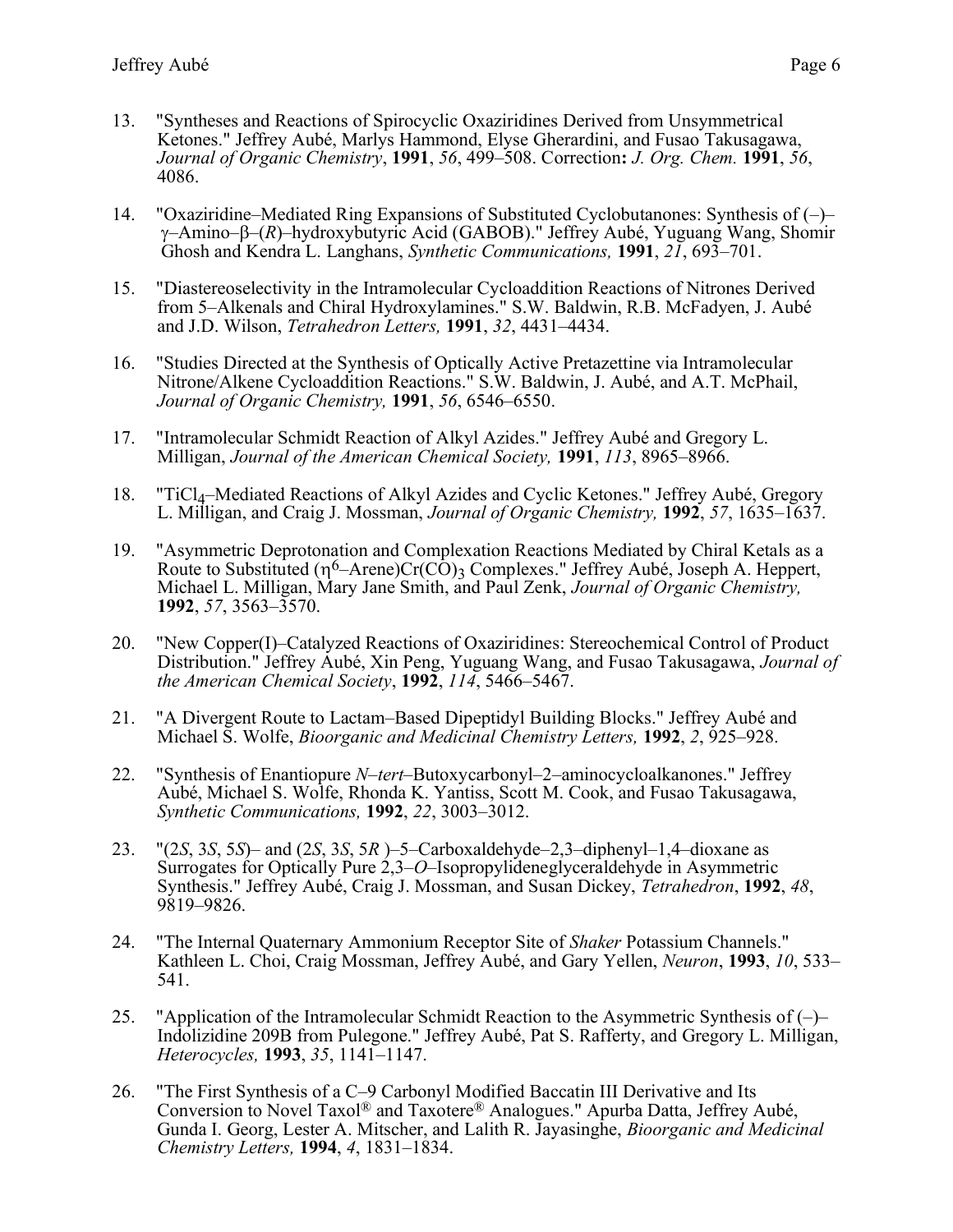- 27. "Symmetry–Driven Synthesis of Indole Alkaloids: Asymmetric Total Syntheses of (+)– Yohimbine, (–)–Yohimbone, (–)–Yohimbane, and (+)–Alloyohimbane." Jeffrey Aubé, Shomir Ghosh, and Mehmet Tanol, *Journal of the American Chemical Society,* **1994**, *116*, 9009–9018.
- 28. "Synthesis of *cis*– $\delta$ –Phenylmethyl–D–Proline Using a Nitrogen–Centered Radical Derived From a Chiral Oxaziridine." Jeffrey Aubé, Belgin Gülgeze, and Xin Peng, *Bioorganic and Medicinal Letters,* **1994**, *4*, 2461–2464.
- 29. "Synthesis of 13–*epi*–Taxol via a Transannular Delivery of a Borohydride Reagent." Michael Z. Hoemann, David Vander Velde, Jeffrey Aubé, Gunda I. Georg, and Lalith R. Jayasinghe, *Journal of Organic Chemistry*, **1995**, *60*, 2918–2921.
- 30. "Structural Analysis of  $\beta$ -Turn Mimics Containing a Substituted 6-Aminocaproic Acid Linker." Osamu Kitagawa, David Vander Velde, Dinah Dutta, Martha Morton, Fusao Takusagawa, and Jeffrey Aubé, *Journal of the American Chemical Society,* **1995**, *117*, 5169–5178.
- 31. "An Efficient Nitrogen Ring–Expansion Process Facilitated by in situ Tethering of an Alkyl Azide to Ketones. An Asymmetric Schmidt Reaction." Vijaya Gracias, Gregory L. Milligan, and Jeffrey Aubé, *Journal of the American Chemical Society*, **1995**, *117*, 8047– 8048.
- 32. "Novel Cytotoxic 3'–(*tert*–Butyl)–3'–dephenyl Analogs of Paclitaxel and Docetaxel." Syed M. Ali, Michael Z. Hoemann, Jeffrey Aubé, Lester A. Mitscher, Gunda I. Georg, Randy McCall, and Lalith R. Jayasinghe, *Journal of Medicinal Chemistry*, **1995**, *38*, 3821–3828.
- 33. "Intramolecular Schmidt Reactions of Alkyl Azides with Ketones: Scope and Stereochemical Studies." Gregory L. Milligan, Craig J. Mossman, and Jeffrey Aubé, *Journal of the American Chemical Society*, **1995**, *117*, 10449–10459.
- 34. "Conformational Analysis and Structural Elucidation of Spirocyclic Oxaziridines Using NMR, Crystallography, and Molecular Modeling." Yoshinosuke Usuki, Yuguang Wang, and Jeffrey Aubé, *Journal of Organic Chemistry*, **1995**, *60*, 8028–8035.
- 35. "Synthesis of Functionalized N–Alkyl Heterocycles from Ketones by a Sequential Ring Expansion/Nucleophilic Addition Sequence." Vijaya Gracias, Gregory L. Milligan, and Jeffrey Aubé, *Journal of Organic Chemistry*, **1996**, *61*, 10–11.
- 36. "Total Synthesis of Curacin A." Michael Z. Hoemann, Konstantinos A. Agrios, and Jeffrey Aubé, *Tetrahedron Letters*, **1996**, *37*, 953–956.
- 37. "Toward the Synthesis of Sparteine: Intramolecular Schmidt Reactions on a Norbornanone Platform." John A. Wendt and Jeffrey Aubé, *Tetrahedron Letters*, **1996**, *37*, 1531–1534.
- 38. "Intramolecular Schmidt Reactions of Alkyl Azides with Ketals and Enol Ethers." Craig J. Mossman and Jeffrey Aubé, *Tetrahedron*, **1996**, *52*, 3403–3408.
- 39. "One–Step Conversion of Aldehydes to Oxazolines and 5,6–Dihydro–4*H*–[1,3]–oxazines Using 1,2– and 1,3–Azido Alcohols." Jennifer G. Badiang and Jeffrey Aubé, *Journal of Organic Chemistry*, **1996**, *61*, 2484–2487.
- 40. "Butitaxel Analogues: Synthesis and Structure–Activity Relationships." Syed M. Ali, Michael Z. Hoemann, Jeffrey Aubé, Gunda I. Georg, Lester A. Mitscher, and Lalith R. Jayasinghe, *Journal of Medicinal Chemistry*, **1997**, *40*, 236–241.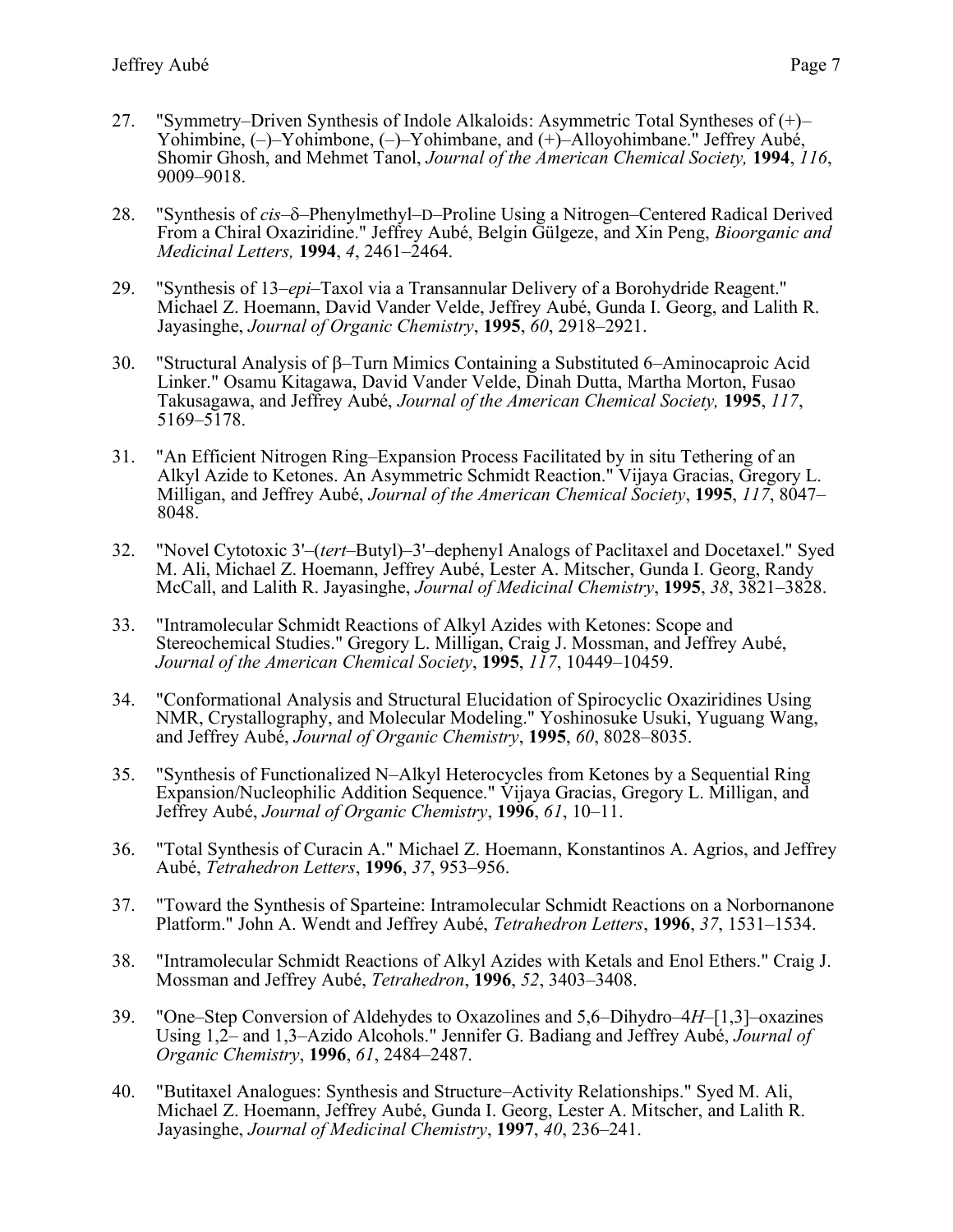- 42. "Total Synthesis of (+)–Curacin A, a Marine Cytotoxic Agent." Michael Z. Hoemann, Konstantinos A. Agrios, and Jeffrey Aubé, *Tetrahedron*, **1997**, *53*, 11087–11098. (Special Issue in Honor of Professor Samuel Danishefsky.)
- 43. "Effect of Stereochemistry on the Transport of Aca–Linked  $\beta$ –Turn Peptidomimetics Across a Human Intestinal Cell Line." Kiyoshi Tamura, Konstantinos A. Agrios, David Vander Velde, Jeffrey Aubé, and Ronald T. Borchardt, *Bioorganic and Medicinal Chemistry*, **1997**, *5*, 1859–1866.
- 44. "Ring Expansion by in situ Tethering of Hydroxy Azides to Ketones: The Boyer Reaction." Vijaya Gracias, Kristine E. Frank, Gregory L. Milligan, and Jeffrey Aubé, *Tetrahedron*, **1997**, *53*, 16241–16252. (Symposium–in–Print on New Synthetic Methods V)
- 45. "Syntheses and Evaluation of Peptidyl Michael Acceptors That Inactivate Human Rhinovirus 3C Protease and Inhibit Virus Replication." Jian–she Kong, Shankar Venkatraman, Kelly Furness, Sanjay Nimkar, Timothy A. Shepard, Q. May Wang, Jeffrey Aubé, and Robert P. Hanzlik, *Journal of Medicinal Chemistry*, **1998**, *41*, 2579–2587.
- 46. "Lewis Acid–mediated Cyclizations of (2'-Amino-*N'*-*tert*-butoxycarbonylbenzylidene)-3 alkenylamines." Kristine E. Frank and Jeffrey Aubé, *Tetrahedron Letters*, **1998**, *39*, 7239– 7242.
- 47. "Mannich Reactions Using Benzyl Azide as a Latent *N*-(Phenylamino)methylating Agent." Klaas Schildknegt, Konstantinos A. Agrios, and Jeffrey Aubé, *Tetrahedron Letters,* **1998**, *39*, 7687–7690.
- 48. "Reactions of Oxazolinium and Dihydrooxazinium Salts Prepared by an Azide Insertion Sequence: pH Control of Product Distribution." Jennifer E. Forsee, Brent T. Smith, Kristine E. Frank, and Jeffrey Aubé, *Synlett*, **1998**, 1258–1260.
- 49. "Design, Synthesis and Evaluation of Azapeptides as Substrates and Inhibitors for Human Rhinovirus 3C Protease." Shankar Venkatraman, Jian-she Kong, Sanjay Nimkar, Q. May Wang, Jeffrey Aubé, and Robert P. Hanzlik, *Bioorganic and Medicinal Chemistry Letters*, **1999**, 9, 577–580.
- 50. "Efficient Route To Azamacrolides From 1,2– or 1,3– Azido Alcohols and Macrocyclic Ketones." Jennifer E. Forsee and Jeffrey Aubé, *Journal of Organic Chemistry*, **1999**, 64, 4381–4385.
- 51. "1,7–Asymmetric Induction in a Nitrogen Ring Expansion Process Facilitated by in situ Tethering." Kelly Furness and Jeffrey Aubé, *Organic Letters*, **1999**, *1*, 495–497.
- 52. "Cyclizations of Substituted Benzylidene–3–alkenylamines: Synthesis of the Tricyclic Core of the Martinellines." Kristine E. Frank and Jeffrey Aubé, *Journal of Organic Chemistry*, **2000**, *65*, 655–666.
- 53. "Regiocontrol in an Intramolecular Schmidt Reaction: Total Synthesis of (+)– Aspidospermidine." Rajesh Iyengar, Klaas Schildknegt, and Jeffrey Aubé, *Organic Letters*, **2000**, *2*, 1625–1627.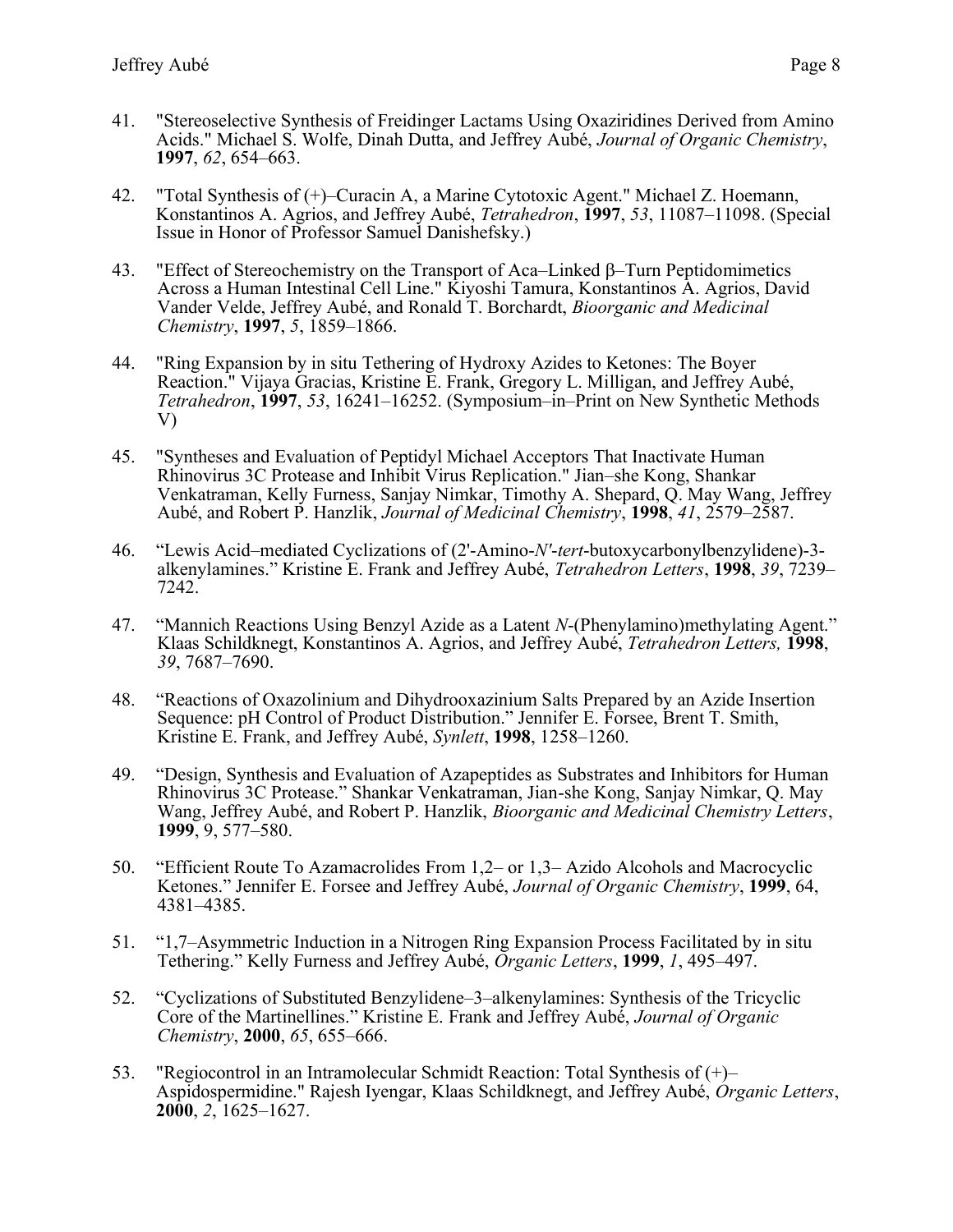- 55. "Regiochemistry of the Ring–Expansion Reactions of Hydroxy Azides with Cyclic Ketones." Brenton T. Smith, Vijaya Gracias, and Jeffrey Aubé, *Journal of Organic Chemistry*, **2000**, *65*, 3771–3774.
- 56. "Reactivity Toward Deamidation of Asparagine Residues in  $\beta$ -Turn Structures." Xie, M.; Aubé, J.; Borchardt, R. T.; Morton, M.; Topp, E. M.; Vander Velde, D.; Schowen, R. L., *Journal of Peptide Research*, **2000**, *56*, 165–171.
- 57. "Synthesis of  $\alpha$ -Amino- $\alpha$ '-diazomethyl Ketones Via Ring Opening of Substituted Cyclopropanones with Alkyl Azides. A Facile Route to N–Substituted 3–Azetidinones." Pankaj Desai and Jeffrey Aubé, *Organic Letters*, **2000**, *2*, 1657–1659.
- 58. "Reactions of Alkyl Azides and Ketones as Mediated by Lewis Acids: Schmidt and Mannich Reactions Using Azide Precursors." Pankaj Desai, Klaas Schildknegt, Konstantinos A. Agrios, Craig Mossman, Gregory L. Milligan, and Jeffrey Aubé, *Journal of the American Chemical Society*, **2000**, *122*, 7226–7232.
- 59. "Stereochemistry of the Oxidation of Imines Derived from Substituted Cyclohexanones: Axial vs. Equatorial Attack and Evidence for Delivery by an Adjacent Hydroxyl Group." Yuguang Wang, Samuel Chackalamannil, and Jeffrey Aubé, *Journal of Organic Chemistry*, **2000**, *65*, 5120–5126.
- 60. "A Functional Assay for Quantitation of the Apparent Affinities of Ligands of P– Glycoprotein in Caco–2 Cells." Jinnian Gao, Osamu Murase, Richard L. Schowen, Jeffrey Aubé, and Ronald Borchardt, *Pharmaceutical Research*, **2001,** *18*, 171–177.
- 61. "Transport Characteristics of Peptides and Peptidomimetics: I. *N*–Methylated Peptides as Substrates for the Oligopeptide Transporter and P–Glycoprotein in the Intestinal Mucosa." Jinnian Gao, Masao Sudoh, Jeffrey Aubé, and Ronald T. Borchardt, *Journal of Peptide Research*, **2001**, *57*, 316–329.
- 62. "Transport Characteristics of Peptides and Peptidomimetics: II. Hydroxyethylamine Bioisostere–Containing Peptidomimetics as Substrates for the Oligopeptide Transporter and P–Glycoprotein in the Intestinal Mucosa." Jinnian Gao, Stephanie L. Winslow, David Vander Velde, Jeffrey Aubé, and Ronald T. Borchardt, *Journal of Peptide Research*, **2001**, *57*, 361–373.
- 63. "Intramolecular Reactions of Benzylic Azides with Ketones: Competition Between Schmidt and Mannich Pathways." Aaron Wrobleski and Jeffrey Aubé, *Journal of Organic Chemistry*, **2001**, *66*, 886–889.
- 64. "Effect of Progressive Benzyl Substitution on the Conformations of Aminocaproic Acid– Cyclized Dipeptides." Mary MacDonald, David Vander Velde, and Jeffrey Aubé, *Journal of Organic Chemistry*, **2001**, *66*, 2636–2642.
- 65. "First Asymmetric Total Synthesis of (+)–Sparteine." Brenton T. Smith, John A. Wendt, and Jeffrey Aubé, *Organic Letters*, **2002**, *4*, 2577–2579.
- 66. "Asymmetric Total Synthesis of Dendrobatid Alkaloid 251F." Aaron Wrobleski, Kiran Sahasrabudhe, and Jeffrey Aubé, *Journal of the American Chemical Society*, **2002**, *124*, 9974–9975.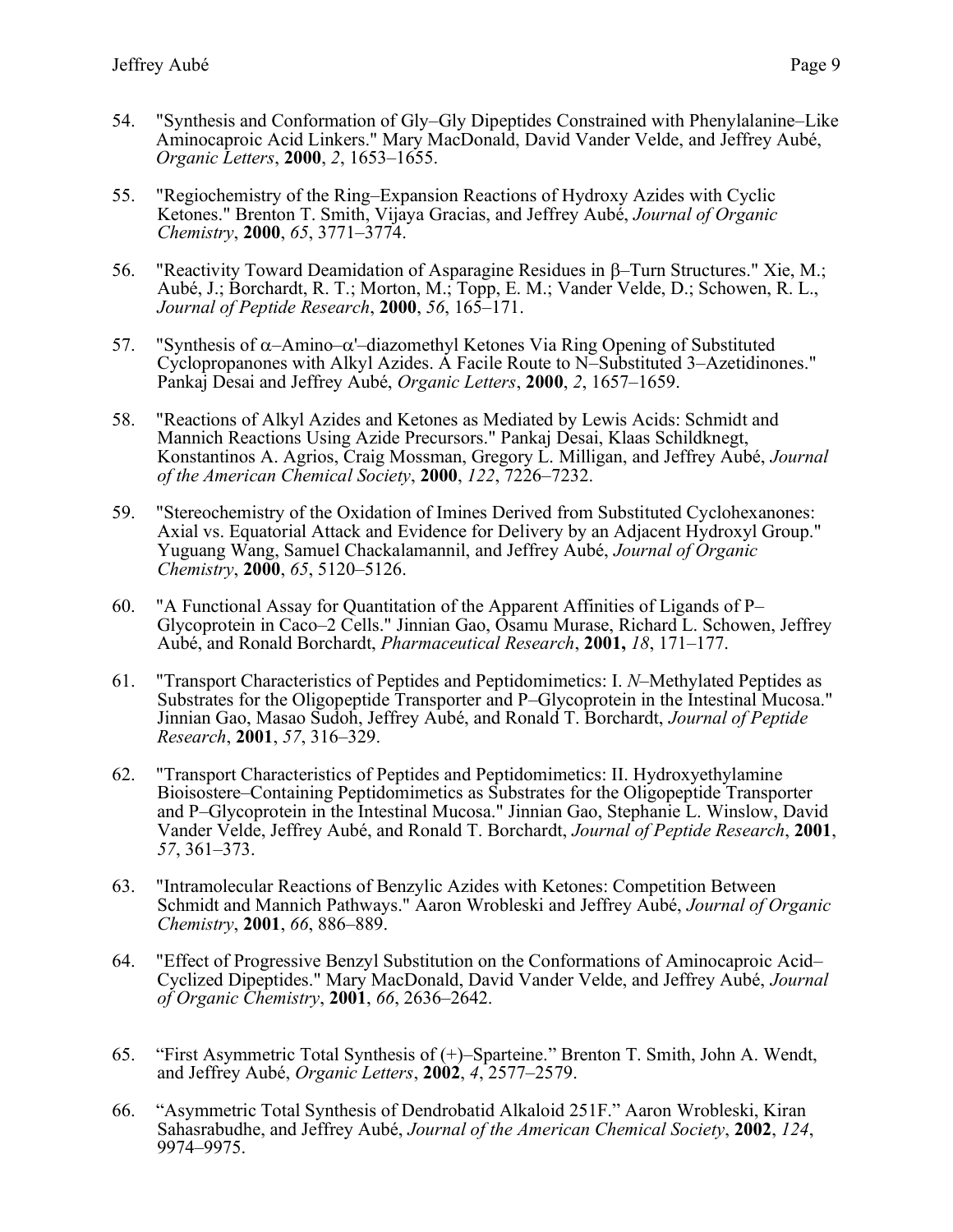- 67. "A Combined Intramolecular Diels–Alder/Intramolecular Schmidt Reaction Process: A Formal Synthesis of (±)–Stenine." Jennifer E. Golden and Jeffrey Aubé, *Angewandte Chemie, International Edition*, **2002**, *41*, 4316–4318.
- 68. "Asymmetric Schmidt Reaction of Hydroxyalkyl Azides with Ketones." Kiran Sahasrabudhe, Vijaya Gracias, Kelly Furness, Brenton T. Smith, Christopher E. Katz, D. Srinivasa Reddy, and Jeffrey Aubé, *Journal of the American Chemical Society*, **2003**, *125*, 7914–7922.
- 69. "Rearrangements of Bicyclic Nitrones to Lactams: Comparison of Photochemical and Modified Barton Conditions." Yibin Zeng, Brenton T. Smith, John Hershberger, and Jeffrey Aubé, *Journal of Organic Chemistry*, **2003**, *68*, 8065–8067.
- 70. "Lewis Acid–Mediated Reactions of Alkyl Azides with  $\alpha, \beta$ –Unsaturated Ketones." D. Srinivasa Reddy, Weston R. Judd, and Jeffrey Aubé, *Organic Letters*, **2003**, *5*, 3899–3902.
- 71. "Unusual Tethering Effects in the Schmidt Reaction of Hydroxyalkyl Azides with Ketones: Cation– $\pi$  and Steric Stabilization of a Pseudoaxial Phenyl Group." Christopher E. Katz and Jeffrey Aubé, *Journal of the American Chemical Society*, **2003**, *125*, 13948–13949.
- 72. "Ring Expansive Routes to Quinolizidine Alkaloids: Formal Synthesis of (–)-Lasubine II." Vijaya Gracias, Yibin Zeng, Pankaj Desai, and Jeffrey Aubé, *Organic Letters*, **2003**, *5*, 4999-5001.
- 73. "Synthesis and Conformational Studies of Dipeptides Constrained by Disubstituted 3- (Aminoethoxy)Propionic Acid Linkers."D. Srinivasa Reddy, David Vander Velde, and Jeffrey Aubé, *Journal of Organic Chemistry*, **2004**, *69*, 1716-1719.
- 74. "Base-Promoted Reactions of Bridged Ketones and 1,3- and 1,4-Haloalkyl Azides: Competitive Alkylation vs. Azidation Reactions of Ketone Enolates." Lei Yao, Brenton T. Smith, and Jeffrey Aubé, *Journal of Organic Chemistry*, **2004**, *69*, 1720-1722.
- 75. "An *Ab Initio* Approach to Understanding the Stereoselectivity of Reactions between Hydroxyalkyl Azides and Ketones." N. Deborah Hewlett, Jeffrey Aubé, and Jennifer L. Radkiewicz-Poutsma, *Journal of Organic Chemistry*, **2004,** 69, 3439-3446.
- 76. "Asymmetric Total Synthesis of Dendrobatid Alkaloids: Preparation of Indolizidine 251F and Its 3-Desmethyl Analogue Using an Intramolecular Schmidt Reaction Strategy." Aaron Wrobleski, Kiran Sahasrabudhe, and Jeffrey Aubé, *Journal of the American Chemical Society*, **2004**, *126*, 5475-5481.
- 77. "Domino Reactions That Combine an Azido-Schmidt Ring Expansion with the Diels−Alder Reaction." Yibin Zeng, D. Srinivasa Reddy, Erin Hirt, and Jeffrey Aubé, *Organic Letters*, **2004**, *6*, 4993–4995.
- 78. "Modular Synthesis of Cyclic Peptidomimetics Inspired by -Turns." Senthil Kumar Ramanathan, John Keeler, Huey-Lih Lee, D. Srinavasa Reddy, Gerald Lushington, and Jeffrey Aubé, *Organic Letters*, **2005**, *7*, 1059-1062.
- 79. "Facile C–N Cleavage in a Series of Bridged Lactams." Yao Lei, Aaron D. Wrobleski, Jennifer E. Golden, Douglas R. Powell, and Jeffrey Aubé, *Journal of the American Chemical Society*, **2005**, *127*, 4552-4553.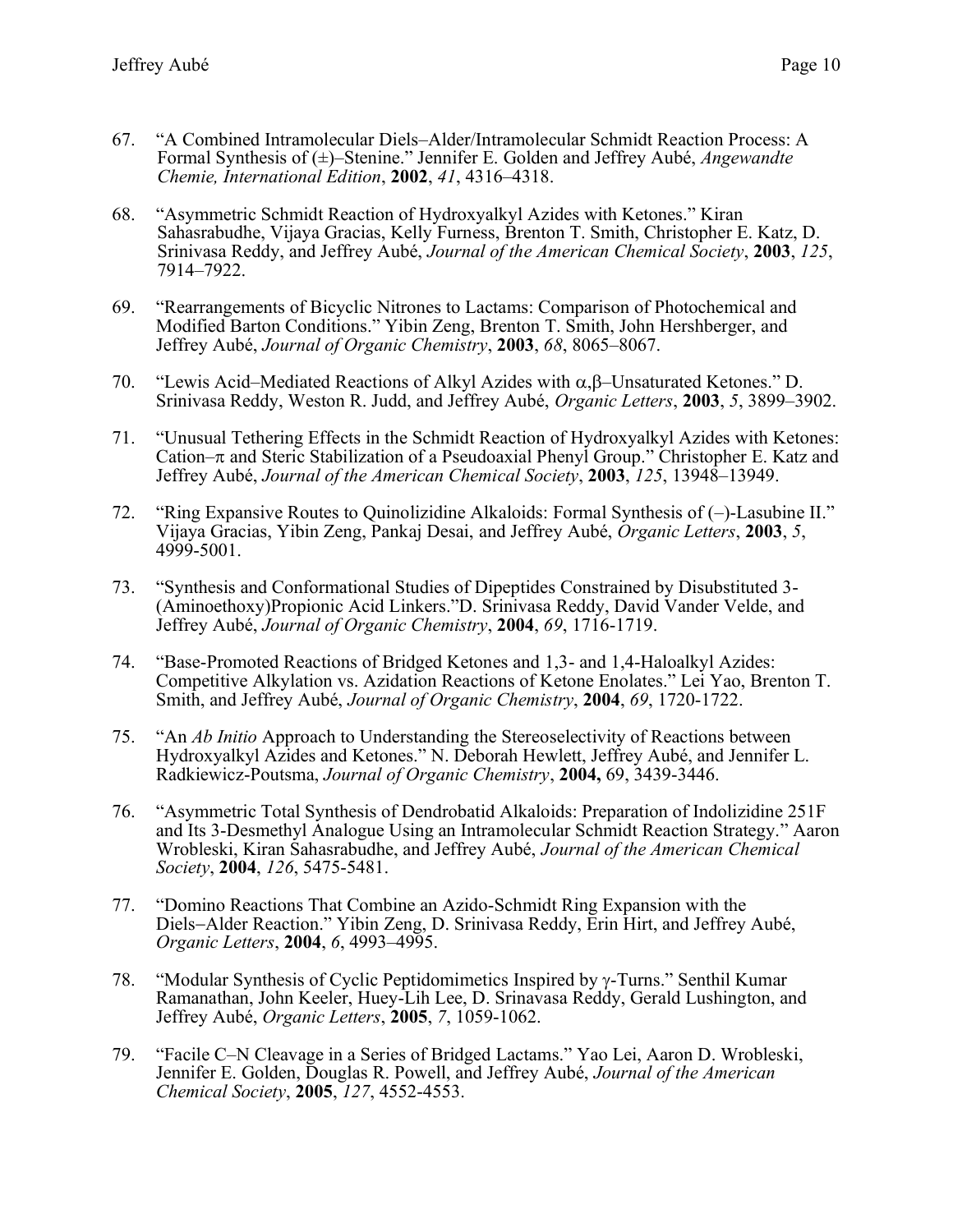- 80. "Synthesis of a Small Library of Diketopiperazines as Potential Inhibitors of Calpain." Yibin Zeng, Qingshan Li, Robert P. Hanzlik, and Jeffrey Aubé, *Bioorganic and Medicinal Chemistry Letters*, **2005**, *15*, 3034–3038.
- 81. "Regioselective Single and Double Conjugate Additions to Substituted Cyclohexa-2,5- Dienone Monoacetals." Scott Grecian, Aaron D. Wrobleski, and Jeffrey Aubé, *Organic Letters*, **2005**, *7*, 3167–3170.
- 82. "An Expeditious Total Synthesis of (±)-Stenine." Yibin Zeng and Jeffrey Aubé, *Journal of the American Chemical Society*, **2005**, *127*, 15712–15713.
- 83. "Revisiting a Classic Approach to the *Aspidosperma* Alkaloids: An Intramolecular Schmidt Reaction-Mediated Synthesis of  $(+)$ -Aspidospermidine." Rajesh Iyengar, Klaas Schildknegt, Martha Morton, and Jeffrey Aubé, *Journal of Organic Chemistry*, **2005**, *70*, 10645-10662.
- 84. "Cyclization of a Carbon-Centered Radical Derived from Oxaziridine Cleavage." Yoshinosuke Usuki, Xin Peng, Belgin Gülgeze, and Jeffrey Aubé, *Arkivoc*, **2006**, part iv, 189–199. *Special issue in honor of Professor Armand Lattes.*
- 85. "Remote Control of Diastereoselectivity in Intramolecular Reactions of Chiral Allylsilanes." Weston R. Judd, Sooho Ban, and Jeffrey Aubé, *Journal of the American Chemical Society*, **2006**, *128*, 13736–13741.
- 86. "Solution-Phase Parallel Synthesis of a Library of 2-Pyrazolines." Shankar Manyem, Mukund P. Sibi, Gerald H. Lushington, Benjamin Neuenswander, Frank Schoenen, and Jeffrey Aubé, *Journal of Combinatorial Chemistry*, **2007**, *9*, 20–28.
- 87. "Cation– $\pi$  Control of Regiochemistry of Intramolecular Schmidt Reactions en Route to Bridged Bicyclic Lactams." Lei Yao and Jeffrey Aubé, *Journal of the American Chemical Society*, **2007**, *129*, 2766–2767.
- 88. "One-Step Synthesis of Oxazoline and Dihydrooxazine Libraries." Priyanka Chaudhry, Frank Schoenen, Benjamin Neuenswander, Gerald H. Lushington, and Jeffrey Aubé, *Journal of Combinatorial Chemistry*, **2007**, *9*, 473–476.
- 89. "Intramolecular and Intermolecular Schmidt Reactions of Alkyl Azides with Aldehydes." Huey-Lih Lee and Jeffrey Aubé, *Tetrahedron*, **2007**, *63*, 9007–9015.
- 90. "Synthesis of an *N*-Substituted Lactam Using an Intramolecular Schmidt Reaction." Scott Grecian and Jeffrey Aubé, *Organic Syntheses,* **2007**, *84*, 347–358. Procedure checked by Dalian Zhao and David J. Mahre.
- 91. "Double Conjugate Addition of a Nitropropionate Ester to a Quinone Monoketal: Synthesis of an Advanced Intermediate to (±)-Gelsemine." Scott Grecian and Jeffrey Aubé, *Organic Letters*, **2007**, *9*, 3153–3156.
- 92. "Synthesis of Isoquinol-1-one-8-carboxylic Acid Libraries Using a Tandem Diels– Alder/Acylation Sequence." Kevin J. Frankowski, Erin E. Hirt, Yibin Zeng, Ben Neuenswander, Drew Fowler, Frank Schoenen, and Jeffrey Aubé, *Journal of Combinatorial Chemistry*, **2007**, *9*, 1188–1192.
- 93. "Reactions of Cyclopropanone Acetals with Alkyl Azides: Carbonyl Addition versus Ring-Opening Pathways." Scott Grecian, Pankaj Desai, Craig Mossman, Jennifer L. Poutsma, and Jeffrey Aubé, *Journal of Organic Chemistry*, **2007**, *72*, 9439–9447.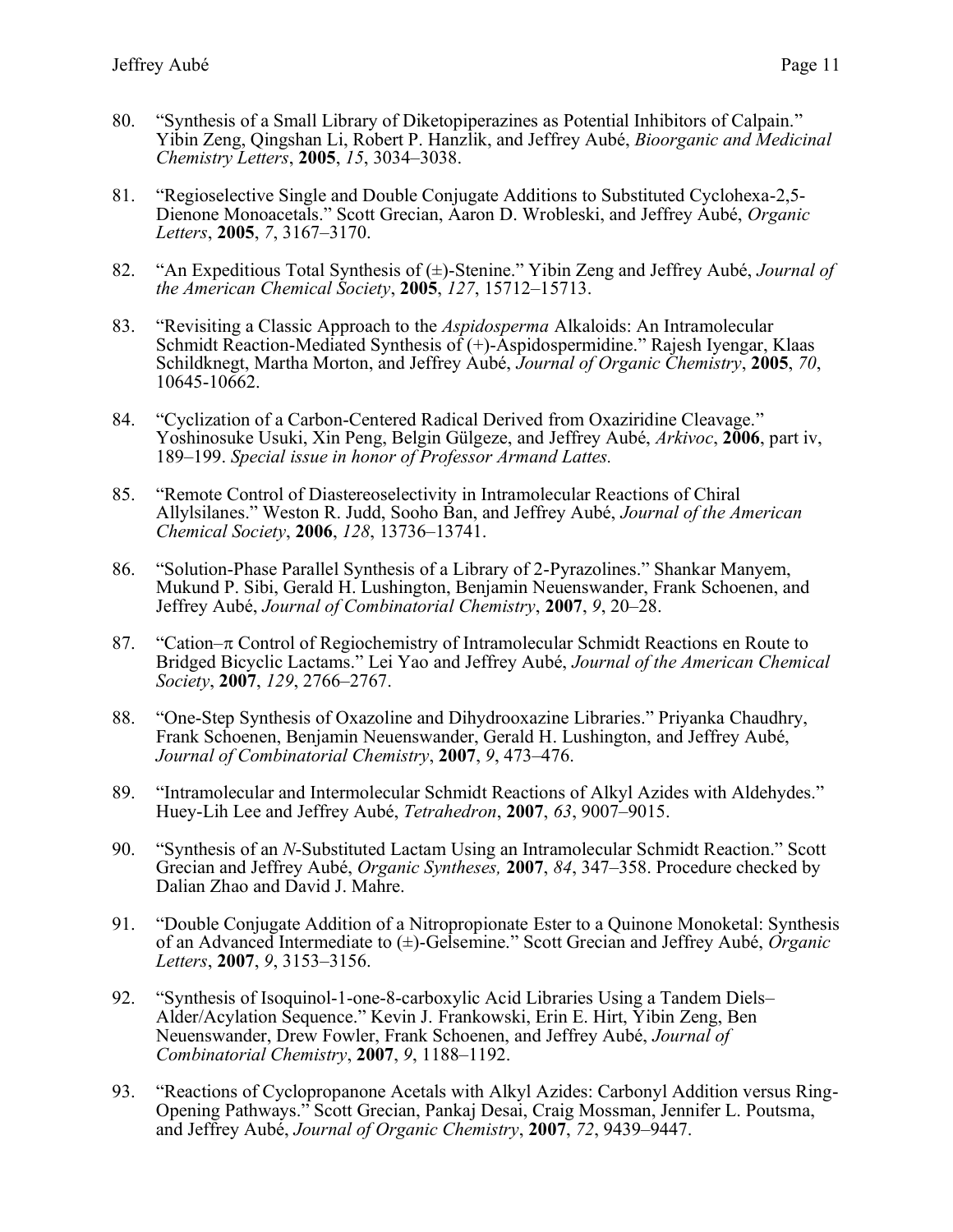- 94. "Nucleophilic Addition to Iminium Ethers in the Preparation of Functionalized N-Alkyl Heterocycles." Erik Fenster, Brenton T. Smith, Vijaya Gracias, Gregory L. Milligan, and Jeffrey Aubé, *Journal of Organic Chemistry*, **2008**, *73*, 201–205.
- 95. "Synthesis of Enantiomerically Enriched (R)-5-*tert*-Butylazepan-2-one Using a Hydroxyalkyl-azide Mediated Ring Expansion Reaction." Timothy P. Ribelin and Jeffrey Aubé, *Nature: Protocols*, **2008**, *3*, 137–143.
- 96. "Three-Component Synthesis of 1,4-Diazepin-5-ones and the Construction of  $\gamma$  Turn-like Peptidomimetic Libraries." Erik Fenster, Dinesh K. Rayabarapu, Mianji Zhang, Shubhasish Mukherjee, David Hill, Ben Neuenswander, Frank Schoenen, Paul R. Hanson, and Jeffrey Aubé, *Journal of Combinatorial Chemistry*, **2008**, *10*, 230–234.
- 97. "Efficient Synthesis of  $\gamma$ -Lactams by a Tandem Reductive Amination/Lactamization Sequence." Julica Nöth, Kevin J. Frankowski, Benjamin Neuenswander, Jeffrey Aubé, and Oliver Reiser, *Journal of Combinatorial Chemistry*, **2008**, *10*, 456–459.
- 98. "Syntheses of the *Stemona* Alkaloids (±)-Stenine, (±)-Neostenine, and (±)-13- Epineostenine Using a Stereodivergent Diels–Alder/Azido-Schmidt Reaction." Kevin J. Frankowski, Jennifer E. Golden*,* Yibin Zeng, Yao Lei, and Jeffrey Aubé, *Journal of the American Chemical Society*, **2008**, *130*, 6018–6024.
- 99. "Non-Bonded, Attractive Cation– $\pi$  Interactions in Azide-Mediated Asymmetric Ring Expansion Reactions." Christopher E. Katz, Timothy Ribelin, Donna Withrow, Yashar Basseri, Anna K. Manukyan, Amy Bermudez, Christian G. Nuera, Victor W. Day, Douglas R. Powell, Jennifer L. Poutsma, and Jeffrey Aubé, *Journal of Organic Chemistry*, **2008**, *73*, 3318 - 3327. *Selected by the editor as a Feature Article.*
- 100. "Highly Stereoselective Ring Expansion Reactions Mediated by Attractive, Non-Bonded Cation–n Interactions." Timothy Ribelin, Christopher E. Katz, Donna G. English, Sherriel Smith, Anna Manukyan, Victor W. Day, Benjamin Neuenswander, Jennifer L. Poutsma, and Jeffrey Aubé, *Angewandte Chemie, International Edition,* **2008**, *47*, 6233–6235.
- 101. "Explorations of *Stemona* Alkaloid-Inspired Analogues: Skeletal Modification and Functional Group Diversification." Kevin J. Frankowski, Benjamin Neuenswander, and Jeffrey Aubé, *Journal of Combinatorial Chemistry*, **2008**, *10*, 721-725.
- 102. "Synthesis and Structural Study of Cyclic 5-Aminovaleric Acid-linked  $\beta$ -Ala– $\beta$ -Ala Dipeptides." Anne Mengel, Oliver Reiser, and Jeffrey Aubé, *Bioorganic & Medicinal Chemistry Letters*, **2008**, *18*, 5975-5977.
- 103. "Stability of Medium-Bridged Twisted Amides in Aqueous Solutions." Michal Szostak, Lei Yao, and Jeffrey Aubé, *Journal of Organic Chemistry,* **2009**, *74*, 1869–1875.
- 104. "Direct Synthesis of Medium-Bridged Twisted Amides via a Transannular Cyclization Strategy." Michal Szostak and Jeffrey Aubé, *Organic Letters,* **2009**, *11*, 3878–3881.
- 105. "Asymmetric Total Synthesis of Alkaloids 223A and 6-*epi*-223A." Partha Ghosh, Weston R. Judd, Timothy Ribelin, and Jeffrey Aubé, *Organic Letters,* **2009**, *11*, 4140–4142.
- 106. "Corey–Chaykovsky Epoxidation of Twisted Amides: Synthesis and Reactivity of Bridged Spiro-epoxyamines." Michal Szostak and Jeffrey Aubé, *Journal of the American Chemical Society,* **2009**, *131*, 13246–13247*.* DOI: 10.1021/ja906471q.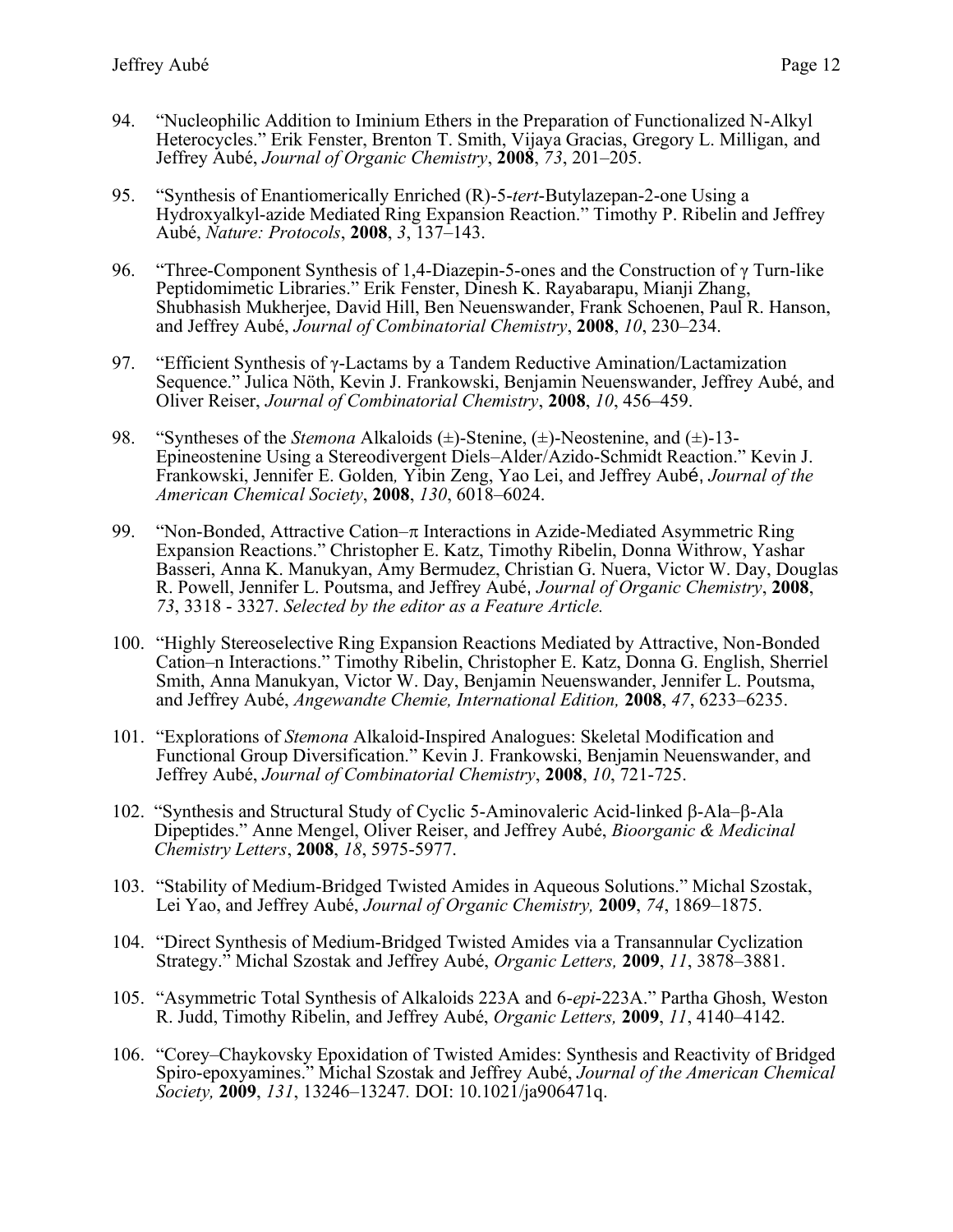- 107. "Cation−n Control of Regiochemistry of Intramolecular Schmidt Reactions en Route to Bridged Bicyclic Lactams." Michal Szostak, Lei Yao, and Jeffrey Aubé, *Organic Letters,*  **2009,** *11*, pp 4386–4389. DOI: 10.1021/ol901771b.
- 108. "One-pot Synthesis of Lactams Using Domino Reactions: Combination of Schmidt Reaction with Sakurai and Aldol Reactions." Chan Woo Huh, Gagandeep K. Somal, Christopher E. Katz, Huaxing Pei, Yibin Zeng, Justin T. Douglas, and Jeffrey Aubé, *Journal of Organic Chemistry,* **2009**, *74*, 7618–7626. DOI: 10.1021/jo901843w. *Selected by the editor as a Feature Article.*
- 109. "Synthesis and Rearrangement of a Bridged Thioamide." Michal Szostak and Jeffrey Aubé, *Chemical Communications,* **2009**, 7122–7124. DOI: 10.1039/b917508c.
- 110. "Synthesis of Medium-Bridged Twisted Lactams via Cation–pi Control of the Regiochemistry of the Intramolecular Schmidt Reaction." Michal Szostak, Lei Yao, and Jeffrey Aubé, *Journal of Organic Chemistry,* **2010**, *75*, 1235–1243. DOI: 10.1021/jo902574m.
- 111. "Proximity Effects in Nucleophilic Addition Reactions to Medium-Bridged Twisted Lactams: Remarkably Stable Tetrahedral Intermediates." Michal Szostak, Lei Yao, and Jeffrey Aubé, *Journal of the American Chemical Society,* **2010**, *132*, 2078–2084. DOI: 10.1021/ja909792h.
- 112. "Synthesis, Structural Analysis, and Reactivity of Bridged Orthoamides by Intramolecular Schmidt Reaction." Michal Szostak and Jeffrey Aubé, *Journal of the American Chemical Society,* **2010**, *132*, 2530–2531. DOI: 10.1021/ja910654t.
- 113. "Reaction Discovery Using Microfluidic-Based Multidimensional Screening of Polycyclic Iminium Ethers." Jennifer L. Treece, John R. Goodell, David Vander Velde, John A. Porco, Jr., and Jeffrey Aubé, *Journal of Organic Chemistry,* **2010**, *75*, 2028–2038. DOI: 10.1021/jo100087h.
- 114. "A Tandem Prins/Schmidt Reaction Approach to Marine Alkaloids: Formal and Total Syntheses of Lepadiformines A and C." Angelica M. Meyer, Christopher E. Katz, Sze-Wan Li, David Vander Velde, and Jeffrey Aubé, *Organic Letters*, **2010**, *12*, 1244–1247. DOI: 10.1021/ol100113r.
- 115. "*N*-Alkyl-octahydroisoquinolin-1-one-8-carboxamides: a Novel Class of Selective, Nonbasic, Nitrogen-Containing | -Opioid Receptor Ligands." Kevin J. Frankowski, Partha Ghosh, Vincent Setola, Thuy B Tran, Bryan L. Roth, and Jeffrey Aubé, *ACS Medicinal Chemistry Letters,* **2010**, *1*, 189–193. DOI: 10.1021/ml100040t
- 116. "Structural Characterization of *N*-Protonated Amides. Regioselective *N*-Activation of Medium-Bridged Twisted Lactams." Michal Szostak, Lei Yao, Victor W. Day, Douglas R. Powell, and Jeffrey Aubé, *Journal of the American Chemical Society,* **2010**, *132*, 8836– 8837. DOI: 10.1021/ja101690u.
- 117. "1,3-Allylic Strain as a Strategic Diversification Element For Constructing Libraries of Substituted 2-Arylpiperidines. " Thomas C. Coombs, Gerald H. Lushington, Justin Douglas, and Jeffrey Aubé, *Angewandte Chemie, International Edition*, **2011**, *50*, 2734– 2737. DOI: 10.1002/anie.201007133.
- 118. "Synthesis and Receptor Profiling of *Stemona* Alkaloid Analogs Reveal a Potent Class of Sigma Ligands." Kevin J. Frankowski, Vincent Setola, Jon Evans, Ben Neuenswander, Bryan L. Roth, and Jeffrey Aubé, *Proceedings of the National Academy of Sciences (USA),*  **2011**, *108*, 6727–6732. DOI: 10.1073/pnas.1016558108.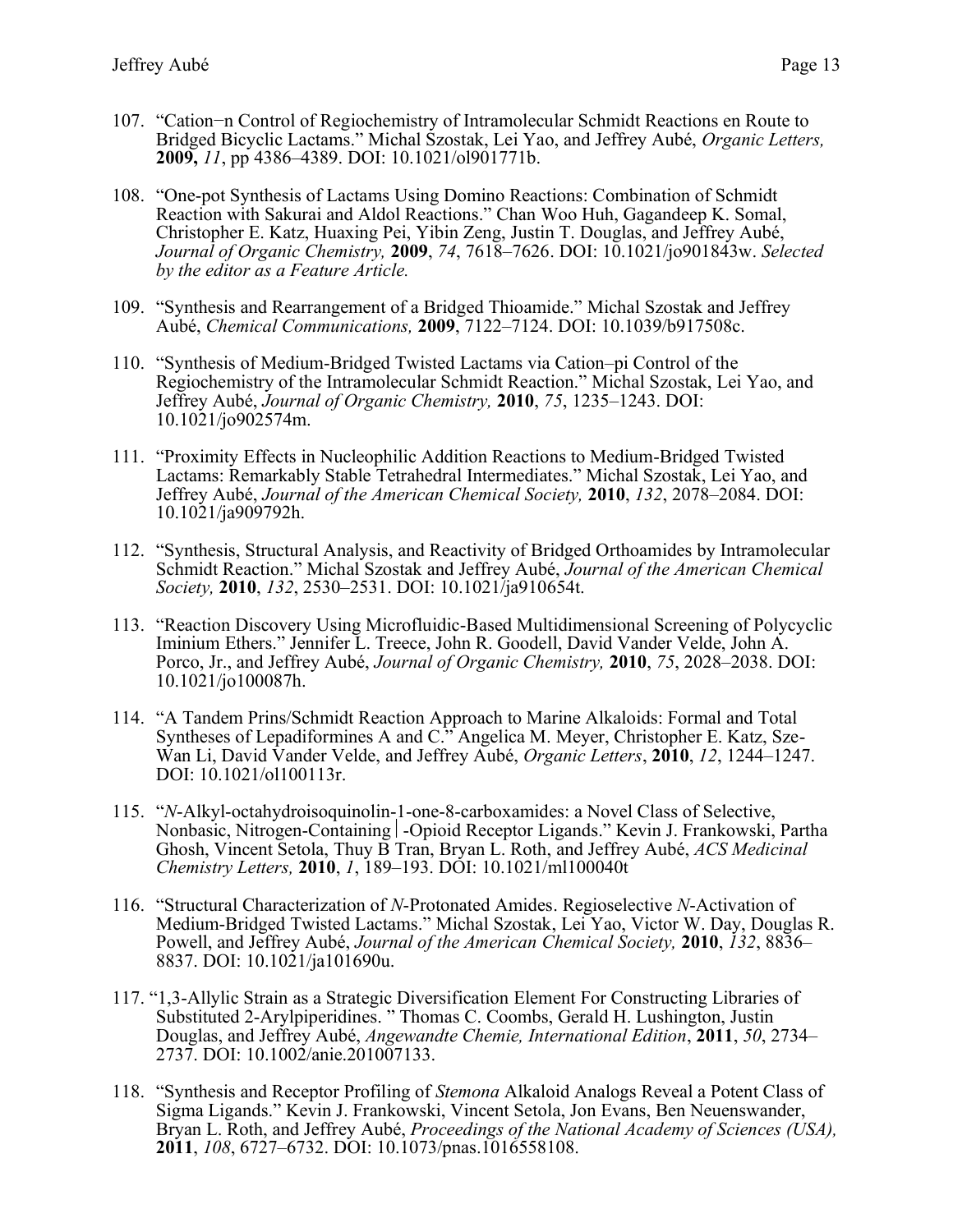- 119. "Modular Synthesis of Triazole-containing Tri-aryl Alpha Helix Mimetics." Ina Ehlers, Prantik Maity, Jeffrey Aubé, and Burkhard König, *European Journal of Organic Chemistry*, **2011**, 2421-2435. DOI: 10.1002/ejoc.201001531.
- 120. "Stereoselectivity in Nucleophilic Additions to 3-Azidoalkanals." Chan Woo Huh, Chad Schroeder, Gurpreet Singh, and Jeffrey Aubé, *Journal of Organic Chemistry*, **2011**, *76*, 3160-3165. DOI: 10.1021/jo102597d.
- 121. "Resolution of Carboxylic Acids Using Copper (I)-Promoted Removal of Propargylic Esters Under Neutral Conditions." Partha Ghosh and Jeffrey Aubé, *Journal of Organic Chemistry*, **2011**, *76*, 4168-4172. DOI: 10.1021/jo200433w.
- 122. "Use of a Tandem Prins/Friedel-Crafts Reaction in the Construction of the Indeno-Tetrahydropyridine Core of the Haouamine Alkaloids: Formal Synthesis of (–)-Haouamine A." Erik Fenster, Charlie Fehl, and Jeffrey Aubé, *Organic Letters*, **2011**, *13*, 2614–2617. DOI: 10.1021/ol200725m.
- 123. "In Situ Generation and Intramolecular Schmidt Reaction of Keto Azides in a Microwave-Assisted Flow Format." Thomas O. Painter, Paul D. Thornton, Mario Orestano, Conrad Santini, Michael G. Organ, and Jeffrey Aubé, *Chemistry–A European Journal*, **2011**, *17*, 9595–9598. DOI: 10.1002/chem.201100768.
- 124. "Reaction Discovery using Complex Bicyclo[3.2.1]Octanoid- Derived Donor-Acceptor Cyclopropanes." John R. Goodell, Jennifer L. Poole, Aaron B. Beeler, Jeffrey Aubé, and John A. Porco, Jr., *Journal of Organic Chemistry*, **2011**, *76*, 9792–9800. DOI: 10.1021/jo2018922.
- 125. "High-throughput Screening Identifies a Bisphenol Inhibitor of SV40 Large T-Antigen ATPase Activity." Sandlin P. Seguin, Carrie W. Evans, Miranda Nebane-Akah, Sara McKellip, Subramaniam Ananthan, Nichole A. Tower, Melinda Sosa, Lynn Rasmussen, E. Lucile White, Brooks E. Maki, Daljit S. Matharu, Jennifer E. Golden, Jeffrey Aubé, Jeffrey L. Brodsky, and James W. Noah, *Journal of Biomedical Screening*, **2012**, *17*, 194–203. DOI: 10.1177/1087057111421630
- 126. "Mechanism of the Acid Promoted Intramolecular Schmidt Reaction. Theoretical Assessment of the Importance of Lone Pair–Cation, Cation–π and Steric Effects in Controlling Regioselectivity." Osvaldo Gutierrez, Jeffrey Aubé, and Dean J. Tantillo, *Journal of Organic Chemistry*, **2012**, *77*, 640-647. DOI: 10.1021/jo202338m.
- 127. "Discovery of Small Molecule Kappa Opioid Receptor Agonist and Antagonist Chemotypes through a HTS and Hit Refinement Strategy." Kevin J. Frankowski, Michael P. Hedrick, Palak Gosali, Kelin Li, Shenghua Shi, David Whipple, Partha Ghosh, Thomas E. Prisinzano, Frank J. Schoenen, Ying Su, S. Vasile, Eduard Sergienko, Wilson Gray, Santosh Hariharan, Loribelle Milan, Susanne Heynen-Genel, Arianna Mangravita-Novo, Michael Vicchiarelli, Layton H. Smith, John M. Streicher, Marc G. Caron, Lawrence S. Barak, Laura M. Bohn, Thomas D.Y. Chung and Jeffrey Aubé, *ACS Chemical Neuroscience*, **2012**, *3*, 221–236. DOI: 10.1021/cn200128x.
- 128. "Identification of a Small Molecule Yeast TORC1 Inhibitor with a Flow Cytometry-Based Multiplex Screen." Jun Chen, Susan M. Young, Chris Allen, Andrew Seeber, Marie-Pierre Péli-Gulli, Nicolas Panchaud, Anna Waller, Oleg Ursu, Tuanli Yao, Jennifer E. Golden, J. Jacob, Strouse, Mark B. Carter, Huining Kang, Cristian G. Bologa, Terry D. Foutz, Bruce S. Edwards, Blake R. Peterson, Jeffrey Aubé, Margaret Werner-Washburne, Robbie J. Loewith, Claudio De Virgilio, and Larry A. Sklar, *ACS Chemical Biology*, **2012**, *7*, 715– 722. DOI: 10.1021/cb200452r.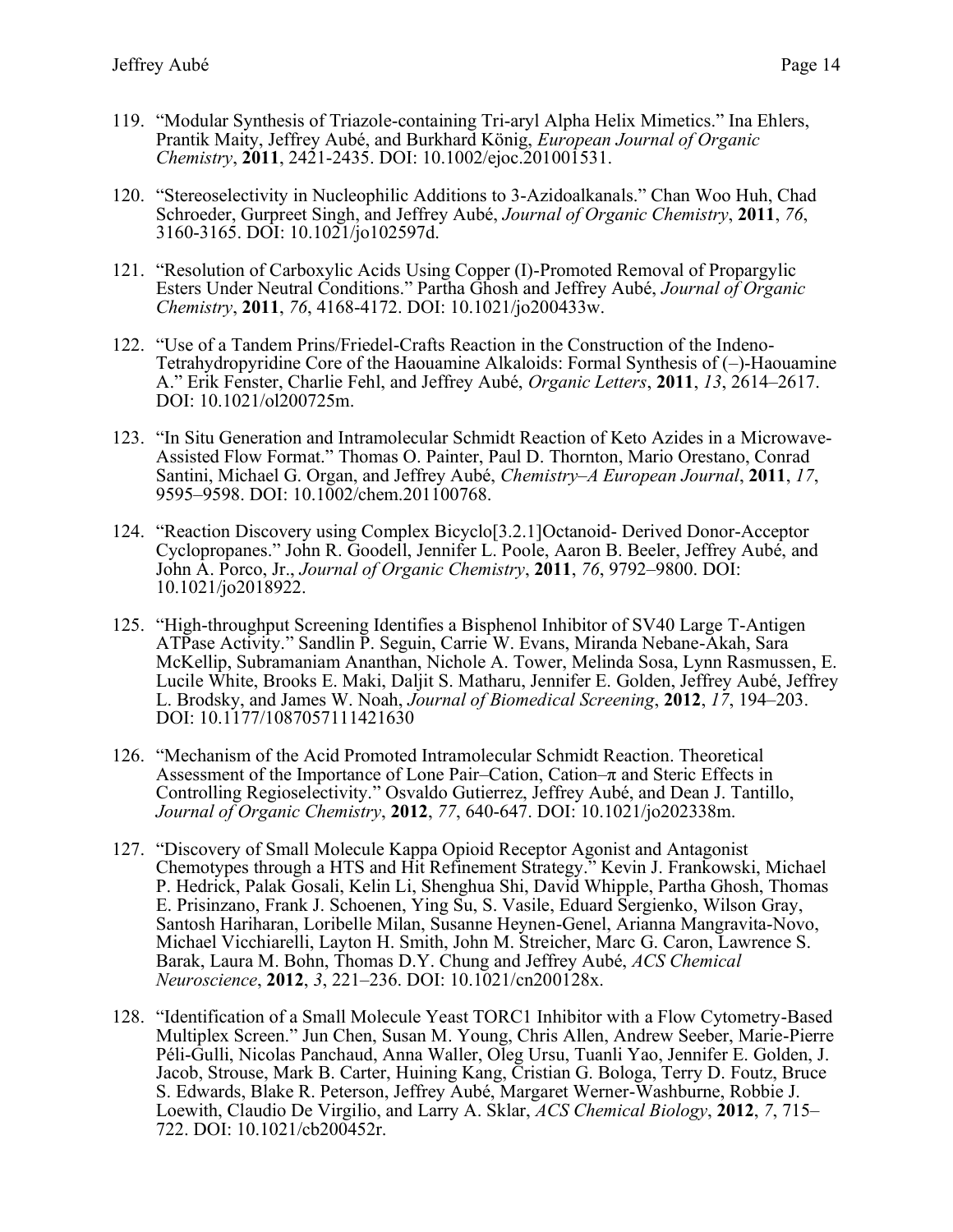- 129. "Optimization of Potent Hepatitis C Virus NS3 Helicase Inhibitors Isolated from the Yellow Dyes Thioflavine S and Primuline." Kelin Li, Kevin Frankowski, Craig Belon, Benjamin Neunswander, Jean Ndjomou, Alicia Hanson, Matthew Shanahan, Frank Schoenen, Brian Blagg, Jeffrey Aubé, and David Frick, *Journal of Medicinal Chemistry*, **2012**, *55*, 3319–3330. DOI: 10.1021/jm300021v
- 130. "Stereocontrol in a Combined Allylic Azide Rearrangement and Intramolecular Schmidt Reaction." Ruzhang Liu, Osvaldo Gutierrez, Dean J. Tantillo, and Jeffrey Aubé, *Journal of the American Chemical Society,* **2012**, *134*, 6528–6531. DOI: 10.1021/ja300369c.
- 131. "A Competitive Nucleotide Binding Inhibitor: In vitro Characterization of Rab7 GTPase Inhibition ." Jacob O. Agola, Lin Hong, Zurab Surviladze, Oleg Ursu, Anna Waller, J. Jacob Strouse, Denise S. Simpson, Chad E. Schroeder, Tudor I. Oprea, Jennifer E. Golden, Jeffrey Aubé, Tione Buranda, Larry A. Sklar and Angela Wandinger-Ness, *ACS Chemical Biology*, **2012**, *7*, 1095–1108. DOI: 10.1021/cb3001099.
- 132. "Parallel Solid Phase Synthesis of Diaryltriazoles." Matthias Wrobel, Jeffrey Aubé, and Burkhard König, *Beilstein Journal of Organic Chemistry*, **2012**, *8*, 1027–1036. Part of the thematic series "Recent developments in chemical diversity".
- 133. "Minor Withanolides of Physalis longifolia: Structure and Cytotoxicity." Huaping Zhang, Hashim F. Motiwala, Abbas K. Samadi, Victor W. Day, Jeffrey Aubé, Mark S. Cohen, Kelly Kindscher, Rao Gollapudi, and Barbara N. Timmermann, *Chemical and Pharmaceutical Bulletin*, **2012**, *60*, 1234–1239. DOI: 10.1248/cpb.c12-00305.
- 134. "Copper-Catalyzed Oxaziridine-Mediated Oxidation of C–H Bonds." Hashim F. Motiwala, Belgin Gülgeze, and Jeffrey Aubé, *Journal of Organic Chemistry*, **2012**, *77*, 7005–7022. DOI: 10.1021/jo3012336.
- 135. "Automated Three-Component Synthesis of a Library of  $\gamma$ -Lactams." Erik Fenster, David Hill, Oliver Reiser, and Jeffrey Aubé, *Beilstein Journal of Organic Chemistry*, **2012**, *8,*  1804–1813. DOI: 10.3762/bjoc.8.206
- 136. "(*S*)-*N*-(2,5-Dimethylphenyl)-1-(quinoline-8-ylsulfonyl)pyrrolidine-2-carboxamide as a Small Molecule Inhibitor Probe for the Study of Respiratory Syncytial Virus Infection." Blake P. Moore, Dong Hoon Chung, Daljit S. Matharu, Jennifer E. Golden, Clinton Maddox, Lynn Rasmussen, James W. Noah, Melinda I. Sosa, Subramaniam Ananthan, Nichole, A. Tower, E. Lucile White, Fuli Jia, Thomas E. Prisinzano, Jeffrey Aubé, Colleen B. Jonsson, and William E. Severson, *Journal of Medicinal Chemistry,* **2012**, *55*, 8582– 8587. DOI: 10.1021/jm300612z.
- 137. "A Selective ATP-Binding Cassette Subfamily G Member 2 Efflux Inhibitor Revealed via High-Throughput Flow Cytometry." J. Jacob Strouse, Irena Ivnitski-Steele, Hadya M. Khawaja, Dominique Perez, Jerec Ricci, Tuanli Yao, Warren S. Weiner, Chad E. Schroeder, Denise S. Simpson, Brooks E. Maki, Kelin Li, Jennifer E. Golden, Terry D. Foutz, Anna Waller, Annette M. Evangelisti, Susan M.Young, Stephanie E. Chavez, Matthew J. Garcia, Oleg Ursu, Cristian G. Bologa, Mark B. Carter, Virginia M. Salas, Kristine Gouveia George P.Tegos, Tudor I. Oprea, Bruce S. Edwards, Jeffrey Aubé, Richard S. Larson, and Larry A. Sklar, *Journal of Biomolecular Screening*, **2013**, *18*, 26– 38. DOI: 10.1177/1087057112456875.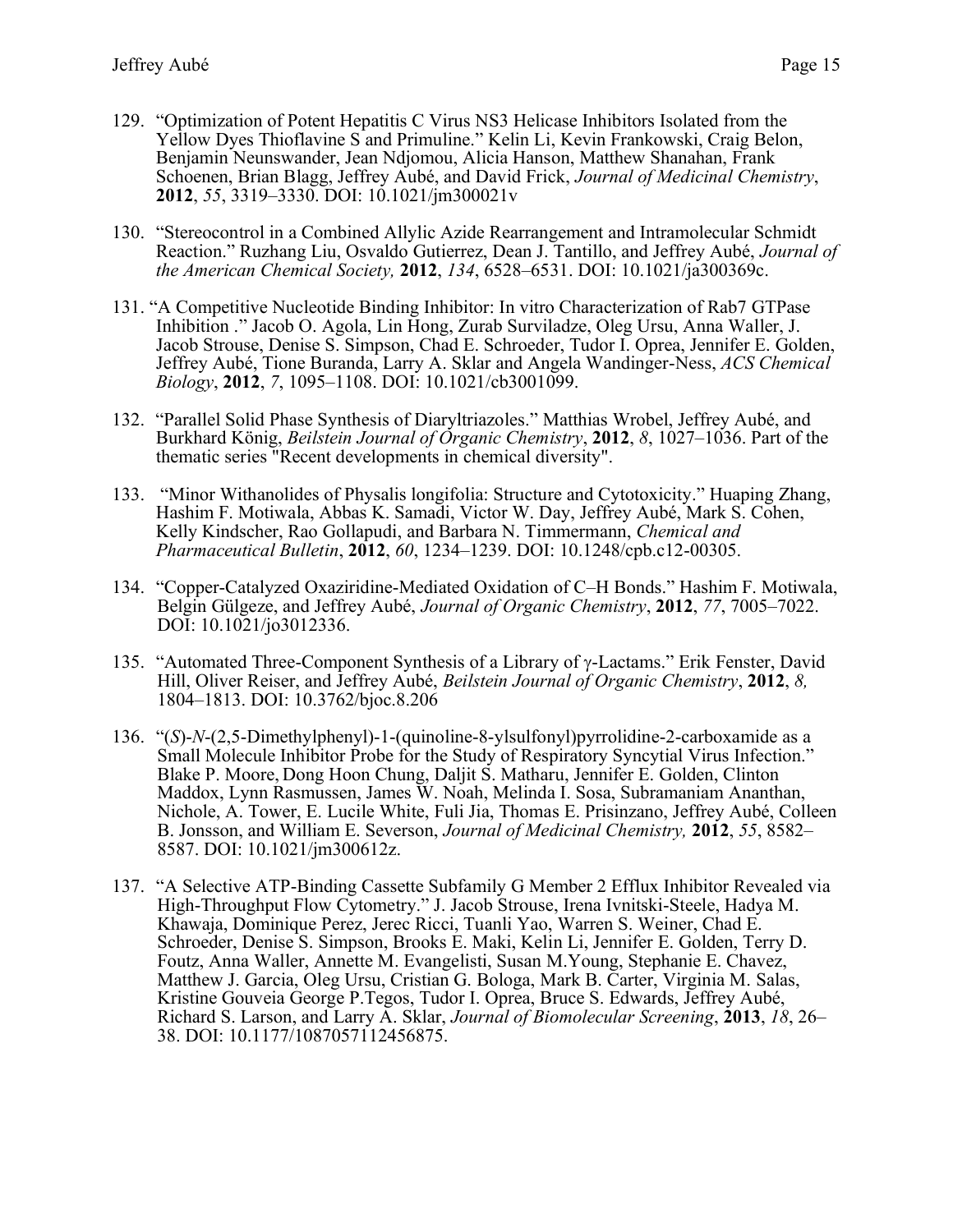- 138. "Characterization of a Cdc42 GTPase Inhibitor and its Use as a Molecular Probe." Lin Hong, S. Ray Kenney, Genevieve K. Philips, Denise Simpson, Chad E. Schroeder, Julica Noth, Elsa Romero, Scarlett Swanson, Anna Waller, J. Jacob Strouse, Mark Carter, Alexandre Chigaev, Oleg Ursu, Tudor Oprea, Brian Hjelle, Jennifer E. Golden, Jeffrey Aubé, Laurie G. Hudson, Tione Buranda, Larry A. Sklar, and Angela Wandinger-Ness, *Journal of Biological Chemistry,* **2013**, *288*, 8531–8543. DOI:10.1074/jbc.M112.435941.
- 139. "Small-molecule Pyrimidine Inhibitors of the Cdc2-like (Clk) and Dual Specificity Tyrosine Phosphorylation-regulated (Dyrk) Kinases: Development of Chemical Probe ML315." Thomas C. Coombs, Cordelle Tanega, Min Shen, Jenna L. Wang, Douglas S. Auld, Samuel W. Gerritz, Frank J. Schoenen, Craig J. Thomas, and Jeffrey Aubé, *Bioorganic and Medicinal Chemistry Letters*, **2013**, *23*, 3654–3661. DOI: 10.1016/j.bmcl.2013.02.096.
- 140. "Benzylmorpholine Analogs as Selective Inhibitors of Lung Cytochrome P450 2A13 for the Chemoprevention of Lung Cancer in Tobacco Users." Linda Blake, Anuradha Roy, David Neul, Frank J. Schoenen, Jeffrey Aubé, and Emily Scott, *Pharmaceutical Research*, **2013**, *30*, 2290-2302. DOI: 10.1007/s11095-013-1054-z.
- 141. "Overcoming Product Inhibition in Catalysis of the Intramolecular Schmidt Reaction". Hashim Motiwala, Charlie Fehl, Sze-Wan Li, Erin Hirt, Patrick Porubsky, and Jeffrey Aubé, *Journal of the American Chemical Society,* **2013**, *135*, 9000–9009. DOI: 10.1021/ja402848c.
- 142. "Synthesis and Cytotoxicity of Semisynthetic Withalongolide A Analogues." Hashim F. Motiwala, Joseph Bazzill, Abbas Samadi, Huaping Zhang, Barbara N. Timmermann, Mark S. Cohen, and Jeffrey Aubé, *ACS Medicinal Chemistry Letters*, **2013**, *4*, 1069-1073. DOI: 10.1021/ml400267q.
- 143. "Chemotype-selective Modes of Action of  $\kappa$ -Opioid Receptor Agonists." Eyal Vardy, Philip D. Mosier, Kevin J. Frankowski, Huixian Wu, Vsevolod Katritch, Richard B. Westkaemper, Jeffrey Aubé, Raymond C. Stevens, and Bryan L. Roth. *Journal of Biological Chemistry*, **2013**, *288*, 34470-34483. DOI: 10.1074/jbc.M113.515668.
- 144. "Development of Functionally Selective, Small Molecule Agonists at Kappa Opioid Receptors." Lei Zhou, Kimberly M. Lovell, Kevin J. Frankowski, Stephen R. Slauson, Angela M. Phillips, John M. Streicher, Edward Stahl, Cullen L. Schmid, Peter Hodder, Franck Madoux, Michael D. Cameron, Thomas E. Prisinzano, Jeffrey Aubé, Laura M. Bohn, *Journal of Biological Chemistry*, **2013**, *288*, 36703-36716. DOI: 10.1074/jbc.M113.504381.
	- Faculty of 1000: f1000.com/prime/718163924 (commentary by Gavril Pasternak).
- 145. "Aryl Nitrenium Ions from *N*-Alkyl-N-arylamino-diazonium Precursors: Synthesis and Reactivity." Chan Woo Huh and Jeffrey Aubé, *Chemical Science*, **2014**, *5*, 699–706. DOI: 10.1039/c3sc52805g.
- 146. "Probing Chemical Space with Alkaloid-Inspired Libraries." Michael C. McLeod, Gurpreet Singh, James N. Plampin III, Digamber Rane, Jenna L. Wang, Victor W. Day, and Jeffrey Aubé, *Nature Chemistry*, **2014**, *6*, 133–140. DOI: 10.1038/nchem.1844.
- 147. "Stereodivergent Synthesis of Enantioenriched 4-Hydroxy-2-cyclopentenones." Gurpreet Singh, Angelica Meyer, and Jeffrey Aubé, *Journal of Organic Chemistry*, **2014**, 79, 452– 458. DOI: 10.1021/jo402539p.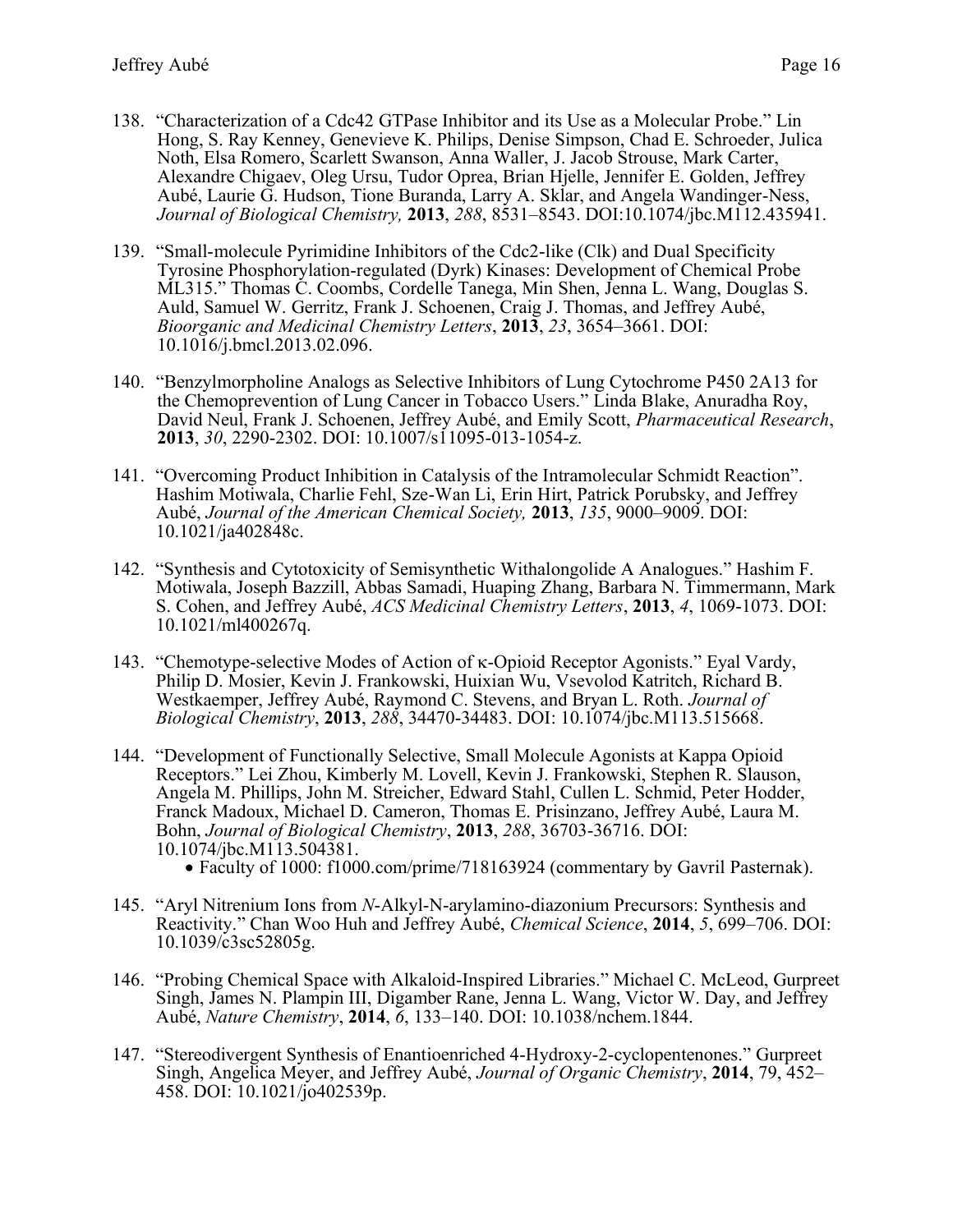- 148. "A Concomitant Allylic Azide Rearrangement/Intramolecular Azide–Alkyne Cycloaddition Sequence." Rakesh H. Vekariya, Ruzhang Liu, and Jeffrey Aubé, *Organic Letters*, **2014**, *16*, 1844-1847. DOI: 10.1021/ol500011f.
- 149. "Potent and Selective Inhibitors of the TASK-1 Potassium Channel Through Chemical Optimization of a Bis-Amide Scaffold." Daniel P. Flaherty, Denise S. Simpson, Melissa Miller, Brooks E. Maki, Beiyan Zou, Jie Shi, Meng Wu, Owen B. Mcmanus, Jeffrey Aubé, Min Li, and Jennifer E. Golden, *Bioorganic and Medicinal Chemistry Letters*, **2014**, *24*, 3968–3973. DOI:10.1016/j.bmcl.2014.06.032
- 150. "3-Substituted Biquinolinium Inhibitors of AraC Family Transcriptional Activator VirF from S. flexneri Obtained Through In Situ Chemical Ionization of 3,4-Disubstituted Dihydroquinolines." Prashi Jain, Jiaqin Li, Patrick Porubsky, Benjamin Neuenswander, Susan M. Egan, Jeffrey Aubé, and Steven Rogers, *RSC Advances*, **2014**, *4*, 39809-39816. DOI: 10.1039/c4ra08384a.
- 151. "Development of (E)-2-((1,4-dimethylpiperazin-2-ylidene)amino)-5-nitro-Nphenylbenzamide, ML336: Novel 2-Amidinophenylbenzamides as Potent Inhibitors of Venezuelan Equine Encephalitis Virus." Chad Schroeder, Tuanli Yao, Julie Sotsky, Robert Smith, Sudeshna Roy, Yong-Kyu Chu, Haixun Guo, Nichole Tower, James Noah, Sarah McKellip, Melinda Sosa, Lynn Rasmussen, Layton Smith, E. Lucile White, Jeffrey Aubé, Colleen Jonsson, Donghoon Chung, and Jennifer Golden, *Journal of Medicinal Chemistry*, **2014**, *57*, 8608–8621. DOI: 10.1021/jm501203v.
- 152. "Temperature Dependence of Turnover in a Sc(OTf)3-Catalyzed Intramolecular Schmidt Reaction." Charlie Fehl, Erin E. Hirt, Sze-Wan Li, and Jeffrey Aubé, *Tetrahedron Letters*, **2015**, *56*, 3137–3140. DOI:10.1016/j.tetlet.2014.12.068.
- 153. "Potency Enhancement of the Kappa Opioid Receptor Antagonist Probe ML140 Through Sulfonamide Constraint Utilizing a Tetrahydroisoquinoline Motif." Kevin J. Frankowski, Stephen R. Slauson, Kimberly M. Lovell, Angela M. Phillips, John M. Streicher, Lei Zhou, David A. Whipple, Frank J. Schoenen, Thomas E. Prisinzano, Laura M. Bohn, and Jeffrey Aubé, *Bioorganic and Medicinal Chemistry*, **2015**, *23*, 3948–3956. DOI:10.1016/j.bmc.2014.12.033
- 154. "An Efficient Computational Model To Predict Protonation at the Amide Nitrogen and Reactivity Along The C–N Rotational Pathway." Roman Szostak, Jeffrey Aubé, and Michal Szostak, *Chemical Communications*, **2015**, *51*, 6395-6398. DOI: 10.1039/c5cc01034a.
- 155. "Identification and Validation of Novel Small Molecule Disruptors of HuR-mRNA Interaction." Xiaoqing Wu, Lan Lan. David Wilson, Rebecca Marquez, Wei-chung Tsao, Philip Gao, Anuradha Roy, Benjamin Turner, Peter McDonald, Jon Tunge, Steven Rogers, David A. Dixon, Jeffrey Aubé, and Liang Xu, *ACS Chemical Biology*, **2015**, *10*, 1476– 1484. DOI: 10.1021/cb500851u.
- 156. "Natural Product (–)-Gossypol Inhibits Colon Cancer Cell Growth by Targeting RNA-Binding Protein Musashi-1." Lan Lan, Carl Appelman, Amber R. Smita, Jia Yu, Sarah Larsen, Rebecca T. Marquez, Hao Liu, Xiaoqing Wu, Philip Gao, Anuradha Roy, Asokan Anbanandam, Ragul Gowthaman, John Karanicolas, Roberto N. De Guzman, Steven Rogers, Jeffrey Aubé, Min Ji, Robert S. Cohen, Kristi L. Neufeld, and Liang Xu, *Molecular Oncology*, **2015**, *9*, 1406–1420. DOI: 10.1016/j.molonc.2015.03.014.
- 157. "Structure–Activity Relationship Studies of Functionally Selective Kappa Opioid Receptor (KOR) Agonists that Modulate ERK 1/2 Phosphorylation While Preserving G Protein Over βArrestin2 Signaling Bias." Kimberly M Lovell, Kevin J. Frankowski, Edward L. Stahl,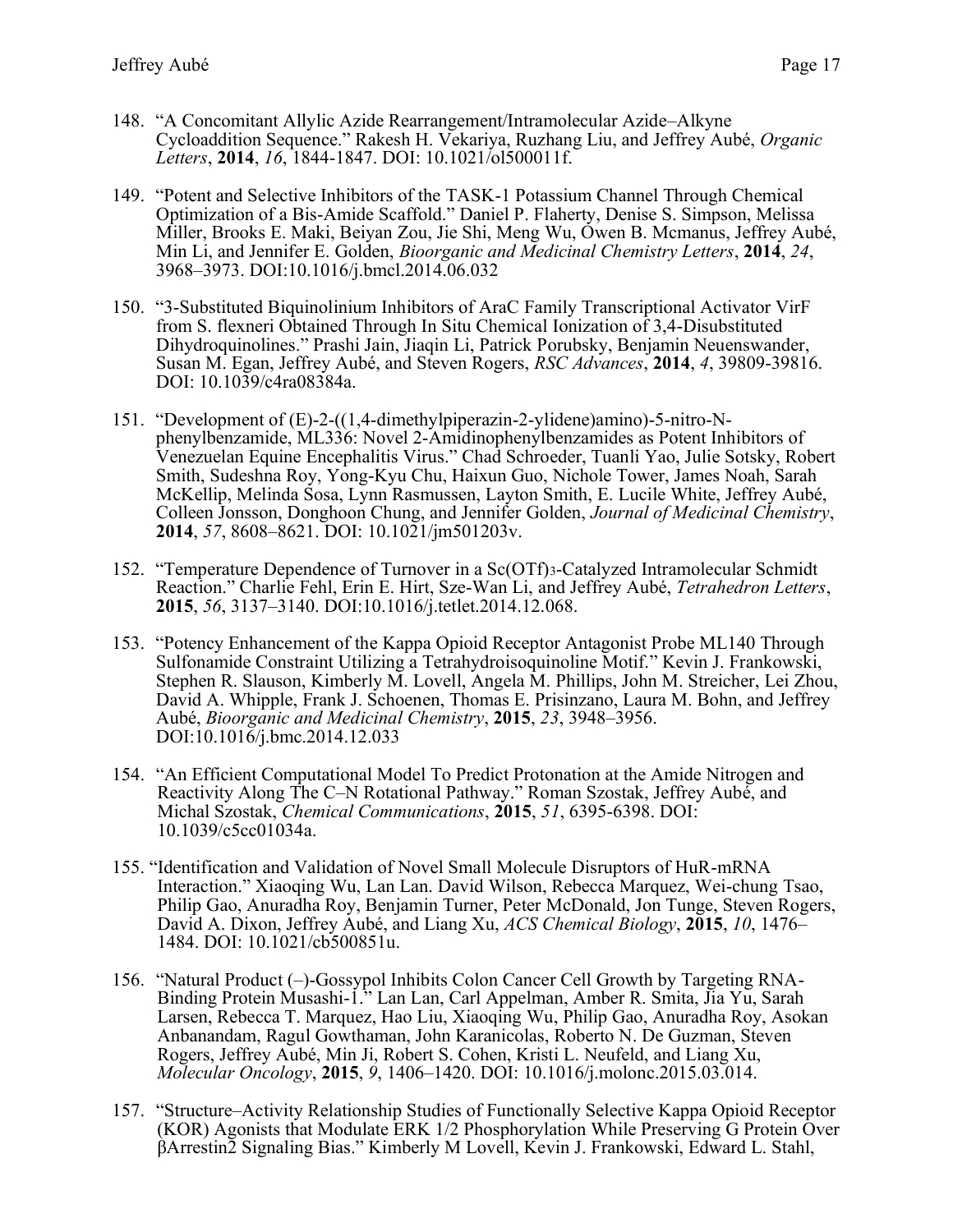Stephen R. Slauson, Euna Yoo, Thomas E. Prisinzano, Jeffrey Aubé, and Laura M. Bohn, *ACS Chemical Neuroscience*, **2015**, *6*, 1411–1419. DOI: 10.1021/acschemneuro.5b00092.

- Faculty of 1000: https://f1000.com/prime/725444384 (commentary by John Lowe).
- 158. "Domino Acylation/Diels–Alder Synthesis of N-Alkyl-octahydroisoquinolin-1-one-8 carboxylic Acids Under Low-Solvent Conditions." Stephen R. Slauson, Ryan Pemberton, Partha Ghosh, Dean J. Tantillo, and Jeffrey Aubé, *Journal of Organic Chemistry*, **2015**, *80*, 5260–5271. DOI: 10.1021/acs.joc.5b00804.
- 159. "DARC: Mapping Surface Topography by Ray-Casting for Effective Virtual Screening at Protein Interaction Sites." Ragul Gowthaman, Sven A. Miller, Steven Rogers, Jittasak Khowsathit, Lan Lan, Nan Bai, David K. Johnson, Chunjing Liu, Liang Xu, Asokan Anbanandam, Jeffrey Aubé, Anuradha Roy, and John Karanicolas, *Journal of Medicinal Chemistry*, **2015**, *59*, 4152-4170. DOI: 10.1021/acs.jmedchem.5b00150

*Peer-reviewed research publications (University of North Carolina at Chapel Hill)*

- 160. "Practical Electrochemical Anodic Oxidation of Polycyclic Lactams for Late Stage Functionalization." Kevin J. Frankowski, Ruzhang Liu, Gregory L. Milligan, Kevin D. Moeller and Jeffrey Aubé, *Angewandte Chemie, International Edition,* **2015**, *54*, 10555– 10558. DOI: 10.1002/anie.201504775.
- 161. "Characterization of Kappa Opioid Receptor Mediated, Dynorphin-Stimulated [35S]GTPyS Binding in Mouse Striatum for the Evaluation of Selective KOR Ligands in an Endogenous Setting." Lei Zhou, Edward L. Stahl, Kimberly M. Lovell, Kevin J. Frankowski, Thomas E. Prisinzano, Jeffrey Aubé, Laura M. Bohn, *Neuropharmacology*, **2015**, *99*, 131–141. DOI: 10.1016/j.neuropharm.2015.07.001.
- 162. "Determination of Structures and Energetics of Small- and Medium-Sized One-Carbon Bridged Twisted Amides using ab Initio Molecular Orbital Methods: Implications for Amidic Resonance along the  $\bar{C}-N$  Rotational Pathway." Roman Szostak, Jeffrey Aubé, and Michal Szostak, *Journal of Organic Chemistry*, **2015**, *80*, 7905–7927. DOI: 10.1021/acs.joc.5b00881.
- 163. "A Pan-GTPase Inhibitor as a Molecular Probe." Lin Hong, Yuna Guo, Soumik BasuRay, Denise Simpson, Chad E. Schroeder,Peter Simons,Anna Waller, Matthew Garcia, Mark Carter, Oleg Ursu, Kristine Gouveia, Jennifer E. Golden, Jeffrey Aubé, Angela Wandinger-Ness, and Larry A. Sklar, *PLOS One*, **2015**, *10*, e0134317–. DOI: 10.1371/journal.pone.0134317.
- 164. "Discovery, Synthesis, and Optimization of Diarylisoxazole-3-carboxamides as Potent Inhibitors of the Mitochondrial Permeability Transition Pore." Sudeshna Roy, Justina Šileikytė, Marco Schiavone, Benjamin Neuenswander, Francesco Argenton, Jeffrey Aubé, Michael P. Hedrick, Thomas D. Y. Chung, Michael A. Forte, Paolo Bernardi, and Frank J. Schoenen, *ChemMedChem*, **2015**, *10*, 1655–1671. DOI: 10.1002/cmdc.201500284.
- 165. "Investigation of the Role of βarrestin2 in Kappa Opioid Receptor Modulation in a Mouse Model of Pruritus." Jenny Morgenweck, Kevin J. Frankowski, Thomas E. Prisinzano, Jeffrey Aubé, Laura M. Bohn, *Neuropharmacology,* **2015**, *99*, 600–609. DOI: 10.1016/j.neuropharm.2015.08.027.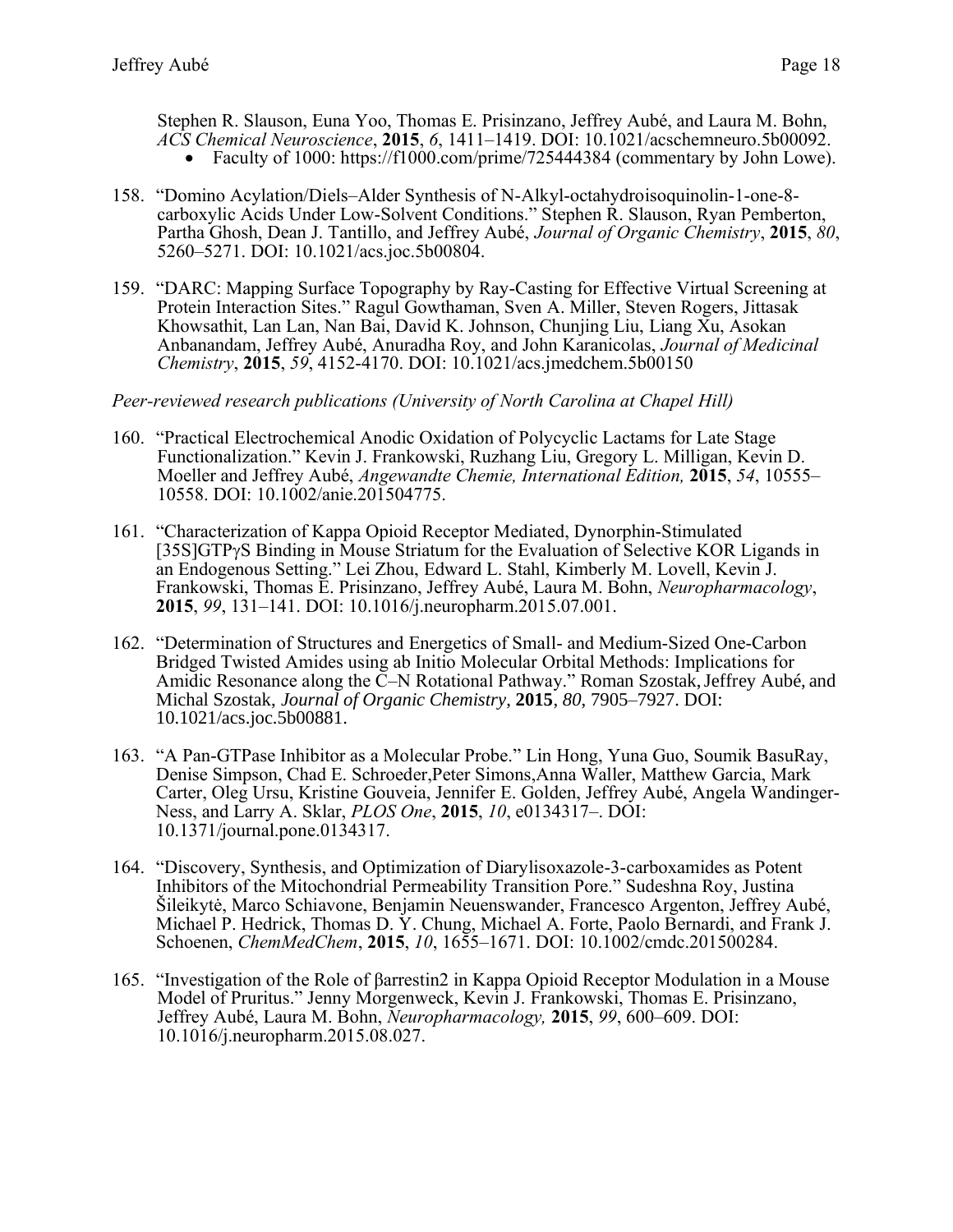- 166. "High-throughput Screening, Discovery and Optimization to Develop a Benzofuran Class of Hepatitis C Virus Inhibitors." Shanshan He, Prashi Jain, Billy Lin, Marc Ferrer, Zongyi Hu, Noel Southall, Xin Hu, Wei Zheng, Benjamin Neuenswander, Chul-Hee Cho, Yu Chen, Shilpa A. Worlikar, Jeffrey Aubé, Richard C. Larock, Frank J. Schoenen, Juan J. Marugan, T. Jake Liang, and Kevin J. Frankowski, *ACS Combinatorial Science*, **2015**, *17*, 641-652. DOI: 10.1021/acscombsci.5b00101.
- 167. "Intramolecular Friedel–Crafts Acylation Reaction Promoted by 1,1,1,3,3,3- Hexafluoroisopropanol." Hashim Motiwala, Rakesh Vekariya, and Jeffrey Aubé, *Organic Letters*, **2015**, *17*, 5484–5487. DOI: 10.1021/acs.orglett.5b02851.
- 168. "*N*-Phenylbenzamides as Potent Inhibitors of the Mitochondrial Permeability Transition Pore." Sudeshna Roy, Justina Šileikytė, Benjamin Neuenswander, Michael P. Hedrick, Thomas D. Y. Chung, Jeffrey Aubé, Frank J. Schoenen, Michael A. Forte, and Paolo Bernardi, *ChemMedChem*, **2015**, *11*, 283–288. DOI: 10.1002/cmdc.201500545.
- 169. "Improved Schmidt Conversion of Aldehydes to Nitriles Using Azidotrimethylsilane in 1,1,1,3,3,3-Hexafluoro-2-propanol." Hashim F. Motiwala, Qin Yin, and Jeffrey Aubé, *Molecules*, **2016**, *21*, 45. DOI:10.3390/molecules21010045.
- 170. "Remodeling and Enhancing Schmidt Reaction Pathways in Hexafluoroisopropanol." Hashim F. Motiwala, Manwika Charaschanya, Victor W. Day, and Jeffrey Aubé, *Journal of Organic Chemistry*, **2016**, *81*, 1593–1609. DOI: 10.1021/acs.joc.5b02764
- 171. "Efficient Access To sp<sup>3</sup>-Rich Tricyclic Amine Scaffolds Through Diels-Alder Reactions of Azide-Containing Silyloxydienes." Michael C. McLeod and Jeffrey Aubé, *Tetrahedron,*  **2016**, *72*, 3766–3774. Special Issue in Honor of Neil Garg. DOI: 10.1016/j.tet.2016.03.016
- 172. "One-Pot, Regiospecific Assembly of (E)-Benzamidines From δ- and γ-Amino Acids Via an Intramolecular Aminoquinazolinone Rearrangement." Chad E. Schroeder, Sarah A. Neuenswander, Tuanli Yao, Jeffrey Aubé, and Jennifer E. Golden, *Organic and Biomolecular Chemistry*, **2016**, *14*, 3950–3955. DOI: 10.1039/C5OB02378E.
- 173. "Synthesis of Cyclic 1,3-Diols as Scaffolds for Spatially Directed Libraries." Gurpreet Singh and Jeffrey Aubé, *Organic and Biomolecular Chemistry*, **2016**, *14*, 4299–4303. DOI: 10.1039/C6OB00598E.
- 174. "Novel Cephalosporins Selectively Active on Non-replicating *Mycobacterium tuberculosis*." Ben Gold, Robert Smith, Quyen Nguyen, Julia Roberts, Yan Ling, Landys Lopez Quezeda, Selin Somersan-Karakaya, Thulasi Warrier, David Little, Maneesh Pingle, David Zhang, Elaine Ballinger, Matthew Zimmerman, Veronique Dartois, Paul Ronald Hanson, Lester A. Mitscher, Patrick Porubsky, Steven Rogers, Frank J. Schoenen, Carl F. Nathan, and Jeffrey Aubé, *Journal of Medicinal Chemistry*, **2016***, 59*, 6027–6044. DOI: 10.1021/acs.jmedchem.5b01833.
	- Selected as an Editor's Choice manuscript
	- Most downloaded article in *J. Med. Chem.* for the 12-month period ending 3/17.
	- Accompanying Commentary: "Could Killing Bacterial Subpopulations Hit Tuberculosis out of the Park?" Catharine Baranowski and Eric J. Rubin, *Journal of Medicinal Chemistry*, **2016***, 59*, 6027–6044. DOI: 10.1021/acs.jmedchem.6b00875.
- 175. "Synthesis of Kappa Opioid Antagonists Based On Pyrrolo[1,2-alpha]quinoxalinones Using an N-Arylation/Condensation/Oxidation Reaction Sequence." Sarah M. Scarry, Kimberly M. Lovell, Kevin J. Frankowski, Laura M. Bohn, and Jeffrey Aubé, *Journal of Organic Chemistry*, **2016**, *81*, 10538–10550. DOI: 10.1021/acs.joc.6b01350.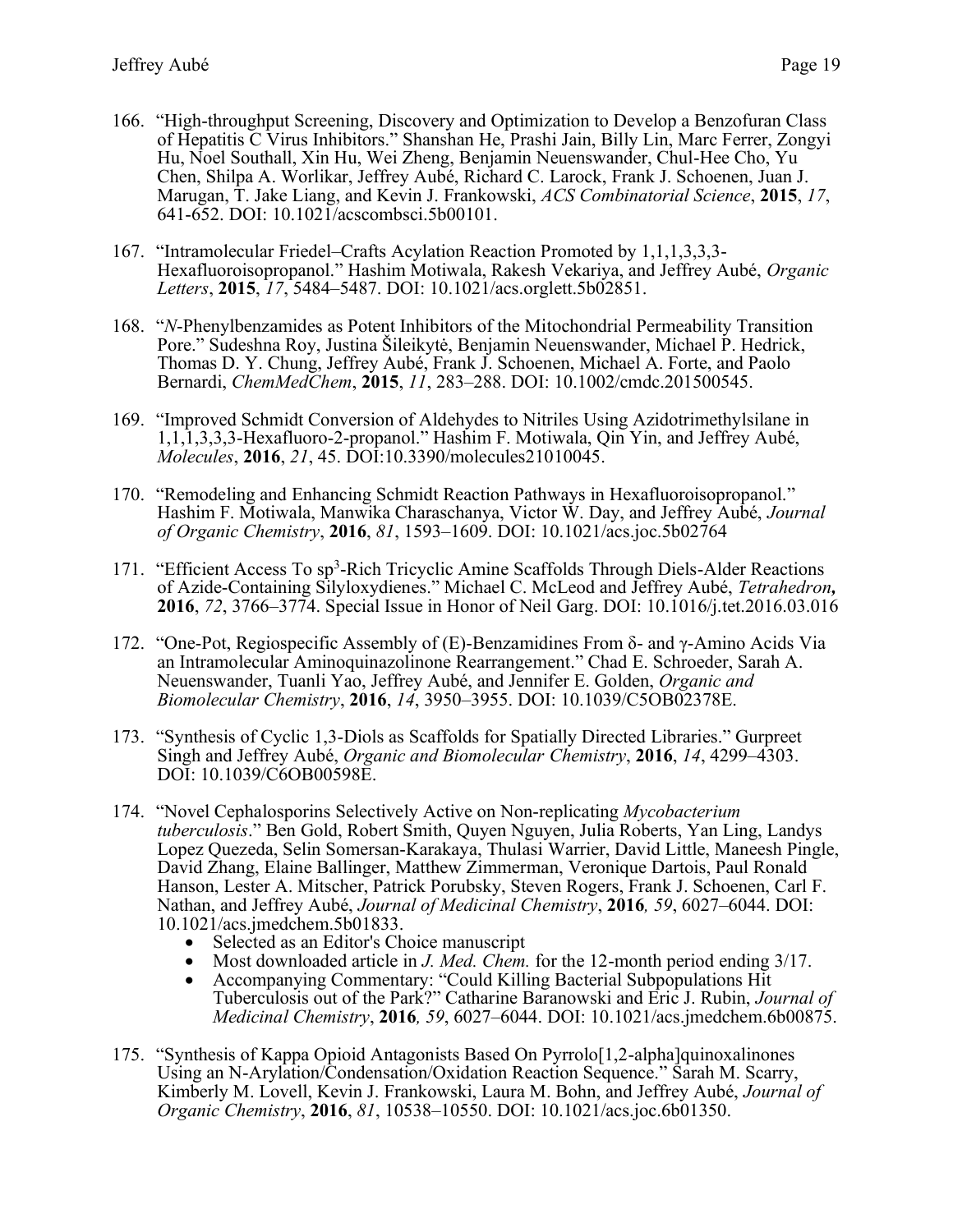- 176. "Hexafluoro-2-propanol-Promoted Intermolecular Friedel-Crafts Acylation Reaction." Rakesh Vekariya and Jeffrey Aubé, *Organic Letters*, **2016**, *18*, 3534–3537. DOI: 10.1021/acs.orglett.6b01460.
- 177. "Activation of HuR Downstream of p38 MAPK Promotes Cardiomyocyte Hypertrophy." Samuel Slone, Sarah R. Anthony, Xiaoqing Wu, Joshua B. Benoit, Jeffrey Aube, Liang Xu, Michael Tranter, *Cellular Signaling*, **2016**, *28*, 1735–1741. DOI: 10.1016/j.cellsig.2016.08.005.
- 178. "Decahydrobenzoquinolin-5-one Sigma Receptor Ligands: Divergent Development of Both Sigma 1 and Sigma 2 Receptor Selective Examples." Michael C. McLeod, Jeffrey Aubé, and Kevin J. Frankowski, *Bioorganic and Medicinal Chemistry Letters*, **2016**, *26*, 5689–5694. DOI: 10.1016/j.bmcl.2016.10.065.
- 179. "Biased Agonists of the Kappa Opioid Receptor Suppress Pain and Itch Without Causing Sedation and Dysphoria." Tarsis F. Brust, Jenny Morgenweck, Susy A. Kim, Jamie H. Rose, Jason Locke, Cullen L. Schmid, Lei Zhou, Edward L. Stahl, Michael D. Cameron, Sarah M. Scarry, Jeffrey Aubé, Sara L. Jones, Thomas J. Martin, and Laura M. Bohn, *Science Signaling*, **2016**, *9*, ra117. DOI: 10.1126/scisignal.aai8441.
	- Highlight article: Ranjan, R.; Pandey, S.; Shukla, A. K. *Trends in Endocrinology & Metabolism*, DOI: 10.1016/j.tem.2017.01.001.
	- News article: http://www.painresearchforum.org/news/75963-novel-kappa-opioidreceptor-agonist-may-unlock-new-treatment-strategies-pain
- 180. "Structural and Functional Evaluation of Clinically-Relevant Inhibitors of Steroidogenic Cytochrome P450 17A1 (CYP17A1)." Elyse M. Petrunak, Steven A. Rogers, Jeffrey Aubé, and Emily E. Scott, *Drug Metabolism and Disposition*, **2017**, *45*, 635–645. DOI: 10.1124/dmd.117.075317
- 181. "Identification, Biological Evaluation and Structure-Activity Relationship of Novel Small Molecule Beclin 1 Mimetics Modulating Autophagy." Jia Yu, Lan Lan, Anuradha Roy, Steven A. Rogers, Xiaoqing Wu, Philip Gao, John Karanicolas, Jeffrey Aubé, Baiwang Sun, and Liang Xu, *Oncotargets*, **2017**, *8*, 51355–51369. DOI: 10.18632/oncotarget.17977
- 182. "HuR-targeted Small Molecule Inhibitor Exhibits Cytotoxicity Towards Human Lung Cancer Cells." Ranganayaki Muralidharan, Meghna Mehta, Rebaz Ahmed, Sudeshna Roy, Liang Xu, Jeffrey Aubé, Allshine Chen, Yan Daniel Zhao, Terence Herman, Rajagopal Ramesh, Anupama Munshi, *Scientific Reports*, **2017**, *7*, 9674. DOI: 10.1038/s41598-017- 07787-4
- 183. "Development of an Aryloxazole Class of Hepatitis C Virus Inhibitors Targeting the Entry Stage of the Viral Replication Cycle." Shanshan He, Kelin Li, Billy Lin, Zongyi Hu, Jingbo Xiao, Xin Hu, Amy Q. Wang, Xin Xu, Marc Ferrer, Noel Southall, Wei Zheng, Jeffrey Aubé, Frank J. Schoenen, Juan J. Marugan, T. Jake Liang, and Kevin J. Frankowski, *Journal of Medicinal Chemistry*, **2017**, *60*, 6364–6383. DOI: 10.1021/acs.jmedchem.7b00561
- 184. "Optimization and Evaluation of Antiparasitic Benzamidobenzoic Acids as Inhibitors of Kinetoplastid Hexokinase 1." Daniel P. Flaherty, Michael T. Harris, Chad E. Schroeder, Haaris Khan, Elizabeth W. Kahney, Amber L. Hackler, Stephen L. Patrick, Warren S. Weiner, Jeffrey Aubé, Elizabeth R. Sharlow, James C. Morris, and Jennifer E. Golden, *ChemMedChem*, **2017**, *12*, 1994–2005. DOI: 10.1002/cmdc.201700592
- 185. "Hexafluoroisopropanol and Acetyl Chloride Promoted Catalytic Hydroarylation with Phenols." Sudeshna Roy, Hashim F. Motiwala, Karl M. Koshlap, and Jeffrey Aubé, *European Journal of Organic Chemistry***, 2018**, 306–315. DOI: 10.1002/ejoc.201701256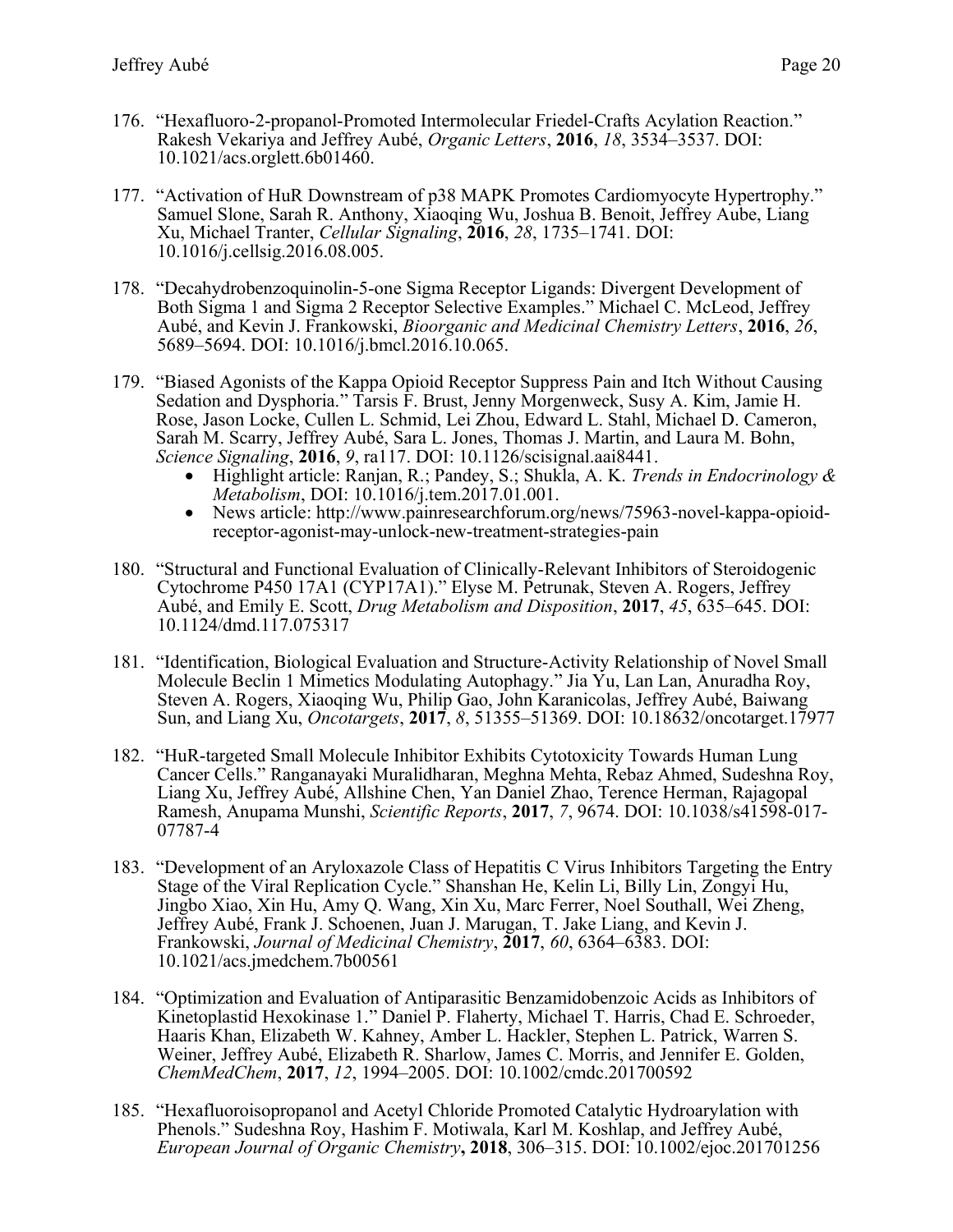- 186. "Synthesis, Stabilization, and Characterization of the MR1 Ligand Precursor 5-Amino-6-Dribitylaminouracil (5-A-RU)." Kelin Li, Charles K. Vorkas, Ashutosh Chaudhry, Donielle L. Bell, Richard A. Willis, Alexander Rudensky, John D. Altman, Michael S. Glickman, and Jeffrey Aubé, *PLOS One*, **2018**, *13*, e0191837. DOI: 10.1371/journal.pone.0191837
- 187. "Reagent-Controlled Regiodivergent Ring Expansions of Steroids." Manwika Charaschanya and Jeffrey Aubé, *Nature Communications*, **2018**, 9, 934. DOI: 10.1038/s41467-018-03248-2
- 188. "Structure–Activity Investigation of a G Protein-Biased Agonist Reveals Molecular Determinants for Biased Signaling of the D2 Dopamine Receptor." Lani S. Chun, Rakesh H. Vekariya, R. Benjamin Free, Yun Li, Da-Ting Lin, Ping Su, Fang Liu, Yoon Namkung, Stéphane Alain Laporte, Amy E. Moritz, Jeffrey Aubé, Kevin J Frankowski, David R Sibley, *Frontiers in Synaptic Neuroscience*, **2018**, *10*, Article 2. DOI:10.3389/fnsyn.2018.00002
- 189. "Metarrestin, a Potent Perinucleolar Compartment Inhibitor, Effectively Suppresses Metastasis." Kevin J. Frankowski, Chen Wang, Samarjit Patnaik, Frank J. Schoenen, Noel Southall, Dandan Li, Yaroslav Teper, Wei Sun, Irawati Kandela, Deqing Hu, Christopher Dextras, Zachary Knotts, Yansong Bian, John Norton, Steve Titus, Marzena A. Lewandowska, Yiping Wen, Katherine I. Farley, Lesley Mathews Griner, Jamey Sultan, Zhaojing Meng, Ming Zhou, Tomas Vilimas, Astin S. Powers, Serguei Kozlov, Kunio Nagashima, Humair S. Quadri, Min Fang, Charles Long, Ojus Khanolkar, Warren Chen, Jinsol Kang, Helen Huang, Eric Chow, Esthermanya Goldberg, Coral Feldman, Romi Xi, Hye Rim Kim, Gary Sahagian, Susan J. Baserga, Andrew Mazar, Marc Ferrer, Wei Zheng, Ali Shilatifard, Jeffrey Aubé, Udo Rudloff, Juan Jose Marugan, and Sui Huang, *Science Translational Medicine*, **2018**, *10*, eaap8307. DOI: 10.1126/scitranslmed.aap8307
- 190. "Structure-based Design of Inhibitors with Improved Selectivity for Steroidogenic Cytochrome P450 17A1 over Cytochrome P450 21A2." Charlie Fehl, Caleb D. Vogt, Rahul Yadav, Kelin Li, Emily E. Scott, and Jeffrey Aubé, *Journal of Medicinal Chemistry*, **2018**, *61*, 4946–4960. DOI: 10.1021/acs.jmedchem.8b00419
- 191. "Application of the DP4 Probability Method to Flexible Cyclic Peptides with Multiple Independent Stereocenters: The True Structure of Cyclocinamide A." Jason K. Cooper, Kelin Li, Jeffrey Aubé, David A. Coppage, and Joseph P. Konopelski, *Organic Letters*, **2018**, *20*, 4314–4317*.* DOI: 10.1021/acs.orglett.8b01756
- 192. "G Protein Signaling Biased Agonism at the Kappa Opioid Receptor is Maintained in Striatal Neurons." Jo-Hao Ho, Edward L. Stahl, Cullen L. Schmid, Jeffrey Aubé, and Laura M. Bohn, *Science Signaling*, **2018**, *11*, eaar4309. DOI: 10.1126/scisignal.aar4309
	- Highlighted at www.nature.com/articles/d41586-018-05957-6.
	- Faculty of 1000: f1000.com/prime/733764145 (two commentaries: Arun Shukla and M. Foster Olive)
- 193. "Identification of Positive Allosteric Modulators of the D1 Dopamine Receptor that Act at Diverse Binding Sites." Kathryn D. Luderman, Jennie L. Conroy, R. Benjamin Free, Noel Southall, Marc Ferrer, Marta Sanchez-Soto, Amy E. Moritz, Blair K.A. Willette, Tim J. Fyfe, Prashi Jain, Steve Titus, Lisa A. Hazelwood, Jeffrey Aubé, J. Robert Lane, Kevin J. Frankowski, and David R. Sibley, *Molecular Pharmacology*, **2018**, *94*, DOI: doi.org/10.1124/mol.118.113175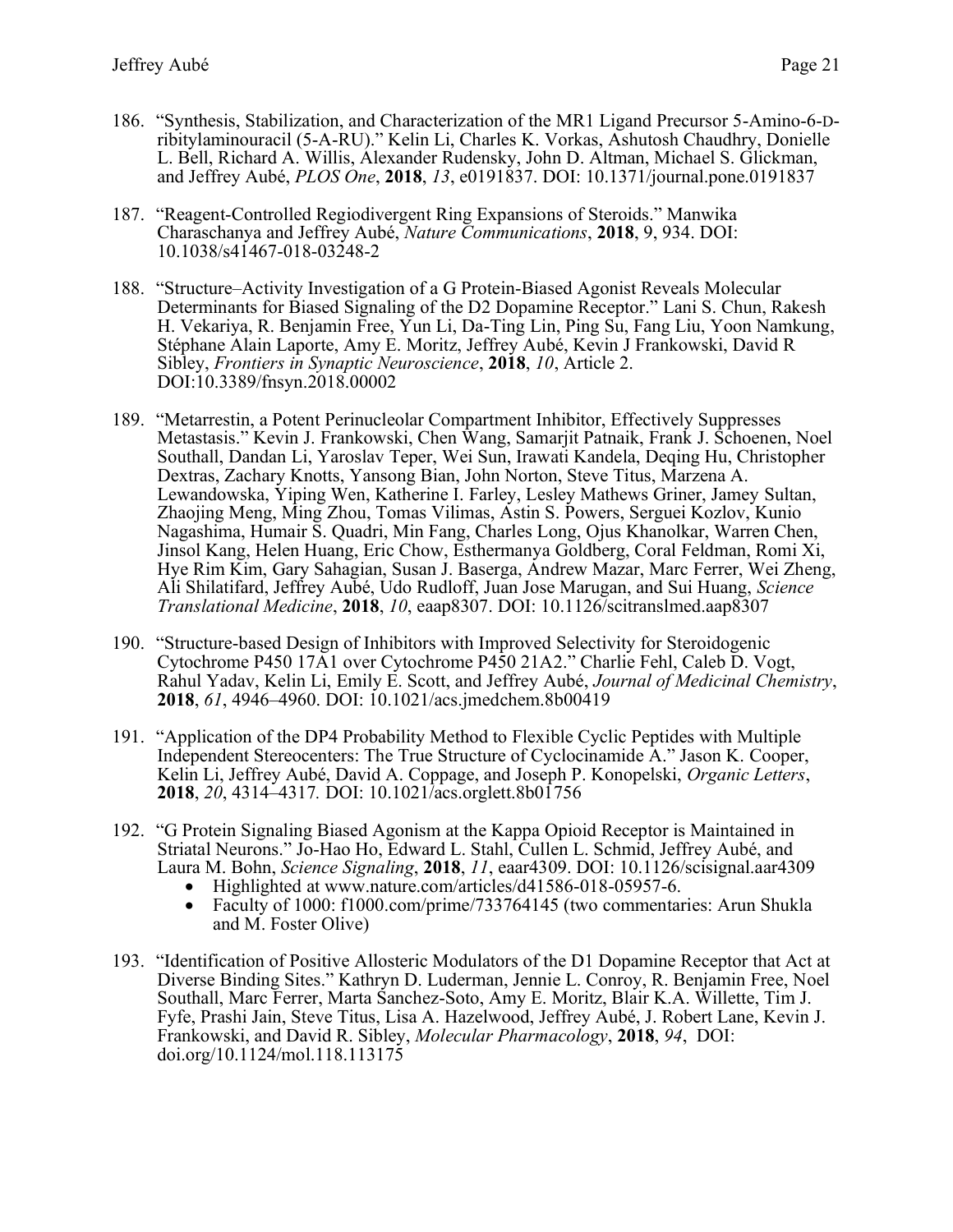- 194. "Musocal-associated Invariant and γδ T Cell Subtypes Respond to Early *Mycobacterium tuberculosis* Infection." Charles Vorkas, Matthew F. Wipperman, Kelin Li, James Bean, Shakti K. Bhattarai, Matthew Adamow, Phillip Wong, Jeffrey Aubé, Marc Antoine Jean Juste, Vanni Bucci, Daniel W. Fitzgerald, and Michael S. Glickman, *JCI Insight*, **2018**, *3,*  e121899. DOI: 10.1172/jci.insight.121899
- 195. "An Interrupted Schmidt Reaction: C–C Bond Formation Arising from Nitrilium Ion Capture." Manwika Charaschanya, Kelin Li, Hashim Motiwala, and Jeffrey Aubé, *Organic Letters*, **2018**, *20*, 6354–6358. DOI: 10.1021/acs.orglett.8b02531
- 196. "Hexafluoro-2-propanol-promoted Intramolecular Friedel-Crafts Acylation." Rakesh H. Vekariya, Matthew C. Horton, and Jeffrey Aubé, *Organic Syntheses*, **2018**, *95*, 486-499. DOI: 10.15227/orgsyn.095.0486
- 197. "Natural Product Derivative Gossypolone Inhibits Musashi family of RNA-binding Proteins." Lan Lan, Hao Liu, Amber R Smith, Carl Appelman, Jia Yu, Sarah Larsen, Rebecca T Marquez, Xiaoqing Wu, Frank Y Liu, Philip Gao, Ragul Gowthaman, John Karanicolas, Roberto N De Guzman, Steven Rogers, Jeffrey Aubé, Kristi L Neufeld, and Liang Xu, *BMC Cancer*, **2018**, *18*, 809. DOI: 10.1186/s12885-018-4704-z
- 198. "The Ex Vivo Treatment of Donor T cells with Cosalane, an HIV Therapeutic and Small Molecule Antagonist of CC-Chemokine Receptor 7, Separates Acute Graft-versus-Host Disease from Graft-versus-Leukemia Responses in Murine Hematopoietic Stem Cell Transplant Models." Kenneth A Fowler, Kelin Li, Christopher B Whitehurst, Danny W Bruce, Nathaniel J Moorman, Jeffrey Aubé, and James M Coghill. *Biology of Blood and marrow Transplantation*, **2019**, *25*, 1062-1074. DOI: 10.1016/j.bbmt.2019.01.022
- 199. "Human Antigen R as a Therapeutic Target in Pathological Cardiac Hypertrophy." Lisa C Green, Sarah R Anthony, Samuel Slone, Lindsey Lanzillotta, Michelle L Nieman, Xiaoqing Wu, Nathan Robbins, Shannon M Jones, Sudeshna Roy, A Phillip Owens III, Jeffrey Aube, Liang Xu, John N Lorenz, Burns C Blaxall, Jack Rubinstein, Joshua B Benoit, and Michael Tranter, *JCI Insight*, **2019**, *4*, e121541. DOI: 10.1172/jci.insight.121541
- 200. "Opposing reactions in coenzyme A metabolism sensitize Mycobacterium tuberculosis to enzyme inhibition." Elaine Ballinger, John Mosior, Travis Hartman, Kristin Burns-Huang, Ben Gold, Roxanne Morris, Laurent Goullieux, Isabelle Blanc, Julien Vaubourgeix, Sophie Lagrange, Laurent Fraisse‖, Stéphanie Sans, Cedric Couturier, Eric Bacqué, Kyu Rhee, Sarah M. Scarry, Jeffrey Aubé, Guangbin Yang, Ouathek Ouerfelli, Dirk Schnappinger, Thomas R. Ioerger, Curtis A. Engelhart, Jennifer A. McConnell, Kathrine McAulay, Allison Fay, Christine Roubert, James Sacchettini, and Carl Nathan, *Science*, **2019**, *363*, 498 and eeau8959. DOI: 10.1126/science.aau8959
	- Highlight: "Expanding the Anti-TB Arsenal." V. Mizrahi and D. F. Warner, *Science*, **2019**, *363*, 457–458.
- 201. "Synthesis of the Non-ribosomal Peptide Phevalin and Analogs." Remya Ramesh, Michael T. Bovino, Yibin Zeng, and Jeffrey Aubé, *Journal of Organic Chemistry*, **2019**, *84*, 3647– 3651. DOI: 10.1021/acs.joc.8b03206
- 202. "Effect of C-2 Substitution on the Stability of Non-traditional Cephalosporins in Mouse Plasma." Matthew Zimmerman, Stacey L. McDonald, Hsin-Pin Ho-Liang, Patrick Porubsky, Quyen Nguyen, Cameron W. Pharr, Andrew J. Perkowski, Robert Smith, Frank J. Schoenen, Ben S. Gold, David Zhang, Carl F. Nathan, Véronique Dartois, and Jeffrey Aubé, *Journal of Antibiotics*, **2019**, *72*, 469–475. DOI: 10.1038/s41429-019-0167-y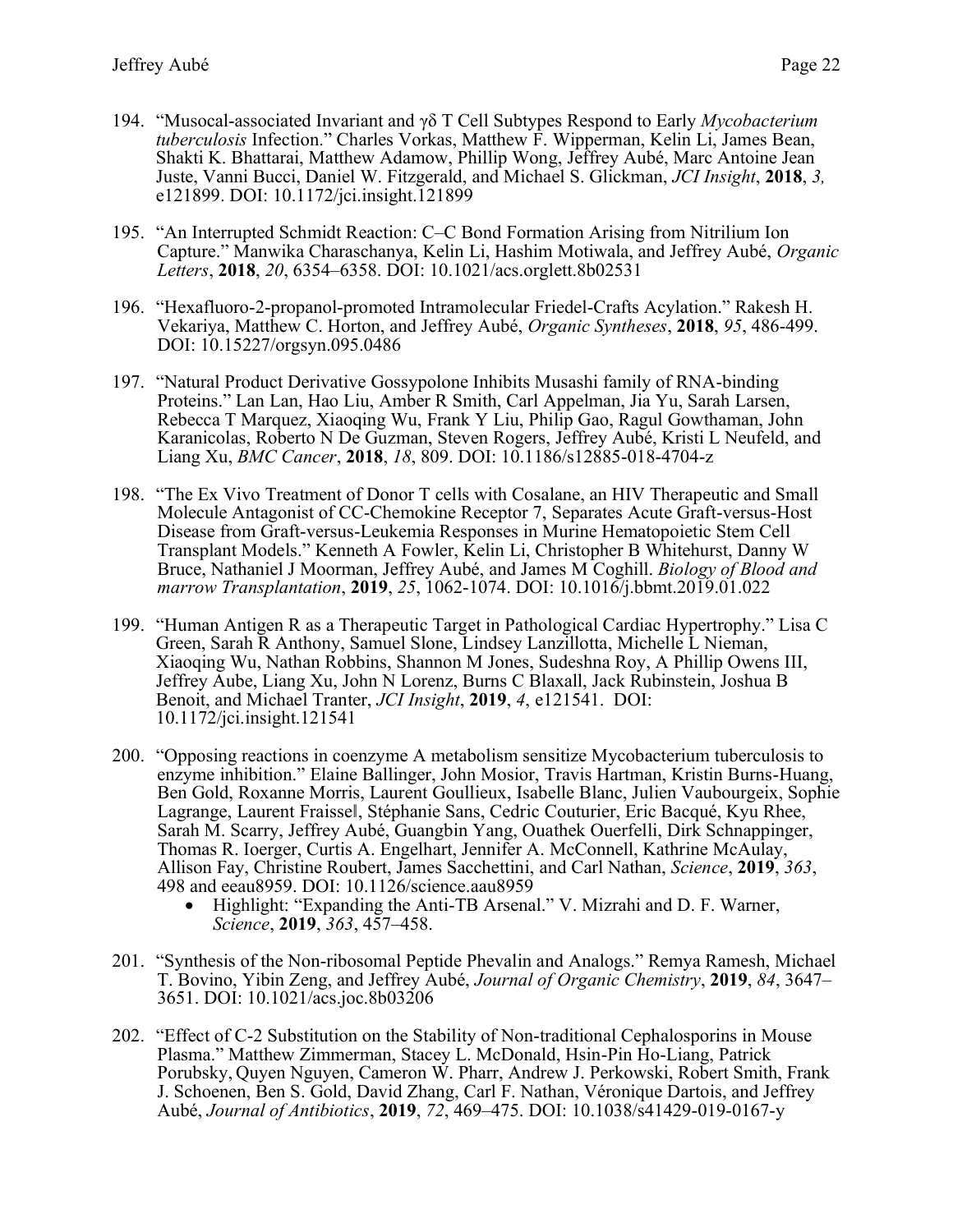- 203. "Synthesis and Antibacterial Evaluation of Cephalosporin Isosteres." Drew J. Cesta, Selin Somersan Karakaya, Kohta Saito, Prisca E. Javidnia, Julia Roberts, Yan Ling, Ben S. Gold, Landys Lopez Quezada, David Zhang, Tigran M. Abramyan, Dmitri B. Kireev, Jeffrey Aubé, and Sarah M. Scarry, *Asian Journal of Organic Chemistry*, **2019**, *8*, 1053– 1057. DOI: 10.1002/ajoc.201900058
- 204. "The HuR CMLD-2 Inhibitor Exhibits Antitumor Effects via MAD2 Downregulation in Thyroid Cancer Cells." Lorenzo Allegri, Federica Baldan, Sudeshna Roy, Jeffrey Aubé, Diego Russo, Sebastiano Filetti, and Giuseppe Damante, *Scientific Reports*, **2019,** *9*, article number 7374. DOI: 10.1038/s41598-019-43894-0
- 205. "Dual-Pharmacophore Pyrithione-Containing Cephalosporins Kill Both Replicating and Nonreplicating *Mycobacterium tuberculosis*." Landys Lopez Quezada, Kelin Li, Stacey L. McDonald, Quyen Nguyen, Andrew J. Perkowski, Cameron W. Pharr, Ben Gold, Julia Roberts, Kathrine McAulay, Kohta Saito, Selin Somersan Karakaya, Prisca Elis Javidnia, Esther Porras de Francisco, Manuel Marin Amieva, Sara Palomo Diaz, Alfonso Mendoza Losana, Matthew Zimmerman, Hsin-Pin Ho Liang, Jun Zhang, Veronique Dartois,Stéphanie Sans, Sophie Lagrange, Laurent Goullieux, Christine Roubert, Carl Nathan, and Jeffrey Aubé, *ACS Infectious Diseases*, **2019**, *5*, 1433-1445. DOI: 10.1021/acsinfecdis.9b00112
- 206. "Target Deconvolution of a Multikinase Inhibitor with Anti-Metastatic Properties Identifies TAOK as a Key Contributor to a Cancer Stem Cell-like Phenotype."Yansong Bia, Yaroslav Teper, Lesley A. Mathews Griner, Taylor J. Aiken,, Vivek Shukla, Rajarshi Guha, Paul Shinn, Hong-Wu Xin, Holger Pflicke, Astin Powers, Dandan Li, Jian-kang Jiang, Paresma Patel, Steven A. Rogers, Jeffrey Aubé, Marc Ferrer, Craig J. Thomas, and Udo Rudloff, *Molecular Cancer Therapeutics,* **2019,** accepted.
- 207. "Preclinical Testing of Nalfurafine as a Potential Adjuvant to Reduce the Addictive Potential of the Mu Opioid Receptor-targeting Analgesic Morphine." Shane W. Kaski, Joshua D. Gross, Kristen R. Trexler, Kim Wix, Aubrie A. Harland, Thomas Edward Prisinzano, Jeffrey Aubé, Steven G. Kinsey, Terry Kenakin, David Siderovski, and Vincent Setola, *Journal of Pharmacology and Experimental Therapeutics*, **2019**, *371*, 487–499. DOI: 10.1124/jpet.118.255661
- 208. "Revisiting the β-Lactams for Tuberculosis Therapy: A Compound–compound Synthetic Lethality Approach." Shiqi Xiao, Haidan Guo, Warren Weiner, Clinton Maddox, Chunhong Mao, Hendra Gunosewoyo, Shaaretha Pelly, E. Lucile White, Lynn Rasmussen, Frank Schoenen, Jeffrey Aubé, William Bishai, and Shichun Lun, *Antimicrobial Agents and Chemotherapy*, **2019**, online. DOI: 10.1128/AAC.01319-19
- 209. "Bactericidal Disruption of Magnesium Metallostasis in *Mycobacterium tuberculosis* is Counteracted by Mutations in the Metal Ion Transporter CorA." Landys Lopez Quezada, Sandra Silve, Mark Kelinske, Amir Liba, Constantino Diaz Gonzalez, Martin Kotev, Laurent Goullieux, Stephanie Sans, Christine Roubert, Sophie Lagrange, Eric Bacqué, Cedric Couturier, Alain Pellet, Isabelle Blanc, Marlène Ferron, Fabrice Debu, Kelin Li, Jeffrey Aubé, Julia Roberts, David Little, Yan Ling, Jun Zhang, Ben Gold, and Carl Nathan, *mBio*, **2019**, *10*, e01405-19. DOI: 10.1128/mBio.01405-19
- 210. "Tumor Suppressor TET2 Promotes Cancer Immunity and Immunotherapy Efficacy." Yanping Xu, Lei Lv, Ying Liu, Matthew D. Smith, Wen-Cai Li, Xian-ming Tan, Meng Cheng, Zhijun Li, Michael Bovino, Jeffrey Aubé, and Yue Xiong, *Journal of Clinical Investigation,* **2019**, in-press review. DOI: 10.1172/JCI129317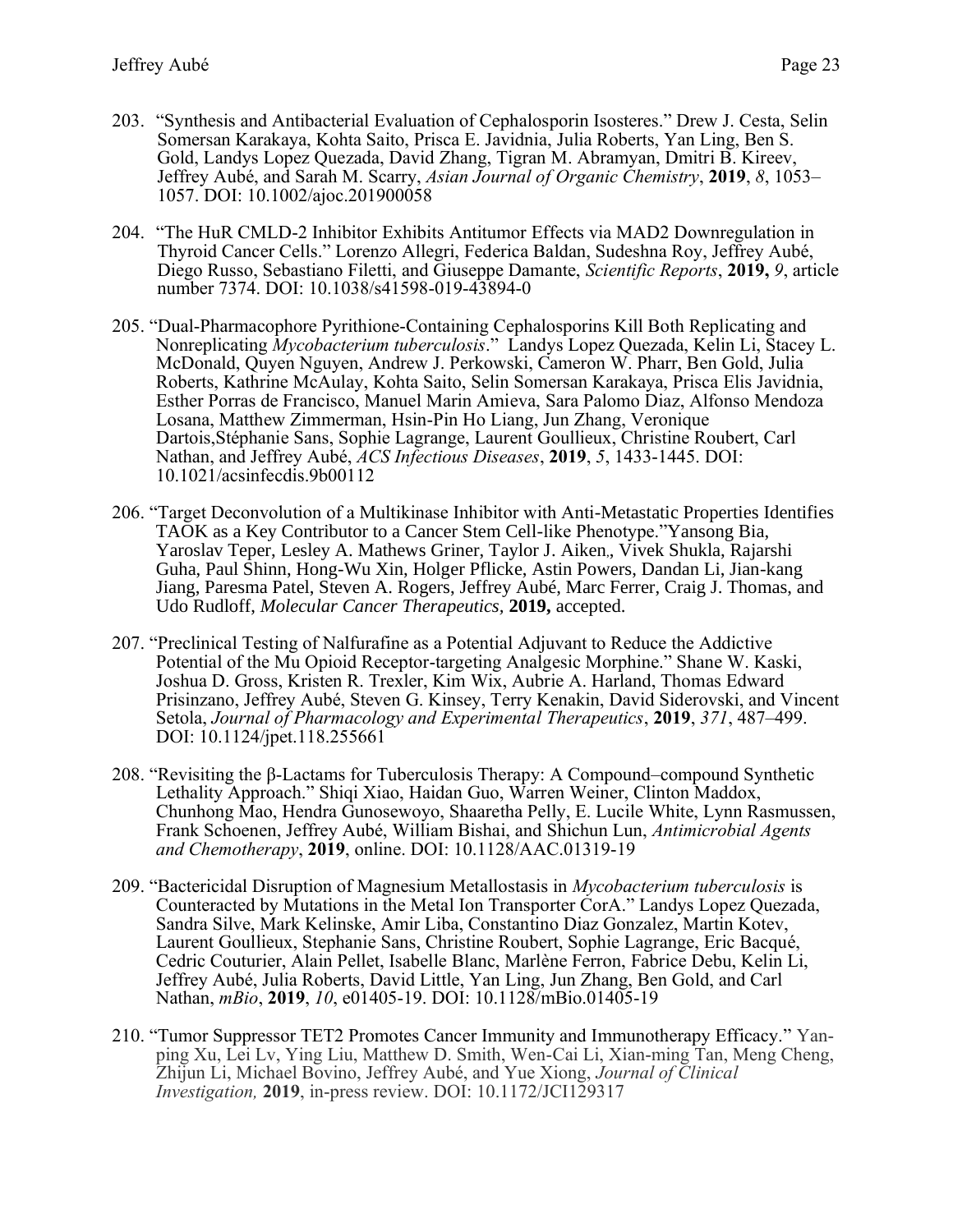- 211. "Can They Imagine the Future? A Qualitative Study Exploring the Skills Employers Seek in Pharmaceutical Sciences Doctoral Graduates." Jacqueline E. McLaughlin, Lana M. Minshew, Daniel Gonzalez, Kelsey Lamb, Nicholas J. Klus, Jeffrey Aubé, Wendy Cox, Kim L. R. Brouwer, PLOS One, **2019**, *14*, e0222422. DOI: 10.1371/journal.pone.0222422
- 212. "MAIT Cells are Imprinted by the Microbiota in Early Life and Promote Tissue Repair." Michael G. Constantinides, Verena M. Link, Samira Tamoutounour, Andrea C. Wong, P. Juliana Perez-Chaparro, Seong Ji Han, Y. Erin Chen, Kelin Li, Sepideh Farhat, Antonin Weckel, Siddharth R. Krishnamurthy, Ivan Vujkovic-Cvijin, Jonathan L. Linehan, Nicolas Bouladoux, E. Dean Merrill, Sobhan Roy, Daniel J. Cua, Erin J. Adams, Avinash Bhandoola, Tiffany C. Scharschmidt, Jeffrey Aubé, Michael A. Fischbach, and Yasmine Belkaid, *Science*, **2019**, *366*, eaax6624. DOI: 10.1126/science.aax6624
	- Highlight: "Immune Cells for Microbiota Surveillance." Julie Oh and Derya Unutmaz, *Science*, **2019**, *366*, 419-420.
- 213. "HuR reduces radiation-induced DNA damage by enhancing expression of ARID1A." Daniel Andrade, Meghna Mehta, James Griffith, Sangphil Oh, Joshua Corbin, Anish Babu, Supriyo De, Allshine Chen, Sanam Husain, Yan Zhao, Sudeshna Roy, Liang Xu, Jeffrey Aube, Ralf Janknecht, Myriam Gorospe, Terence Herman, Rajagopal Ramesh, and Anupama Munshi, *Cancers*, **2019**, *11*, 2014. DOI:10.3390/cancers11122014
- 214. "Targeting the Interaction Between RNA-binding Protein HuR and FOXQ12 Suppresses Breast Cancer Invasion and Metastasis." Xiaoqing Wu, Gulhumay Gardashova, Lan Lan, Shuang Han, Cuncong Zhong, Rebecca T. Marquez, Lanjing Wei, Spencer Wood, Sudeshna Roy, Ragul Gowthaman, John Karanicolas, Fei P. Gao, Dan A. Dixon, Danny R. Welch, Ling Li, Min Ji, Jeffrey Aubé and Liang Xu, *Communications Biology*, **2020**, *3*, Article Number 193. DOI: 10.1038/s42003-020-0933-1
- 215. "Discovery, Optimization and Characterization of ML417: A Novel and Highly Selective D3 Dopamine Receptor Agonist." Amy E. Moritz, R. Benjamin Free, Warren S. Weiner, Emmanuel O. Akano, Disha Gandhi, Ara Abramyan, Thomas M. Keck, Marc Ferrer, Xin Hu, Noel Southall, Joseph Steiner, Jeffrey Aubé, Lei Shi, Kevin Frankowski, and David R. Sibley, *Journal of Medicinal Chemistry*, **2020**, *63*, 5526–5567. DOI: 10.1021/acs.jmedchem.0c00424
- 216. "Inhibition of RNA-binding protein HuR reduces glomerulosclerosis in experimental nephritis." Simeng Liu, Zhimin Huang, Anna Tang, Xiaoqing Wu, Jeffrey Aube, Liang Xu, Changying Xing, and Yufeng Huang, *Clinical Science*, **2020**, *134*, 1433–1448. DOI: 10.1042/CS20200193.
- 217. "Activity-based Protein Profiling Reveals that Cephalosporins Selectively Active on Nonreplicating Mycobacterium Tuberculosis Bind Multiple Protein Families and Spare Peptidoglycan Transpeptidases." Landys Lopez Quezada, Robert Smith, Tania Lupoli, Zainab Edoo, Xiaojun Li, Ben Gold, Julia Roberts, Yan Ling, Sae Woong Park, Quyen Nguyen, Frank J. Schoenen, Kelin Li, Jean-Emmanuel Hugonnet, Michel Arthur, Jim Sacchettini, Carl Nathan, and Jeffrey Aubé, *Frontiers in Microbiology | Antimicrobials, Resistance and Chemotherapy*, **2020**, *11*, 1248. DOI: 10.3389/fmicb.2020.01248
- 218. "Discovery of Sultam-containing Small Molecule Disruptors of the Huntingtin–calmodulin Protein–Protein Interaction." Nicholas J. Klus, Khushboo Kapadia, Peter McDonald, Anuradha Roy, Kevin J. Frankowski, Nancy A. Muma, and Jeffrey Aubé, *Medicinal Chemistry Research*, **2020**, *29*, 1187–1198. DOI: 10.1007/s00044-020-02583-8
	- Special issue in honor of Professor Robert Hanzlik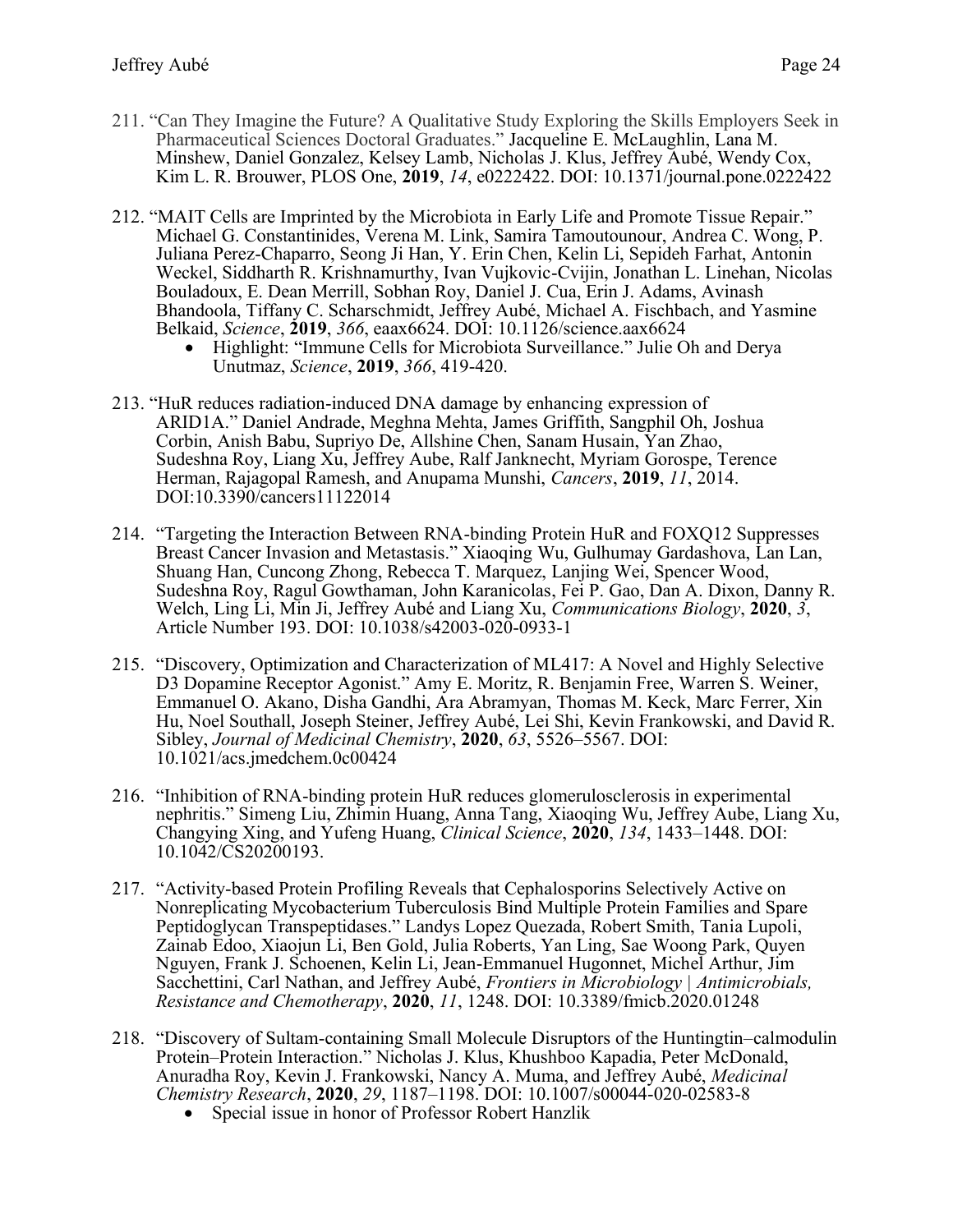- 219. "An RNA-Binding Protein, Hu-antigen R, in Pancreatic Cancer Epithelial to Mesenchymal Transition, Metastasis, and Cancer Stem Cells." Ruochen Dong, Ping Chen, Kishore Polireddy, Xiaoqing Wu, Tao Wang, Remya Ramesh, Dan A. Dixon, Liang Xu, Jeffrey Aubé, and Qi Chen, *Molecular Cancer Therapeutics*, **2020**, *19*, 1–11. DOI: 10.1158/1535- 7163.MCT-19-0822
- 220. "Development of Pyrimidone D1 Dopamine Receptor Positive Allosteric Modulators." Kathryn D. Luderman, Prashi Jain, R. Benjamin Free, Jennie L. Conroy, Jeffrey Aubé, David R. Sibley, and Kevin J. Frankowski, *Bioorganic and Medicinal Chemistry Letters*, **2021**, *31*, 127696. DOI: 10.1016/j.bmcl.2020.127696
- 221. "Efficient 5-OP-RU-Induced Enrichment of Mucosa-Associated Invariant T Cells in the Murine Lung Does Not Enhance Control of Aerosol Mycobacterium tuberculosis Infection." Charles Kyriakos Vorkas, Olivier Levy, Miroslav Skular, Kelin Li, Jeffrey Aubé, and Michael S. Glickman, *Infection and Immunity*, **2021**, *89*, e00524-20. DOI:10.1128/IAI.00524-20CE: CNV-kcd
- 222. "Structure–Activity Relationship Investigation of Triazole-Based Kappa Opioid Receptor Agonists." Kevin J. Frankowski, Tarsis Brust, Kimberly M. Lovell, Euna Yoo, Laura M. Bohn and Jeffrey Aubé, *Medicinal Chemistry Research*, **2021**, *30*, 1386–1396. *Special issue in honor of Gary Grunewald.* DOI: 10.1007/s00044-021-02746-1
- 223. "Effects of Fluorine Substitution on Substrate Conversion by Cytochromes P450 17A1 and 21A2." Caleb D. Vogt, Aaron G. Bart, Rahul Yadav, Emily E. Scott, and Jeffrey Aubé, *Organic & Biomolecular Chemistry*, **2021**, *19*, 7664–7669. DOI: 10.1039/D1OB01178B
- 224. "Visualizing an Allosteric Intermediate Using CuAAC Stabilization of an NMR Mixed Labeled Dimer." Paul J. Sapienza, Michelle M. Currie, Noah M. Lancaster, Kelin Li, Jeffrey Aubé, Dennis Goldfarb, Erica W. Cloer, Michael B. Major, Andrew L. Lee, *ACS Chemical Biology*, **2021**, *16*, 2766–2775. DOI: 10.1021/acschembio.1c00623.
- 225. "Enzymatic Synthesis of Diverse Heterocycles by a Noncanonical Nonribosomal Peptide Synthetase." Gina Morgan, Kelin Li, Drake Crawford, Jeffrey Aubé, and Bo Li, *ACS Chemical Biology*, **2021**, *16*, 2776–2786. DOI: 10.1021/acschembio.1c00623.
- 226. "In Vitro and In Vivo Inhibition of the Mycobacterium tuberculosis Phosphopantetheinyl Transferase PptT by Amidinoureas." Samantha Ottavi, Sarah M. Scarry, John Mosior, Yan Ling, Julia Roberts, Amrita Singh, David Zhang, Laurent Goullieux, Christine Roubert, Eric Bacque, H. Rachel Lagiakos, Jeremie Vendome, Francesca Moraca, Kelin Li, Andrew J. Perkowski, Remya Ramesh, Matthew M. Bowler, William Tracy, Victoria A. Feher, James C. Sacchettini, Ben S. Gold, Carl F. Nathan, aand Jeffrey Aubé, *Journal of Medicinal Chemistry*, **2022***,* ASAP*.* DOI: 10.1021/acs.jmedchem.1c01565.
- 227. "Single-Cell Transcriptional Profiling Reveals Signatures of Helper, Effector, and Regulatory MAIT Cells during Homeostasis and Activation." Charles Kyriakos Vorkas, Chirag Krishna, Kelin Li, Jeffrey Aubé, Daniel W. Fitzgerald, Linas Mazutis, Christina S. Leslie, and Michael S. Glickman, *Journal of Immunology*, **2022**, *accepted.*
- 228. "Sub-site Ligand Recognition and Cooperativity in the TPP Riboswitch: Implications for Fragment-Linking in RNA Ligand Discovery." Meredith Zeller, Ashok Nuthanakanti, Kelin Li, Jeffrey Aubé, Alexander Serganov, and Kevin Weeks, *ACS Chemical Biology*, **2022**, ASAP*.* DOI: 10.1021/acschembio.1c00880.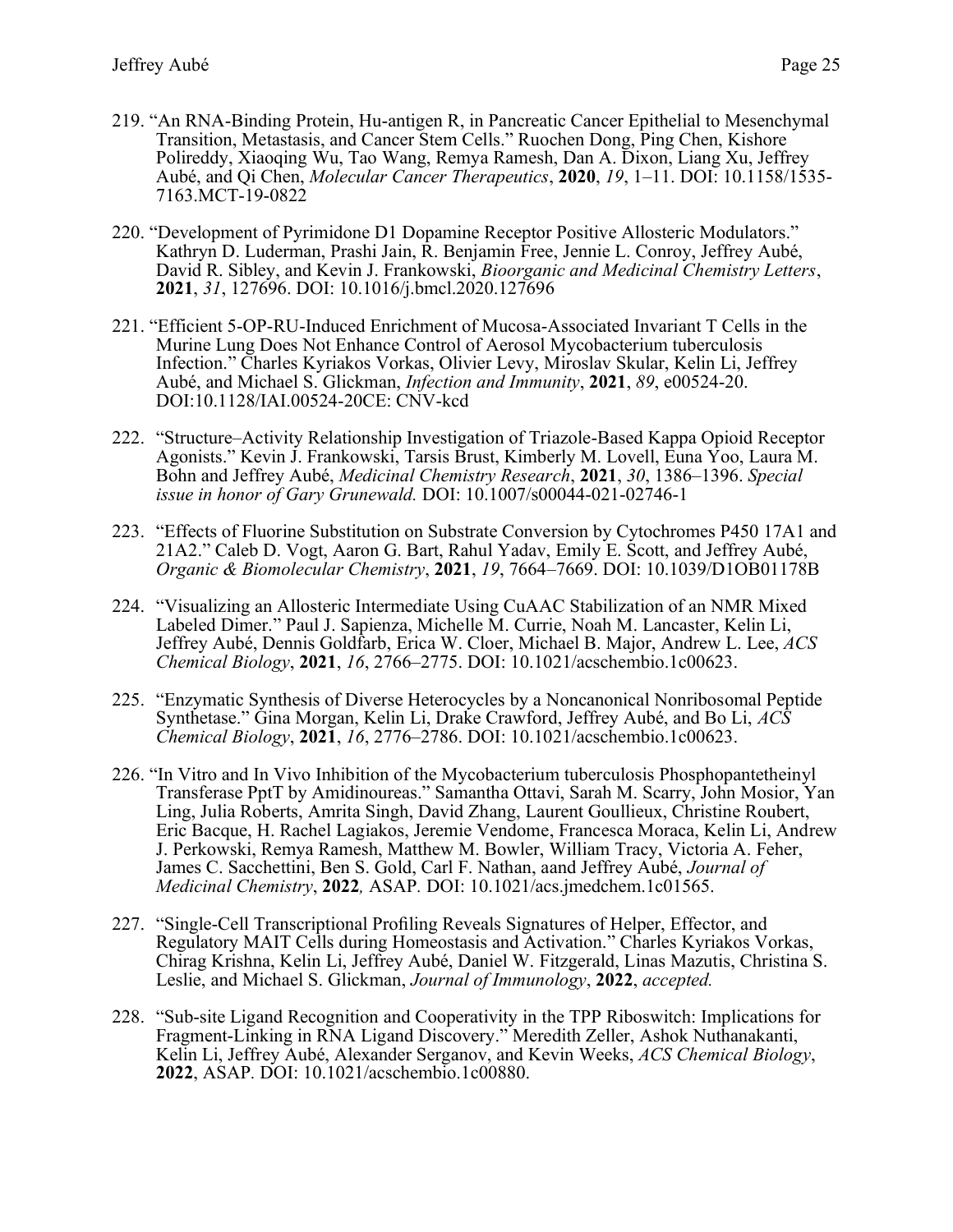- 229. "Chemical Tools to Facilitate Alzheimer's Disease Drug Discovery." Frances M. Potjewyd, Joel K. Annor-Gyamfi, Jeffrey Aubé, Shaoyou Chu, Ivie L. Conlon, Kevin J. Frankowski, Shiva K. R. Guduru, Brian P. Hardy, Megan D. Hopkins, Chizuru Kinoshita, Dmitri B. Kireev, Emily R. Mason, Charles Travis Moerk, Felix Nwogbo, Kenneth H. Pearce Jr., Timothy Richardson, David A. Rogers, Disha M. Soni, Michael Stashko, Xiaodong Wang, Carrow Wells, Timothy M. Willson, Stephen V. Frye, Jessica E. Young, Alison D. Axtman, *Alzheimer's & Dementia: Translational Research & Clinical Interventions*, **2022**, accepted.
	- Preprint: bioRxiv 2021.07.22.453404; DOI: 10.1101/2021.07.22.453404
- 230. "Utilization of AD Informer Set Compounds to Explore Validity of Novel Targets in Alzheimer's Disease Pathology" Frances M. Potjewyd, Joel K. Annor-Gyamfi, Jeffrey Aubé, Shaoyou Chu, Ivie L. Conlon, Kevin J. Frankowski, Shiva K. R. Guduru, Brian P. Hardy, Megan D. Hopkins, Chizuru Kinoshita, Dmitri B. Kireev, Emily R. Mason, Charles Travis Moerk, Felix Nwogbo, Kenneth H. Pearce Jr., Timothy Richardson, David A. Rogers, Disha M. Soni, Michael Stashko, Xiaodong Wang, Carrow Wells, Timothy M. Willson, Stephen V. Frye, Jessica E. Young, Alison D. Axtman, *Alzheimer's & Dementia: Translational Research & Clinical Interventions*, **2022**, accepted.
	- Preprint: bioRxiv 2021.07.22.453404; DOI: 10.1101/2021.07.22.453404
- 231. "SHAPE-enabled Fragment-Based Ligand Discovery for RNA." Meredith Zeller, Oleg Favorov, Kelin Li, Ashok Nuthanakanti, Dina Hussein, Aureliane Michaud, Daniel A Lafontaine, Steven Busan, Jeffrey Aubé, Alexander Serganov, and Kevin M. Weeks, *Proceedings of the National Academy of Sciences, USA*, **2022**, *submitted.*
- 232. "HuR-dependent Expression of Wisp1 Is Necessary for TGF  $\beta$ -Induced Cardiac Myofibroblast Activity." Lisa C Green, Samuel Slone, Sarah R. Anthony, Jeffrey Aubé, Xiaoqing Wu, Liang Xu, Onur Kanisicak, and Michael Trantner, *Journal of Molecular and Cellular Cardiology*, **2022***, submitted.*
- 233. "Inhibition of RNA-binding protein HuR Protects Kidney from Ischemia-reperfusioninduced Injury and Fibrosis." Zhimin Huang, Simeng Liu, Anna Tang, Xiaoqing Wu, Jeffrey Aubé, Liang Xu, and Yufeng Huang, *BMC Medicine*, **2022***, submitted.*
- 234. "Identification of  $\beta$ -Lactams Active Against Mycobacterium Tuberculosis by a Collaborative Consortium of Pharmaceutical Companies and Academic Institutions." Ben Gold, David Zhang, Landys Lopez Quezada, Julia Roberts, Yan Ling, Madeleine Wood, Wasima Shinwari, Laurent Goullieux, Christine Roubert, Laurent Fraisse, Eric Bacqué, Sophie Lagrange, Michal Vieth, Phil Hipskind, Lou Jungheim, Jeffrey Aubé, Sarah Scarry, Stacey McDonald, Kelin Li, Andrew Perkowski, Quyen Nguyen, Véronique Dartois, Matthew Zimmerman, David Olsen, Katherine Young, Shilah Bonnett, Douglas Joerss, Tanya Parish, Helena Boshoff, Kriti Arora, Clifton E. Barry III, Charlie Weatherall1, Laura Guijarro, Sara Anca, Joaquín Rullas, Beatriz Rodríguez-Salguero, Maria S. Martínez-Martínez, Esther Porras-De Francisco, Monica Cacho-Izquierdo, David Barros, Paul Smith, Steve Berthel, Peter Warner, Carl Nathan, Robert H. Bates, *ACS Infectious Disease*, **2022**, *submitted.*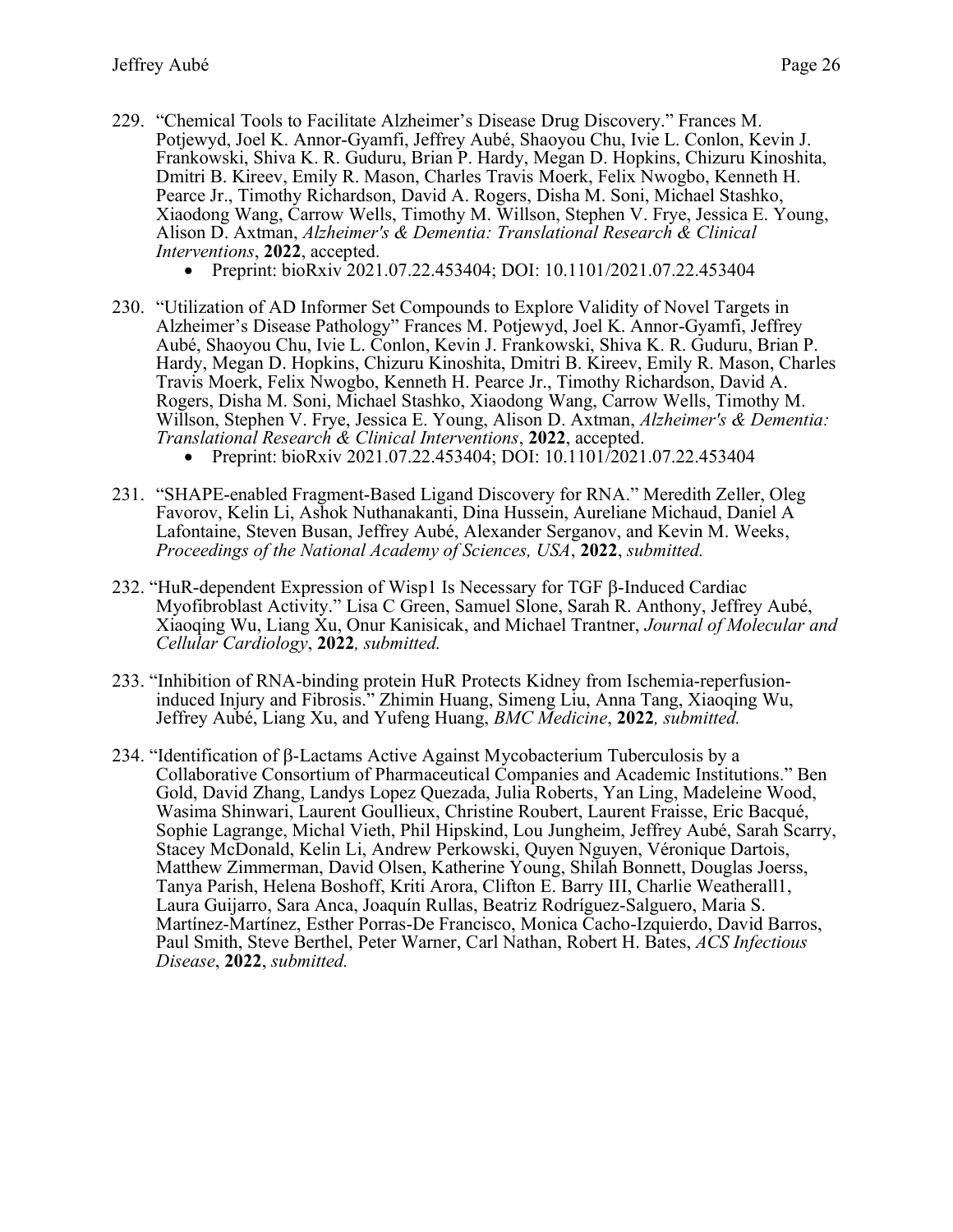#### *Books, Book Chapters, Scholarly Commentaries, and Review Articles*

#### *University of Kansas*

- 1. "Epoxidation and Related Processes." Jeffrey Aubé, in "Comprehensive Organic Synthesis", B.M. Trost and I. Fleming, Eds., vol. 1, Pergamon Press: Oxford, 1991, pp. 819-842.
- 2. "N-(*tert*-Butoxycarbonyloxy)phthalimide." Michael S. Wolfe and Jeffrey Aubé, In Encyclopedia of Reagents for Organic Synthesis; Paquette, L.A., Ed.; John Wiley and Sons: Sussex, 1995; Volume 2, pp. 838-839.
- 3. "Asymmetric Approaches to the Yohimbine Alkaloids: Development of a Group-Selective Ring-Expansion Process and Its Application to Total Synthesis." Jeffrey Aubé and Shomir Ghosh, In Advances in Heterocyclic Natural Products Synthesis, Vol. 3, Pearson W.H., Ed., JAI Press: Greenwich, Connecticut, 1996, pp. 99-150.
- 4. "Principles of Asymmetric Synthesis." Robert E. Gawley and Jeffrey Aubé, Tetrahedron Organic Chemistry Series (Volume 14), Baldwin, J.E., series editor, Pergamon Press: Oxford, 1996, 372 pp.
- 5. "Improvement of Oral Peptide Bioavailability: Peptidomimetic and Prodrug Strategies." Giovanni M. Pauletti, Sankeev Gangwar, Teruna J. Siaahan, Jeffrey Aubé, and Ronald T. Borchardt, *Advanced Drug Delivery Reviews*, **1997**, *27*, 235-256.
- 6. "Oxaziridine Rearrangements in Asymmetric Synthesis." Jeffrey Aubé, *Chemical Society Reviews*, **1997**, *26*, 269-277.
- 7. "Asymmetric Synthesis." Jeffrey Aubé, In Encyclopedia of Chemistry, Lagowski, J.J., Ed.; Volume 1; Macmillan Reference USA, Simon & Schuster Macmillan: New York, 1997, pp. 176-179.
- 8. "Synthesis of Lactam Peptidomimetics." Jeffrey Aubé, In Advances in Amino Acid Mimetics and Peptidomimetics, Vol. 1, Abell, A., Ed., JAI Press: Greenwich, Connecticut, 1997, 193-232.
- 9. "Approaches to Cyclic β-Turn Mimetics." Mary MacDonald and Jeffrey Aubé, *Current Organic Chemistry*, **2001**, *5*, 89-111.
- 10. "Amides and Derivatives; Polyamides and Peptides: Lactams. 21.1.5. Product Subclass 1: Synthesis by Rearrangement." In *Science of Synthesis*, *Vol. 22: Three-Carbon Heteroatom Bonds: Amides and Derivatives, Peptides, Lactams.* Ed. Weinreb, S. Weston Judd, Christopher E. Katz, and Jeffrey Aubé, George Thieme Verlag KG: Stuttgart, **2005**, 133– 178.
- 11. "The Total Synthesis of Amphibian Alkaloids Using the Intramolecular Schmidt Reaction." Kevin J. Frankowski, Aaron Wrobleski and Jeffrey Aubé, In *Strategies and Tactics in Organic Synthesis, Vol. 7*, Elsevier: Amsterdam*,* **2008**, 408–459.
- 12. "Schmidt Rearrangement Reactions with Alkyl Azides." Scott Grecian and Jeffrey Aubé. In *Organic Azides: Syntheses and Applications,* Stefan Bräse and Klaus Banert, Eds., John Wiley and Sons: Chichester, UK, **2009**, pp 191-237.
- 13. "Combinatorial Chemistry and Multiple Parallel Synthesis" Lester A. Mitscher, Jeffrey Aubé, Apurba Dutta, and Jennifer E. Golden. In *Burger's Medicinal Chemistry*, **2010**, 1- 94. 10.1002/0471266949.bmc019.pub2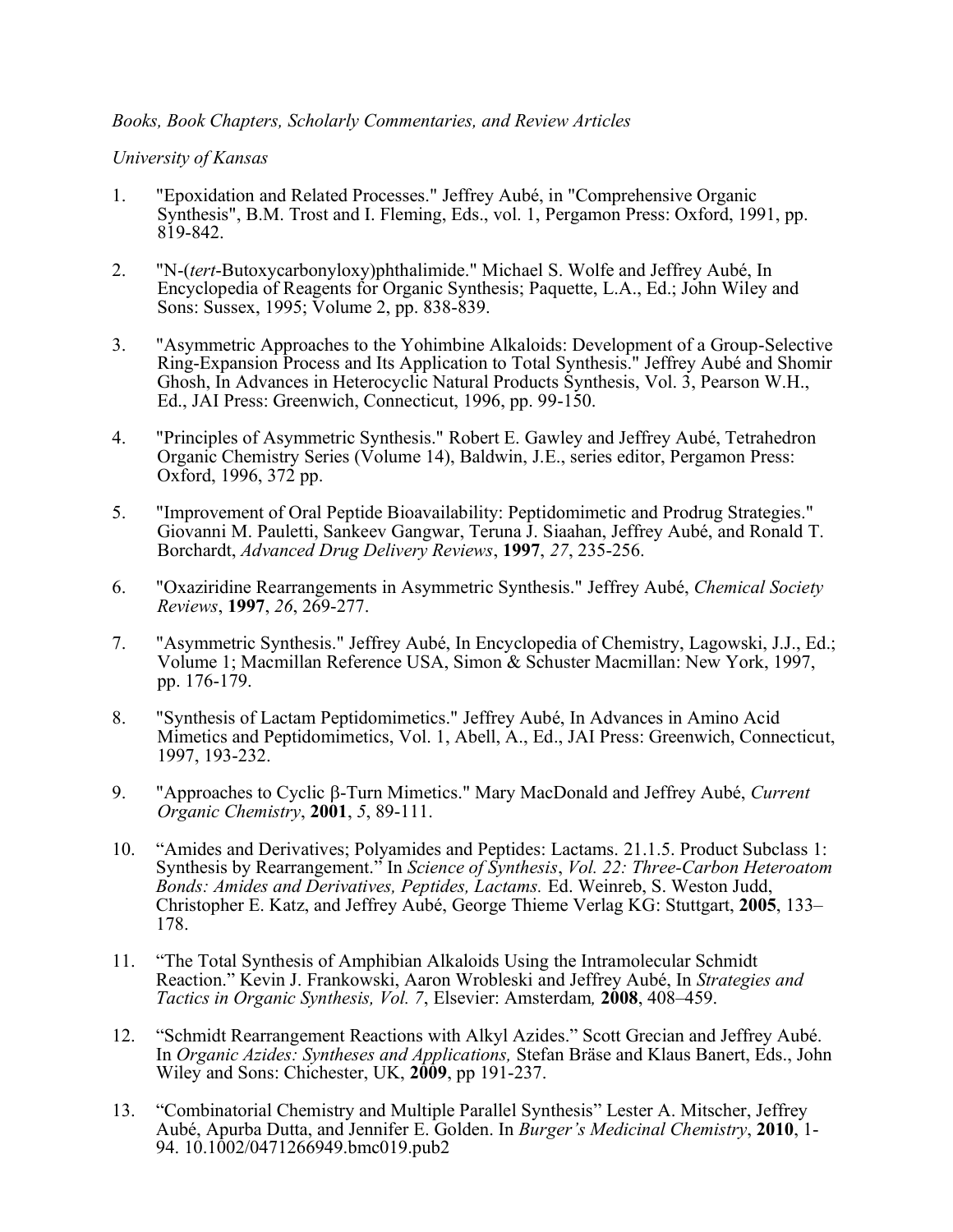- 15. "Medium-bridged Lactams: A New Class of Non-planar Amides." Michal Szostak and Jeffrey Aubé*, Organic and Biomolecular Chemistry, 2011,* 9*, 27–35. DOI: 10.1039/c0ob00215a.*
- 16. "A New Twist on Amide Solvolysis." Jeffrey Aubé, *Angewandte Chemie, International Edition,* **2012**, *51*, 3063–3065. DOI: 10.1002/anie.201108173.
- 17. "Natural Products Inspire a New Approach To Oligomer Libraries." Jeffrey Aubé, *Nature Chemistry*, **2012**, *4*, 71-72. DOI:10.1038/nchem.1254.
- 18. "Drug Repurposing and the Medicinal Chemist." Jeffrey Aubé, *ACS Medicinal Chemistry Letters*, **2012**, *3*, 442-444. DOI: 10.1021/ml300114c.
- 19. "Principles of Asymmetric Synthesis." 2nd Edition, Robert E. Gawley and Jeffrey Aubé, Elsevier: Oxford, 2012, 555 pp.
- 20. "The Schmidt Reaction." Aaron Wrobleski, Thomas C. Coombs, Chan Woo Huh, Sze-Wan Li, and Jeffrey Aubé, *Organic Reactions*, **2012**, *78*, 1-320. Scott E. Denmark, Editorin-Chief.
- 21. "The Chemistry of Bridged Lactams and Related Heterocycles." Michal Szostak and Jeffrey Aubé, *Chemical Reviews*, **2013**, *113*, 5701–5765. DOI: 10.1021/cr4000144.
- 22. "Enabling Technologies in High Throughput Chemistry." Jeffrey Aubé, Steven A. Rogers, and Conrad Santini, in *Comprehensive Organic Synthesis, 2nd Edition*, Volume 9, Christopher Welch, Volume Ed., Gary A. Molander and Paul Knochel (Eds.), Oxford: Elsevier, 2014, pp. 1–27.
- 23. "Hofmann, Curtius, Schmidt, Lossen and Related reactions." Jeffrey Aubé, Charlie Fehl, Ruzhang Liu, Michael McLeod, and Hashim Motiwala, in *Comprehensive Organic Synthesis, 2nd Edition*, Volume 6, Gary A. Molander and Paul Knochel (Eds.), Oxford: Elsevier, 2014, pp. 598–635.
- 24. "Advancing Biological Understanding and Therapeutics Discovery with Small-Molecule Probes." Stuart L. Schreiber, Joanne D. Kotz, Min Li, Jeffrey Aubé, Christopher P. Austin, John C. Reed, Hugh Rosen, E. Lucile White, Larry A. Sklar, Craig W. Lindsley, Benjamin R. Alexander, Joshua A. Bittker, Paul A. Clemons, Andrea de Souza, Michael A. Foley, Michelle Palmer, Alykhan F. Shamji, Mathias J. Wawer, Owen McManus, Meng Wu, Beiyan Zou, Haibo Yu, Jennifer E. Golden, Frank J. Schoenen, Anton Simeonov, Ajit Jadhav, Michael R. Jackson, Anthony B. Pinkerton, Thomas D.Y. Chung, Patrick R. Griffin, Benjamin F. Cravatt, Peter S. Hodder, William R. Roush, Edward Roberts, Dong-Hoon Chung, Colleen B. Jonsson, James W. Noah, William E. Severson, Subramaniam Ananthan, Bruce Edwards, Tudor I. Oprea, P. Jeffrey Conn, Corey R. Hopkins, Michael R. Wood, Shaun R. Stauffer, Kyle A. Emmitte, and NIH Molecular Libraries Project Team, *Cell*, **2015**, *161*, 1252–1265, DOI: 10.1016/j.cell.2015.05.023.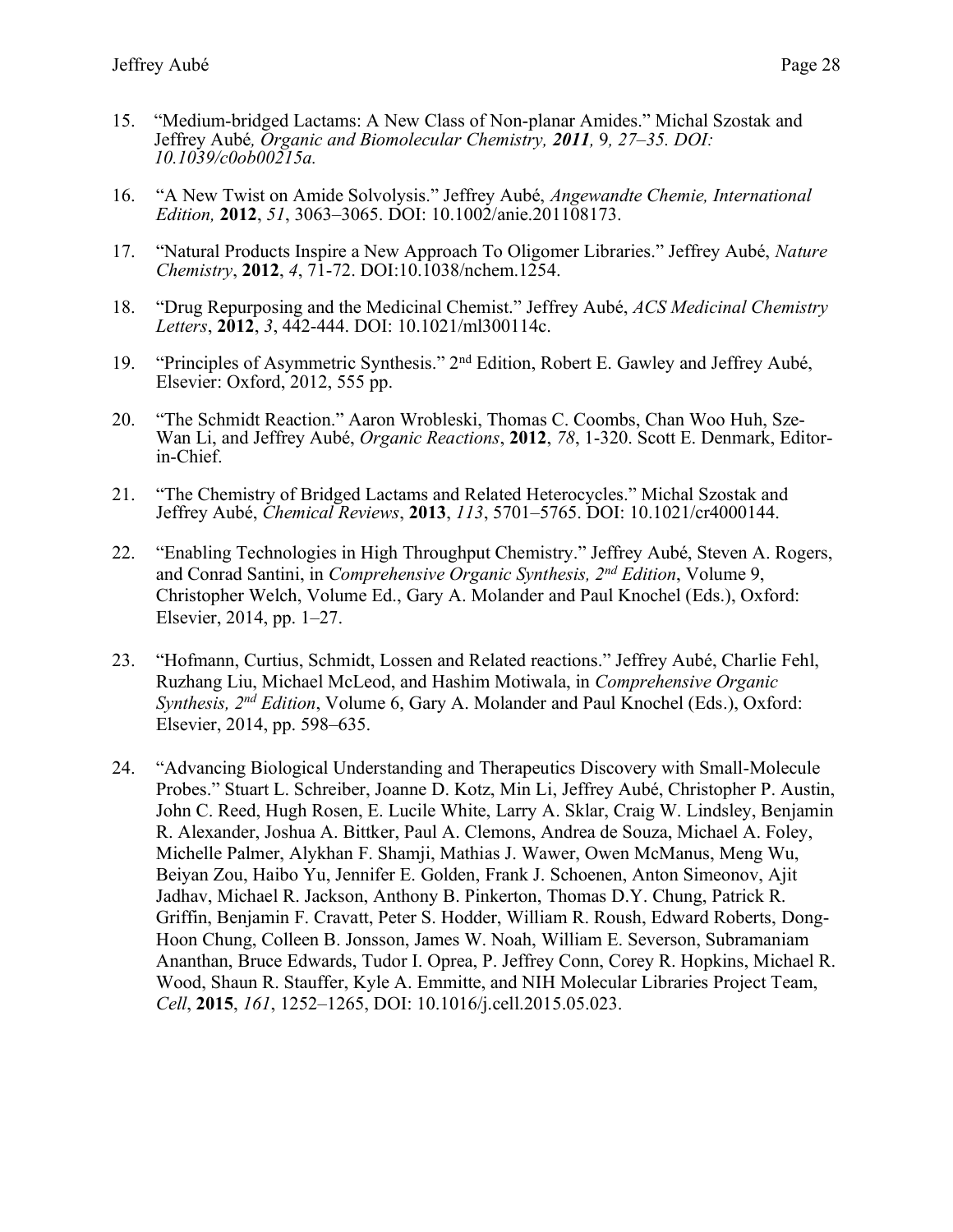# *University of North Carolina at Chapel Hill*

- 25. "Report of the 2014-2016 AACP Research and Graduate Affairs Committee." Natalie D. Eddington, Jeffrey Aubé, Sudip K. Das, Vicki L. Ellingrod, Richard Hansen, S. Suresh Madhavan, Terrence J. Monks, Marilyn E. Morris, and Joan M. Lakoski. *American Journal of Pharmaceutical Education* **2016**, *80*, Article S21. DOI: 10.5688/ajpe809S21
- 26. "Seeking (and Finding) Biased Ligands of the Kappa Opioid Receptor." Laura M. Bohn and Jeffrey Aubé, *ACS Medicinal Chemistry Letters*, **2017**, *8*, 694–700. DOI: 10.1021/acsmedchemlett.7b00224
- 27. "Combinatorial Chemistry and Its Associated Technologies." Nicholas J. Klus, Lester A. Mitscher, and Jeffrey Aubé, in *Burger's Medicinal Chemistry, Drug Discovery and Development, 8th Ed.,* **2021,** *Volume* 1, pp. 645-691, Donald J. Abraham, Editor-in-Chief, Michael Myers, Consulting Editor. Kent Stewart, Volume Editor, John Wiley & Sons, Inc., Hoboken, NJ, 07030, USA.
- 28. "HFIP as a Solvent in Organic Synthesis." Hashim Motiwala, Ahlam Armaly, Jackson Cacioppo, Thomas Coombs, Kimbrely Koehn, Verrill Norwood, and Jeffrey Aubé, *Chemical Reviews,* **2022**, *submitted.*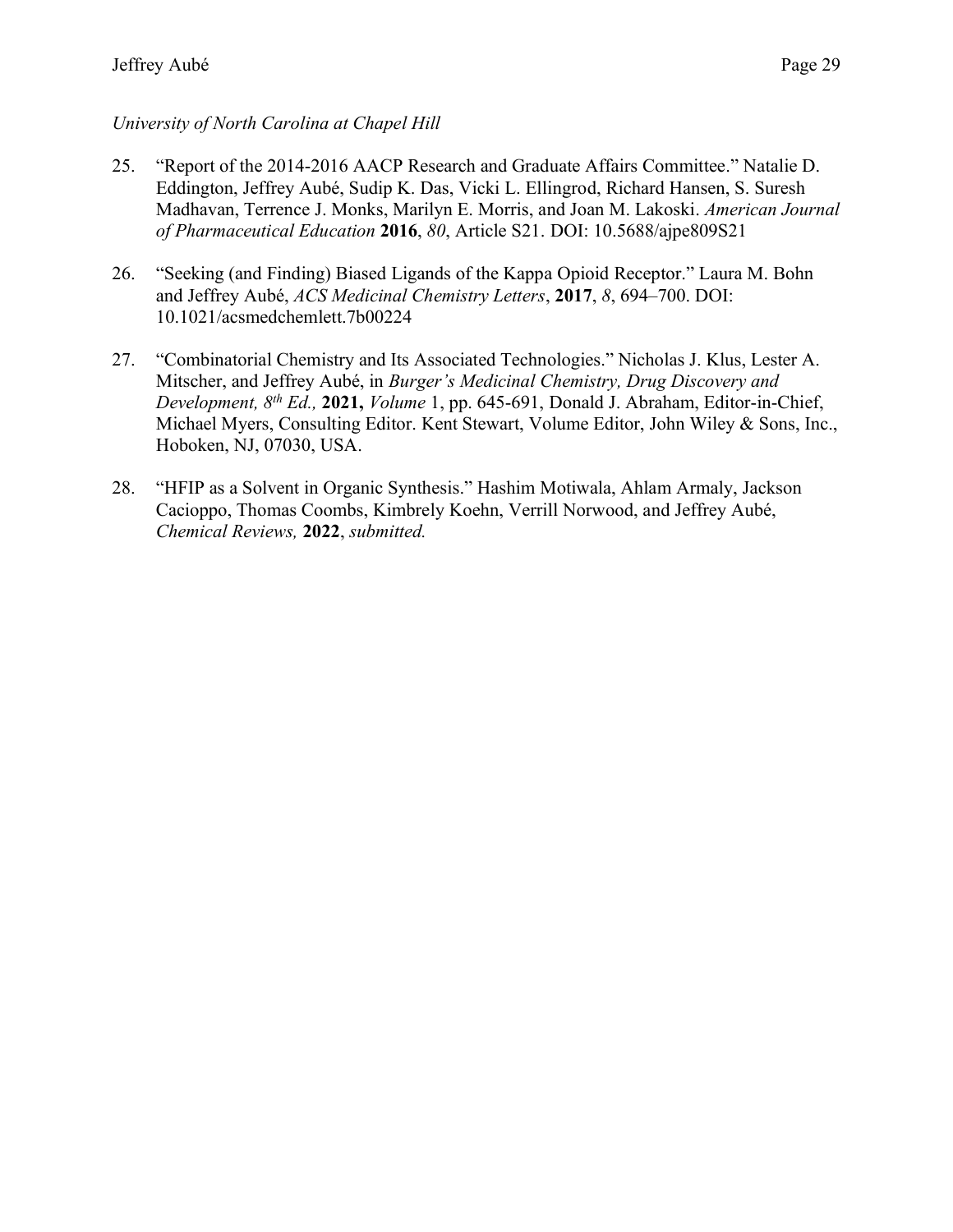#### *Probe Reports from the NIH Molecular Libraries Program (University of Kansas)*

- 1. "Discovery and Development of Small Molecules That Reduce PNC Prevalence. " Kevin Frankowski; Samarjit Patnaik; Frank Schoenen; Sui Huang; John Norton; Chen Wang; Steve Titus; Marc Ferrer; Wei Zheng; Noel Southall; Victor W. Day; Jeffrey Aubé; Juan Jose Marugan, In *Probe Reports from the NIH Molecular Libraries Program*, National Center for Biotechnology Information (US): Bethesda (MD), **2010**. http://www.ncbi.nlm.nih.gov/pubmed/23762948
- 2. "Selective KOP Receptor Agonists: Probe 1 & Probe 2. " Michael P. Hedrick; Palak Gosalia; Kevin Frankowski; Shenghua Shi; Thomas E. Prisinzano; Frank Schoenen; Jeffrey Aubé; Ying Su; S. Vasile; Eduard Sergienko; Wilson Gray; Santosh Hariharan; Partha Ghosh; Loribelle Milan; Susanne Heynen-Genel; Thomas D. Y. Chung; Shakeela Dad; Marc Caron; Laura M. Bohn; Lawrence S. Barak, In *Probe Reports from the NIH Molecular Libraries Program*, National Center for Biotechnology Information (US): Bethesda (MD), **2010**. http://www.ncbi.nlm.nih.gov/pubmed/21433386
- 3. "Selective KOP Receptor Antagonists: Probe 1. " Michael P. Hedrick; Palak Gosalia; Kevin Frankowski; David A. Whipple; Shenghua Shi; Thomas E. Prisinzano; Frank Schoenen; Jeffrey Aubé; Ying Su; S. Vasile; Eduard Sergienko; Wilson Gray; Santosh Hariharan; Loribelle Milan; Susanne Heynen-Genel; Thomas D. Y. Chung; Shakeela Dad; Marc Caron; Laura M. Bohn; Lawrence S. Barak, In *Probe Reports from the NIH Molecular Libraries Program*, National Center for Biotechnology Information (US): Bethesda (MD), **2010**. http://www.ncbi.nlm.nih.gov/pubmed/21433381
- 4. "Antagonist for the Kappa Opioid Receptor. " Michael P. Hedrick; Palak Gosalia; Kelin Li; Kevin J. Frankowski; Shenghua Shi; Thomas E. Prisinzano; Frank Schoenen; Jeffrey Aubé; Ying Su; Derek Stonich; Stefan Vasile; Eduard Sergienko; Wilson Gray; Santosh Hariharan; Loribelle Milan; Susanne Heynen-Genel; Michael Vicchiarelli; Arianna Mangravita-Novo; John M. Streicher; Layton H. Smith; Thomas D. Y. Chung; Marc Caron; Laura M. Bohn; Lawrence S. Barak, In *Probe Reports from the NIH Molecular Libraries Program*, National Center for Biotechnology Information (US): Bethesda (MD), **2010**. http://www.ncbi.nlm.nih.gov/pubmed/22091479
- 5. "Development of a Selective Chemical Inhibitor for the Two-Pore Potassium Channel, KCNK9. " Melissa R. Miller; Beiyan Zou; Jie Shi; Daniel P. Flaherty; Denise S. Simpson; Tuanli Yao; Brooks E. Maki; Victor W. Day; Justin T. Douglas; Meng Wu; Owen B. McManus; Jennifer E. Golden; Jeffrey Aubé; Min Li, In *Probe Reports from the NIH Molecular Libraries Program*, National Center for Biotechnology Information (US): Bethesda (MD), **2010**. http://www.ncbi.nlm.nih.gov/pubmed/23658958
- 6. "Identification of Inhibitors of Trypanosoma brucei Hexokinases. " Elizabeth Sharlow; Jennifer E. Golden; Heidi Dodson; Meredith Morris; Marcia Hesser; Todd Lyda; Stephanie Leimgruber; Chad E. Schroeder; Dan P. Flaherty; Warren S. Weiner; Denise Simpson; John S. Lazo; Jeffrey Aubé; James C. Morris, In *Probe Reports from the NIH Molecular Libraries Program*, National Center for Biotechnology Information (US): Bethesda (MD), **2010**. http://www.ncbi.nlm.nih.gov/pubmed/21961120
- 7. "Selective Efflux Inhibition of ATP-binding Cassette Sub-family G Member 2. " J. Jacob Strouse; Irena Ivnitski-Steele; Hadya M. Njus; Terry D. Foutz; Tuanli Yao; Warren S. Weiner; Chad E. Schroeder; Denise S. Simpson; Brooks E. Maki; Kelin Li; Jennifer E. Golden; Anna Waller; Annette M. Evangelisti; Susan M. Young; Dominique Perez; Stephanie E. Chavez; Mathew J. Garcia; Oleg Ursu; Dan C. Fara; Cristian G. Bologa; Mark B. Carter; Virginia M. Salas; George P. Tegos; Tudor I. Oprea; Bruce S. Edwards; Richard S. Larson; Jeffrey Aubé; Larry A. Sklar, In *Probe Reports from the NIH*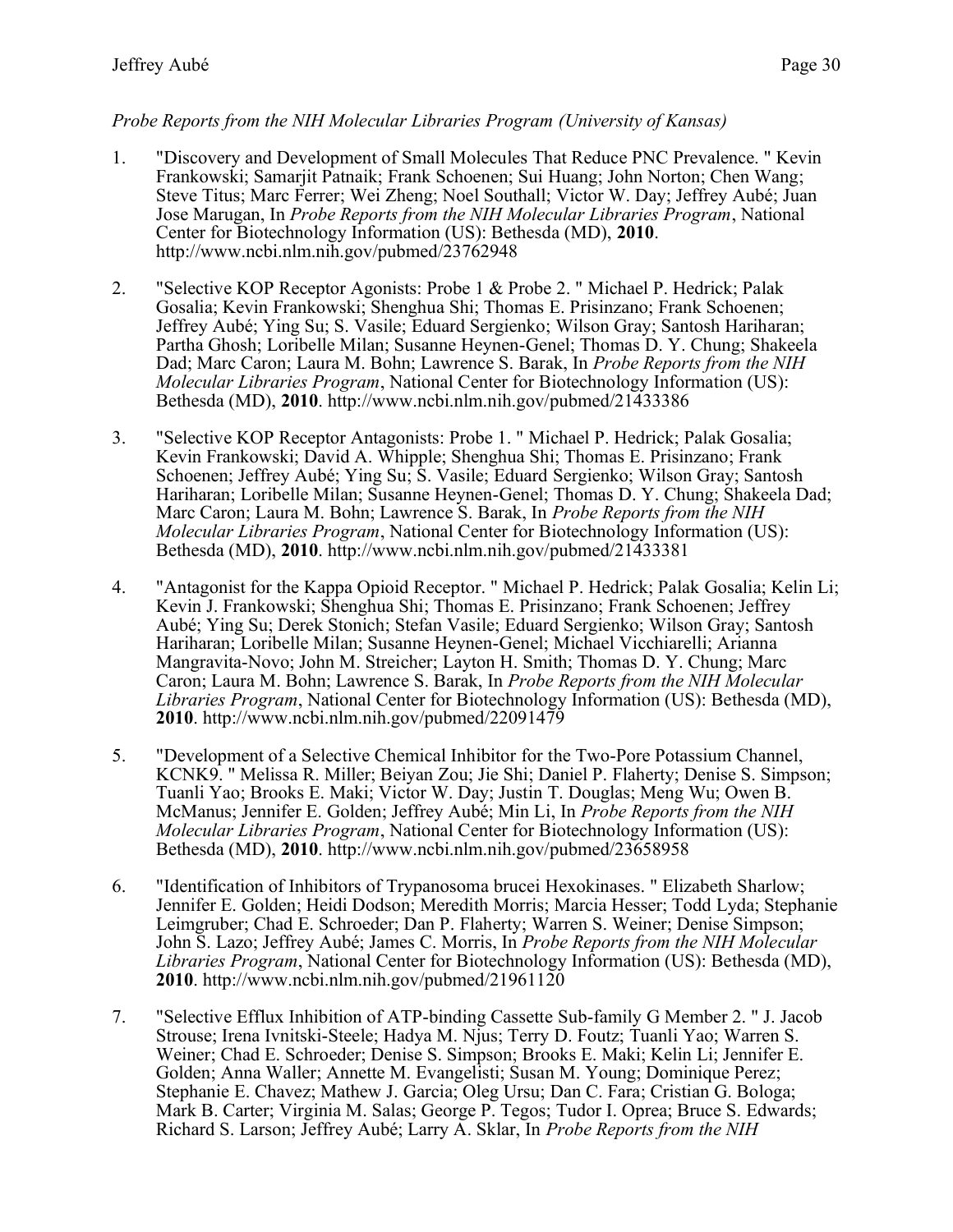*Molecular Libraries Program*, National Center for Biotechnology Information (US): Bethesda (MD), **2010**. http://www.ncbi.nlm.nih.gov/pubmed/23658968

- 8. "A Potent and Selective Inhibitor of Cdc42 GTPase." Zurab Surviladze; Anna Waller; J. Jacob Strouse; Cristian Bologa; Oleg Ursu; Virginia Salas; John F. Parkinson; Genevieve K. Phillips; Elsa Romero; Angela Wandinger-Ness; Larry A. Sklar; Chad Schroeder; Denise Simpson; Julica Noth; Jenna Wang; Jennifer Golden; Jeffrey Aubé, In *Probe Reports from the NIH Molecular Libraries Program*, National Center for Biotechnology Information (US): Bethesda (MD), **2010**. http://www.ncbi.nlm.nih.gov/pubmed/21433396
- 9. "Profiling a Selective Probe for RTG Branch of Yeast TORC1 Signaling Pathway. " Jun Chen; Susan M. Young; Chris Allen; Anna Waller; Oleg Ursu; J. Jacob Strouse; Tuanli Yao; Jennifer E. Golden; Blake R. Peterson; Terry D. Foutz; Stephanie E. Chavez; Dominique Perez; Annette M. Evangelisti; Mathew J. Garcia; Cristian G. Bologa; Mark B. Carter; Virginia M. Salas; Tudor I. Oprea; Bruce S. Edwards; Nicolas Panchaud; Claudio De Virgilio; Andrew Seeber; Robbie Loewith; Elaine Manzanilla; Margaret Werner-Washburne; Jeffrey Aubé; Larry A. Sklar, In *Probe Reports from the NIH Molecular Libraries Program*, National Center for Biotechnology Information (US): Bethesda (MD), **2011**. http://www.ncbi.nlm.nih.gov/pubmed/23658946
- 10. "Selective, reversible inhibitors of the AAA ATPase p97. " Tsui-Fen Chou; Kelin Li; Brian E. Nordin; Patrick Porubsky; Kevin Frankowski; Mathew P. Patricelli; Jeffrey Aubé; Frank J. Schoenen; Raymond Deshaies, In *Probe Reports from the NIH Molecular Libraries Program*, National Center for Biotechnology Information (US): Bethesda (MD), **2011**. http://www.ncbi.nlm.nih.gov/pubmed/23658965
- 11. "A small molecule pan-inhibitor of Ras-superfamily GTPases with high efficacy towards Rab7. " Lin Hong; Peter Simons; Anna Waller; Juan Strouse; Zurab Surviladze; Oleg Ursu; Cristian Bologa; Kristine Gouveia; Jacob O. Agola; Soumik BasuRay; Angela Wandinger-Ness; Larry Sklar; Denise S. Simpson; Chad E. Schroeder; Jennifer E. Golden; Jeffrey Aubé, In *Probe Reports from the NIH Molecular Libraries Program*, National Center for Biotechnology Information (US): Bethesda (MD), **2011**. http://www.ncbi.nlm.nih.gov/pubmed/23762935
- 12. "Hepatitis C Virus NS3 Helicase Inhibitor Discovery. " Kelin Li; Kevin J. Frankowski; Alicia M. Hanson; Jean Ndjomou; Matthew A. Shanahan; Sourav Mukherjee; Rajesh Kolli; William R. Shadrick; Noreena L. Sweeney; Craig A. Belon; Ben Neuenswander; Jill Ferguson; Jeffrey Aubé; Frank J. Schoenen; Brian S. J. Blagg; David N. Frick, In *Probe Reports from the NIH Molecular Libraries Program*, National Center for Biotechnology Information (US): Bethesda (MD), **2011**. http://www.ncbi.nlm.nih.gov/pubmed/23762946
- 13. "A Cell Based HTS Approach for the Discovery of New Inhibitors of RSV. " James W. Noah; William Severson; Donghoon H. Chung; Blake Moore; Fuli Jia; Xiaolin Xu; Clinton Maddox; Lynn Rasmussen; Melinda Ingrum Sosa; Nichole A. Tower; S. Ananthan; E. Lucile White; Colleen Jonsson; Daljit S. Matharu; Jennifer E. Golden; Thomas E. Prisinzano; Jeffrey Aubé, In *Probe Reports from the NIH Molecular Libraries Program*, National Center for Biotechnology Information (US): Bethesda (MD), **2011**. http://www.ncbi.nlm.nih.gov/pubmed/23658949
- 14. "Identification of a Series of Quinazolinediones as Potent, Selective, Post-Entry Inhibitors of Human Respiratory Syncytial Virus (hRSV) via a Cell-Based High Throughput Screen and Chemical Optimization. " James W. Noah; William E. Severson; Donghoon H. Chung; Blake Moore; Fuli Jia; Xiaolin Xu; Clinton Maddox; Lynn Rasmussen; Melinda Ingrum Sosa; Nichole A. Tower; S. Ananthan; Carrie W. Evans; E. Lucile White; Colleen Jonsson; Daljit S. Matharu; Daniel P. Flaherty; Denise S. Simpson; Jennifer E. Golden; Jeffrey Aubé, In *Probe Reports from the NIH Molecular Libraries Program*, National Center for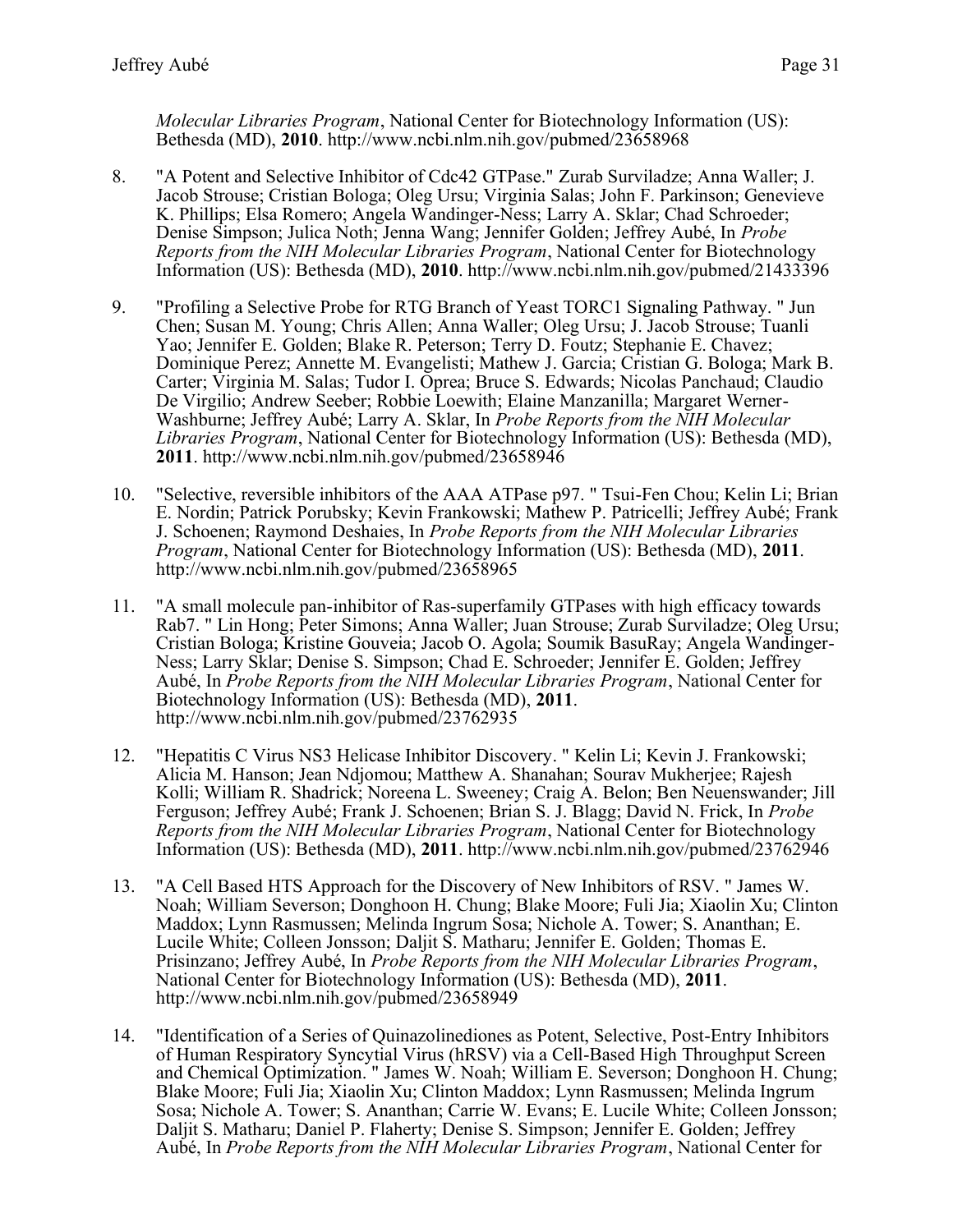Biotechnology Information (US): Bethesda (MD), **2011**. http://www.ncbi.nlm.nih.gov/pubmed/23658939

- 15. "Discovery and Development of Highly Potent Inhibitors of Mycobacterium tuberculosis Growth In Vitro. " E. Lucile White; Clinton Maddox; Ntsang Miranda Nebane; Nichole A. Tower; Sara McKellip; Anna Manuvakhova; Lakshmi Reddy; Melinda Sosa; Lynn Rasmussen; Kanupriya Whig; Subramaniam Ananthan; Shichun Lun; William Bishai; Warren S. Weiner; Frank Schoenen; Apurba Dutta; Jeffrey Aubé, In *Probe Reports from the NIH Molecular Libraries Program*, National Center for Biotechnology Information (US): Bethesda (MD), **2011**. http://www.ncbi.nlm.nih.gov/pubmed/23762923
- 16. "ML336: Development of Quinazolinone-Based Inhibitors Against Venezuelan Equine Encephalitis Virus (VEEV). " Donghoon Chung; Chad E. Schroeder; Julie Sotsky; Tuanli Yao; Sudeshna Roy; Robert A. Smith; Nichole A. Tower; James W. Noah; Sara McKellip; Melinda Sosa; Lynn Rasmussen; E. Lucile White; Jeffrey Aubé; Jennifer E. Golden, In *Probe Reports from the NIH Molecular Libraries Program*, National Center for Biotechnology Information (US): Bethesda (MD), **2012**. http://www.ncbi.nlm.nih.gov/pubmed/24479198
- 17. "Identification of selective inhibitors of cdc2-like kinases 1 and 4 (Clk1, Clk4). " Thomas C. Coombs; Cordelle Tanega; Min Shen; Benjamin Neuenswander; Patrick Porubsky; Jenna L. Wang; Tom Misteli; Douglas S. Auld; Frank Schoenen; Craig J. Thomas; Jeffrey Aubé, In *Probe Reports from the NIH Molecular Libraries Program*, National Center for Biotechnology Information (US): Bethesda (MD), **2012**. http://www.ncbi.nlm.nih.gov/pubmed/23926621
- 18. "A Small Molecule Inhibitor of the MITF Molecular Pathway. " Patrick W. Faloon; Melissa Bennion; Warren S. Weiner; Robert A. Smith; Jacqueline Wurst; Michel Weiwer; Cathy Hartland; Carrie M. Mosher; Stephen Johnston; Patrick Porubsky; Benjamin Neuenswander; Sivaraman Dandapani; Benito Munoz; Frank J. Schoenen; Shailesh Metkar; Rizwan Haq; David E. Fisher; Jeffrey Aubé; Michelle Palmer; Stuart L. Schreiber, In *Probe Reports from the NIH Molecular Libraries Program*, National Center for Biotechnology Information (US): Bethesda (MD), **2012**. http://www.ncbi.nlm.nih.gov/pubmed/24027801
- 19. "Selective small molecule activator of the apoptotic arm of the UPR. " Daniel P. Flaherty; Jennifer E. Golden; Chunjing Liu; Michael Hedrick; Palak Gosalia; Yujie Li; Monika Milewski; Eliot Sugarman; Eigo Suyama; Kevin Nguyen; Stefan Vasile; Sumeet Salaniwal; Derek Stonich; Ying Su; Arianna Mangravita-Novo; Michael Vicchiarelli; Layton H. Smith; Jena Diwan; Thomas D.Y. Chung; Anthony B. Pinkerton; Jeffrey Aubé; Justin R. Miller; Danielle M. Garshott; Michael U. Callaghan; Andrew M. Fribley; Randal J. Kaufman, In *Probe Reports from the NIH Molecular Libraries Program*, National Center for Biotechnology Information (US): Bethesda (MD), **2012**. http://www.ncbi.nlm.nih.gov/pubmed/23658962
- 20. "N-(pyridin-4-yl)benzo[d]thiazole-6-carboxamide inhibits E. coli UT189 bacterial capsule biogenesis. " James W. Noah; Subramaniam Ananthan; Carrie W. Evans; N. Miranda Nebane; Lynn Rasmussen; Melinda Sosa; Nichole A. Tower; E. Lucile White; Patrick Seed; Carlos Goller; Mehreen Arshad; Apurba Datta; Benjamin Neuenswander; Patrick Porubsky; Brooks E. Maki; Chunjing Liu; Steven A. Rogers; Frank Schoenen; Jeffrey Aubé, In *Probe Reports from the NIH Molecular Libraries Program*, National Center for Biotechnology Information (US): Bethesda (MD), **2012**. http://www.ncbi.nlm.nih.gov/pubmed/23833802
- 21. "3-(2,6-difluorobenzamido)-5-(4-ethoxyphenyl) thiophene-2-carboxylic acid inhibits E.coli UT189 bacterial capsule biogenesis. " James W. Noah; Subramaniam Ananthan; Carrie W.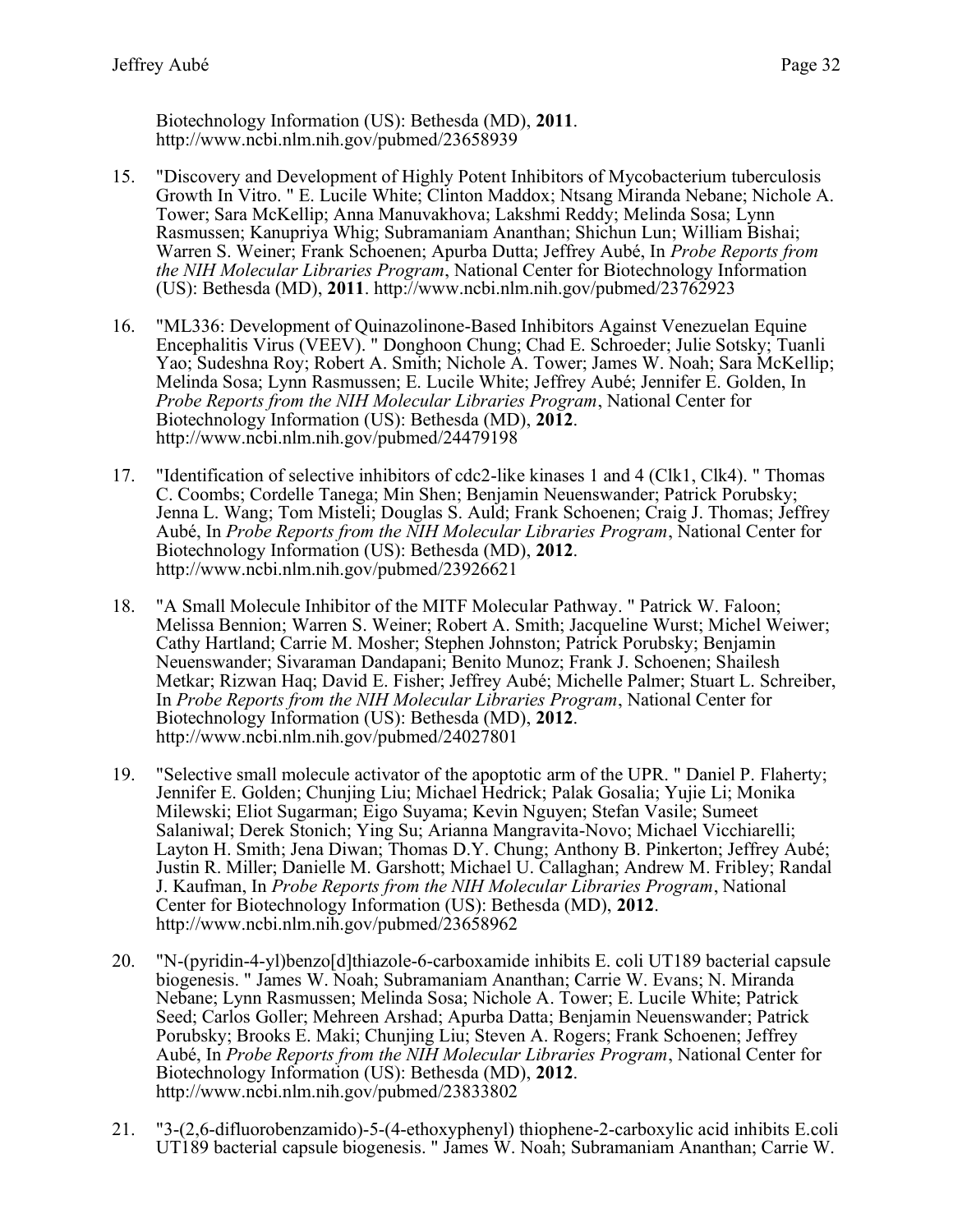Evans; N. Miranda Nebane; Lynn Rasmussen; Melinda Sosa; Nichole A. Tower; E. Lucile White; Patrick Seed; Carlos Goller; Apurba Datta; Benjamin Neuenswander; Patrick Porubsky; Brooks E. Maki; Steven A. Rogers; Frank Schoenen; Jeffrey Aubé, In *Probe Reports from the NIH Molecular Libraries Program*, National Center for Biotechnology Information (US): Bethesda (MD), **2012**. http://www.ncbi.nlm.nih.gov/pubmed/23762949

- 22. "Discovery, SAR, and Biological Evaluation of Non-inhibitory Chaperones of Glucocerebrosidase. " Steven Rogers; Samarjit Patnaik; Frank Schoenen; Wei Zheng; Jae Choi; Omid Motabar; Noel Southall; Wendy Westbroek; Ehud Goldin; Ellen Sidransky; William Leister; Juan J. Marugan; Jeffrey Aubé, In *Probe Reports from the NIH Molecular Libraries Program*, National Center for Biotechnology Information (US): Bethesda (MD), **2012**. http://www.ncbi.nlm.nih.gov/pubmed/23762943
- 23. "Discovery of ML370, an inhibitor of Vibrio cholerae Quorum Sensing Acting via the LuxO response regulator. " Patrick Faloon; Warren S. Weiner; Daljit S. Matharu; Benjamin Neuenswander; Patrick Porubsky; Willmen Youngsaye; Melissa Bennion; Wai-Leung Ng; Amanda Hurley; Carrie M. Mosher; Stephen Johnston; Sivaraman Dandapani; Frank J. Schoenen; Jeffrey Aubé; Benito Munoz; Michelle Palmer; Bonnie L. Bassler; Stuart L. Schreiber, In *Probe Reports from the NIH Molecular Libraries Program*, National Center for Biotechnology Information (US): Bethesda (MD), **2013**. http://www.ncbi.nlm.nih.gov/pubmed/24624467
- 24. "Inhibitors of the Plasmodium falciparum M18 Aspartyl Aminopeptidase. " Frank J. Schoenen; Warren S. Weiner; Pierre Baillargeon; Christopher L. Brown; Peter Chase; Jill Ferguson; Virneliz Fernandez-Vega; Partha Ghosh; Peter Hodder; Jeffrey P. Krise; Daljit S. Matharu; Benjamin Neuenswander; Patrick Porubsky; Steven Rogers; Tina Skinner-Adams; Melinda Sosa; Timothy Spicer; Joyce To; Nichole A. Tower; Katharine R. Trenholme; Jenna Wang; David Whipple; Jeffrey Aubé; Hugh Rosen; E. Lucile White; John P. Dalton; Donald L. Gardiner, In *Probe Reports from the NIH Molecular Libraries Program*, National Center for Biotechnology Information (US): Bethesda (MD), **2013**. http://www.ncbi.nlm.nih.gov/pubmed/24479194
- 25. "Inhibitors of the Plasmodium falciparum M17 Leucine Aminopeptidase. " Frank J. Schoenen; David Whipple; Pierre Baillargeon; Christopher L. Brown; Peter Chase; Jill Ferguson; Virneliz Fernandez-Vega; Peter Hodder; Rency Mathew; Benjamin Neuenswander; Patrick Porubsky; Steven Rogers; Tina Skinner-Adams; Melinda Sosa; Timothy Spicer; Joyce To; Nichole A. Tower; Katharine R. Trenholme; Jenna Wang; Warren S. Weiner; Jeffrey Aubé; Hugh Rosen; E. Lucile White; Donald L. Gardiner; John P. Dalton, In *Probe Reports from the NIH Molecular Libraries Program*, National Center for Biotechnology Information (US): Bethesda (MD), **2013**. http://www.ncbi.nlm.nih.gov/pubmed/25506973
- 26. "ML365: Development of Bis-Amides as Selective Inhibitors of the KCNK3/TASK1 Two Pore Potassium Channel. " Beiyan Zou; Daniel P. Flaherty; Denise S. Simpson; Brooks E. Maki; Melissa R. Miller; Jie Shi; Meng Wu; Owen B. McManus; Jennifer E. Golden; Jeffrey Aubé; Min Li, In *Probe Reports from the NIH Molecular Libraries Program*, National Center for Biotechnology Information (US): Bethesda (MD), **2013**. http://www.ncbi.nlm.nih.gov/pubmed/24479195
- 27. "Small Molecules Targeting the Mitochondrial Permeability Transition. " Justina Sileikyte; Sudeshna Roy; Patrick Porubsky; Benjamin Neuenswander; Jenna Wang; Michael Hedrick; Anthony B. Pinkerton; Sumeet Salaniwal; Paul Kung; Arianna Mangravita-Novo; Layton H. Smith; Dennis N. Bourdette; Michael R. Jackson; Jeffrey Aubé; Thomas D. Y. Chung; Frank J. Schoenen; Michael A. Forte; Paolo Bernardi, In *Probe Reports from the NIH Molecular Libraries Program*, National Center for Biotechnology Information (US): Bethesda (MD), **2014**. http://www.ncbi.nlm.nih.gov/pubmed/25834903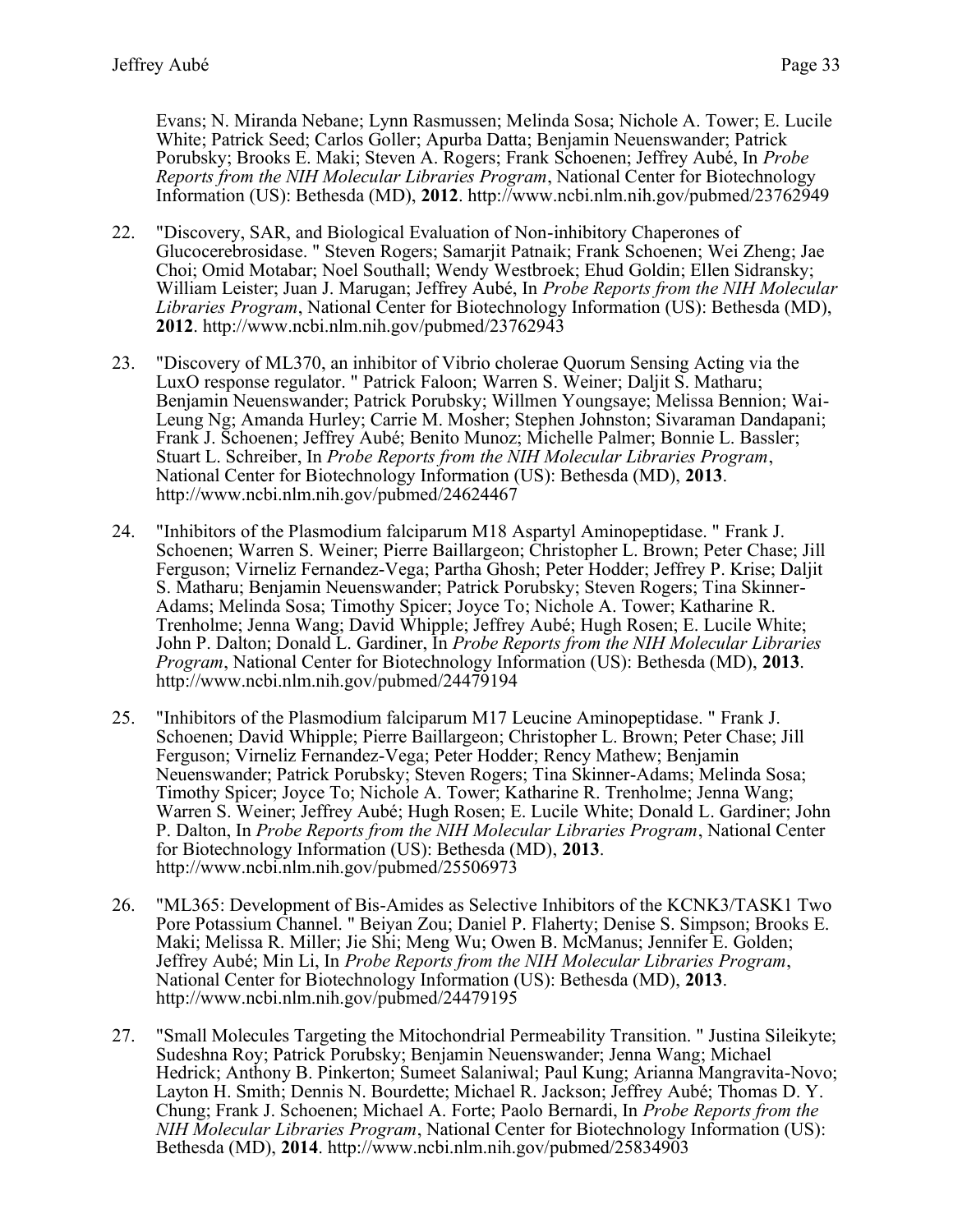*Miscellaneous Publications, including short reviews, book reviews, and other scholarly work*

#### *University of Kansas*

- 1. "Synthesis of Optically Active 3-Oxo-carbacycline Precursors Featuring Asymmetric Horner-Emmons Reaction." Jeffrey Aubé, *Chemtracts–Organic Chemistry*, **1988**, *1*, 461- 464.
- 2. "New C2-Symmetrical Chiral Secondary Amines." Jeffrey Aubé, *Chemtracts–Organic Chemistry*, **1989**, *2*, 46-49.
- 3. "Peptide Architecture: Design of Stabilized  $\alpha$ -Helical Metalloproteins." Jeffrey Aubé, *Chemtracts–Organic Chemistry*, **1991**, *4*, 135-139.
- 4. "The Synthesis and Some Properties of the First Boron-Stabilized Alkenyl Carbanions." Jeffrey Aubé, *Chemtracts–Organic Chemistry*, **1992**, *5*, 374-375.
- 5. "Asymmetric Synthesis of Organometallic Complexes with Planar Chirality Using Diastereotopic Group-Selective Reactions." Jeffrey Aubé, *Chemtracts–Organic Chemistry*, **1994**, *7*, 52-56.
- 6. "Chiral Base-Mediated Asymmetric Synthesis of Tricarbonyl(6-Arene) Chromium Complexes; Planar Chiral Arene Tricarbonylchromium Complexes Via Enantioselective Deprotonation/Electrophile Addition Reactions." Jeffrey Aubé and John A. Wendt, *Chemtracts–Organic Chemistry*, **1994**, *7*, 413-414.
- 7. "Synthetic Applications of Dispiroketals." Michael Z. Hoemann and Jeffrey Aubé, *Chemtracts–Organic Chemistry*, **1995**, *8*, 26-35.
- 8. "Synthesis of Conformationally Restricted Amino Acids and Peptides Employing Olefin Metathesis." Vijaya Gracias and Jeffrey Aubé, *Chemtracts–Organic Chemistry*, **1995**, *8*, 363-367.
- 9. Book review of "Studies in Natural Products Chemistry: Vol. 16, Stereoselective Synthesis (Part J)" (A.-u. Raman, editor, Elsevier: The Netherlands (1995)). Jeffrey Aubé, *Journal of the American Chemical Society*, **1996**, *118*, 4918.
- 10. "Ionic Diels-Alder Chemistry: Contemporary Interpretations of the Gassman Reaction." Klaas Schildknegt and Jeffrey Aubé, *Chemtracts–Organic Chemistry*, **1996**, *9*, 237-241.
- 11. "The π-Arene Chromium Complex as a Facial Selectivity Control Element: the Enantioselective Synthesis of Cetirizine Hydrochloride." Klaas Schildknegt and Jeffrey Aubé, *Chemtracts–Organic Chemistry*, **1997**, *10*, 1-4.
- 12. "A Decade of Combining Teaching and Research." Jeffrey Aubé, In *Reflections from the Classroom*, Fred Rodriguez and Judy Eddy, Eds., Center for Teaching Excellence, University of Kansas: Lawrence, KS, **1998**, pp 14-17.
- 13. Book review of "Metal-catalyzed Cross-coupling Reactions" François Diederich and Peter J. Stang, Eds., Wiley–VCH, Weinheim (1998)). Jeffrey Aubé, *Journal of Medicinal Chemistry*, **1999**, *42*, 1112.
- 14. "The Family Approach to the Resolution of Racemates." Kiran Sahasrabudhe and Jeffrey Aubé, *Chemtracts–Organic Chemistry*, **1999**, *12*, 672-674.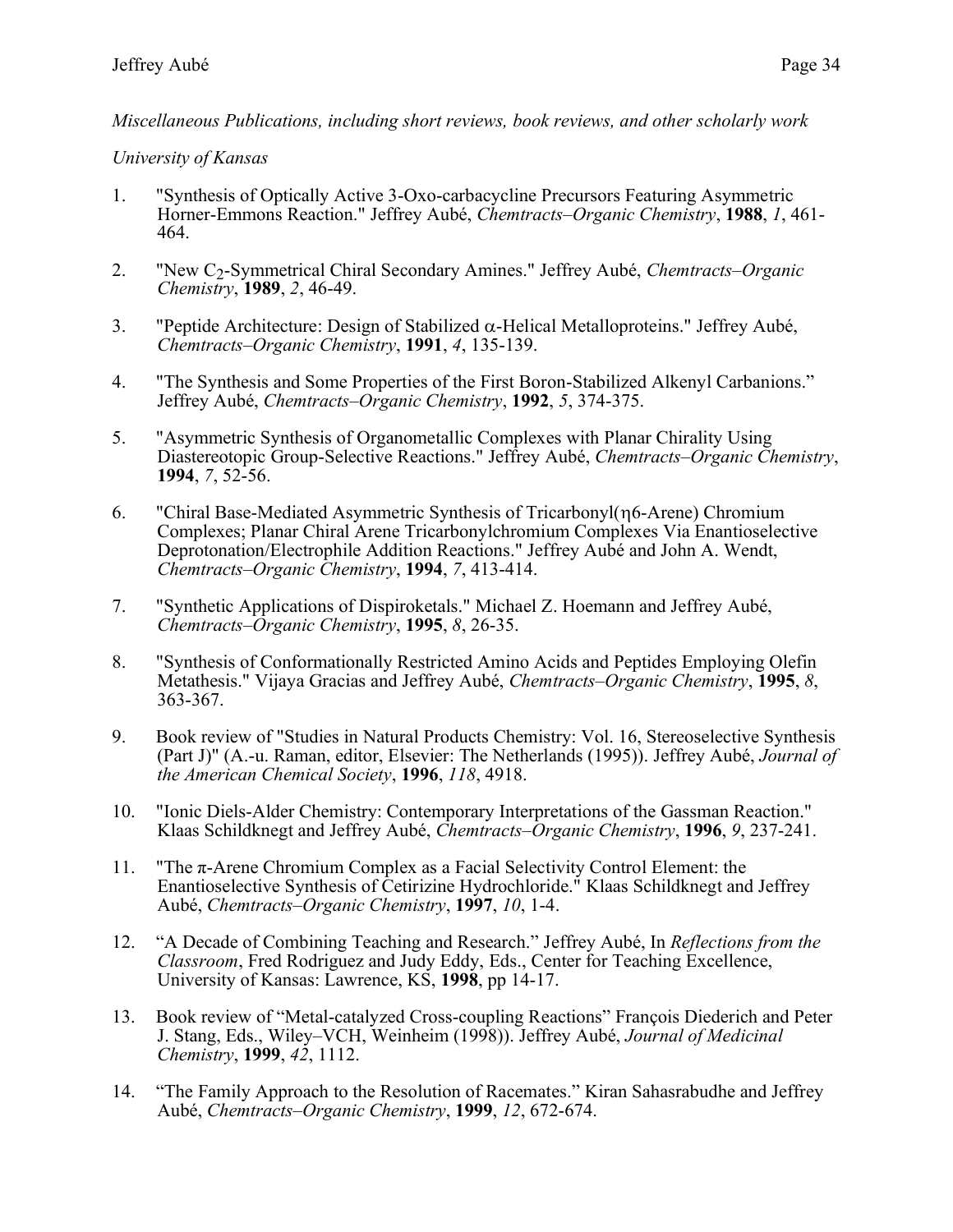- 15. "The First Total Synthesis of (-)-FR901483." Jennifer E. Forsee and Jeffrey Aubé, *Chemtracts–Organic Chemistry*, **1999**, *12*, 1026-1031.
- 16. "Oxaziridines as *N* and *O*-Functionalization Reagents." Rajesh Iyengar and Jeffrey Aubé, *Chemtracts–Organic Chemistry*, **2000**, *13*, 36-41.
- 17. "New Advances in Peptidomimetics and Peptides (Preface)." Jeffrey Aubé, *Tetrahedron*, **2000**, *56(50)*, ix.
- 18. *Reflections from the Classroom*, Judith Eddy and Jeffrey Aubé, Eds., Center for Teaching Excellence, University of Kansas: Lawrence, KS, **2002**. Co-edited volume and contributed Foreword.
- 19. "Five Years Into the Future: Reflections on the Center for Teaching Excellence", Jeffrey Aubé, Judith Eddy, and Sandra Gautt. In *Reflections from the Classroom*, Judith Eddy and Jeffrey Aubé, Eds., Center for Teaching Excellence, University of Kansas: Lawrence, KS, **2002**, *5*, 1-3.
- 20. Total Syntheses of *Martinella* Alkaloids, Weston Judd and Jeffrey Aubé, *Chemtracts– Organic Chemistry*, **2003**, *16*, 105-116.
- 21. "Arthur Suite V. 3.0 Symyx Technologies, Inc." Software review. Frank Schoenen and Jeffrey Aubé, *Journal of the American Chemical Society*, **2006**, *128*, 664–665.
- 22. "Paying the Pipeliner: Academic Investment in Early Stage Drug Discovery", Jeffrey Aubé. In *The Privatization of Public Universities: Implications for the Research Mission*, Mabel L. Rice and Sally Hayden, Eds., Merrill Advanced Studies Center, University of Kansas: Lawrence, KS, 2006, pp 23-33. Available online at merrill.ku.edu/sites/masc.drupal.ku.edu/files/docs/2006whitepaper.pdf
- 23. Short commentary on "The Catalytic Cross-coupling of Unactivated Arenes" by D. R. Stuart and K. Fagnou, *Science* **2007**, *316*, 1172–1175. June 21, 2007. Available online at http://www.f1000biology.com/article/id/1087318/evaluation.
- 24. Short commentary on "Epoxide-opening Cascades Promoted by Water" by I. Vilotijevic,and T.F. Jamison, *Science* **2007** *317,* 1189-1192. October 24, 2007. Available online at http://www.f1000biology.com/article/id/1089741/evaluation.
- 25. Short commentary on "Diastereoselective Synthesis of  $\gamma$ -Lactams by a One-Pot, Four-Component Reaction" by Jingqiang Wei and Jared T. Shaw, *Organic Reactions*, **2007**, *9*, 4077-4081. Available online at [http://www.f1000biology.com/article/id/1098143/evaluation.](http://www.f1000biology.com/article/id/1098143/evaluation)
- 26. Short commentary on "Preparative Scale Baeyer-Villiger Biooxidation at High Concentration Using Recombinant Escherichia Coli and In Situ Substrate Feedingnd Product Removal Process" by I. Hilker, M. C. Gutiérrez, R. Furstoss, J. Ward, R. Wohlgemuth, and V. Alphand, *Nature: Protocols*, **2008**, *3*, 546–554. Available online at http://www.f1000biology.com/article/id/1104505/evaluation.
- 27. Short commentary on "Synthesis and Structural Analysis of 2-Quinuclidonium Tetrafluoroborate" by K. Tani and B. M. Stoltz, *Nature*, **2006**, *441*, 731-734. Available online at http://www.f1000biology.com/article/id/1108300/evaluation.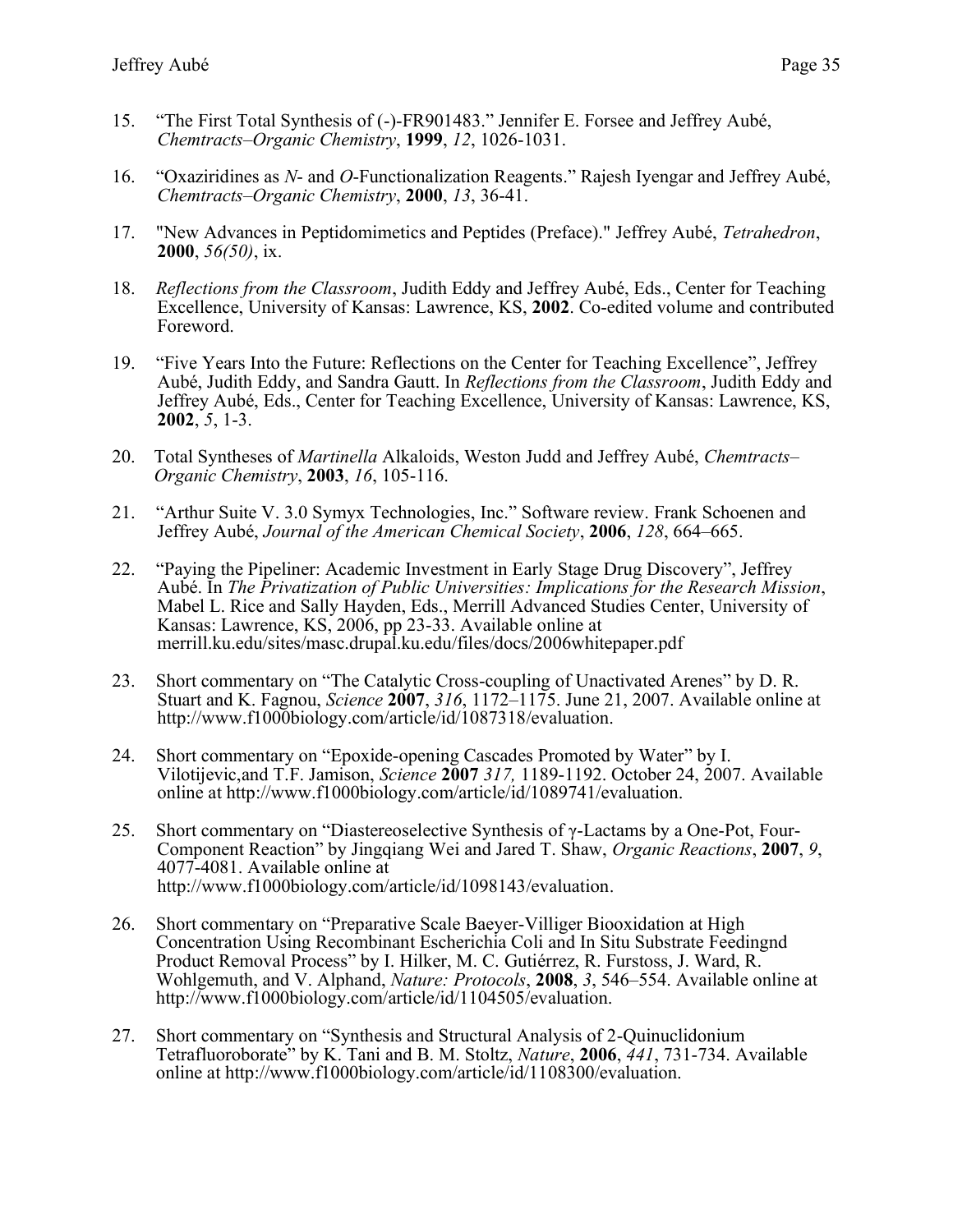- 28. Short commentary on "Allyl sulfides are privileged substrates in aqueous cross-metathesis: application to site-selective protein modification" by Y. A. Lin, J. M. Chalker, N. Floyd, G. J. Bernardes, and B. G. Davis, *J. Am. Chem. Soc.,* **2008**, *130*, 9642–9643. Available online at http://www.f1000biology.com/article/id/1146923/evaluation.
- 29. Short commentary on "A meta-Selective Copper-Catalyzed C–H Bond Arylation" by R. J. Phipps and M. J. Gaunt, *Science,* **2009**, *323*, 1593–1597. Available online at http://www.f1000biology.com/article/id/1158930.
- 30. Short commentary on "Nine-Step Enantioselective Total Synthesis of (+)-Minfiensine" by S.B. Jones, B. Simmons, and D.W. Macmillan, *J. Am. Chem. Soc.,* **2009**, *ASAP (DOI 10.1021/ja906472m)*. Available online at http://www.f1000biology.com/article/id/1164630/evaluation.
- 31. Short commentary on "Distributed Drug Discovery, Part 1: Linking Academia and Combinatorial Chemistry to Find Drug Leads for Developing World Diseases." by Francisco-Javier Gamo et al., *J. Combi. Chem.,* **2009**, *11*, 3–13*.* Available online at http://f1000biology.com/article/id/1168475/evaluation.
- 32. Short commentary on "Thousands of Chemical Starting Points for Antimalarial Lead Identification." by Francisco-Javier Gamo et al., *Nature,* **2010**, *465*, 305–310*.* Available online at http://f1000biology.com/article/id/3351957/evaluation.
- 33. Short commentary on "Chemical genetics of Plasmodium falciparum" by W. Armand Guiguemde et al., *Nature,* **2010**, *465*, 311–315*.* Available online at http://f1000biology.com/article/id/3309957/evaluation.
- 34. Short commentary on "Asymmetric synthesis of synthetic alkaloids by a tandem biocatalysis/Ugi/Pictet-Spengler-type cyclization sequence" by A. Snabet et al., *Chem. Commun.* **2010**, *46*, 7708–7708. Available online at http://f1000.com/5737958.
- 35. Short commentary on "[On the Practical Limits of Determining Isolated Product Yields and](http://f1000.com/12239956)  [Ratios of Stereoisomers: Reflections, Analysis, and Redemption](http://f1000.com/12239956)" by M. Wernerova and T. Hudlicky, *Synlett* **2010,** 2701-2707. Available online at http://f1000.com/12239956.
- 36. "NIH: Translation Centre Bridges a Gap." Correspondence from John Reed, E. Lucile White, Jeffrey Aubé, Min Li, Craig Lindsley, Stuart Schreiber, and Larry Sklar, *Nature*, **2011**, *474*, 161. Full author list in Supporting Information. DOI:10.1038/474161b.
- 37. "The NIH's Role in Accelerating Translational Sciences." John C. Reed, Lucille White, Jeffrey Aubé, Craig Lindsley, Min Li, Larry Sklar, and Stuart Schreiber, *Nature Biotechnology,* **2012**, *16*, 13-10*.* DOI:10.1038/nbt.2087
- 38. Short commentary on "Structure of the human kappa-opioid receptor in complex with JDTic" by H. Wu et al., *Nature* **2012**, March 26. Available online at http://f1000.com/14254958.
- 39. Short commentary on "Crystal structure of the  $\mu$ -opioid receptor bound to a morphinan antagonist" by A. Manglik et al., *Nature* **2012**, March 26. Available online at http://f1000.com/14253959.
- 40. "Cytotoxic withanolide constituents of Physalis longifolia." H. Zhang, A. Samadi, R. Gallagher, J. J. Araya, H. F. Motiwala, K. Kindscher, R. Gollapudi, M. S. Cohen, J. Aubé, B. N. Timmermann, *Planta Medica* **2012**, *78*, P1195. Congress abstract.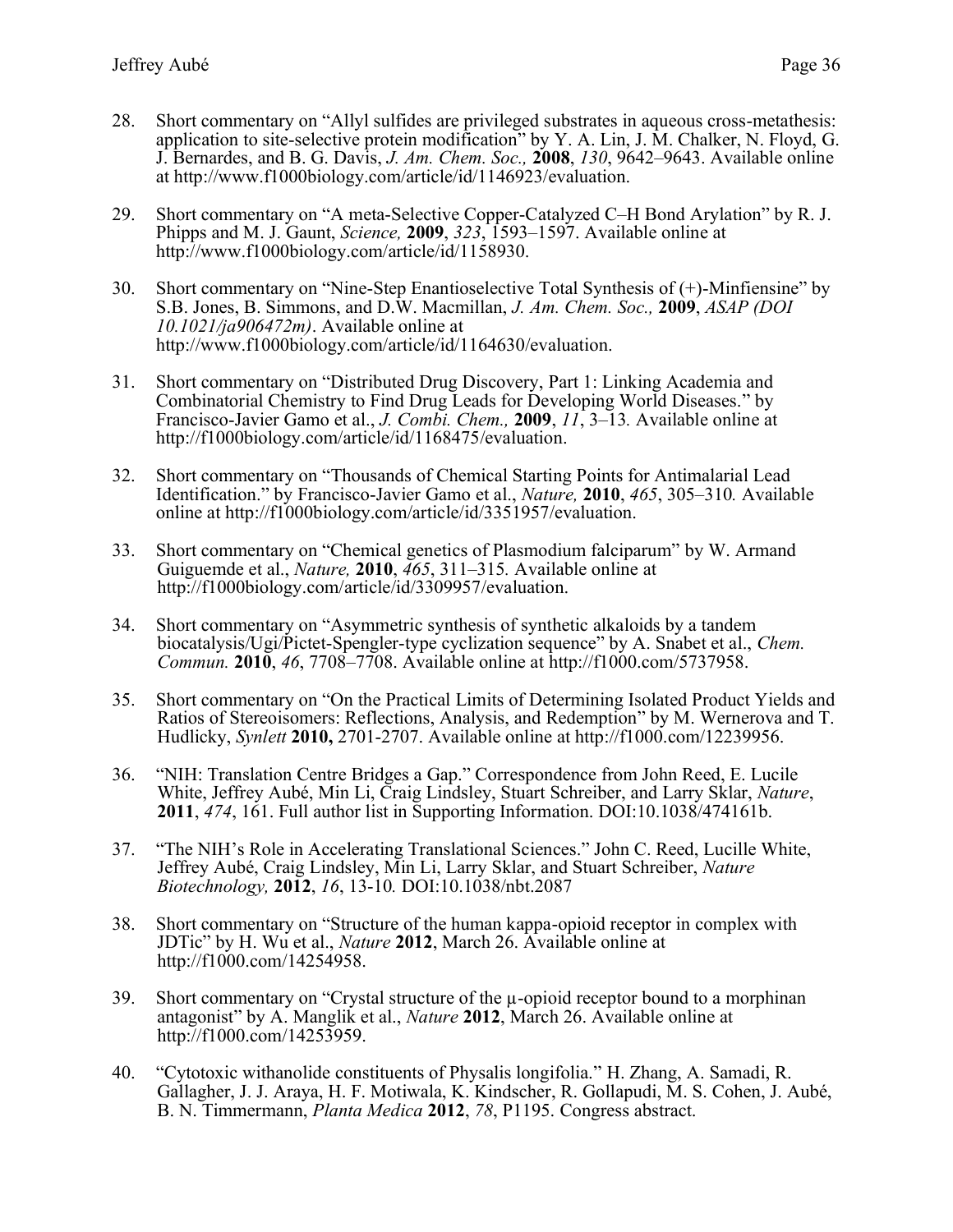41. "Synthetic probes for the study of biological function." Editorial, *Beilstein Journal of Organic Chemistry* **2013**, *9*, 79–80. DOI: 10.3762/bjoc.9.10.

#### *University of North Carolina at Chapel Hill*

42. Short commentary on "Experimental and Chemoinformatics Study of Tautomerism in a Database of Commercially Available Screening Samples" by L. Guasch et al., *J. Chem. Inf. Model.* **2016**, Oct 2016. Available online at http://f1000.com/prime/726778215.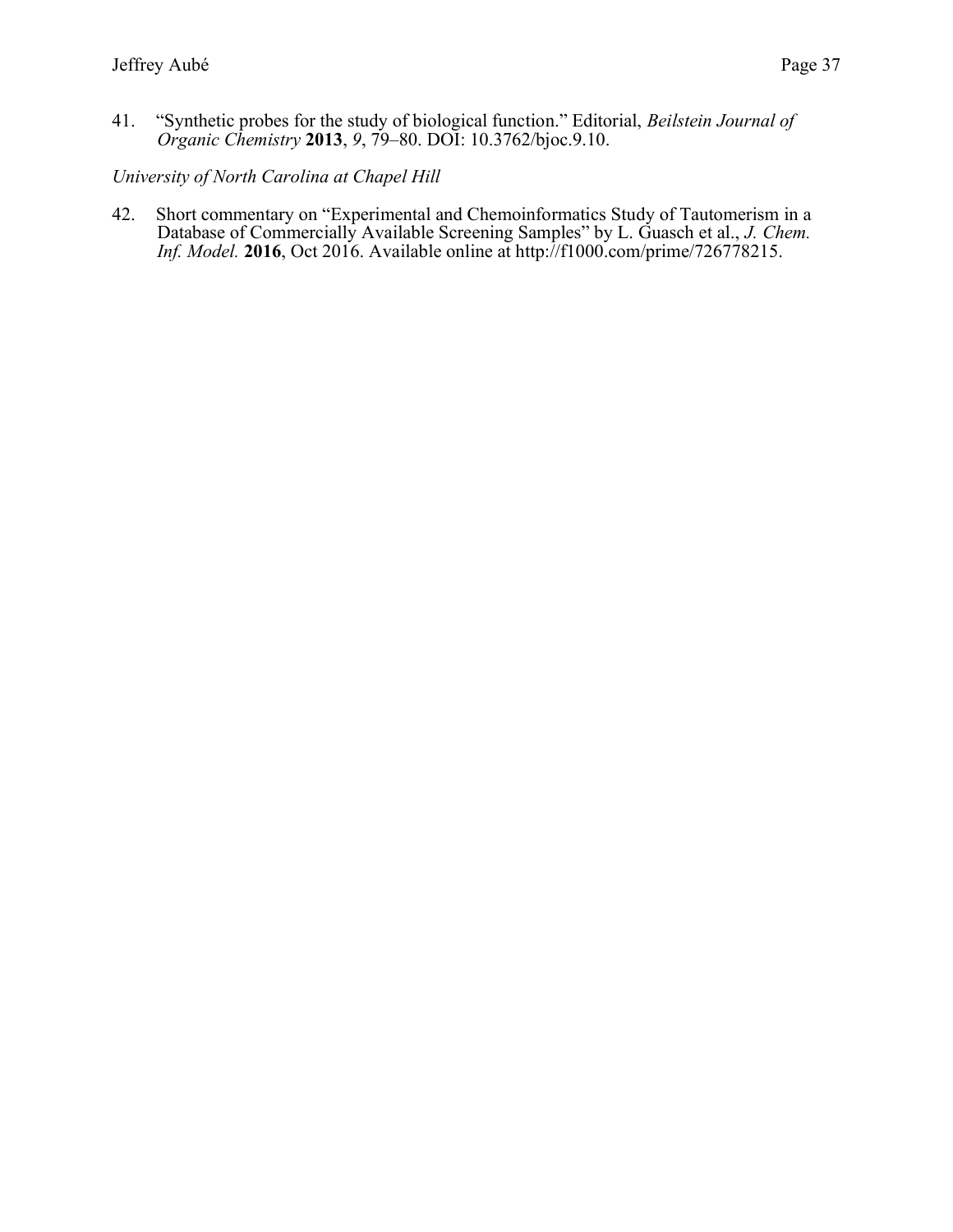#### **Patents Issued**

- 1. Soumen Paul, Debasree Dutta, Soma Ray, Jeffrey Aubé, and Frank John Schoenen, "Compositions and Methods for Establishing and Maintaining Stem Cells in an Undifferentiated State." U.S. Patent 8,193,239, issued June 5, 2012.
- 2. Roy A. Jensen, Lisa M. Harlan-Williams, Frank J. Schoenen, Jeffrey Aubé, Gerald H. Lushington, "BRCA1-Based Breast or Ovarian Cancer Prevention Agents and Methods of Use." U.S. Patent 8,362,072, issued January 29, 2013.
- 3. Timmermann, Barbara N., Jeffrey Aube, Huaping Zhang, Rao Gollapudi, Mark S. Cohen, Abbas Samadi, and Hashim Fakhsuddin-Motiwala. "Withanolide isolated from Physalis longifolia and analogs and methods of use thereof." U.S. Patent 8,598,339, issued December 3, 2013.
- 4. Aube, Jeffrey, Bryan L. Roth, Partha Ghosh, and Kevin J. Frankowski. "Synthesis of functionalized octahydro-isoquinolin-1-one-8-carboxamides, octahydro-isoquinolin-1 one-8-carboxylic esters and analogs, and therapeutic methods." U.S. Patent 8,735,391, issued May 27, 2014.
- 5. Wandinger-Ness, Angela, Larry Sklar, Jacob Agola, Zurab Surviladze, Jeffrey Aubé, Jennifer Golden, Chad E. Schroeder, and Denise S. Simpson. "Rab7 GTPase inhibitors and related methods of treatment." U.S. Patent 8,765,803, issued July 1, 2014.
- 6. Deshaies, Raymond J., Tsui-Fen Chou, Frank J. Schoenen, Kelin Li, Kevin J. Frankowski, Jeffrey Aube, Samuel W. Gerritz, and Han-Jie Zhou. "Methods and compositions for inhibition of the transitional endoplasmic reticulum ATPase." U.S. Patent 8,865,708, issued October 21, 2014.
- 7. Larson, Richard Smith, Larry A. Sklar, Bruce S. Edwards, Juan Jacob Strouse, Irena Ivnitski-Steele, Hadya M. Khawaja, Jerec Warren Ricci, Jeffrey Aube, Jennifer Elizabeth Golden, and Tuanli Yao. "Selective efflux inhibitors and related pharmaceutical compositions and methods of treatment." U.S. Patent 9,056,111, issued June 16, 2015.
- 8. Jeffrey Aubé, Laura Bohn, Thomas E. Prisinzano, Frank J. Schoenen, Kevin J. Frankowski, "Kappa Opioid Receptor Effectors and Uses Thereof." US Patent 9,345,703, issued May 24, 2016.
- 9. Angela Wandinger-Ness, Larry Sklar, Jacob Agola, Zurab Surviladze, Jeffrey Aubé, Jennifer Golden, Chad E. Schroeder, and Denise S. Simpson. "Rab7 GTPase inhibitors and related methods of treatment." U.S. Patent 9,376,452, issued June 28, 2016.
- 10. Jennifer Golden, Jeffrey Aubé, Donghoon Chung, Chad Schroeder, Tuanli Yao, E. Lucile White, Nichole A Tower, "6-Substituted Quinazolinone Inhibitors." US Patent 9,580,393, issued February 28, 2017.
- 11. Jeffrey Aubé, Emily E. Scott, and Charlie Fehl, "Inhibitors of CYP17A1." US Patent 9,611,270, issued April 4, 2017.
- 12. Angela Wandinger-Ness, Larry Sklar, Zurab Surviladze, Tudor Oprea, Laurie Hudson, Jeffrey Aubé, Jennifer E. Golden, Chad E. Schroeder, and Denise S. Simpson, and Julica J. Noth, "Modulators of GTPase and Use in Relevant Treatment." US Patent 9,642,835, issued May 9, 2017.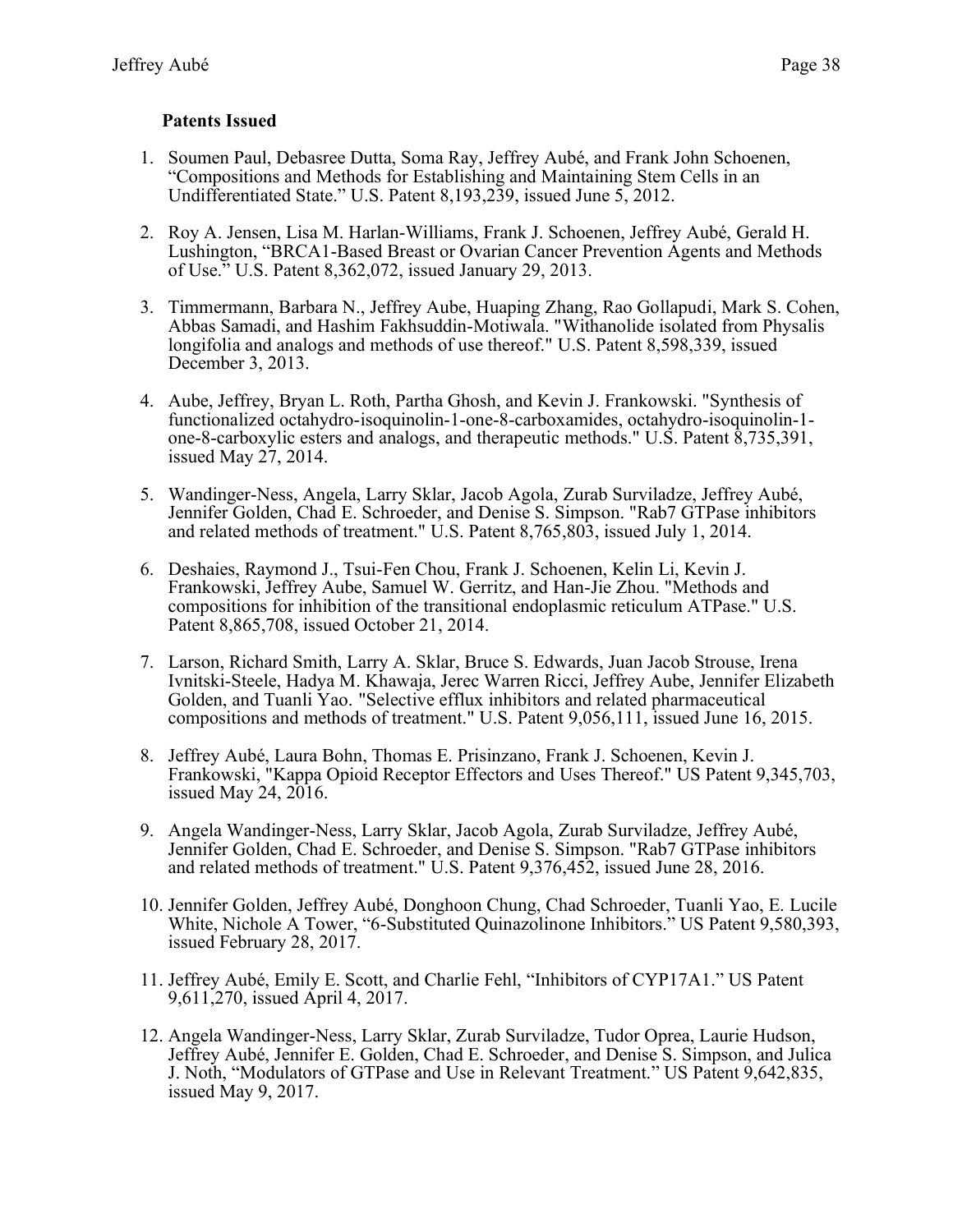- 13. Jennifer E. Golden, Jeffrey Aubé, Denise S. Simpson, Daniel P. Flaherty, Daljit S. Matharu, William E. Severson, and Rasmussen Lynn, "Inhibitors of Respiratory Syncitial Virus." European Patent 2,854,780, issued August 30, 2017.
- 14. Jeffrey Aube, Carl Nathan, Robert Smith, Ben S. Gold, Paul Hanson, Chunjing Liu, Lester Allen Mitscher, Maneesh Pingle, Frank John Shoenen, "Cephalosporin Derivatives and Methods of Use." US Patent 10,059,722 B2, issued August 28, 2018.
- 15. Jennifer Golden, Jeffrey Aube, Donghoon Chung, Chad Schroeder, Tuanli Yao, E. Lucile White, Nichole A Tower, "6-Substituted Quinazolinone Inhibitors." US Patent 10,087,168 B2, issued October 2, 2018.
- 16. Jeffrey Aubé, Kevin J. Frankowski, Thomas E. Prisinzano, Laura Bohn, "Antagonists of the Kappa Opioid Receptor." US Patent 10,118,396, issued November 8, 2018.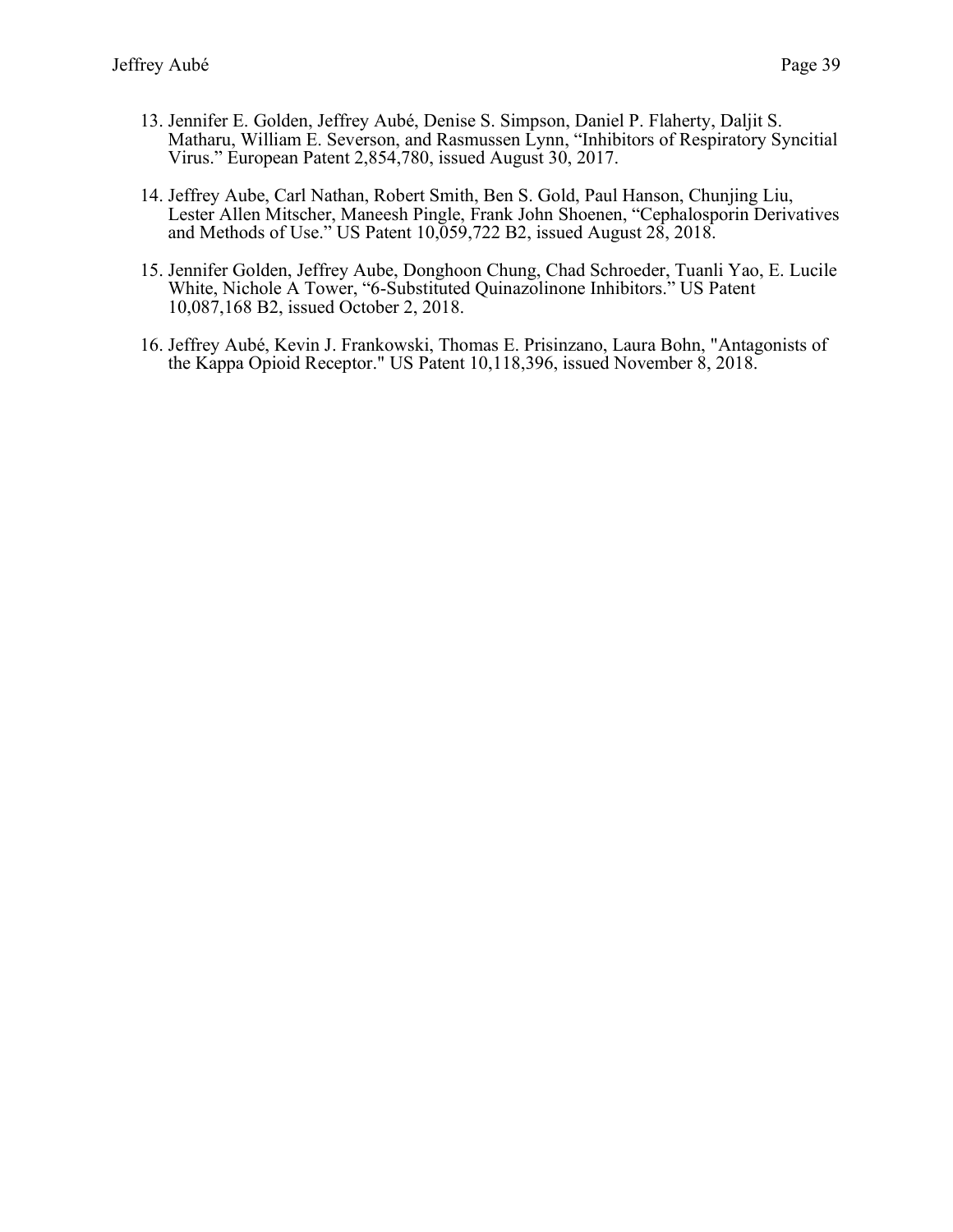#### **Invited Lectures**

*Lectures without a listed title had generic titles like "New Ring Expansion Reactions in Organic Chemistry" or "New Alkyl Azide Chemistry". Named lectureships are in bold.* 

- 1. University of Kansas, Department of Chemistry, February 23, 1989
- 2. Eli Lilly and Company, May 18, 1989
- 3. Ortho Pharmaceuticals/R.W. Johnson Research Institute, June 16, 1989
- 4. University of Miami, Department of Chemistry, October 20, 1989
- 5. University of Nebraska (Lincoln), Department of Chemistry, February 5, 1990
- 6. SmithKline Beecham, July 26, 1990
- 7. Boehringer Ingelheim, October 9, 1990
- 8. Wesleyan University, Department of Chemistry, November 2, 1990
- 9. Pfizer Pharmaceuticals, November 5, 1990
- 10. Alcon Laboratories, December 6, 1990
- 11. University of Texas (Austin), Department of Chemistry, December 7, 1990
- 12. Fifth Biennial Lilly Grantee Symposium, Indianapolis, February 24-25, 1992
- 13. Upjohn Corporation, Kalamazoo, Michigan, March 11, 1992
- 14. BioCryst Pharmaceuticals, Inc., Birmingham, Alabama, April 1, 1992
- 15. Schering-Plough Research, Bloomfield, NJ, April 14, 1992
- 16. University of Missouri, Columbia, Missouri, May 4, 1992
- 17. Gordon Research Conference on Stereochemistry, Newport, RI, June 22-26, 1992
- 18. Gordon Research Conference on Heterocyclic Compounds, New Hampton, NH, July 6-10, 1992
- 19. Twenty-Third Annual Workshop on Organic Synthesis and Natural Products Chemistry, Flat Rock, North Carolina, July 15-19, 1992
- 20. Merck Research Laboratories, West Point, PA, September 10, 1992
- 21. Merck Research Laboratories, Rahway, NJ, September 11, 1992
- 22. Eastman Kodak, Rochester, NY, November 16, 1992
- 23. Lederle Laboratories (American Cyanamide), Pearl River, NY, January 28, 1993
- 24. ICI Pharmaceuticals (Zeneca Laboratories), Wilmington, DE, February 1, 1993
- 25. Monsanto Company, St. Louis, MO, February 9, 1993
- 26. Boston College, Department of Chemistry, Boston, MA, February 18, 1993
- 27. Boston University, Department of Chemistry, Boston, MA, February 22, 1993<br>28. Vertex Pharmaceuticals, Boston, MA, February 23, 1993
- 28. Vertex Pharmaceuticals, Boston, MA, February 23, 1993
- 29. Glaxo Pharmaceuticals, Research Triangle Park, NC, March 9, 1993
- 30. E.S.P.C.I., Laboratoire de Chimie Organique, Paris, France, May 7, 1993
- 31. Ecole Polytechnique, Laboratoire de Synthèse Organique, Paliseau, France, May 10, 1993<br>32. Institute de Chimie des Substances Naturelles, Gif-sur-Yvette, France, May 11, 1993
- 32. Institute de Chimie des Substances Naturelles, Gif-sur-Yvette, France, May 11, 1993
- 33. Professeur invité, University of Rennes I, Rennes, France, May 17-June 3, 1993
- 34. Laboratoire de Synthèse Organique Associé au CNRS, Nantes, France, June 4, 1993
- 
- 35. Laboratoire de IMCRP, Université Paul Sabatier, Toulouse, France, June 7, 1993 Laboratoire de Chimie Organique associé au CNRS, Faculté de Pharmacie, Châtenay-Malabry, France, June 9, 1993
- 37. Laboratoire de Stéréochimie et Interactions Moleculaires, Ecole Normal Superiore de Lyon, Lyon, France, June 10, 1993
- 38. Sterling–Winthrop, Inc., Collegeville, PA, July 30, 1993
- 39. Wichita State University, Department of Chemistry, Wichita, KS, October 6, 1993
- 
- 40. SUNY–Buffalo, Department of Chemistry, Buffalo, NY, January 20, 1994<br>41. University of Delaware, Department of Chemistry, Newark, DE, February 41. University of Delaware, Department of Chemistry, Newark, DE, February 28, 1995
- 42. University of Iowa, Department of Chemistry, Iowa City, IA, March 3, 1995
- 43. Duke University, Department of Chemistry, Durham, NC, March 10, 1995
- 44. Washington University, Department of Chemistry, St. Louis, MO, April 11, 1995
- 45. University of Michigan, Department of Chemistry, Ann Arbor, MI, July 26, 1995
- 46. Parke-Davis, Ann Arbor, MI, July 27, 1995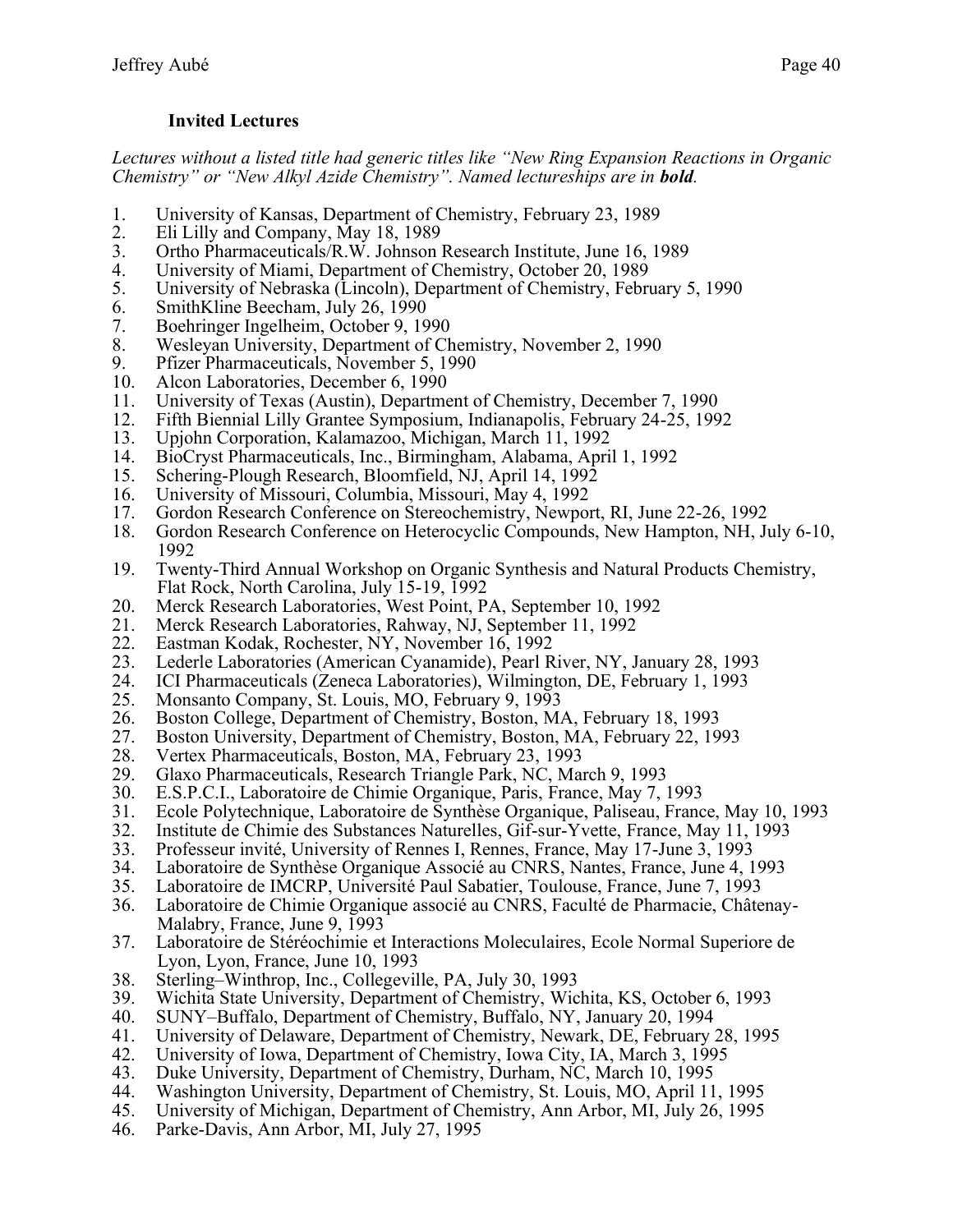- 47. Versicor, Hillsborough, MA, October 6, 1995<br>48. DuPont-Merck, Wilmington, DE, October 25,
- 48. DuPont-Merck, Wilmington, DE, October 25, 1995
- 49. Searle Pharmaceuticals, Skokie, IL, November 8, 1995
- 50. University of Miami, Department of Chemistry, Coral Gables, FL, November 10, 1995
- 51. New Mexico State University, Department of Chemistry, Las Cruces, NM, November 30, 1995
- 52. University of South Carolina, Department of Chemistry, Columbia, SC, January 26, 1996
- 53. Colorado State University, Department of Chemistry, Fort Collins, CO, February 12, 1996
- 54. International Business Communications (IBC) 3rd Annual Conference on New Advances in Peptidomimetics and Small Molecule Design, Washington, DC, March 6, 1996. "Linker Design for  $\beta$ -Turn Formation."
- 55. University of Georgia, Department of Chemistry, Athens, GA, April 2, 1996
- 56. **Welch Foundation Lecturer,** Sam Houston State University, Department of Chemistry, Huntsville, TX, April 12, 1996. "Asymmetry in Organic Chemistry and Drug Design"
- 57. Bayer Pharmaceuticals, North Haven, CT, April 25, 1996
- 58. Sandoz Pharmaceuticals, East Hanover, NJ, May 3, 1996
- 59. Phi Beta Kappa initiation, University of Kansas, Lawrence, KS, May 10, 1996. "Prospects and Perils of a Virtual Education"
- 60. DuPont-Merck, Deepwater, NJ, June 3, 1996
- 61. Duke University, Department of Chemistry, Durham, NC, July 22, 1996. "New Methods and Targets for Asymmetric Synthesis"
- 62. University of Tokyo, Department of Organic Chemistry, Tokyo, Japan, October 2, 1996. "New Reactions of Alkyl Azides in Natural Product Synthesis"
- 63. Tokyo Pharmaceutical College, Tokyo, Japan, October 3, 1996. "New Reactions of Alkyl Azides in Natural Product Synthesis"
- 64. University of Tokyo, Department of Organic Chemistry, Tokyo, Japan, October 4, 1996. "Generation and Utilization of Nitrogen-Centered Radicals from Oxaziridines"
- 65. Mie University, Tsu, Japan, October 7, 1996. "New Reactions of Alkyl Azides in Natural Product Synthesis"
- 66. Pfizer Corporation, Nagoya, Japan, October 8, 1996. "Synthesis and Evaluation of  $\beta$ -Turn Peptidomimetics"
- 67. Nagoya City University, Nagoya, Japan, October 9, 1996. "New Reactions of Alkyl Azides in Natural Product Synthesis"
- 68. Osaka City University, Osaka, Japan, October 11, 1996. "New Reactions of Alkyl Azides in Natural Product Synthesis"
- 69. Osaka University, Osaka, Japan, October 14, 1996. "New Reactions of Alkyl Azides in Natural Product Synthesis"
- 70. Kyoto University, Kyoto, Japan, October 15, 1996. "Synthesis and Evaluation of  $\beta$ -Turn Peptidomimetics"
- 71. Kyushu University, Fukuoka, Japan, October 17, 1996. "Generation and Utilization of Nitrogen-Centered Radicals from Oxaziridines"
- 72. Tokyo Institute of Technology, Tokyo, Japan, October 18, 1996. "New Reactions of Alkyl Azides in Natural Product Synthesis"
- 73. Tohoku University, Sendai, Japan, October 21, 1996. "New Reactions of Alkyl Azides in Natural Product Synthesis"
- 74. Waseda University, Tokyo, Japan, October 22 1996. "New Reactions of Alkyl Azides in Natural Product Synthesis"
- 74. Chiba University, Chiba, Japan, October 23 1996. "New Reactions of Alkyl Azides in Natural Product Synthesis"
- 75. **Merck Lecturer:** Bucknell University, Lewisburg, PA, November 12, 1996. "New Reactions of Alkyl Azides in Natural Product Synthesis"
- 76. University of Minnesota, Department of Chemistry, Minneapolis, MN, November 22, 1996
- 77. University of Texas–Southwestern Medical School, Dallas, TX, January 13, 1997. "Synthesis of Natural Products and Peptidomimetics."
- 78. Emory University, Department of Chemistry, February 26, 1997.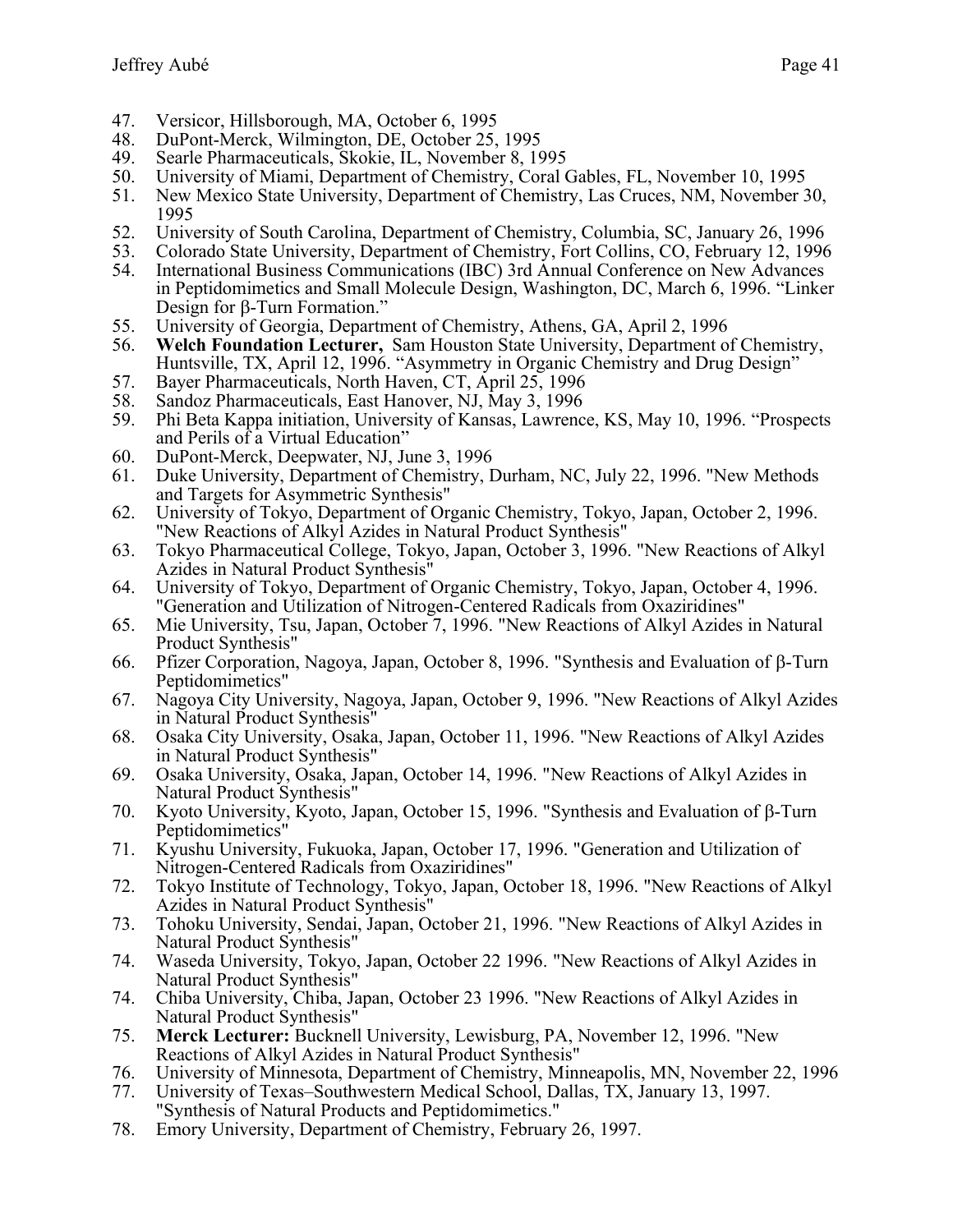- 79. University of California at Los Angeles, Los Angeles, CA, March 7 and 10, 1997. Guest lecturer in Chem 241B ("Frontiers in Medicinal Chemistry"; presented lectures on drug metabolism and peptidomimetics.
- 80. University of Innsbruck, Innsbruck, Austria, May 21, 1997.
- 81. University of Halle, Halle, Germany, June 26, 1997.
- 82. Pfizer Pharmaceuticals, Groton, CT, March 26, 1998. "New Methods for the Synthesis of Alkaloids."
- 83. Montana State University, Bozeman, MT, Department of Chemistry, April 10, 1998. "New Methods for the Synthesis of Alkaloids."
- 84. Ohio State University, Columbus, OH, Department of Chemistry, May 14, 1998.
- 85. Wright State University, Dayton, OH, Department of Chemistry, May 15, 1998.
- 86. Schering-Plough Corporation, Kenilworth, NJ, May 21, 1998.
- 87. University of North Carolina, Chapel Hill, NC, Department of Chemistry, October 1, 1998.
- 88. GlaxoWellcome Research Institute, October 2, 1998.
- 89. North Carolina State University, Raleigh, NC, Department of Chemistry, October 4, 1998.
- 90. University of Oklahoma, Norman, OK, Department of Chemistry, January 28, 1999.
- 91. Biogen, Inc., Boston, MA, March 24, 1999.<br>92. Promega, Inc., Madison, WI, April 22, 1999
- Promega, Inc., Madison, WI, April 22, 1999.
- 93. University of Kentucky, Lexington, KY, Department of Chemistry, September 3, 1999.
- 94. "New Reactions of Alkyl Azides." Herbert C. Brown Award Symposium, 219th National Meeting of the American Chemical Society, San Francisco, California, March 26-30, 2000.
- 95. "Stereospecific Synthesis of Amines in Drug Research." Millennial World Congress of the Pharmaceutical Sciences, San Francisco, California, April 16-20, 2000.
- 96. "Stereoselectivity in Ring Expansion and Cyclization Reactions." Gordon Research Conference on Stereochemistry, Salve Regina University, Newport, Rhode Island, June 11-16, 2000.
- 97. "Synthesis of Heterocycles from Alkyl Azides." Gordon Research Conference on Heterocyclic Compounds, Salve Regina University, Newport, Rhode Island, July 9-13, 2000.
- 98. Texas A&M University, Department of Chemistry, October 5, 2000.
- 99. R.W. Johnson Pharmaceutical Research Institute, Spring House, PA, October 12, 2000.
- 100. Wyeth-Ayerst Pharmaceuticals, Spring House, PA, November 10, 2000.
- 101. Roche Biosciences, Palo Alto, CA, December 1, 2000.
- 102. "New Methods for the Conversion of Alkyl Azides to Heterocycles." *New Developments in Heterocyclic Chemistry* Symposium at the 2000 Pacifichem Meeting, December 16-17, 2000, Honolulu, HI, ORGN 0763.
- 103. Pharmacia, Kalamazoo, MI, March 9, 2001.
- 104. University of Minnesota, Department of Chemistry, April 9, 2001.
- 105. North Dakota State University, Department of Chemistry, April 10, 2001.
- 106. Abbott Laboratories, Abbott Park, IL, April 16, 2001.
- 107. Sphinx Laboratories, Durham, NC, April 20, 2001.
- 108. "New Reactions of Alkyl Azippdes: Methods and Applications." CU-Array Biopharma Synthetic and Medicinal Chemistry Symposium, June 6-8, 2001, Boulder, CO.
- 109. Wyeth-Ayerst Pharmaceuticals, Boston, MA, August 13, 2001.
- 110. "The Development of Structure Transport Relationships in Peptidomimetics." First Annual Kansas City Life Sciences Research Day, podium presentation, November 27, 2001.
- 111. **NeoKimia Lecturer (Inaugural lecturer)**, NéoKimia, Inc. and the University of Sherbrooke, Sherbrooke, QE, Canada. December 10, 2001.
- 112. Pfizer Pharmaceuticals, La Jolla, CA, March 21, 2002.
- 113. Johnson and Johnson, La Jolla, CA, March 22, 2002.
- 114. Scripps Research Institute, Department of Chemistry, La Jolla, CA, March 25, 2002.
- 115. "Total Synthesis of the Dendrobatid Alkaloid 251F." 2002 Gordon Research Conference on Stereochemistry, Newport, RI, June 9-14, 2002 (short invited talk).
- 116. Albany Molecular Biosciences, Albany, NY, September 6, 2002.
- 117. "General Strategies in Modern Drug Design." Summer School in Medicinal Chemistry, University of Regensburg, Germany, September 15-17, 2002.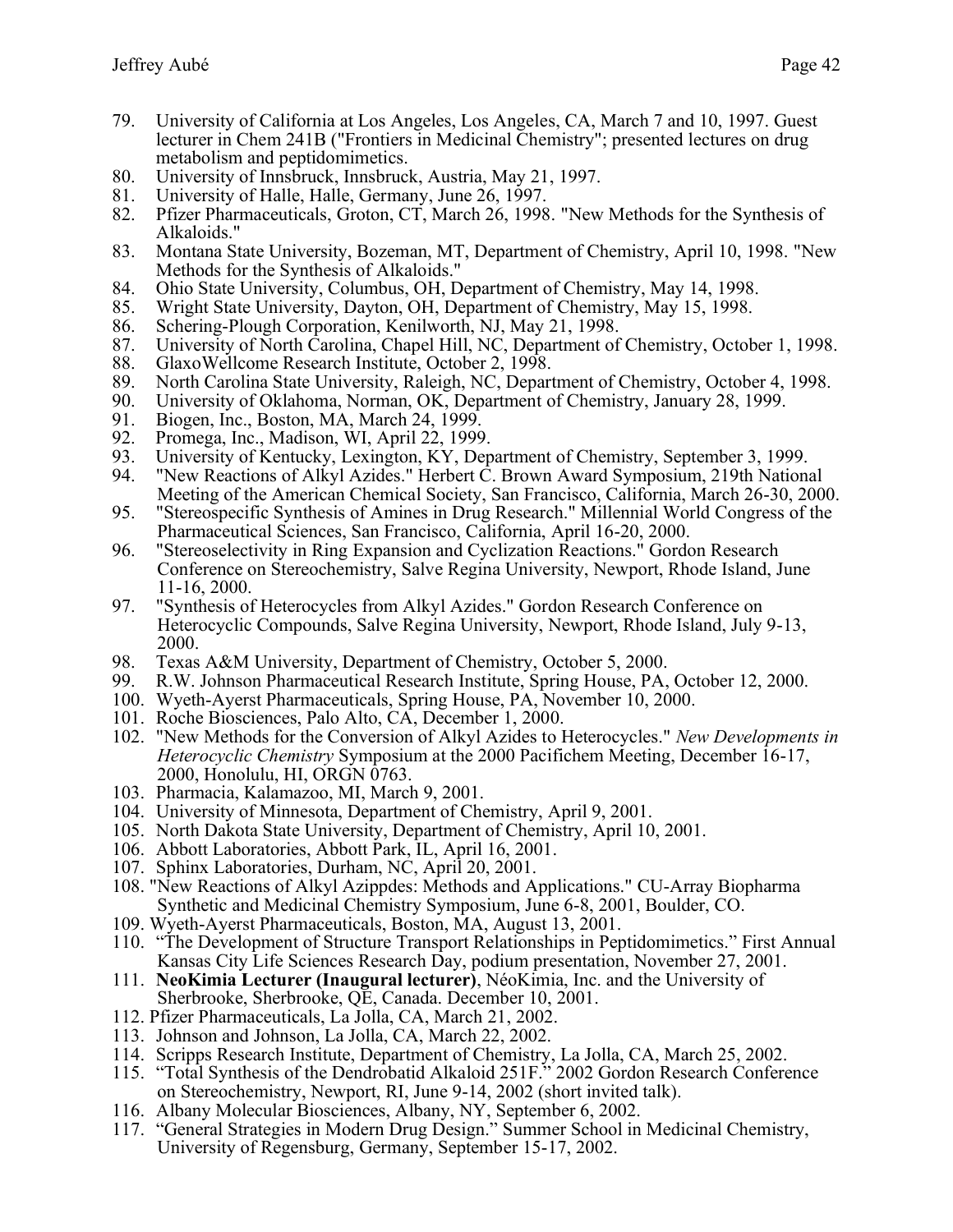- 118. University of Arkansas, Department of Chemistry, Fayetteville, AR, March 31, 2003.
- 119. **Innovatec lectureship,** "Combinatorial Approaches to Peptide Mimicry." University of Regensburg, Germany, May 26, 2003.
- 120. "New Alkyl Azide Chemistry in Organic Synthesis." University of Regensburg, Germany, May 28, 2003.
- 121. Purdue University, Department of Medicinal Chemistry and Molecular Pharmacology, West Lafayette, IN, October 2, 2003.
- 122. University of British Columbia, Department of Chemistry, Vancouver, BC, Canada, October 23, 2003.
- 123. University of Pittsburgh, Department of Chemistry, Pittsburgh, PA, November 20, 2003.
- 124. West Virginia University, Department of Chemistry, Morganville, WV, November 21, 2003.
- 125. University of Texas–Medical Branch, Department of Pharmacology and Toxicology, Galveston, TX, January 23, 2004.
- 126. "Medicinal Chemistry for Organic Chemists (short course)." Department of Chemistry, University of Pittsburgh, Pittsburgh, PA, February 24-28, 2004 (15 hours of lecture).
- 127. CV Therapeutics, Palo Alto, CA., April 13. 2004.
- 128. Stanford University, Department of Chemistry, Palo Alto, CA., April 14, 2004.
- 129. "The KU–CMLD: A Resource for Library Synthesis in Kansas." Kansas City Area Life Sciences Research Day, Overland Park, KS, June 4, 2004.
- 130. "Technology for the Synthesis of Heterocyclic Libraries." National Institutes of Health, Bethesda, MD, August 16, 2004.
- 131. "Multicomponent Synthesis Inspired by Peptidomimetics and Alkaloids." Gordon Research Conference on Combinatorial Chemistry, Queen's College, Oxford, UK, August 22-27, 2004.
- 132. Merck Research Laboratories, West Point, PA, September 22, 2004.
- 133. University of Illinois–Chicago, Department of Chemistry, Chicago, IL, October 5, 2004.
- 134. University of Missouri–Kansas City, Department of Chemistry, Kansas City, MO, November 4, 2004.
- 135. Georgia State University, Department of Chemistry, Atlanta, GA, November 12, 2004.
- 136. "Medicinal Chemistry for Organic Chemists (short course)." Kosan Pharmaceuticals, Richmond, CA, December 6–10, 2004.
- 137. Rutgers University, Department of Chemistry, New Brunswick, NJ, February 1, 2005.
- 138. University of North Carolina, Division of Medicinal Chemistry, Chapel Hill, NC, February 3, 2005.
- 139. "Bigger Haystacks Containing Better Needles: Combinatorial Chemistry in Modern Drug Discovery." University of Kansas, Department of Chemical & Petroleum Engineering, Lawrence, KS, February 8, 2005.
- 140. "Multicomponent Synthesis Inspired by Peptides and Alkaloids." Advancing Library Design and Organic Synthesis (CHI conference), San Diego, CA, February 14, 2005.
- 141. Aventis–Sanofi Research Institute, Tucson, Arizona, March 30, 2005.
- 142. Berlex Pharmaceuticals, Richmond, CA, July 15, 2005.
- 143. "Organometallic Combinatorial Chemistry." Annual Meeting of the NIH CMLD Centers of Excellence, Boston, MA, August 9, 2005.
- 144. "Snapshots from the KU–CMLD." Gordon Research Conference on Combinatorial Chemistry, Andover, NH, August 23, 2005.
- 145. Department of Chemistry, University of Texas–San Antonio, San Antonio, TX, September 13, 2005.
- 146. "Review of Synthetic Chemistry 2005 (short course)." GlaxoSmithKline Pharmaceuticals, Research Triangle Park, NC, November 8, 2005.
- 147. Department of Chemistry, Duquesne University, Pittsburgh, PA, November 11. 2005.
- 148. Department of Chemistry, Indiana University, Bloomington, IN, November 21, 2005.
- 149. School of Pharmaceutical Sciences, University of Wisconsin–Madison, Madison, WI, December 2, 2005.
- 150. Speaker at UCI–Pfizer Symposium in Organic Synthesis, University of California–Irvine, Irvine, CA, December 9, 2005.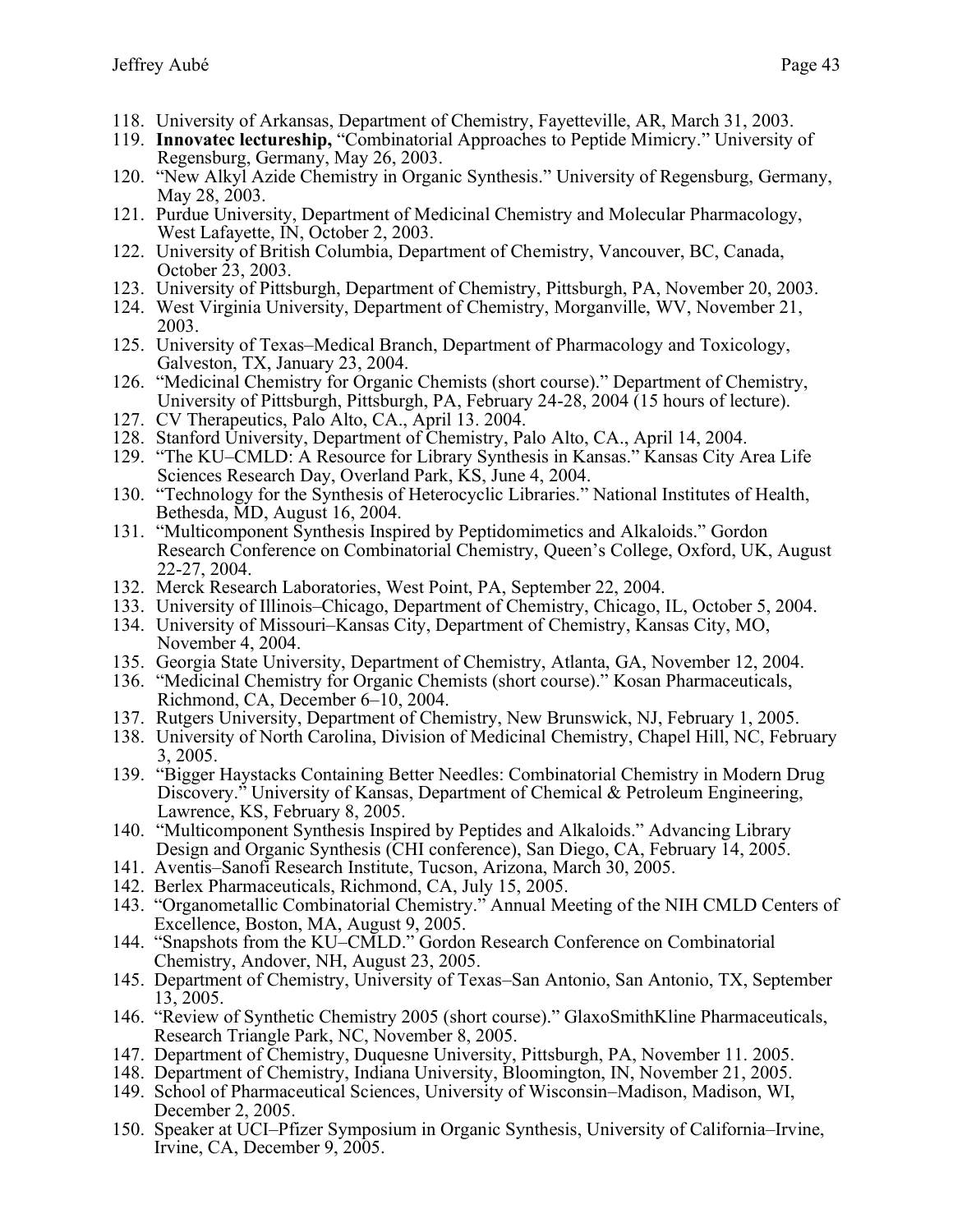- 151. Merck–Frosst Pharmaceuticals, Montréal, Quebec, Canada, February 16, 2006.
- 152. **Merck–Frost Lecturer**, University of Ottawa, Ottawa, Ontario, Canada, February 17, 2006.
- 153. Vertex Pharmaceuticals, Boston, MA, March 13, 2006.
- 154. University of California–Santa Cruz, Department of Chemistry, April 17, 2006.
- 155. University of California–Davis, Department of Chemistry, April 18, 2006.
- 156. Southwestern Medical Center, Dallas, Texas, May 2, 2006.
- 157. "Paying the Pipeliner: Drug Discovery in Academia." Invited presentation in a retreat sponsored by the Merrill Advanced Studies Center on the topic of "Privatization of Public Universities: Implications for the Research Mission." Valley Falls, Kansas, July 19–21, 2006.
- 158. "Advances in the Synthesis of Heterocycles." Annual Meeting of CMLD Centers, Pittsburgh, PA, August 14, 2006.
- 159. Department of Chemistry, Oklahoma State University, Stillwater, Oklahoma, September 7, 2006.
- 160. Department of Chemistry, Emory University, Atlanta, Georgia, September 20, 2006.
- 161. **GlaxoSmithKline Lectureship in Medicinal and High-Throughput Chemistry.**  Inaugural lecturer in this endowed lecture series; three lectures at Jilin University, Changchung, China on October 12–13, 2006.
- 162. School of Pharmacy, East China University of Science and Technology, Shanghai, China. October 17, 2006.
- 163. WuXi PharmaTech, Shanghai, China, October 18, 2006.
- 164. "Review of Synthetic Chemistry 2006 (short course)." GlaxoSmithKline Pharmaceuticals, Research Triangle Park, NC, November 6, 2006.
- 165. Amgen Inc., Thousand Oaks, CA, November 13, 2006.
- 166. University of Miami, Department of Chemistry, February 23, 2007/
- 167. Scripps–Florida, Jupiter, FL, February 26, 2007.
- 168. Boston University, Boston MA, Department of Chemistry, March 5, 2007.
- 169. "Transatlantic Duel Bachelor of Science Degree in Chemistry." US–EU Atlantis Conference, Brussels, Belgium, March 16, 2007.
- 170. University of Regensburg, Germany, Department of Chemistry, May 2, 2007.
- 171. "Development of Domino Reactions for Library Synthesis." Sepracor, Marlborough, MA, June 1, 2007.
- 172. "Development of Domino Reactions for Library Synthesis." Gordon Research Conference in Combinatorial Chemistry, Colby-Sawyer College, New London, NH, June 3–8, 2007.
- 173. "My Postdoctoral Education." Symposium in Honor of Professor Samuel Danishefsky, Columbia University, New York, NY, June 10, 2007.
- 174. "Development of Domino Reactions for Library Synthesis." Schering–Plough Pharmaceuticals, Kenilworth, NJ, June 28, 2007.
- 175. University of Auckland, Auckland, New Zealand, Department of Chemistry, July 13, 2007.
- 176. "Diverse Heterocycles Inspired by Natural Products." Annual Meeting of CMLD Centers, Broad Institute, Cambridge, MA, July 23, 2007.
- 177. Cytokinetics, Inc., August 2, 2007.
- 178. Exelixis, October 23, 2007.
- 179. University of New Mexico, Department of Chemistry, Albuquerque, NM, January 25, 2008.
- 180. Eli Lilly & Co., March 11, 2008.
- 181. Indiana University–Purdue University at Indianapolis, Department of Chemistry, March 12, 2008.
- 182. San Diego State University, Department of Chemistry, April 18, 2008.
- 183. University of California–San Diego, Department of Chemistry, April 19, 2008.
- 184. "Medicinal Chemistry for Organic Chemists (short course)." Department of Chemistry, University of Arkansas, Fayetteville, AR, May 12–14, 2008 (12 hours of lecture).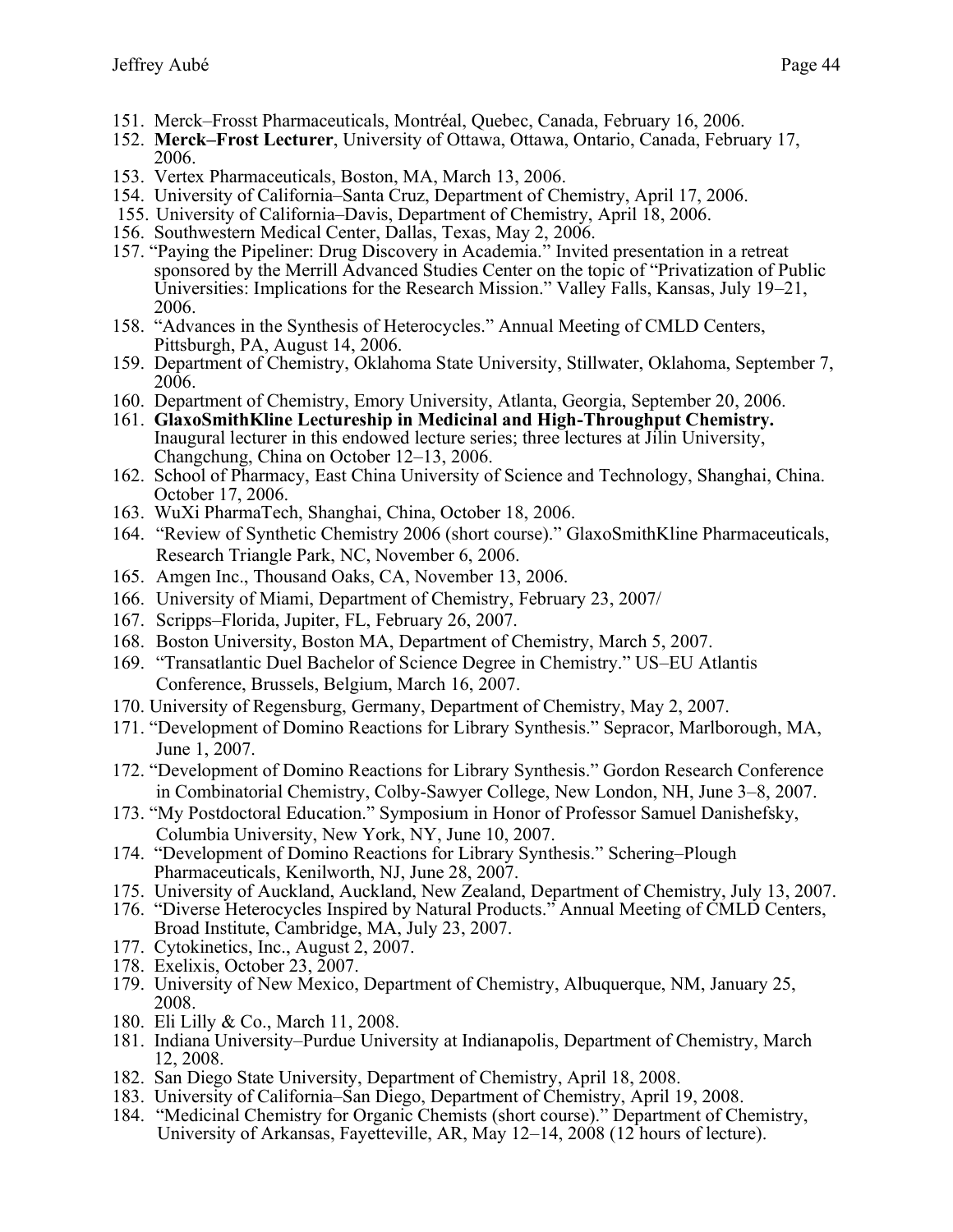- 185. "Combinatorial Peptidomimetic Chemistry." University of Regensburg, Regensburg, Germany, May 21, 2008.
- 186. "Natural Products from Azides." Gordon Research Conference in Natural Products, Tilton School, Tilton, NH, July 20–25, 2008.
- 187. "New Uses of Alkyl Azides in Synthesis." The 13<sup>th</sup> Symposium on the Latest Trends in Organic Synthesis (LTOS-13), Brock University, Saint Catharines, ON, Canada, August 13-16, 2008.
- 188. "Methods and Libraries Inspired by Natural Products." Chemistry Colloquium Series, Vanderbilt University, Nashville, TN, September 22, 2008.
- 189. "Libraries and Methods Inspired by Natural Products." DuPont Crop Protection, Stine-Haskell Research Center, Newark, DE, October 7, 2008.
- 190. "Peptidomimetic Libraries in CNS Drug Discovery." High Throughput Screening Neuroscience Satellite Meeting of the 2008 Society for Neuroscience Annual Meeting, NIH Molecular Libraries Program, Washington, DC, November 14, 2008.
- 191. University of Iowa, College of Pharmacy, Division of Medicinal and Naturals Products Chemistry, December 16, 2008.
- 192. Brigham Young University, Department of Chemistry, Provo, UT, February 17, 2009.
- 193. University of Minnesota, Institute of Therapeutics and Drug Discovery, Minneapolis, MN, February 27, 2009.
- 194. "Collaboration in a Center Environment." Symposium on Organic Chemistry Collaborations, 237th National Meeting of the American Chemical Society, Salt Lake City, UT, March 22, 2009.
- 195. Memorial Sloan–Kettering Cancer Center, Molecular Pharmacology & Chemistry Program, New York, NY, March 24, 2009.
- 196. New York University, Department of Chemistry, New York, NY, April 24, 2009.
- 197. Oregon State University, Department of Chemistry, Corvallis, OR, April 27, 2009.
- 198. "The Stemona Alkaloids: Methodology, Total Synthesis, and Chemical Biology." The Nineteenth Lakeland Symposium, Grasmere, England, May 7–11, 2009.
- 199. "The Role of Synthetic Organic Chemistry in Drug Discovery." The Liver Club, University of Kansas Medical Center, Kansas City, KS, May 21, 2009.
- 200. "Libraries Inspired by Natural Products and Peptides." Gordon Research Conference on Heterocyclic Compounds, Salve Regina University, Newport, NI, June 28–July 2, 2009.
- 201. "Research Activities in Undergraduate Degree Programs." With Oliver Reiser. International Consortia Projects Meetings, FIPSE, Boston, MA, October 11-13, 2009.
- 202. "Academic Probe Development in the Molecular Libraries Initiative." Abbott Research Summit, Abbott Laboratories, Abbott Park, IL, October 16, 2009.
- 203. University of Chicago, Department of Chemistry, Chicago, IL, October 30, 2009.
- 204. National Chemical Genomics Center, National Institutes of Health, Bethesda, MD, November 6, 2009.
- 205. "From Methods to Libraries to Hits: Chemical Synthesis in Biomedical Research." 2009 Cancer Center Research Symposium, University of Kansas Cancer Center, Kansas City, KS, November 20, 2009.
- 206. GlaxoSmithKline, Research Triangle Park, NC, March 16, 2010.
- 207. "Methods for the Synthesis of Alkaloids and Analogs." Ernest Guenther Award Symposium, 239th National Meeting of the American Chemical Society, San Francisco, California, March 23, 2010; ORGN 462.
- 208. "Alkyl Azides: Methods, Natural Products, and Libraries." **Abbott Process Chemistry Lectures in Organic Synthesis**, Massachusetts Institute of Technology, Cambridge, MA, April 1, 2010.
- 209. "The Azido–Schmidt Reactions: From Methods to Libraries to Hits." University of California–Los Angeles, Los Angeles, CA, April 22, 2010.
- 210. Merck Research Laboratories, Rahway, NJ, May 12, 2010.
- 211. "Dual Transatlantic Degree Program in Chemistry." NAFSA: Association of International Educator International Conference, Session GS190, Kansas City, MO, June 4, 2010.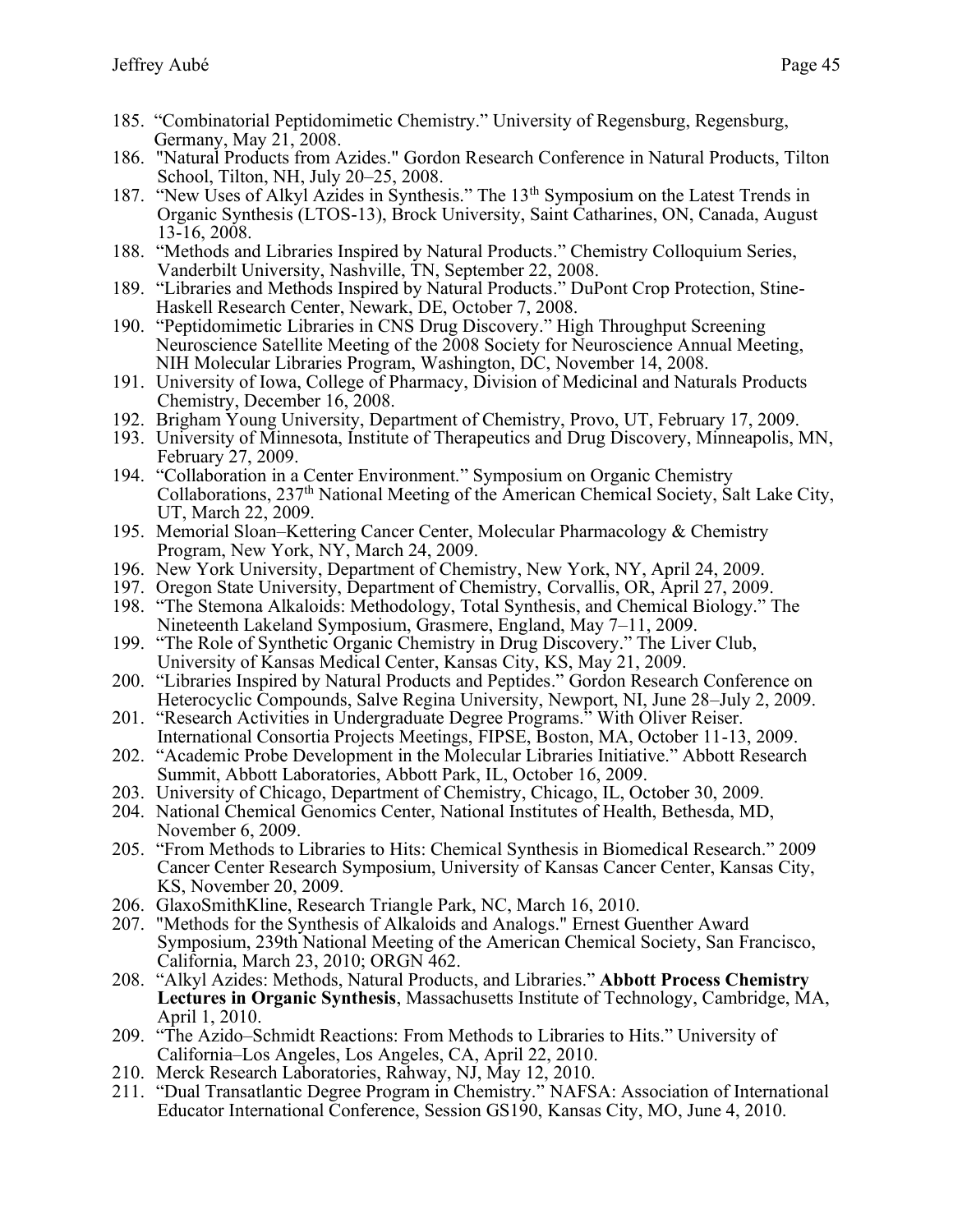- 212. "New Heterocyclic Chemistry: From Methods to Libraries to Hits." Gordon Research Conference on High-Throughput Chemistry and Chemical Biology, Les Diablerets, Switzerland, June 20–24, 2010.
- 213. "Synthesis and Chemistry of Medium-Bridged Lactams." Gordon Research Conference on Organic Reactions and Processes, Bryant University, Smithfield, RI, July 18–22, 2010.
- 214. Department of Chemistry, Kansas State University, Manhattan, KS, September 2, 2010.
- 215. Arizona Drug Discovery Center, University of Arizona, Tucson, AZ, September 9, 2010.
- 216. Sanofi-Aventis, Frankfurt, Germany, October 10, 2010.
- 217. Freie Universität/Max Planck Institute, Berlin, Germany, October 12, 2010.
- 218. Schering Bayer, Berlin, Germany, October 15, 2010.
- 219. University of Pittsburgh, Department of Pharmaceutical Sciences, Pittsburgh, PA, October 26, 2010.
- 220. Department of Chemistry, Northwestern University, Evanston, IL, November 18, 2010.
- 221. Department of Medicinal Chemistry, University of Michigan, Ann Arbor, MI, December 7, 2010.
- 222. "New Heterocyclic Chemistry: From Methods to Libraries to Hits." Pacifichem Conference, December 15, 2010.
- 223. University of California–Davis, Davis, CA, February 22, 2011.
- 224. "Drug Discovery at the University of Kansas." Symposium on Academic Drug Discovery Centers, 241st National Meeting of the American Chemical Society, Anaheim, California, March 29, 2011.
- 225. Stauffer Symposium (in honor of Paul Wender), University of Southern California, Los Angeles, CA, April 26, 2011.
- 226. "The Discovery, Development, and Use of the Intramolecular Schmidt Reaction." University of Regensburg, Regensburg, Germany, June 28, 2011
- 227. "Forging Chemistry/Biology Collaborations Across the MLPCN." MLPCN Symposium, National Institutes of Health, Bethesda, MD, July 13, 2011.
- 228. "Finding Leads for Probe and Drug Discovery." Cellular and Molecular Basis of Disease Symposium Series, University of New Mexico, Albuquerque, NM, September 9, 2011.
- 229. "Heterocyclic Chemistry: From Methods to Hits to Probes." International Society on Chemical Biology Conference, Kansas City, MO, October 11-12, 2011.
- 230. "Synthesis and Reactivity of Unconventional Lactams." Department of Chemistry, University of Toledo, Toledo, OH, October 19, 2011.
- 231. Department of Chemistry, University of Florida, Gainesville, FL, December 1, 2011.
- 232. Department of Medicinal Chemistry, Purdue University, West Lafayette, IN, February 7, 2012.
- 233. ACS National Medicinal Chemistry Symposium, Tucson, AZ, May 21, 2012.
- 234. "New Probes for the Kappa Opioid Receptor: Screening, Chemistry, and Pharmacology." Kevin Frankowski, John Streicher, Stephen Slauson, Michael Cameron, Thomas Prisinzano, Laura Bohn, and Jeffrey Aubé, International Narcotics Research Conference, Kansas City, MO, July 16, 2012.
- 235. "Nucleophilic Reactions of Alkyl Azides: Discovery and Applications." 244<sup>th</sup> National, Meeting of the American Chemical Society, Arthur C. Cope Award and Cope Scholars Symposium, Philadelphia, PA, August 21, 2012.
- 236. Bristol–Myers Squibb, Hopewell site, Princeton, NJ, September 18, 2012.
- 237. Bristol–Myers Squibb, New Brunswick, NJ, September 19, 2012.
- 238. Bristol–Myers Squibb, Wallingford, CT, September 20, 2012.
- 239. Department of Molecular Biosciences, University of Kansas, KS, September 27, 2012.
- 240. "Nucleophilic Reactions of Alkyl Azides: Discovery and Applications." Cope Scholar Award Symposium (Keynote), Rocky Mountain Regional Meeting of the American Chemical Society, Westminster, CO, October 18, 2012.
- 241. "Collaborative Medicinal Chemistry: From Libraries to Hits to Biology." New Synthetic Methods and Bioactive Molecules Symposium (Keynote), Midwest Regional Meeting of the American Chemical Society, Omaha, NE, October 25, 2012.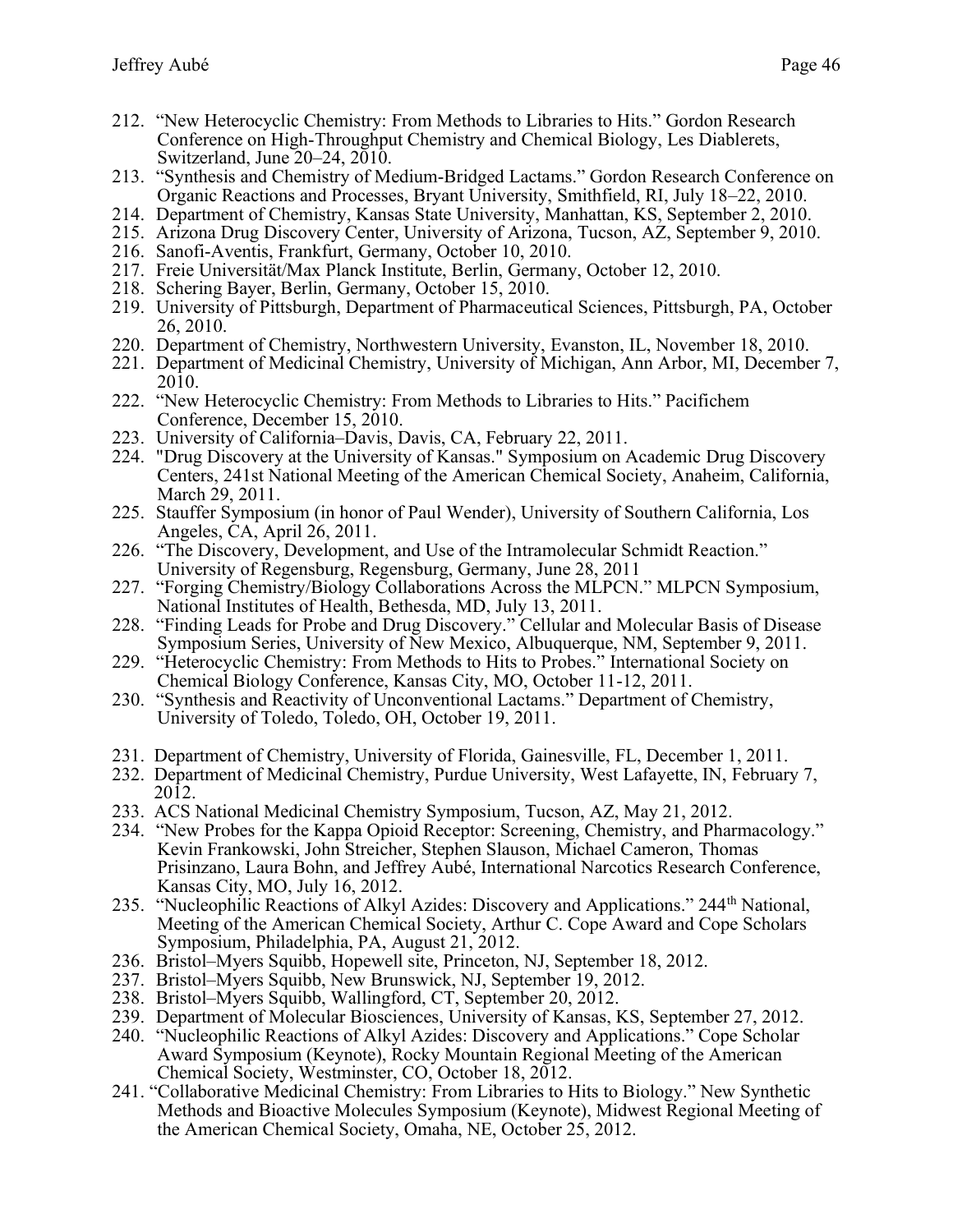- Address, Midwest Regional Meeting of the American Chemical Society, Omaha, NE, October 26, 2012.
- 243. "The Schmidt Reaction of Alkyl Azides." Plenary lecture, 23rd Quebec-Ontario Mini-Symposium on Bioorganic and Organic Chemistry (QOMSBOC) Conference, Windsor, ON, November 11, 2012.
- 244. "Chemistry in Support of Life Sciences Research at the University of Kansas." Plenary lecture, K-INBRE Symposium, Manhattan, KS, January 19, 2013.
- 245. "New Reactions Leading to the Discovery of Biological Probes." Vertex Lecturer, Boston University, Boston, MA, February 25, 2013.
- 246. "New Probes for the Kappa Opioid Receptor: Screening, Chemistry, and Pharmacology." 245th National Meeting of the American Chemical Society, New Orleans, LA, April 9, 2013. Symposium title: "Neuropeptergic Targets for CNS Disorders: Chemistry and Biology."
- 247. "Methods and Probes from the KU CMLD Center." 245<sup>th</sup> National Meeting of the American Chemical Society, New Orleans, LA, April 10, 2013. Symposium title: "Recent Advances from Chemical Methodology and Library Development (CMLD) Centers." With Kevin J. Frankowski, John M. Streicher, Stephen R. Slauson, Michael D. Cameron, Philip D. Mosier, Eyal Vardy, Bryan L. Roth, Thomas E. Prisinzano, and Laura M. Bohn.
- 248. "The Chemistry of CNS Drug Development." GPCR Colloquium in conjunction with the ASPET Experimental Biology National Meeting, Boston, MA, April 25, 2013.
- 249. "Development of Biased Ligands at the KOR." Kappa Therapeutics 2013, Boston, MA, April 27, 2013.
- 250. "Chemical Probes." Chemical Biology Division, National Cancer Institute, Frederick, MD, May 23, 2013.
- 251. "Azide Chemistry: Two Singles." Gordon Research Conference on Heterocyclic Chemistry, Salve Regina, RI, June 16–20, 2013.
- 252. "Modern Heterocyclic Chemistry." Short course (4 hours). Theravance Pharmaceuticals, South San Francisco, CA, July 26, 2013.
- 253. University of Nebraska–Lincoln, Lincoln, NE, August 22, 2013.
- 254. "Azide Chemistry: From Methods to Libraries to Hits." Department of Chemistry and Chemical Biology, Northeastern University, Boston, MA, September 17, 2013.
- 255. "Heterocyclic Chemistry: Methods, Libraries, Biology." H3 Biomedicine, Cambridge, MA, September 18, 2013.
- 256. "Azide Chemistry: From Methods to Libraries to Hits." Constellation Pharmaceuticals, Cambridge, MA, September 19, 2013.
- 257. "New Heterocyclic Chemistry: From Methods to Libraries to Hits." Department of Chemistry, Duke University, Durham, NC, October 15, 2013.
- 258. "New Heterocyclic Tools for Chemical Biology." Department of Chemistry, University of Florida, Gainesville, FL, October 28, 2013.
- 259. "Chemical Probes for Cancer and Neuroscience." Department of Medicinal Chemistry, University of Minnesota, MN, December 17, 2013.
- 260. Department of Chemistry, University of Florida, Gainesville, FL, February 27, 2014.
- 261. **Plenary lecture**, "Libraries Based on Natural Products and Peptides: Methods to Libraries to Biology." 134th Annual Meeting of the Pharmaceutical Society of Japan, Kumamoto, Japan, March 28, 2014.
- 262. **Bristol–Myers–Squibb Lecturer**, "Heterocyclic Chemistry: Methods, Libraries, and Biology." University of Michigan, Ann Arbor, MI, May 2, 2014.
- 263. Lilly OMC/Greater Indianapolis Seminar Series, Indianapolis, IN, May 20, 2014.
- 264. Frontiers in Biomedical Research Symposium, North Dakota State University, Fargo, ND, May 31, 2014.
- 265. "B Sides." Telluride Meeting on Accelerating Reaction Discovery, Telluride, CO, July 30, 2014.
- 266. Department of Chemistry, University of North Carolina, Chapel Hill, NC, September 18, 2014.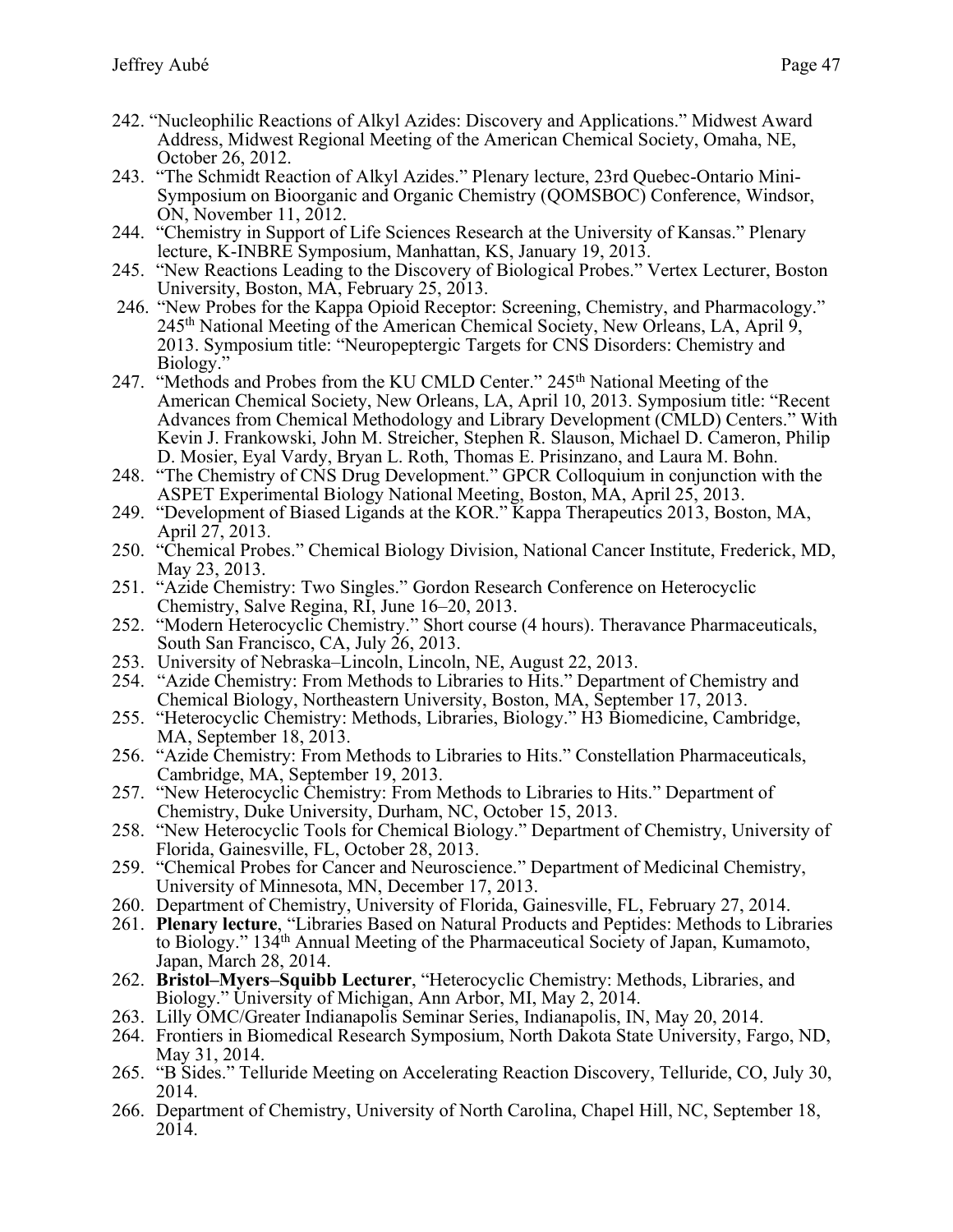- 268. Department of Chemistry, Wichita State University, Wichita, KS, October 1, 2014.
- 269. Pharmaceutical Sciences, University of Missouri–Kansas City, Kansas City, MO, February 10, 2015.
- 270. Department of Chemistry, University of Houston, Houston, TX, March 3, 2015.
- 271. Department of Chemistry, Washington State University, Pullman, WA, April 6, 2015.
- 272. Department of Chemistry, University of Idaho, Moscow, ID, April 7, 2015.
- 273. UNC/Duke Developmental/Molecular Therapeutic Retreat, Chapel Hill, NC, September 25, 2015.
- 274. Department of Chemistry, Cornell University, Ithaca, NY, November 25, 2015.
- 275. Department of Chemistry, University of Texas San Antonio, January 29, 2016.
- 276. **J. Doyle Smith/Larry Winter Seminar Series**, Departments of Chemistry and Medicinal Chemistry, Virginia Commonwealth University, Richmond, VA, February 5, 2016.
- 277. **Keynote Speaker, College of Pharmacy Annual Research Day**, The Ohio State University, Columbus, OH, April 7, 2016.
- 278. Frontiers in Biomedical Research Symposium, North Dakota State University, Fargo, ND, May 31, 2016.
- 279. "Biased Kappa Opioid Receptor Ligands: Chemistry, Pharmacology, and Physiology." Annual Meeting of the College on the Problems of Drug Dependence, Palm Springs, CA, June 11–16, 2016.
- 280. Department of Chemistry, University of Rochester, Rochester, NY, November 4, 2016.
- 281. Department of Chemistry, College of Wooster, Wooster, OH, December 1, 2016.
- 282. Genentech, South San Francisco, CA, December 13, 2016
- 283. North Dakota State University, Department of Chemistry, Fargo, ND, May 4, 2017.
- 284. "Seeking TB-Active Cephalosporins." Gordon Research Conference on Tuberculosis Drug Discovery and Development, Lucca, Italy, July 27, 2017.
- 285. **Scholar in Residence, School of Pharmacy.** "New Generation Opioids: Medicinal Chemistry and Pharmacology." University of Houston, Houston, TX, August 10, 2017.
- 286. "New Opioid Biology Arising From Heterocyclic Chemistry." 26th Congress of the International Society for Heterocyclic Chemistry, Regensburg, Germany, September 8, 2017.
- 287. Departments of Chemistry and Pharmacology, Scripps Research Institute, Jupiter, Florida, October 19, 2017.
- 288. Department of Chemistry and Biochemistry, University of North Carolina Wilmington, Wilmington, NC, October 27, 2017.
- 289. Department of Chemistry and Biochemistry, University of Oklahoma, Norman, OK, November 2, 2017.
- 290. Department of Chemistry, University of Virginia, Charlottesville, VA, November 10, 2017.
- 291. School of Pharmacy, University of Pittsburgh, Pittsburgh, PA, March 1, 2018.
- 292. School of Pharmacy, High Point University, High Point, NC, June 8, 2018.
- 293. Department of Chemistry, Wake Forest University, Winston-Salem, NC, September 12, 2018.
- 294. Keynote Speaker, Chemical Biology Research Retreat, St. Jude Children's Research Hospital, Memphis, TN, September 19, 2018.
- 295. "Lessons Learned." Fourth Annual Chemistry Research Symposium, Duke University, Durham, NC, October 8, 2018.
- 296. Department of Chemistry, Wayne State University, Detroit, MI, October 17, 2018.
- 297. Sigma-Aldrich Lecture, Department of Chemistry, University of Illinois, Urbana-Champaign, Illinois, November 8, 2018.
- 298. Department of Chemistry, Indiana University Purdue University at Indianapolis, January 16, 2019.
- 299. Celebrating Two Decades of Biomedical Research Symposium, Center for Protease Research, North Dakota State University, March 5, 2019.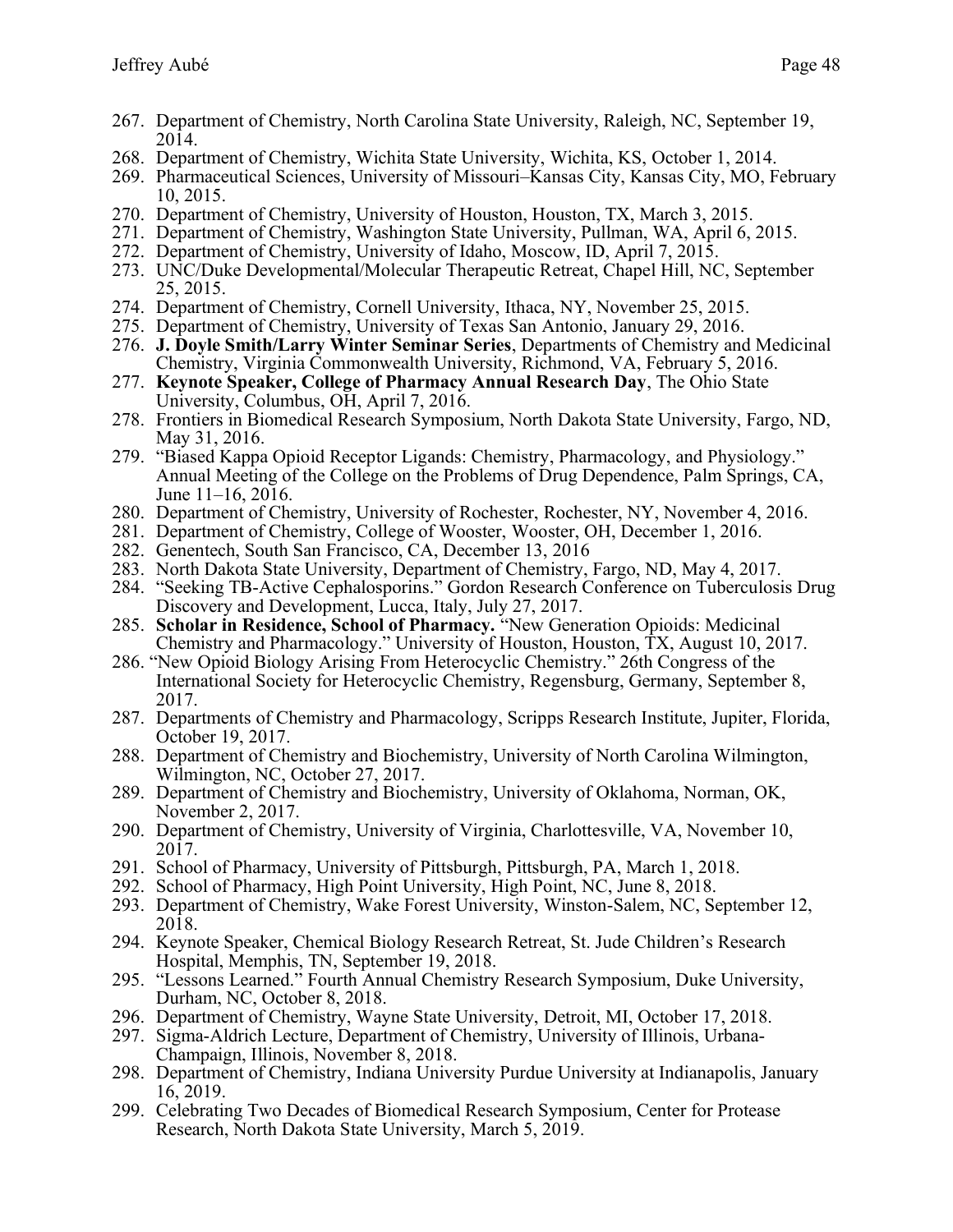- 300. TBRU Network Annual Meeting, National Institute for Allergy and Infectious Disease, Rockville, Maryland, April 8, 2019.
- 301. "Synthesis and Applications of the MR1 Ligand Precursor 5-Amino-6-Dribitylaminouracil (5-A-RU)." ISHC Congress, Kyoto, Japan, September 3, 2019.
- 302. "The Effect of HFIP on Rearrangement and Substitution Chemistry." Second Annual Conference on Sustainability—Oriented Organic Synthesis, Kyoto University, September 9–10, 2019.
- 303. Department of Chemistry, Georgia State University, October 8, 2019.
- 304. School of Chemistry, Yangzhou University, Yangzhou, China, November 11, 2019.
- 305. China Pharmaceutical University, Nanjing, China, November 12, 2019.
- 306. "Seeking Biased Kappa Opioid Receptors." Department of Chemistry, East China University of Science and Technology, Shanghai, China, November 14, 2019.
- 307. "From Opioids and Steroids Back to Chemistry." Department of Chemistry, East China University of Science and Technology, Shanghai, China, November 14, 2019.
- 308. School of Pharmacy, University of Michigan, Ann Arbor, MI, March 12, 2020.
- 309. Department of Chemistry, University of Regensburg, Regensburg, Germany, April 27, 2020.
- 310. Department of Chemistry, Case Western Reserve University, Zoom Seminar, September 22, 2020.
- 311. Division of Drug Discovery and Development, Auburn University, Zoom Seminar, October 5, 2020.
- 312. **Plenary speaker, Leo Paquette Workshop**, Department of Chemistry, The Ohio State University, Columbus, OH, October 22–23, 2021.
- 313. **Keynote lecture,** 2021 Southwest Regional ACS Meeting, Austin, TX, October 30– November 3, 2021.

#### **Contributed Presentations and Posters**

*Numerous posters and contributed conference talks have been presented by JA and colleagues over the years, but they are no longer listed on this CV.*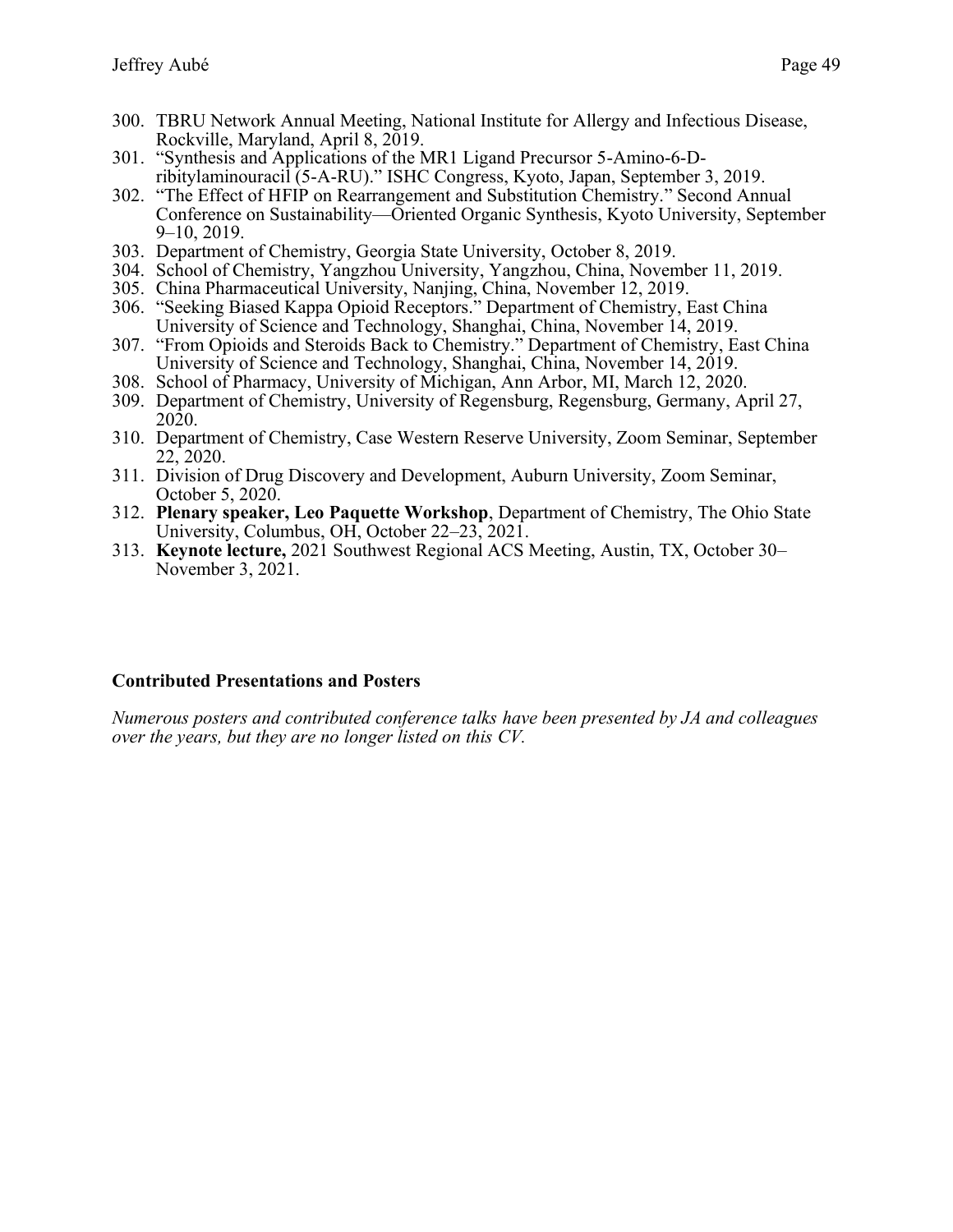## **Graduate Student Collaborators**

*At the University of Kansas*

| <b>Name</b>                      | Degree(s)                                     | <b>Notes/Known Employment After Appointment</b>                                                                                                                                                                                                |
|----------------------------------|-----------------------------------------------|------------------------------------------------------------------------------------------------------------------------------------------------------------------------------------------------------------------------------------------------|
| Wang, Yuguang                    | $M.S.$ (non-<br>thesis),<br>1989<br>PhD, 1993 | Schering-Plough, ChemPartner, MaxiNovel (founder<br>and CEO)                                                                                                                                                                                   |
| Gherardini,<br>Elyse             | None                                          | Monsanto                                                                                                                                                                                                                                       |
| Hammond,<br>Marlys               | MS, 1990<br>PhD, 1996<br>(Cal Tech)           | Eli Lilly and Co. (assoc scientist), Pfizer<br>Pharmaceuticals, GlaxoSmithKline                                                                                                                                                                |
| Ghosh, Shomir                    | PhD, 1993                                     | Parke-Davis (postdoc), Abbott Laboratories,<br>Millenium Pharmaceuticals, Epix Pharmaceuticals,<br>GlaxoSmithKline, Tempero Pharmaceuticals (Senior<br>Director, VP), IFM Therapeutics, Atlas Venture,<br>Twentyeight-Seven Therapeutics (CSO) |
| Mossman, Craig                   | PhD, 1995                                     | Axys Pharmaceuticals, Celera, Combinix, Fibrogen,<br>Foothill College (Instructor)                                                                                                                                                             |
| Peng, Xin                        | MS, 1992                                      | Sterling Pharmaceuticals, SmithKline Beecham,<br>GlaxoSmithKline                                                                                                                                                                               |
| Bhanot, Rajeev                   |                                               | Left program.                                                                                                                                                                                                                                  |
| Foje, Kevin                      |                                               | Switched groups.                                                                                                                                                                                                                               |
| Gülgeze, Belgin                  | MS, 1995                                      | Bristol-Myers Squibb, Novartis                                                                                                                                                                                                                 |
| Gracias, Vijaya                  | PhD, 1998                                     | Parke-Davis, Abbott                                                                                                                                                                                                                            |
| Morton, Mendi<br>L.              | MS, 1996                                      | Bristol-Myers Squibb                                                                                                                                                                                                                           |
| Badiang,<br>Jennifer G.          | MS, 1996                                      | GlaxoSmithKline, Novartis                                                                                                                                                                                                                      |
| Fecik, Robert                    |                                               | Switched groups.                                                                                                                                                                                                                               |
| MacDonald,<br>Mary               | PhD, 2001                                     | Recipient of a U.S. Army Predoctoral Research<br>Fellowship, 2000-2001. Scripps Research Institute<br>(postdoc w/ Kim Janda), La Jolla Pharmaceuticals,<br>Human BioMolecular Research Institute, Janssen,<br>Engility                         |
| Frank, Kristine                  | PhD, 1998                                     | Co-advisor (with Professor L. Mitscher). Argersinger<br>Awardee for best doctoral dissertation at the University<br>of Kansas. Pharmacia-Upjohn, Abbott/Abbvie                                                                                 |
| Furness, Kelly                   | MS, 1998                                      | Eli Lilly and Company                                                                                                                                                                                                                          |
| Golden, Jennifer<br>(née Forsee) | PhD<br>(honors),<br>2002                      | Self Fellow, 1996-2000. Stanford University (postdoc<br>w/ Paul Wender), Amgen, University of Kansas<br>Specialized Chemistry Center (Associate Director),<br>University of Wisconsin (Assistant Professor of<br>Pharmacy)                     |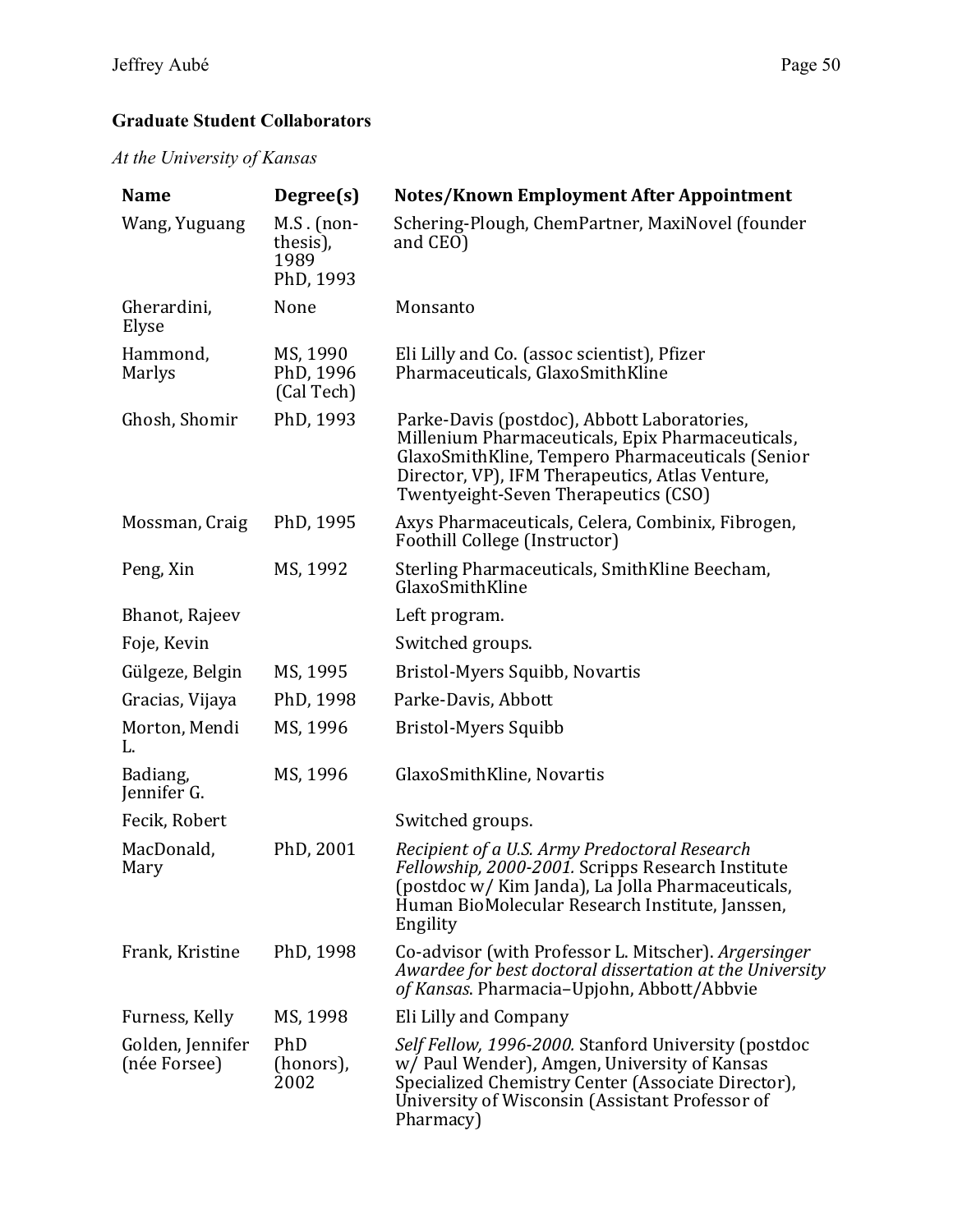| <b>Name</b>                     | Degree(s)                        | <b>Notes/Known Employment After Appointment</b>                                                                                                                                                                                                              |
|---------------------------------|----------------------------------|--------------------------------------------------------------------------------------------------------------------------------------------------------------------------------------------------------------------------------------------------------------|
| Smith, Brent T.                 | PhD, 2002                        | UCLA (postdoc w/ Michael Jung), DuPont Central<br>Research, DuPont Crop Protection, Virbac, KindredBio,<br>Allergan                                                                                                                                          |
| Judd, Weston                    | PhD, 2006                        | Recipient of an ACPE Predoctoral Fellowship Award,<br>2000-2001. Myriad                                                                                                                                                                                      |
| Lucas, Robie                    |                                  | Switched groups.                                                                                                                                                                                                                                             |
| Wrobleski,<br>Aaron             | PhD<br>(honors),<br>2003         | University of California Irvine (postdoc w/ Larry<br>Overman), Eli Lilly                                                                                                                                                                                     |
| Katz,<br>Christopher            | PhD, 2005                        | Postdoctoral fellow, Boston College (Scott Miller).<br>Sepracor, ArQule, Tetraphase, University of<br>Massachusetts Boston (lecturer), Nitto Denko Avecia,<br>Spero, Boston Biomedical                                                                       |
| Keeler, John                    | MS, 2006                         | Yankton Sioux Tribe (wildlife biologist), South Dakota<br>State University (lecturer), POET Research,<br>MilliporeSigma                                                                                                                                      |
| Yao, Lei                        | PhD, 2005                        | Scripps Research Institute (postdoc w/William<br>Roush)                                                                                                                                                                                                      |
| Arnold, Nathan                  |                                  | Left program.                                                                                                                                                                                                                                                |
| Grecian, Scott                  | PhD, 2007                        | Self Fellow, 2007. Scripps Research Institute (postdoc<br>with K. Barry Sharpless and Valery Fokin), Lacamas<br>Laboratories, Life Technologies                                                                                                              |
| Lyle, John B.                   |                                  | Switched groups after 1 year.                                                                                                                                                                                                                                |
| Hirt, Erin                      | PhD, 2009                        | Research Triangle Institute (postdoc), US Patent<br>Examiner                                                                                                                                                                                                 |
| Lee, Huey Lih                   | MS, 2006                         |                                                                                                                                                                                                                                                              |
| Chaudhry,<br>Priyanka           | MS, 2006                         | KU Center for Chemical Methodologies and Library<br>Development, Aurigene                                                                                                                                                                                    |
| Somal,                          | MS, 2006                         | Associate Scientist, Abbott/Abbvie                                                                                                                                                                                                                           |
| Gagandeep<br>Ribelin, Timothy   | MS, 2006<br>ID, 2016<br>(Baylor) | GlaxoSmithKline, Husch Blackwell                                                                                                                                                                                                                             |
| Pei, Huaxing                    | MS, 2006                         | Eli Lilly                                                                                                                                                                                                                                                    |
| Schroeder, Chad                 | MS, 2008                         | KU Specialized Chemistry Center, MilliporeSigma                                                                                                                                                                                                              |
| Szostak, Michal                 | 2009.                            | PhD (honors), Argersinger Awardee for best doctoral dissertation at<br><i>the University of Kansas.</i> Princeton University (postdoc<br>w/David MacMillan), University of Manchester<br>(postdoc w/ David Procter), Rutgers-Newark<br>(Associate Professor) |
| Meyer, Angelica                 | PhD, 2011                        | Weatherford, Halliburton, Aldevron                                                                                                                                                                                                                           |
| Poole, Jennifer<br>(née Treece) | PhD<br>(honors),<br>2011         | Yale (postdoc w/ Andrew Phillips), FLIR Systems                                                                                                                                                                                                              |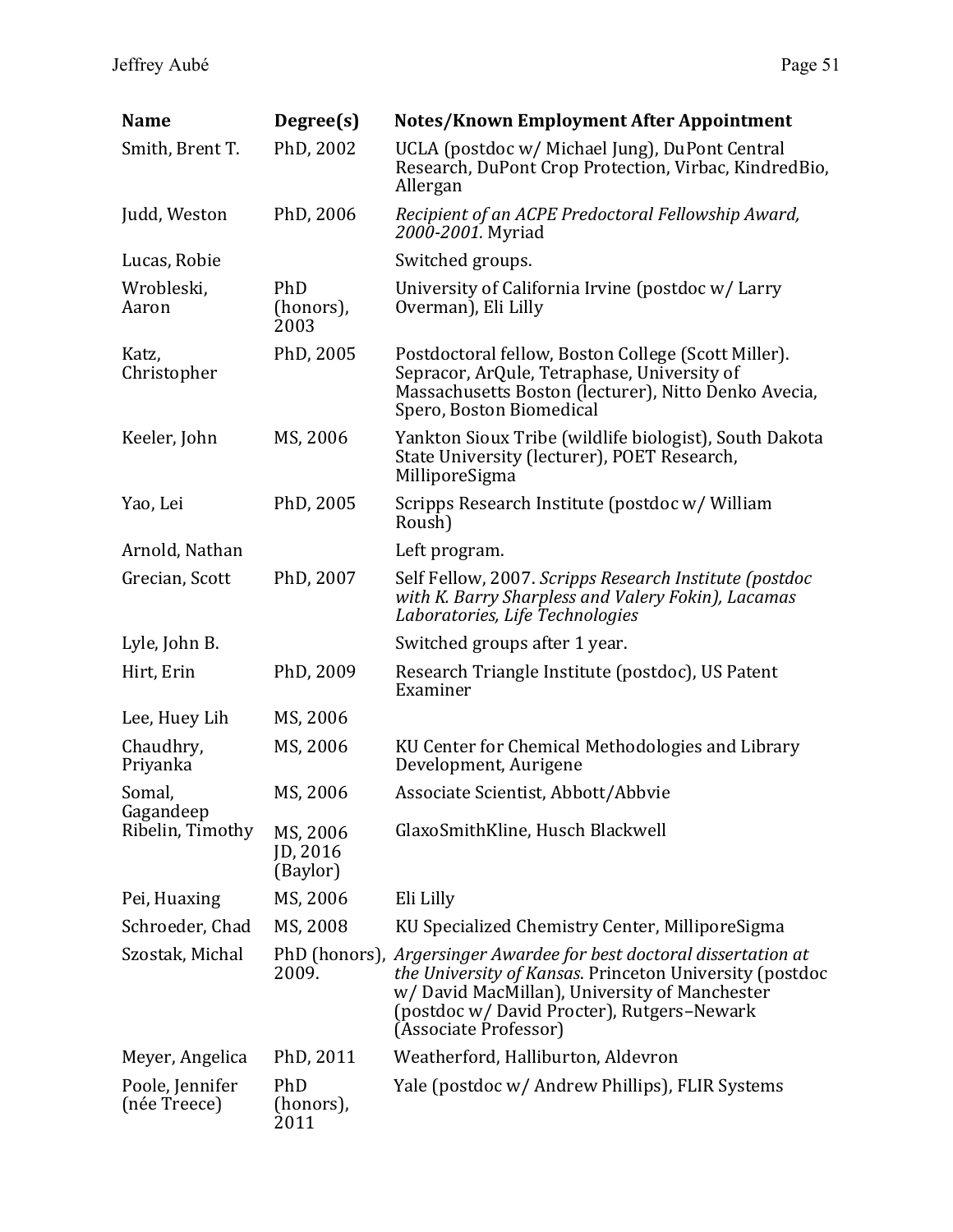| <b>Name</b>              | Degree(s)             | <b>Notes/Known Employment After Appointment</b>                                                                      |
|--------------------------|-----------------------|----------------------------------------------------------------------------------------------------------------------|
| Liu, Ruzhang             | PhD, 2012             | Yangzhou University (Assistant Professor)                                                                            |
| Motiwala,<br>Hashim      | 2014                  | PhD (honors), University of Michigan (postdoc w/ Brent Martin),<br>University of North Carolina (research associate) |
| Singh, Gurpreet          | MS, 2011<br>PhD, 2016 | University of Minnesota (postdoc w/ Michael Walters)                                                                 |
| Fehl, Charles            | PhD, 2014             | Oxford University (postdoc w/ Ben Davis), Wayne<br>State University (assistant professor)                            |
| Ma, Huiyong              | PhD, 2017             | Herbalife Nutrition, Hitgen                                                                                          |
| Varikiya, Rakesh         | PhD, 2016             | Southern Research Institute (postdoc), Vanderbilt<br>University (postdoc w/ Steven Fesik), ORIC<br>Pharmaceuticals   |
| Charaschanya,<br>Manwika | PhD, 2018             | University of Pittsburgh (postdoc w/ Peter Wipf),<br>Neurocrine                                                      |
| Yin, Qin                 |                       | Left program.                                                                                                        |

*At the University of North Carolina at Chapel Hill*

| Vogt, Caleb           | PhD, 2021 | <b>NIH Predoctoral Fellow</b> |
|-----------------------|-----------|-------------------------------|
|                       |           |                               |
| Fields, Allison       |           | Left program                  |
| Horton,<br>Matthew    | MS, 2021  |                               |
| Klus, Nick            | PhD, 2021 |                               |
| Greene, Brianne       |           | Left program                  |
| Cesta, Drew           | PhD, 2021 |                               |
| Ottavi,<br>Samantha   |           | Joined in 2018                |
| Cacioppo,<br>Jackson  |           | Joined in 2019                |
| Hardee, Dylan         |           | Joined in 2019                |
| Shirley, David        |           | Joined in 2020                |
| Trojniak, Ashley      |           | Joined in 2020                |
| Sherrier, Ryan        |           | Joined in 2021                |
| Welton-Arndt,<br>Anna |           | Joined in 2021                |
| Zwerneman,<br>Logan   |           | Joined in 2021                |
| Taylor, Kimberly      |           | Joined in 2022                |
| Wood, Abigail         |           | Joined in 2022                |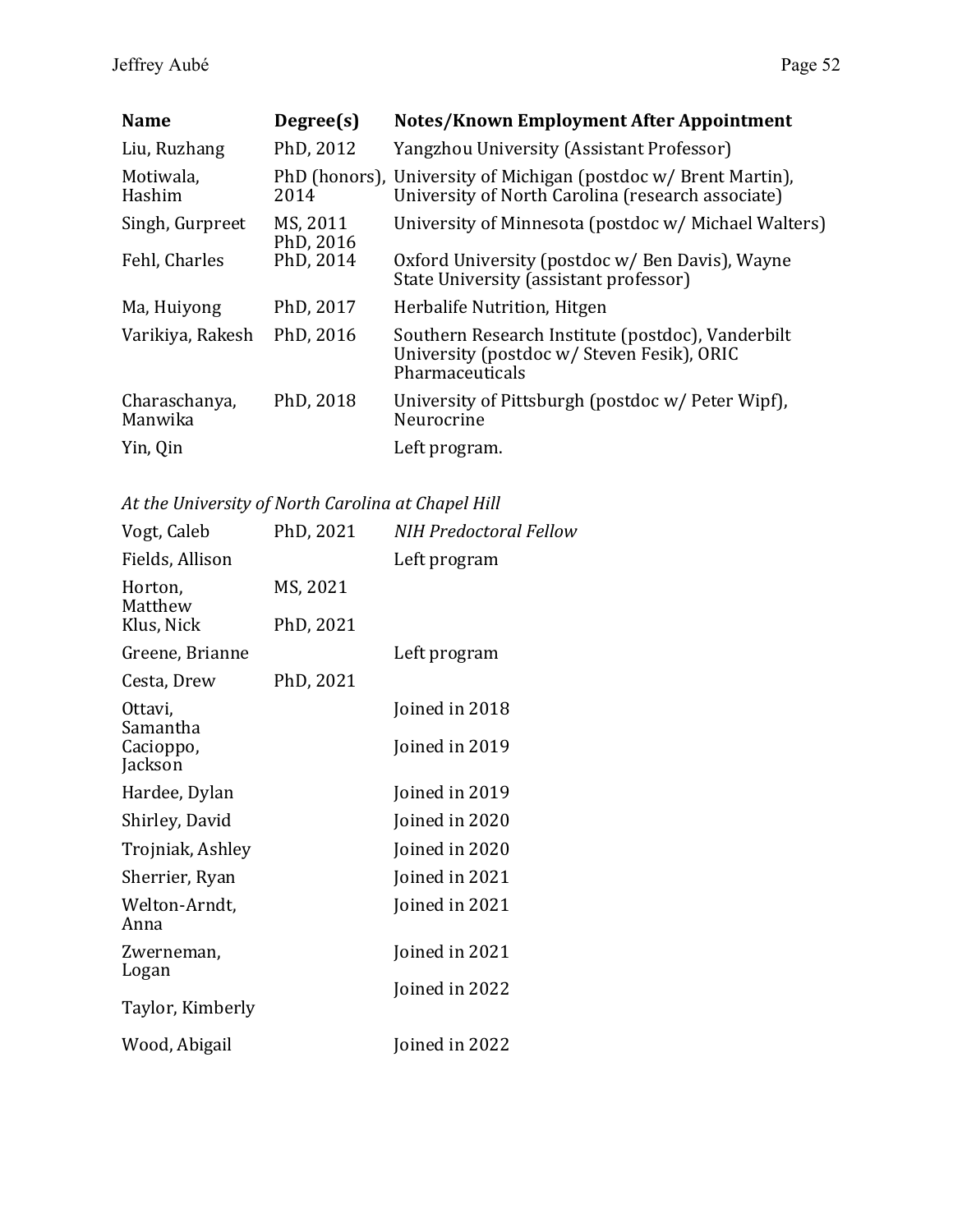## **Postdoctoral Associates and Visiting Scientist Collaborators**

*At the University of Kansas*

| <b>Name</b><br><b>Grad Training</b>                                   |           | <b>Appointment</b> Known Employment After Appointment                                                                                                                                                                                                   |
|-----------------------------------------------------------------------|-----------|---------------------------------------------------------------------------------------------------------------------------------------------------------------------------------------------------------------------------------------------------------|
| Tanol, Mehmet<br><b>Ege University</b>                                | 1988-1990 | Ege University (Professor), University of Kansas<br>Biotechnology Optimization and<br>Commercialization Center (research associate),<br>Istanbul Kemerburgaz University (Professor),<br>Altinbas University (Director, Institute of Health<br>Sciences) |
| Zenk, Paul                                                            | 1988-1991 | <b>Oread Laboratories</b>                                                                                                                                                                                                                               |
| Spencer, Thomas                                                       | 1988-1991 | Sigma Aldrich                                                                                                                                                                                                                                           |
| Shih, Mei-jun                                                         | 1988-1991 | UCLA School of Medicine (research associate)                                                                                                                                                                                                            |
| Wolfe, Michael S.<br><b>University of Kansas</b>                      | 1990-1992 | University of Tennessee (Professor), Harvard<br>Medical School (Professor of Neurology),<br>University of Kansas (Matthias Mertes Professor<br>of Medicinal Chemistry)                                                                                  |
| Milligan, Gregory L.<br>University of<br>Washington                   | 1990-1992 | St. Martin's University (Associate Professor)                                                                                                                                                                                                           |
| Kitagawa, Osamu<br>Tokyo<br>Pharmaceutical<br>University              | 1994-1994 | Tokyo Pharmaceutical University (Associate<br>Professor), Shibaura Institute of Technology<br>(Professor)                                                                                                                                               |
| Kong, Jian-She<br>University of Oviedo                                | 1993-1995 | The Ohio State University (postdoc w/ Robert<br>Coleman), Merck, BioDuro (Senior Director of<br>Process Chemistry), Wuxi AppTec (Head of<br><b>Chemistry Service and Head of Process</b><br>Chemistry), Chemspec-API (Managing Director)                |
| Dutta, Dinah<br>North Eastern Hill<br>University (Shillong,<br>India) | 1993-1996 | University of Kansas (research scientist), St.<br>Mark's Lutheran Church (pastor), University of<br>Kansas Medical Center (Chaplain Resident and<br>Oncology Chaplain Fellow)                                                                           |
| Wendt, John<br>Wayne State<br><b>University</b>                       | 1994-1996 | Searle, Phamacia, Pfizer, Zoetis, Cardinal Health                                                                                                                                                                                                       |
| Hoemann, Michael<br>University of<br>Michigan                         | 1993-1996 | Sepracor, Biogen, Abbott/Abbvie                                                                                                                                                                                                                         |
| Usuki, Yoshinosuke<br>University of Tokyo                             | 1994-1996 | Osaka City University (Associate Professor)                                                                                                                                                                                                             |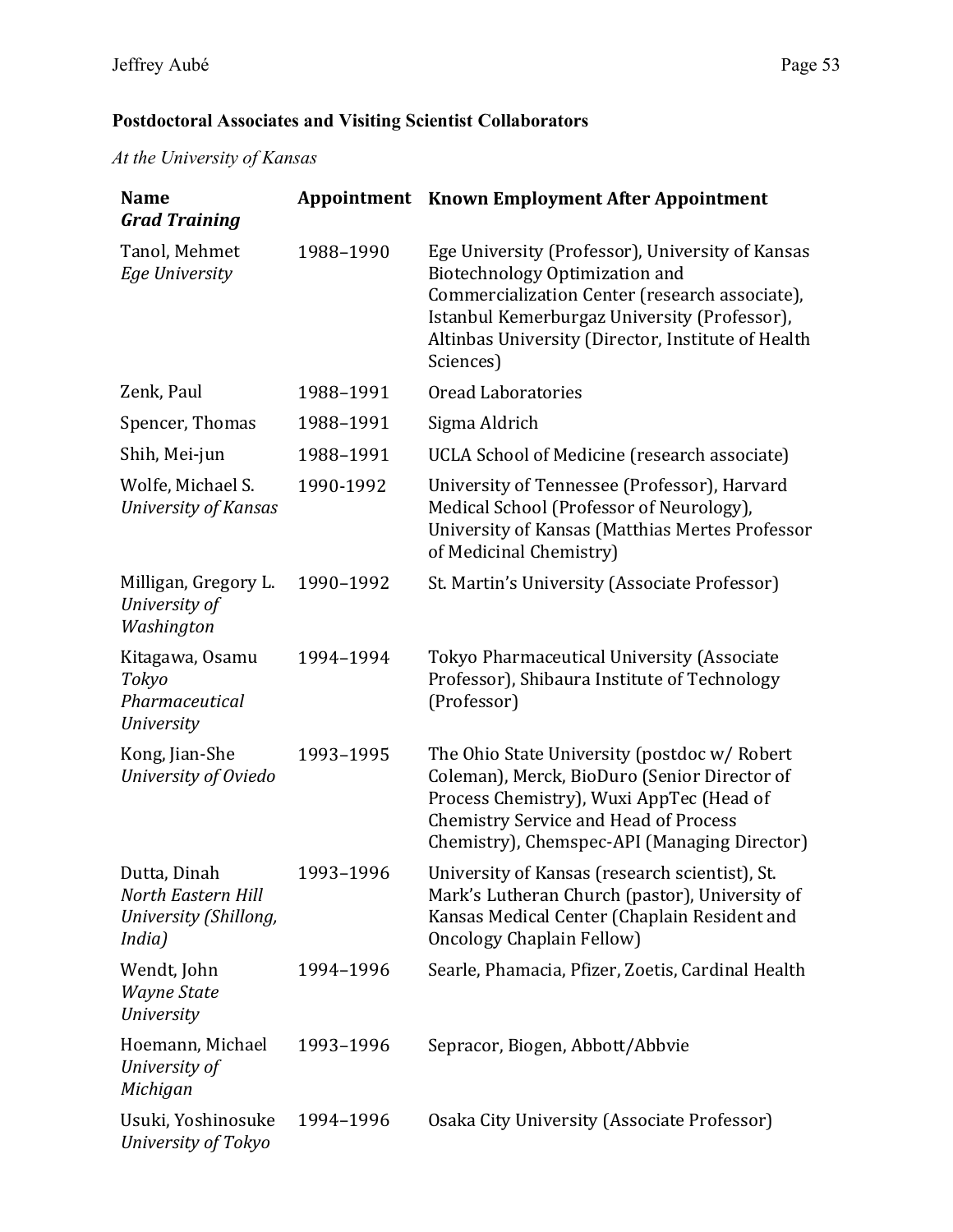| <b>Name</b><br><b>Grad Training</b>                   |           | <b>Appointment</b> Known Employment After Appointment                                                                                     |
|-------------------------------------------------------|-----------|-------------------------------------------------------------------------------------------------------------------------------------------|
| Jayasinghe, Lalith                                    | 1992-1994 | Huyser Pharmaceuticals, Procter and Gamble                                                                                                |
| Agrios,<br>Konstantinos<br>University of Kansas       | 1995-1996 | Scripps Research Institute (postdoc w/KC<br>Nicolaou), Abbott, Incyte, Villanova University<br>(Assistant Teaching Professor)             |
| Venkatraman,<br>Shankar<br>University of<br>Minnesota | 1995-1996 | Celera/Axys Pharmaceuticals, Merck, Vitae<br>Pharmaceuticals, IFM Therapeutics                                                            |
| Schildknegt, Klaas<br>Pennsylvania State              | 1995-1997 | Pfizer                                                                                                                                    |
| Iyengar, Rajesh<br><b>University of Kansas</b>        | 1997-1999 | Abbott, Ironwood Pharmaceuticals                                                                                                          |
| Sahasrabudhe,<br>Kiran<br>Pennsylvania State          | 2000-2004 | Signal Pharmaceuticals                                                                                                                    |
| Ban, Soo Ho                                           | 1998-2002 |                                                                                                                                           |
| Reddy, D. Srinivasa<br>University of<br>Chicago       | 2001-2003 | Dr. Reddy's Laboratory, Advinus Therapeutics,<br><b>CSIR-National Chemical Laboratory</b>                                                 |
| Zeng, Yibin<br>Duquesne University                    | 2002-2004 | Chemocentryx                                                                                                                              |
| Ramanthan, Senthil<br>Kumar<br>GNDU, India            | 2003-2005 | Merck, Triad Energy Resources, Merrill Lynch,<br>MilliporeSigma                                                                           |
| Li, Sze-Wan<br>University of<br>Toronto               | 2005-2007 | Campbell Family Institute for Breast Cancer<br>Research; Treadwell Therapeutics                                                           |
| Kevin Frankowski<br>University of<br>Delaware         | 2006-2012 | University of Kansas Specialized Chemistry Center<br>(Assistant Director), University of North Carolina<br>(Research Assistant Professor) |
| Fenster, Erik<br>University of British<br>Columbia    | 2006-2010 | Theravance Therapeutics                                                                                                                   |
| Ghosh, Partha<br>Rutgers                              | 2008-2010 | AMRI, Central University of Jharkhand                                                                                                     |
| Thornton, Paul<br>Dalhousie                           | 2008-2011 | GreeneCentre                                                                                                                              |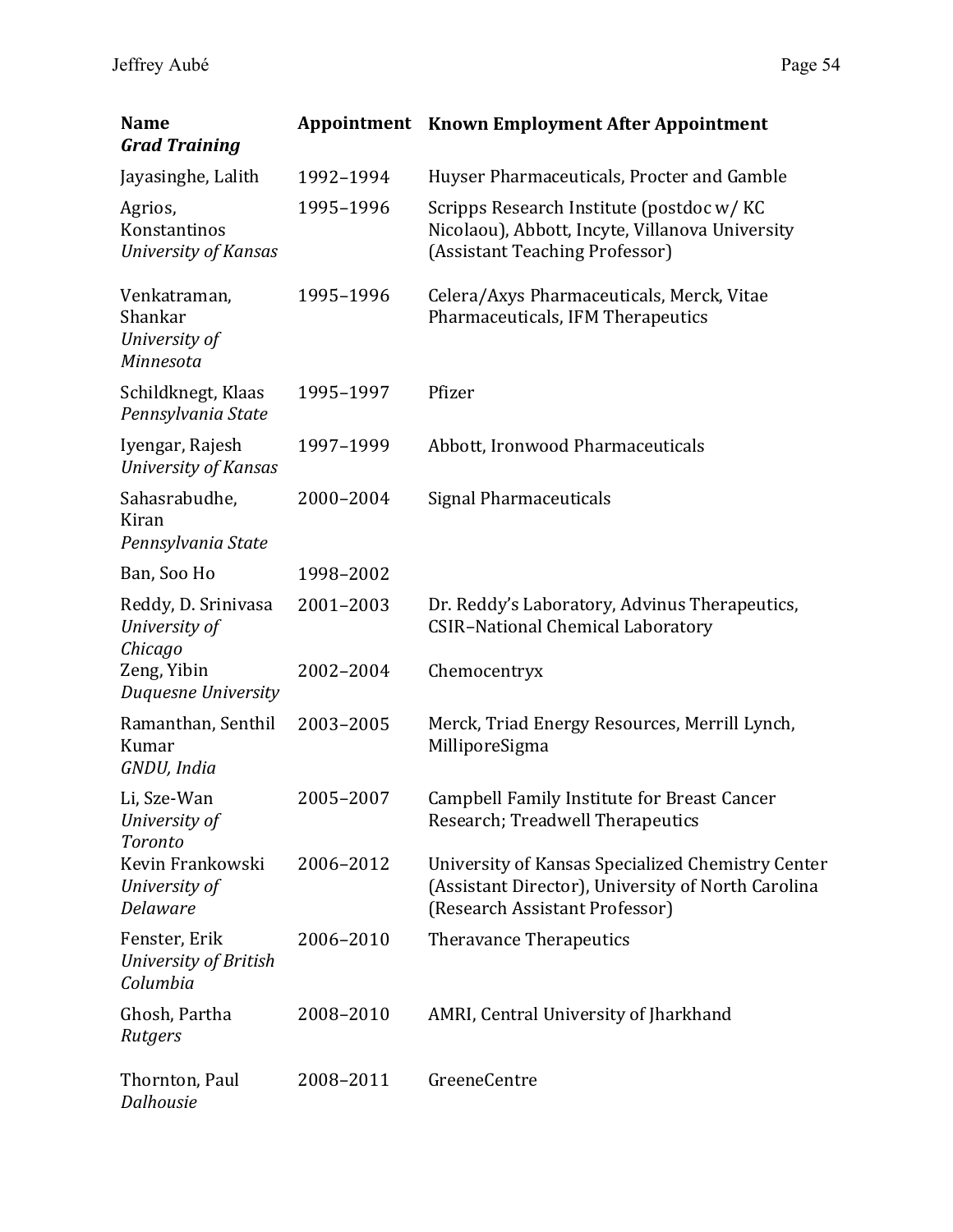| <b>Name</b><br><b>Grad Training</b>                             |           | <b>Appointment</b> Known Employment After Appointment                                                                                                                                                   |
|-----------------------------------------------------------------|-----------|---------------------------------------------------------------------------------------------------------------------------------------------------------------------------------------------------------|
| Huh, Chan Woo<br><b>Scripps Research</b><br>Institute           | 2008-2013 | Pfizer                                                                                                                                                                                                  |
| Rane, Digamber<br>University of North<br>Dakota                 | 2008-2011 | University of Kansas                                                                                                                                                                                    |
| Maki, Brooks<br>Northwestern                                    | 2009-2011 | Highlands University, Benedictine University<br>(Assistant Professor)                                                                                                                                   |
| Coombs, Thomas<br><b>Emory University</b>                       | 2008-2012 | University of North Carolina at Wilmington<br>(Associate Professor)                                                                                                                                     |
| Slauson, Stephen<br>University of<br>Mississippi                | 2009-2013 | St. Joseph University (Associate Professor)                                                                                                                                                             |
| McLeod, Michael<br>University of New<br>Zealand                 | 2008-2012 | Bayer                                                                                                                                                                                                   |
| Smith, Robert<br>University of<br>Mississippi                   | 2019-2014 | Universidade de São Paulo (postdoc), National<br>Institute of Allergy and Infectious Disease<br>(Technology Transfer and Patent Specialist),<br>University of Louisville (Commercialization<br>Manager) |
| Flaherty, Daniel<br>University of<br>Nebraska Medical<br>Center | 2010-2014 | <b>Purdue University (Assistant Professor)</b>                                                                                                                                                          |
| Scarry, Sarah<br>University of<br>Mississippi                   | 2013-2015 | University of North Carolina (Research Associate<br>Professor)                                                                                                                                          |
| Li, Kelin<br>Chinese Academy of<br>Science                      | 2013-2015 | University of North Carolina (Research Associate)                                                                                                                                                       |
| Roy, Sudeshna<br>University of<br>Mississippi                   | 2014-2017 | University of Mississippi (Assistant Professor of<br>Pharmacy)                                                                                                                                          |
| Nguyen, Quyen<br>University of Illinois<br>- Chicago            | 2014-2106 | Abbvie                                                                                                                                                                                                  |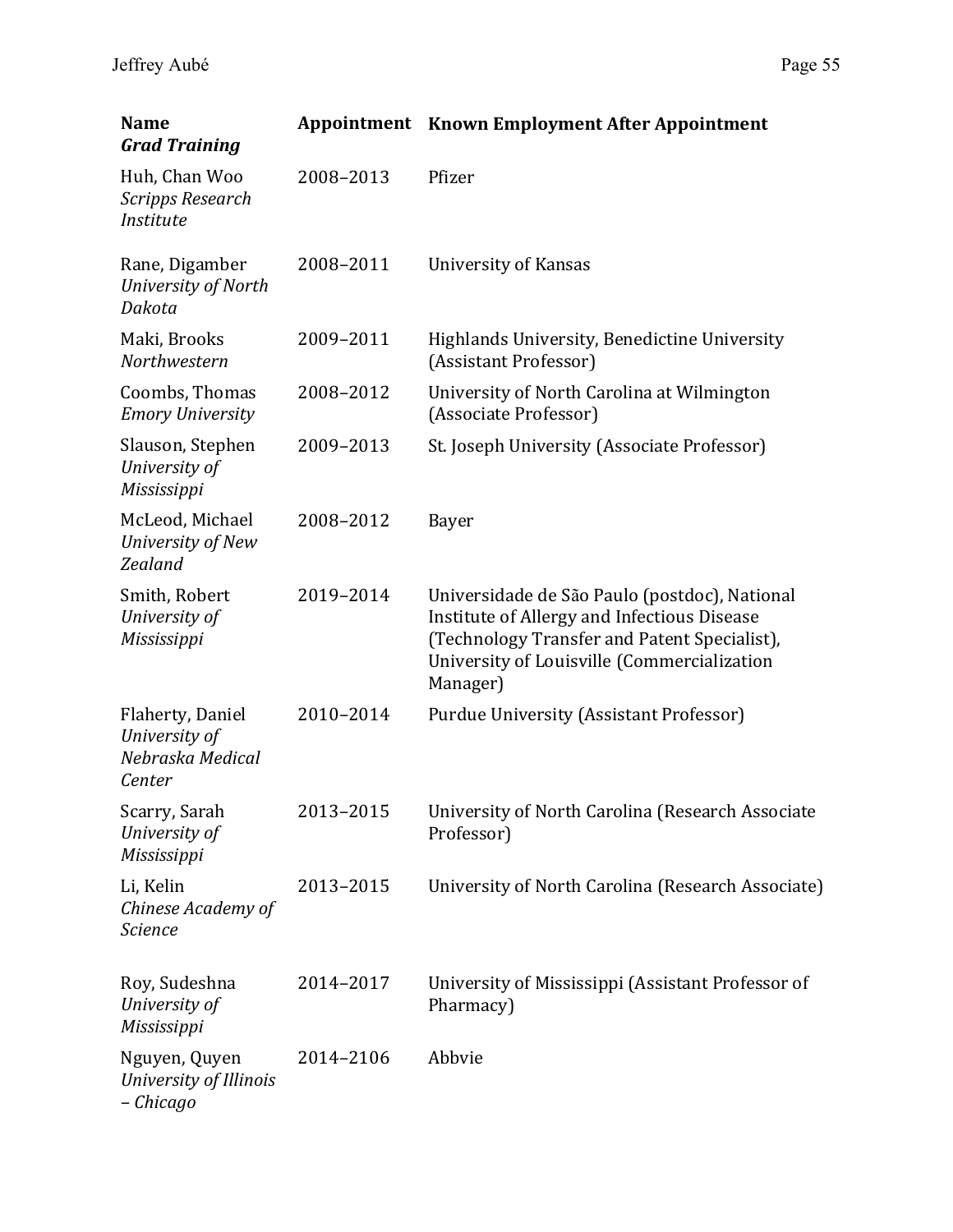| <b>Name</b><br><b>Grad Training</b>                        |           | <b>Appointment</b> Known Employment After Appointment |
|------------------------------------------------------------|-----------|-------------------------------------------------------|
| Harland, Aubrey<br>University of<br>Michigan               | 2016-2019 | Chemocentryx                                          |
| Ramesh, Remya<br>CSIR - National<br>Chemical<br>Laboratory | 2016-2019 | CSIR - Indian Institute of Chemical Technology        |
| Bovino, Michael<br>University of New<br>York - Buffalo     | 2014-2017 | Franklin and Marshall College, Davidson College       |
| McDonald, Stacey<br>Duke University                        | 2016-2018 | <b>TCI</b>                                            |
| Perkowski, Andrew<br>University of North<br>Carolina       | 2017-2019 | University of North Carolina (research associate)     |
| Koehn, Kimberly<br>Colorado State<br><b>University</b>     | 2019-2021 | Integrated product development associate, Rho         |
| Vernon "Chip"<br>Norwood<br>University of Florida          | 2019-2021 | Integrated product development associate, Rho         |
| Armaly, Ahlam<br>University of<br>Michigan                 | $2019-$   |                                                       |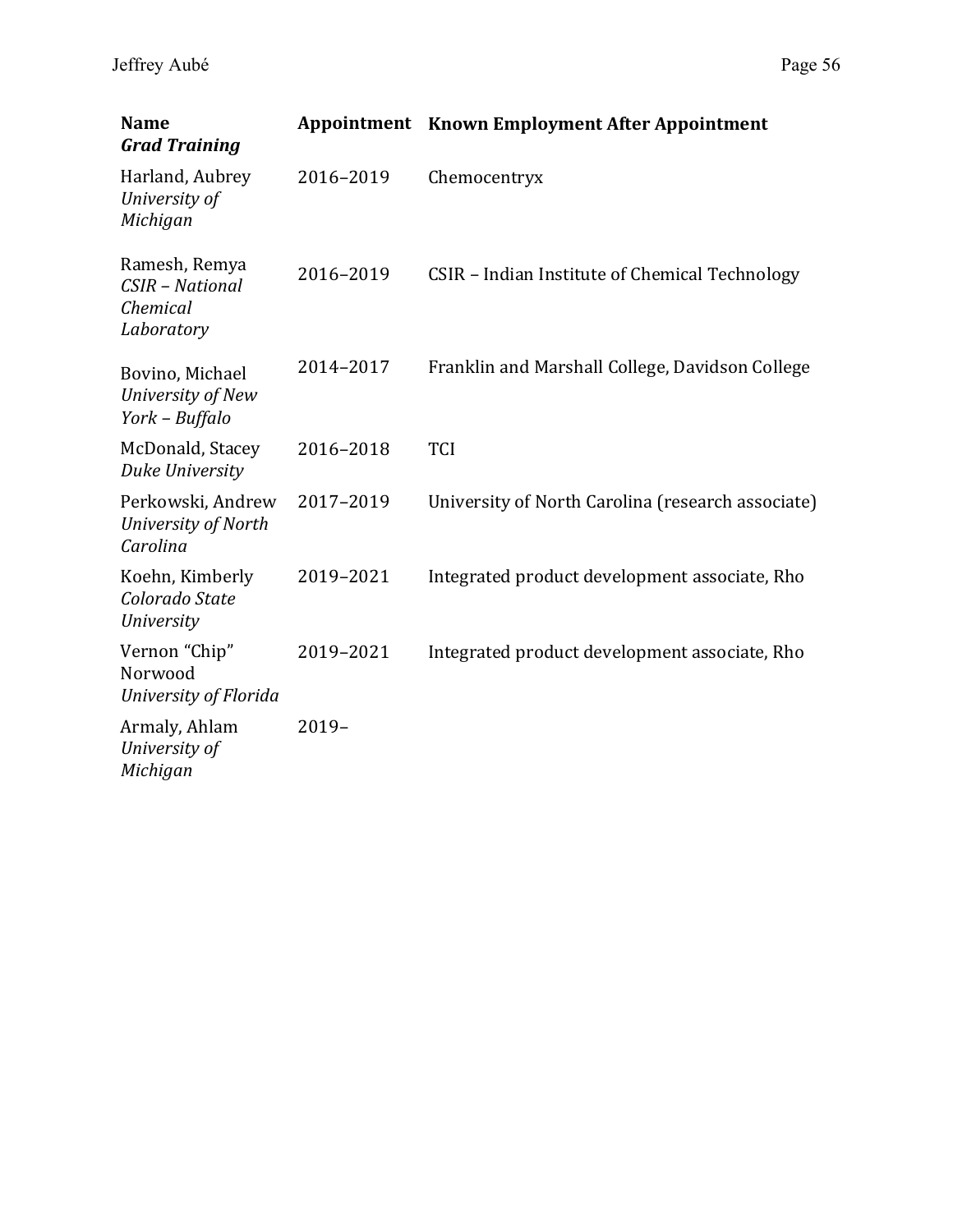# Jeffrey Aubé Page 57

# **Selected Undergraduate Student Collaborators**

| Name                    | Notes, known education or employment after graduation                                         |
|-------------------------|-----------------------------------------------------------------------------------------------|
| Burgett, Paul           | Medical school                                                                                |
| Lietzen, Sherry         | <b>KU Law School</b>                                                                          |
| Johnson, Jere           | Pharmacist                                                                                    |
| Martin, Carrie          | Eli Lilly                                                                                     |
| Mock, Scott             | Unknown                                                                                       |
| Dickey, Susan           | KU School of Medicine                                                                         |
| Langhans, Kendra        | MS, Medicinal Chemistry, University of Michigan; Eli Lilly and Company                        |
| Fournier, Stacy         | Pharmacist                                                                                    |
| Yantiss, Rhonda         | MD 2002 (Harvard), Weill–Cornell (Professor of Pathology)                                     |
| Cook, Scott             | KU School of Medicine                                                                         |
| Holt, Jeremy            | Pharmacist                                                                                    |
| Regan, Colleen          | Bryn-Mawr College                                                                             |
| Lam, Huang              | <b>Washington University Medical School</b>                                                   |
| Ko, Ching               | Pharmacist                                                                                    |
| Brooks, Carmen          | Summers 1998, 1999 (School of Pharmacy Summer High School Research<br><b>Minority Program</b> |
| Reider, Christine       | 1997–2000. BS, Chemical Engineering, 2002.                                                    |
| Kollhoff, David         | KU Undergraduate student                                                                      |
| Morrell, Andrew         | Summer 2000 (NSF REU student), Scripps Research Institute                                     |
| Hershberger, John       | Summer 2002 (NSF REU student), Arkansas State University (Associate<br>Professor)             |
| Albright, Ashley        | Summer and autumn, 2002                                                                       |
| Moran, Brian            | University of Dublin                                                                          |
| Gräf, Melanie           | Study abroad student from Bonn University                                                     |
| Miltschitzky,<br>Stefan | Study abroad student from the University of Regensburg)                                       |
| Schroeder, Chad         | 5/05–8/05 (from the University of Kansas)                                                     |
| Maurer, Emily           | University of Evansville                                                                      |
| Berry, Danielle         | St. Martin's University                                                                       |
| Fritz, Sven-Peter       | University of Regensburg                                                                      |
| Taylor, William         | Jackson State University                                                                      |
| Blanks, William         | West Virginia University (Medical School)                                                     |
| Glaudin, Ashley         | University of Washington                                                                      |
| Tracy, Will             | <b>Emory University</b>                                                                       |
|                         |                                                                                               |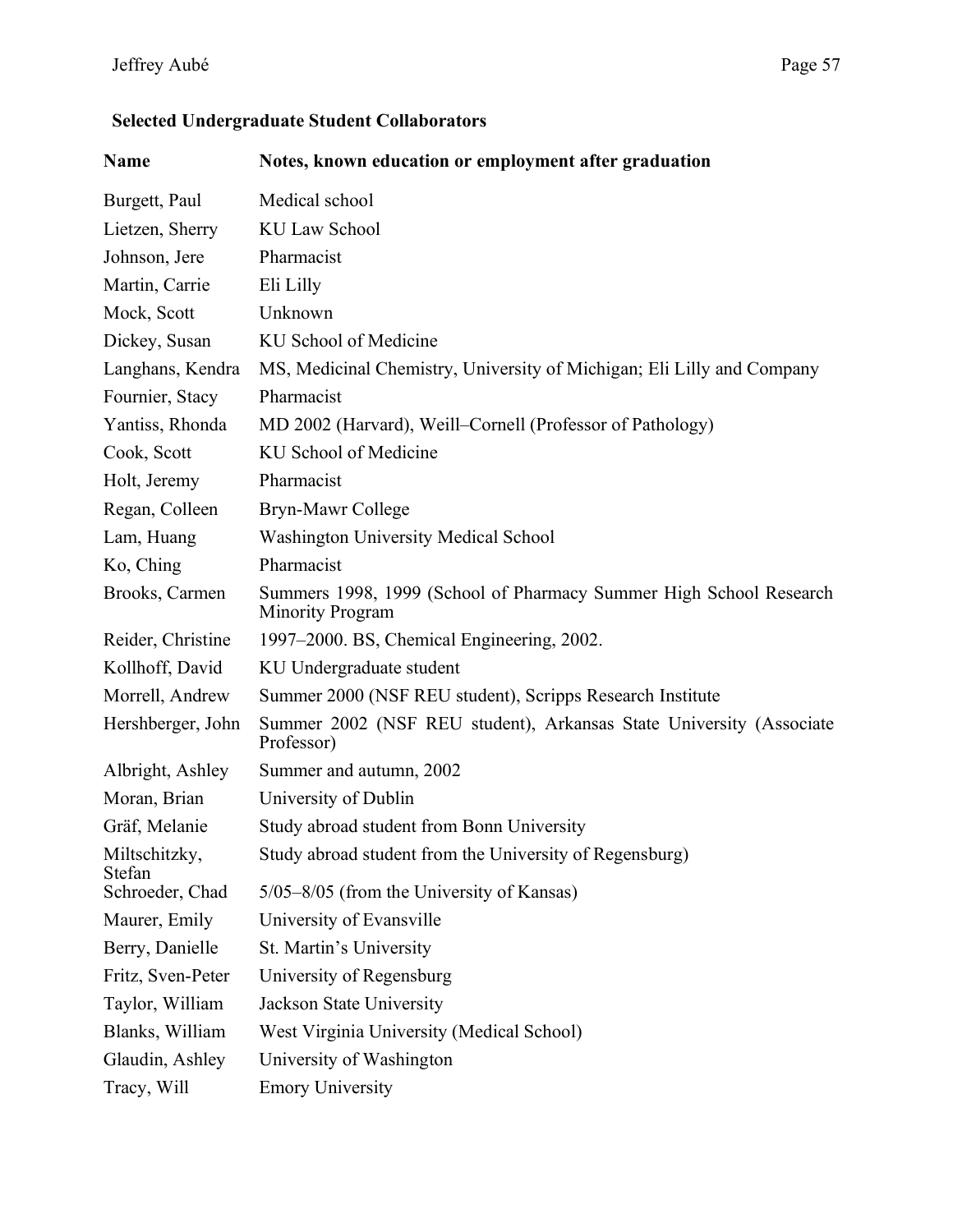## **Funding Record**

*Direct costs cited unless otherwise noted (in some cases, indirect costs are noted in parentheses). JA is the principal investigator except where noted. Participation as a non-lead investigator on training grants and similar funding mechanisms not included.*

University of Kansas Biomedical Research Fund Regioselectivity Using Chiral Boranes, \$5,000, 8/86–8/87

University of Kansas, General Research Fund (New Faculty Award) Asymmetric Nitrogen Insertion Reaction, \$5,000, 7/87 -7/88

University of Kansas, General Research Fund Synthetic Studies Toward Xestoquinone and Related Antibiotics, \$9,504, 7/87 -7/88

Petroleum Research Fund Asymmetric Nitrogen Insertion Reaction, \$18,000, 9/87–9/89

University of Kansas, General Research Fund Deracemization Approach to the Synthesis of Chiral Lactams, \$7,766, 7/88–6/89

National Institutes of Health, General Medical Sciences, FIRST award Asymmetric Reactions of Prochiral Ketones, \$317,308 (\$127,898 ID), 7/88–6/93

American Heart Association, Kansas Affiliate Asymmetric Synthetic Approaches to the Yohimbine Alkaloids, \$62,000 (\$3,720 ID), 7/89–6/92

University of Kansas, General Research Fund Asymmetric Deprotonations of Alkylations Mediated by Chiral Ketals, \$6,251, 7/89–6/90

Eli Lilly and Company Eli Lilly Granteeship, \$20,000, 11/89–10/91

Oread Laboratories (co-PI, with L. Mitscher and G. Georg) Synthesis of Metabolites of Various Candidate Drugs, \$306,148 (\$31,359 ID), 5/89–6/94

University of Kansas Biomedical Research Fund Synthesis of Optically Active *trans*-Hydrindanes, \$4,500, 8/90–1/91

University of Kansas, General Research Fund Design and Synthesis of Potential Peptidomimetics, 5,090, 7/91–6/92

University of Kansas Biomedical Research Fund Potential ACE Inhibitors, \$5,000, 8/91–12/91

Marion Merrell Dow Foundation (Scientific Education Partnership) Peptidomimetic Design and Synthesis, \$50,000, 11/91- 10/93

American Heart Association–Kansas Affiliate Peptidomimetic Inhibitors of Angiotensin-Converting Enzyme, \$44,000 (\$2,640 ID), 7/92–6/94

National Institutes of Health, General Medical Sciences New Reactions of Alkyl Azides with Ketones, \$444,043 (\$199,333 ID), 5/93-4/97

National Science Foundation (EPSCoR Program) (co-Investigator, D. Busch, PI)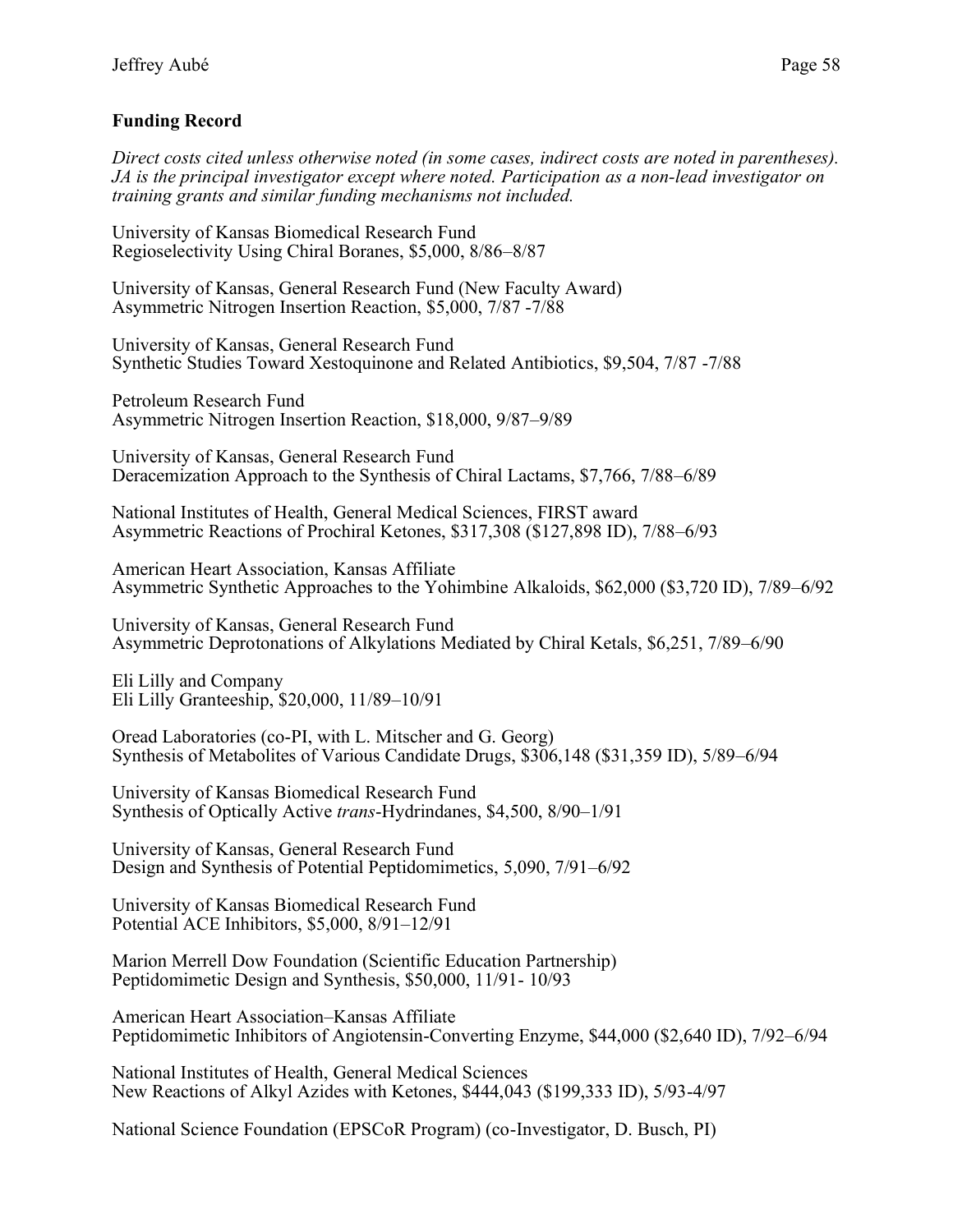Program for Molecular Design, Synthesis, and Applications of Macromolecular Materials and Supramolecular Systems, \$1,191,000, 9/92-2/96

Alfred P. Sloan Research Foundation Alfred P. Sloan Research Fellowship, \$30,000, 8/93-7/95

Petroleum Research Fund Single-Electron Transfer Reactions of Oxaziridines, \$50,000, 9/93-8/96

American Cyanamide American Cyanamide Faculty Award–Organic Chemistry, \$5,000, 12/93-11/94

National Institutes of Health, General Medical Sciences (co-investigator, R. Borchardt, PI) Transport Characteristics of Peptide Mimetics, \$484, 401 (\$220,771 ID), 9/94-8/98. Bridging funding of approximately \$42,000 awarded 2/99-7/99 Second award period: \$691,615 (\$313,236 ID), 8/99-7/03

Eli Lilly and Company (co-PI; Robert Hanzlik, PI) Design and Synthesis of Rhinovirus 3C Proteinase Inhibitors, \$83,204 (\$38,274 ID), 9/95–8/98

National Institutes of Health, General Medical Sciences New Methods for the Synthesis of Alkaloids, \$508,150 (\$226,554 ID), 5/97–4/01. No cost extension 4/01–5/01 Second award period: \$632,000 (\$277,290 ID); 5/01–4/05 Third award period: \$780,000 (\$305,528 ID), 5/05–4/09

American Heart Association–Kansas Affiliate Synthesis and Evaluation of Fibrinogen Receptor Antagonists, \$52,000 (\$3,120 ID), 7/97–6/99

National Science Foundation

Synthesis and Evaluation of Conformationally Biased Peptide Models, \$215,876 (\$89,124 ID), 3/00–2/03

Petroleum Research Fund Synthesis and Conformational Analysis of Constrained Dipeptides, \$60,000, 9/00-8/02

University of Kansas Research Development Fund (co-investigator, R.P. Hanzlik, PI) "Structure-Based Design of Calpain Inhibitors", \$63,000, 10/00-9/02

American Heart Association–Heartland Affiliate Nonpeptide Inhibitors of Calpain, \$100,000 (\$10,000 IDC), 6/00–5/03

NIH Center for Biomedical Research Excellence (co-investigator, O. Narayan, PI) "Novel Approaches for Control of Microbial Pathogens" \$8,015,584 direct costs (3,112,668 IDC), 7/30/01-7/29/06

University of Kansas Research Development Fund "Development of Combinatorial Chemistry Infrastructure", \$10,000, 10/01-9/03

University of Kansas Research Development Fund "Development of Combinatorial Chemistry Infrastructure–Round 2", \$100,000, 10/02-9/04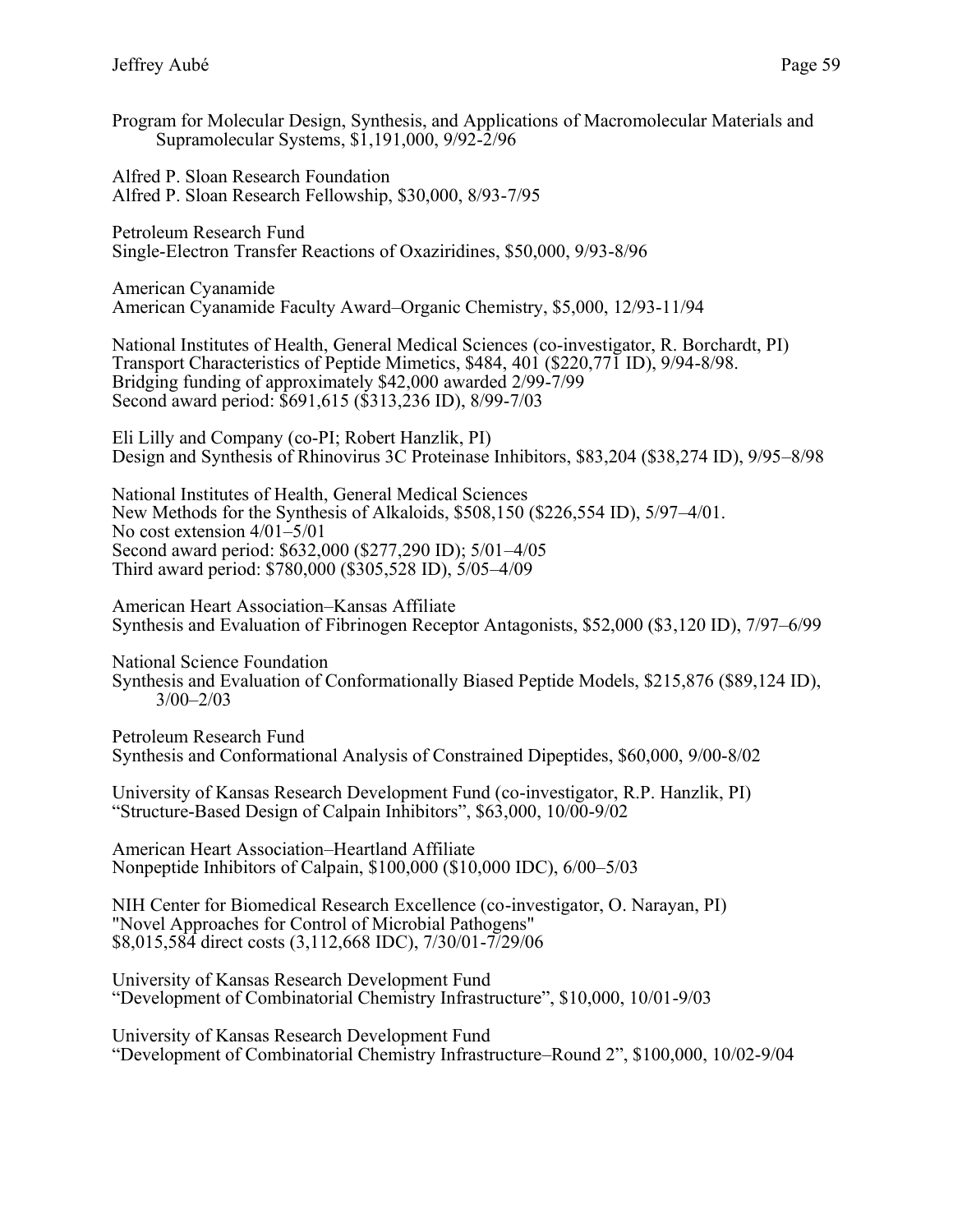National Institutes of Health, General Medical Sciences KU Chemical Methodologies and Library Development Center of Excellence, \$9,568,657 (total) 9/30/2003 - 8/31/2008 No cost extension: 9/1/2008–9/29/2008 Second award period: \$9,528,802; 9/30/2008–7/31/2013 US Department of Education (Atlantis program) Transatlantic Dual Bachelor of Science Degree in Chemistry, \$423,000 10/01/06–09/30/10 No cost extension: 10/1/2008–9/30/2011 National Institutes of Health, National Human Genome Research Institute University of Kansas Specialized Chemistry Center, \$20,226,057 (total), bonus funding of \$2,000,000 provided 9/1/08–5/31/14 National Institutes of Health, Shared Instrumentation Grant Program Centralized flow synthesis and analysis system, \$482,034 7/22/10–7/21/11 Institute for Advancing Medical Innovation Novel Kappa Opioid Receptor Agonists and Antagonists, \$100,000  $8/21/09 - 3/01/11$ National Institutes of Health COBRE (core leader; PI: B.N. Timmermann) Center for Cancer Experimental Therapeutics, \$7,275,000 (total) 9/1/10–5/31/15 Institute for Advancing Medical Innovation / KUMCRI flowthrough (co-PI; PI: Soumen Paul) Novel Methods to Maintain and Establish Pluripotent Stem Cells, \$100,000 8/21/09–10/31/10 National Institutes of Health Pilot Scale Libraries Inspired by Natural Products, \$1,442,849 (total) 8/01/10–5/31/13 National Institutes of Health (co-PI, with Laura Bohn (Scripps–Florida)) Novel Probes of the Kappa Opioid Receptor: Chemistry, Pharmacology, and Biology, \$3,698,130 (total costs, shared between KU and Scripps) 6/01/11–4/30/16 Renewed, 5/1/16–1/31/21 National Institutes of Health (co-PI, with Emily Scott) Structure and Function of Cytochrome P450 17A1, \$1,110,545 (total) 6/01/12–3/31/16 Gates Research Foundation (Weill–Cornell flowthrough, PI: Carl Nathan) Medicinal Chemistry Toward New Cures for Mtb Infection, \$397,630 (total) 11/01/13–10/31/15 National Institutes of Health (co-I, B. Sleckman, PI) Novel DNA Double Strand Break Repair Targeting Therapeutics for Cancer Treatment, \$6,086 (total, to JA only) 04/01/14–03/31/17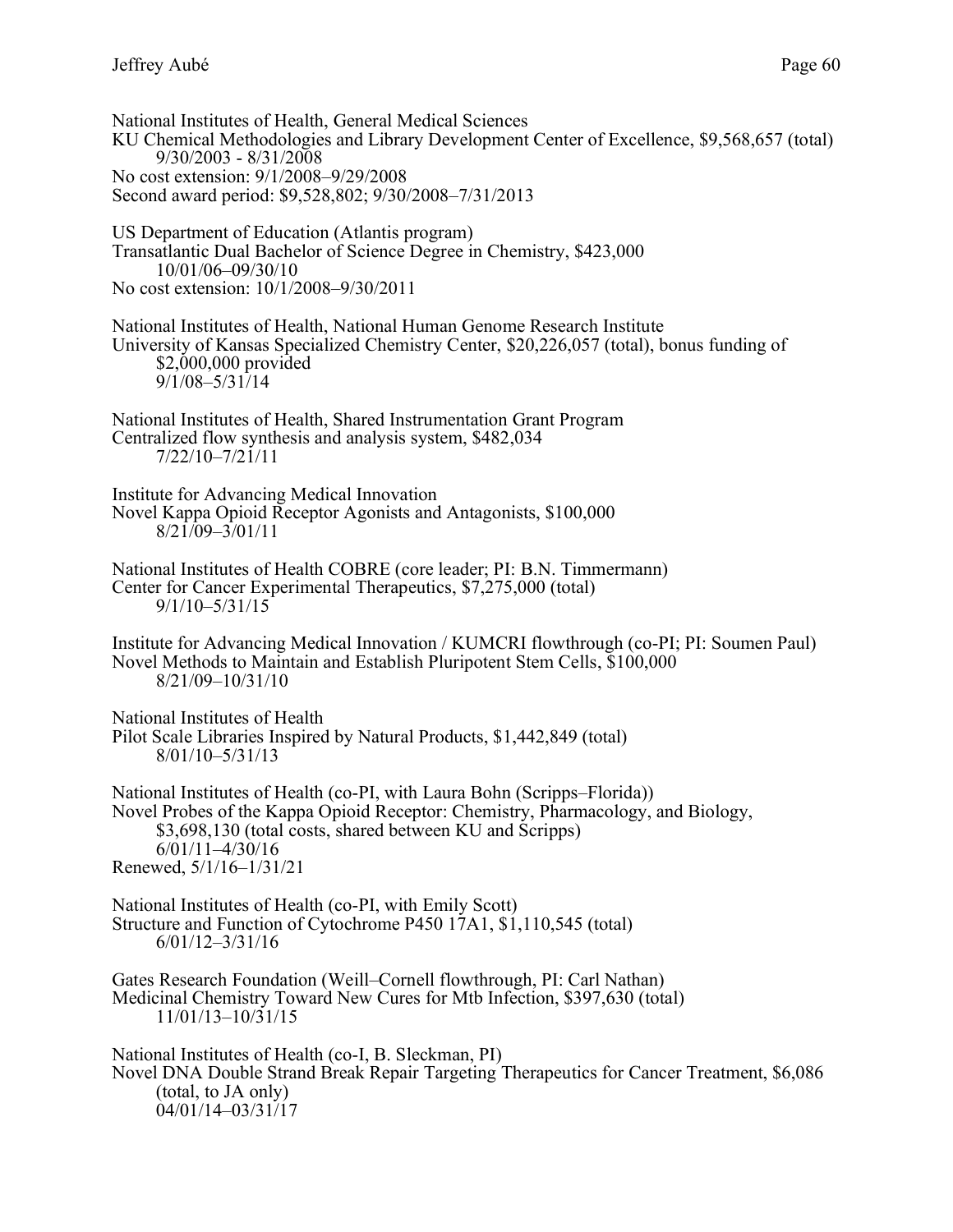National Institutes of Health (Core C Director; Carl Nathan, PI) TB Research Unit, \$4,563,989 (total) 7/01/14–6/30/21 National Institutes of Health (PI until 7/16, co-I 7/16–7/17, T. Prisinzano, PI) Legacy Continuation of the KU CMLD Mission, \$1,538,108 total costs 8/1/14–7/31/17 National Institutes of Health (co-PI, with Kristi Neufeld and Liang Xu) Small Molecules Modulating RNA-Binding Protein Msi1, \$432,491 9/19/2014–8/31/2015 National Institutes of Health (co-I; PI, N. Muma) HTS to Identify Small Molecules to Disrupt Abnormal Huntingtin Interactions in HD, \$1,990,087 total costs 4/01/15–03/31/19 National Institutes of Health (co-PI, with Kristi Neufeld and Liang Xu) Molecular cancer therapy targeting HuR-ARE interaction, \$432,001 6/1/2015–5/31/2020 Eshelman Institute for Innovation Next Generation beta-Lactams, \$200,000 5/1/2017–4/30/2018, NCE to 5/31/2021 Eshelman Institute for Innovation Kappa Opioid Receptor Agonists Lacking Side Effects, \$500,000 5/1/2018–4/30/2020, NCE to 5/31/2021 Eshelman Institute for Innovation (PI, transferred from S. Scarry, co-I: S. Campbell) Small molecule inhibitors of RAS proteins, \$200,000 6/1/2019–5/31/2021 MeirzGTx (co-PI, with Kevin Weeks) Small Molecule RNA Binders, \$1,105,826 6/10/2020–6/09/2023 Pinnacle Hill (co-I; PI: Ben Philpot) Small Molecule Unsilencers, \$2,286,486 6/1/2020–5/31/2022 National Institute of General Medical Sciences (PD, co-PD: Marcey Waters) UNC Chemical Biology Interface Training Program (T32GM135122), \$1,140,185 7/1/2021–6/30/2026 National Institute of Allergy and Infectious Diseases (PI, co-Is: Carl Nathan, James Sacchettini) Discovery of Phospopantetheinyl Transferse Inhibitors Against *Mycobacterium tuberculosis* (R01AI155510), \$3,136,536 7/1/2021–6/30/2025